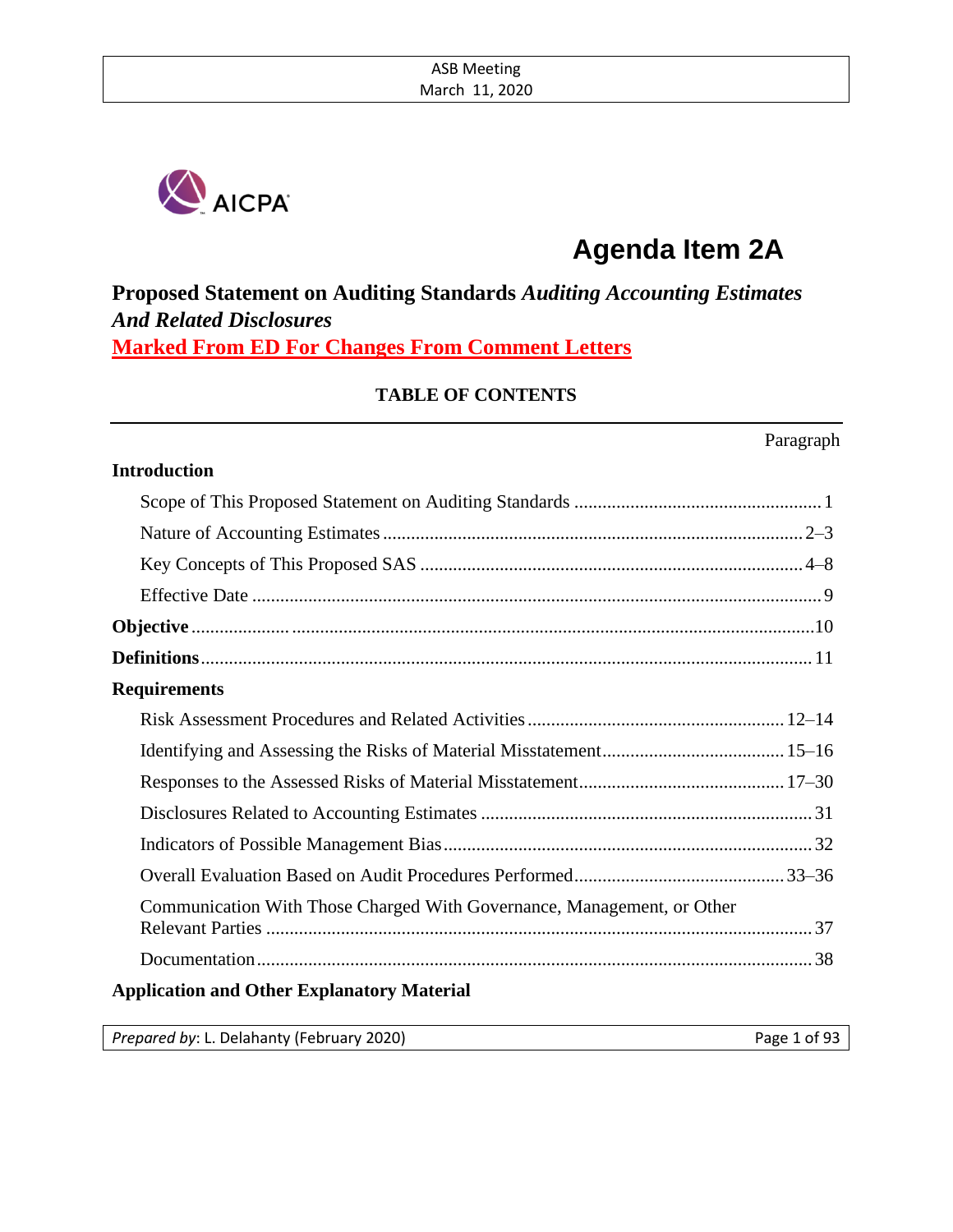| <b>Introduction</b>                                                                                                                                                                                                                                                                                                                                                                 |  |
|-------------------------------------------------------------------------------------------------------------------------------------------------------------------------------------------------------------------------------------------------------------------------------------------------------------------------------------------------------------------------------------|--|
|                                                                                                                                                                                                                                                                                                                                                                                     |  |
|                                                                                                                                                                                                                                                                                                                                                                                     |  |
|                                                                                                                                                                                                                                                                                                                                                                                     |  |
| <b>Application Material</b>                                                                                                                                                                                                                                                                                                                                                         |  |
|                                                                                                                                                                                                                                                                                                                                                                                     |  |
|                                                                                                                                                                                                                                                                                                                                                                                     |  |
|                                                                                                                                                                                                                                                                                                                                                                                     |  |
|                                                                                                                                                                                                                                                                                                                                                                                     |  |
|                                                                                                                                                                                                                                                                                                                                                                                     |  |
|                                                                                                                                                                                                                                                                                                                                                                                     |  |
| Communication With Those Charged With Governance, Management, or Other                                                                                                                                                                                                                                                                                                              |  |
|                                                                                                                                                                                                                                                                                                                                                                                     |  |
|                                                                                                                                                                                                                                                                                                                                                                                     |  |
|                                                                                                                                                                                                                                                                                                                                                                                     |  |
| Appendix C — Proposed Amendments to Various Sections in SAS No. 122,<br><b>Statements on Auditing Standards: Clarification and Recodification, as</b><br>Amended, SAS No. 134, Auditor Reporting and Amendments, Including<br>Amendments Addressing Disclosures in the Audit of Financial Statements, as<br>Amended, and SAS No. 136, Forming an Opinion and Reporting on Financial |  |
|                                                                                                                                                                                                                                                                                                                                                                                     |  |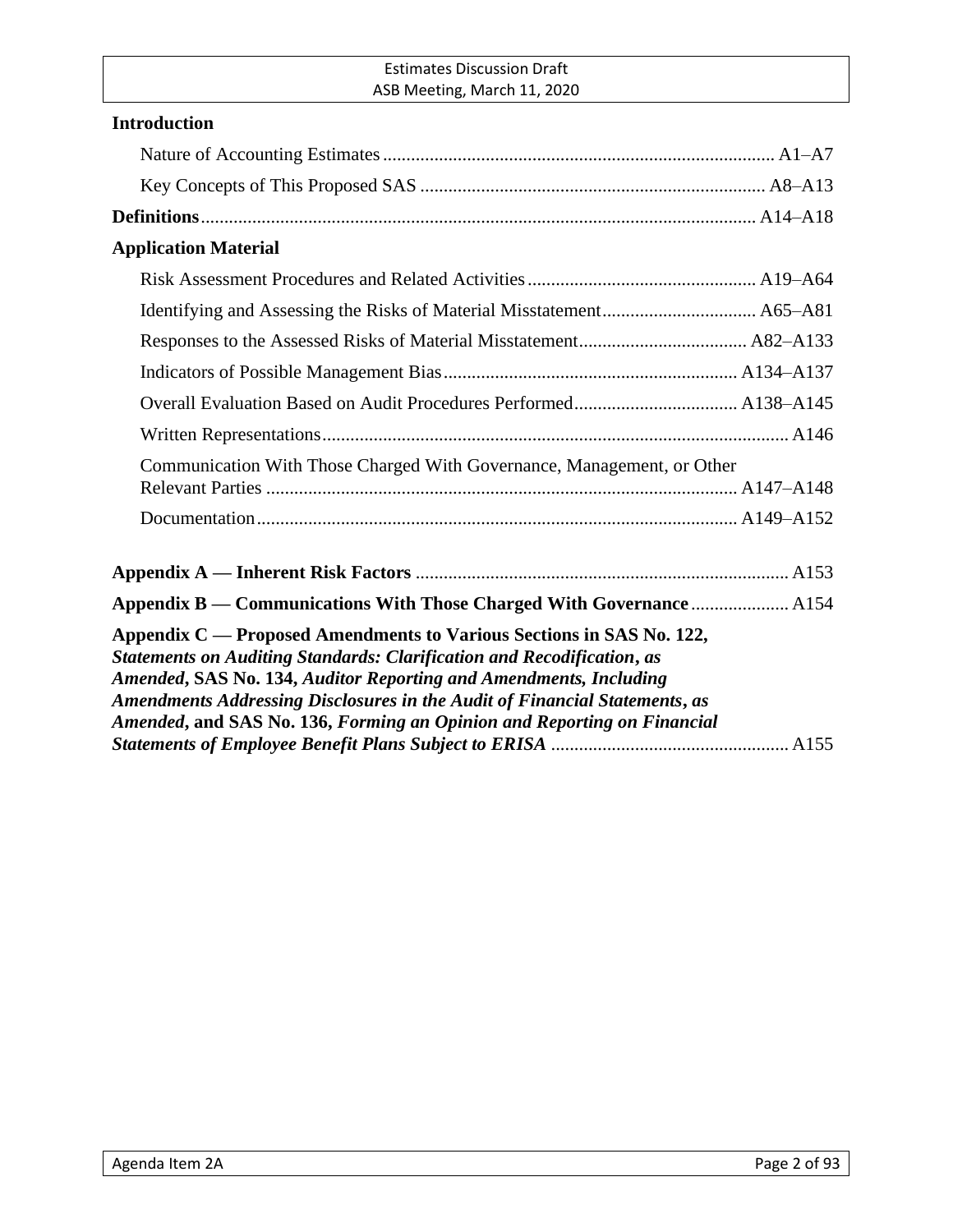# **Proposed SAS** *Auditing Accounting Estimates and Related Disclosures*

# **Introduction**

# **Scope of This Proposed Statement on Auditing Standards**

**1.** This proposed Statement on Auditing Standards (SAS) addresses the auditor's responsibilities relating to accounting estimates, including fair value accounting estimates and related disclosures, in an audit of financial statements. Specifically, it includes requirements and guidance that refer to or expand on how AU-C section 315, *Understanding the Entity and Its Environment and Assessing the Risks of Material Misstatement*; <sup>1</sup> AU-C section 330, *Performing Audit Procedures in Response to Assessed Risks and Evaluating the Audit Evidence Obtained*; AU-C section 450, *Evaluation of Misstatements Identified During the Audit*; and AU-C section 500, *Audit Evidence*, and other relevant AU-C sections are to be applied with regard to accounting estimates and related disclosures. It also includes requirements and guidance related to the evaluation of misstatements of accounting estimates and related disclosures, and indicators of possible management bias.

# **Nature of Accounting Estimates**

**2.** Accounting estimates vary widely in nature and are required to be made by management when the monetary amounts cannot be directly observed. The measurement of these monetary amounts is subject to estimation uncertainty, which reflects inherent limitations in knowledge or data. These limitations give rise to inherent subjectivity and variation in the measurement outcomes. The process of making accounting estimates involves selecting and applying a method using assumptions and data, which requires judgment by management and can give rise to complexity in measurement. The effects of complexity, subjectivity, or other inherent risk factors on the measurement of these monetary amounts affects their susceptibility to misstatement. (Ref: par. [A1–](#page-14-0)[A6](#page-15-0) and app. A)

<span id="page-2-0"></span>**3.** Although this proposed SAS applies to all accounting estimates, the degree to which an accounting estimate is subject to estimation uncertainty will vary substantially. The nature, timing, and extent of the risk assessment and further audit procedures required by this proposed SAS will vary in relation to the estimation uncertainty and the assessment of the related risks of material misstatement. For certain accounting estimates, estimation uncertainty may be very low, based on their nature, and the complexity and subjectivity involved in making them may also be very low. For such accounting estimates, the risk assessment procedures and further audit procedures required by this proposed SAS would not be expected to be extensive. When estimation uncertainty, complexity, or subjectivity are very high, such procedures would be expected to be

<sup>1</sup> All AU-C sections can be found in AICPA *Professional Standards*.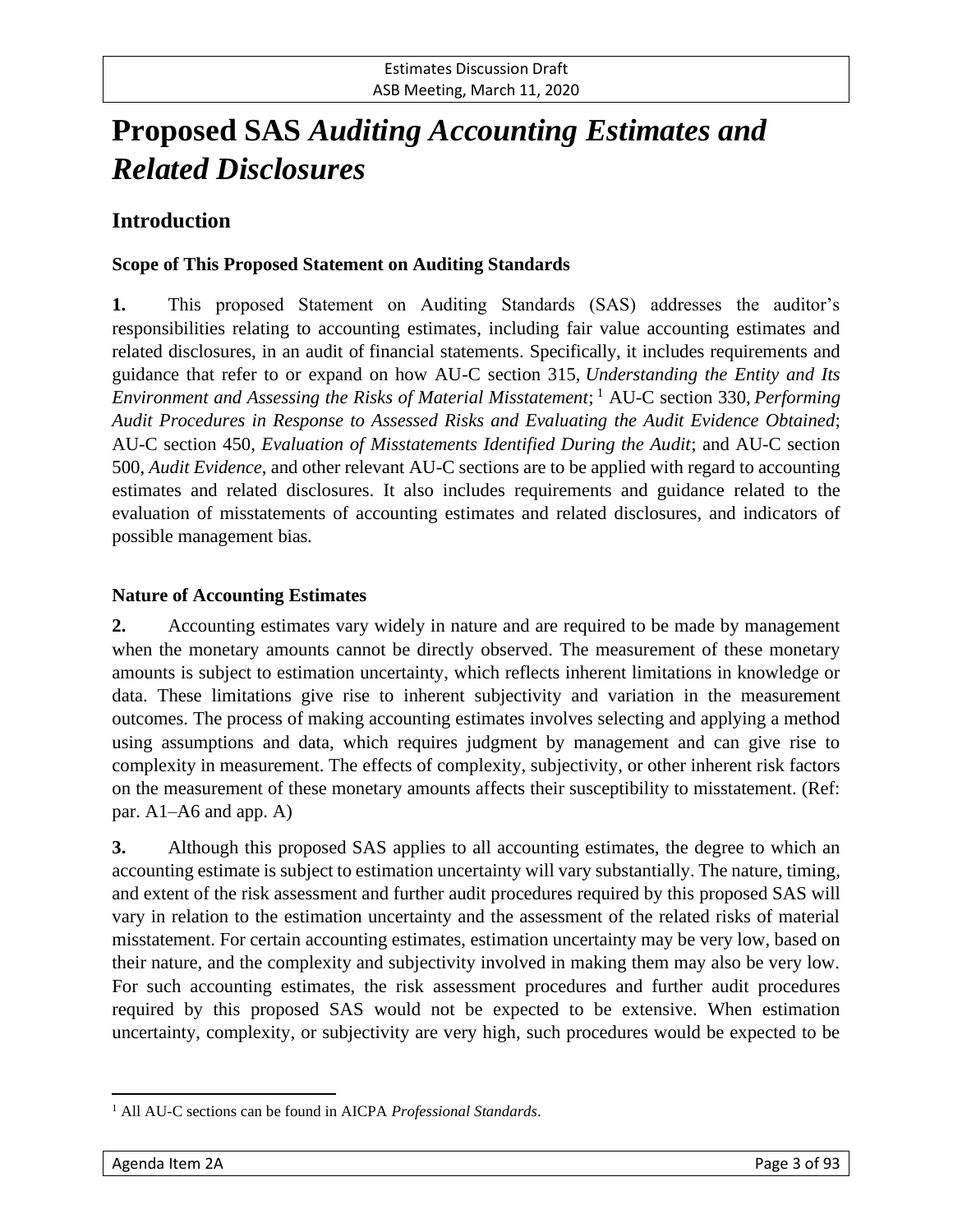much more extensive. This proposed SAS contains guidance on how the requirements of this proposed SAS can be scaled. (Ref: par. [A7\)](#page-15-1)

# **Key Concepts of This Proposed SAS**

<span id="page-3-0"></span>**4.** AU-C section 315 requires the auditor to For purposes of assessing the risk of material misstatement at the relevant assertion level. for accounting estimates, this This proposed SAS requires inherent risk and control risk to be assessed separately for accounting estimates. Depending on the nature of a particular accounting estimate, the susceptibility of an assertion to a misstatement that could be material may be subject to or affected by estimation uncertainty, complexity, subjectivity, or other inherent risk factors, and the interrelationship among them. As explained in AU-C section 200, *Overall Objectives of the Independent Auditor and the Conduct of an Audit in Accordance With Generally Accepted Auditing Standards*, 2 inherent risk is higher for some assertions and related classes of transactions, account balances, and disclosures than for others. Accordingly, the assessment of inherent risk depends on the degree to which the inherent risk factors affect the likelihood or magnitude of misstatement and varies on a scale that is referred to in this proposed SAS as the *spectrum of inherent risk*. In assessing control risk, the auditor takes into account whether the auditor's further audit procedures contemplate planned reliance on the operating effectiveness of controls. If the auditor does not perform tests of controls, the auditor's assessment of the risk of material misstatement at the relevant assertion level cannot be reduced for the effective operation of controls with respect to the particular assertion. (Ref: par. [A8](#page-16-0)[–A10,](#page-16-1) [A66](#page-33-0)[–A67,](#page-33-1) and app. A)

**5.** This proposed SAS refers to relevant requirements in AU-C section 315 and AU-C section 330 and provides related guidance to emphasize the importance of the auditor's decisions about controls relating to accounting estimates, including decisions about whether

- there are controls relevant to the audit, for which the auditor is required to evaluate their design and determine whether they have been implemented.
- to test the operating effectiveness of relevant controls.

**6.** This proposed SAS emphasizes that the auditor's further audit procedures (including, when appropriate, tests of controls) need to be responsive to the reasons for the assessed risks of material misstatement at the relevant assertion level, taking into account the effect of one or more inherent risk factors and the auditor's assessment of control risk.

<span id="page-3-1"></span>**7.** The exercise of professional skepticism in relation to accounting estimates is affected by the auditor's consideration of inherent risk factors, and its importance increases when accounting estimates are subject to a greater degree of estimation uncertainty or are affected to a greater degree by complexity, subjectivity, or other inherent risk factors. Similarly, the exercise of professional skepticism is important when there is greater susceptibility to misstatement due to management bias or fraud. (Ref: par. [A11\)](#page-16-2)

<sup>2</sup> Paragraph .A42 of AU-C section 200*, Overall Objectives of the Independent Auditor and the Conduct of an Audit in Accordance With Generally Accepted Auditing Standards*.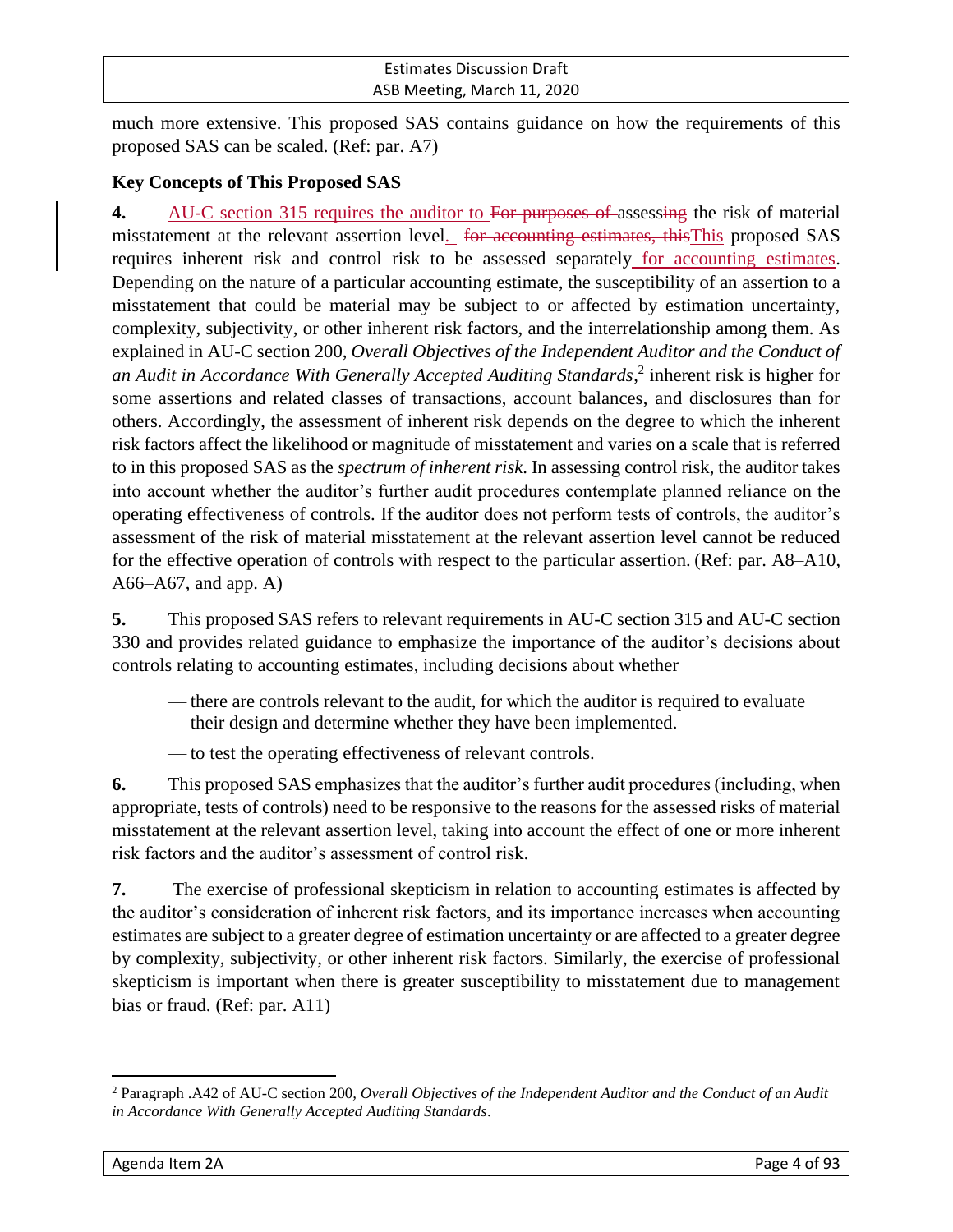<span id="page-4-0"></span>**8.** This proposed SAS requires the auditor to evaluate, based on the audit procedures performed and the audit evidence obtained, whether the accounting estimates and related disclosures are reasonable<sup>3</sup> in the context of the applicable financial reporting framework or are misstated. For purposes of this proposed SAS, *reasonable*, in the context of the applicable financial reporting framework, means that the relevant requirements of the applicable financial reporting framework have been applied appropriately, including those that address the following: (Ref: par. [A12](#page-16-3)[–A13](#page-17-0) and [A140–](#page-55-0)[A145\)](#page-56-0)

- The development of the accounting estimate, including the selection of the method, assumptions, and data in view of the nature of the accounting estimate and the facts and circumstances of the entity
- The selection of management's point estimate
- The disclosures about the accounting estimate, including disclosures about how the accounting estimate was developed and that explain the nature, extent, and sources of estimation uncertainty

# **Effective Date**

**9.** This proposed SAS is effective for audits of financial statements for periods beginning ending on or after December 15, 2022.

# **Objective**

**10.** The objective of the auditor is to obtain sufficient appropriate audit evidence about whether accounting estimates and related disclosures in the financial statements are reasonable, in the context of the applicable financial reporting framework.

# **Definitions**

<span id="page-4-1"></span>**11.** For purposes of generally accepted auditing standards, the following terms have the meanings attributed as follows:

- **Accounting estimate.** A monetary amount for which the measurement, in accordance with the requirements of the applicable financial reporting framework, is subject to estimation uncertainty. (Ref: par. [A14\)](#page-17-1)
- **Auditor's point estimate or auditor's range.** An amount, or range of amounts, respectively, developed by the auditor in evaluating management's point estimate. (Ref: par. [A15\)](#page-17-2)
- **Estimation uncertainty.** Susceptibility to an inherent lack of precision in measurement. (Ref: par. [A16](#page-17-3) and app. A)
- **Management bias.** A lack of neutrality by management in the preparation of information. (Ref: par. [A17\)](#page-17-4)

<sup>3</sup> See also paragraph .15*c* of AU-C section 700, *Forming an Opinion and Reporting on Financial Statements*.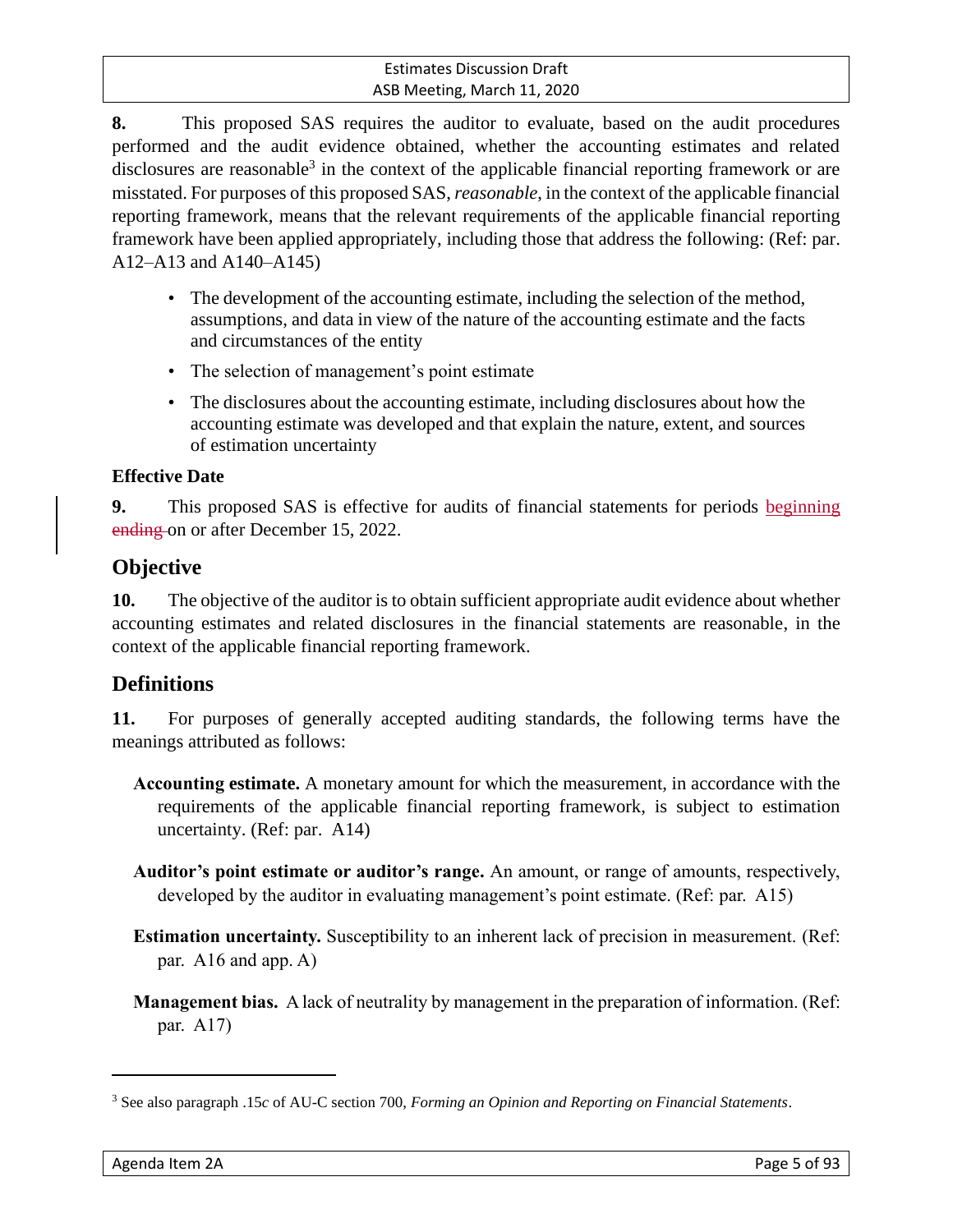- **Management's point estimate.** The amount selected by management for recognition or disclosure in the financial statements as an accounting estimate.
- **Outcome of an accounting estimate.** The actual monetary amount that results from the resolution of the transactions, events, or conditions addressed by an accounting estimate. (Ref: par. [A18\)](#page-17-5)

# **Requirements**

# **Risk Assessment Procedures and Related Activities**

<span id="page-5-0"></span>**12.** When obtaining an understanding of the entity and its environment, including the entity's internal control, as required by AU-C section 315, the auditor should obtain an understanding of the following matters related to the entity's accounting estimates. The auditor's procedures to obtain the understanding should be performed to the extent necessary to provide an appropriate basis for the identification and assessment of risks of material misstatement at the financial statement and relevant assertion levels.<sup>4</sup> (Ref: par. [A19–](#page-18-0)[A23\)](#page-19-0)

# *The Entity and Its Environment*

- *a.* The entity's transactions and other events and conditions that may give rise to the need for or changes in accounting estimates to be recognized or disclosed in the financial statements (Ref: par. [A24\)](#page-19-1)
- *b.* The requirements of the applicable financial reporting framework related to accounting estimates (including the recognition criteria, measurement bases, and the related presentation and disclosure requirements) and how they apply in the context of the nature and circumstances of the entity and its environment, including how transactions and other events or conditions are subject to or affected by inherent risk factors. (Ref: par. [A25–](#page-19-2)[A27\)](#page-20-0)
- *c.* Regulatory factors relevant to the entity's accounting estimates, including, when applicable, regulatory frameworks (Ref: par. [A28\)](#page-20-1)
- *d.* The nature of the accounting estimates and related disclosures that the auditor expects to be included in the entity's financial statements, based on the auditor's understanding of the matters in paragraph 1213*a*–*c* (Ref: par. [A29\)](#page-21-0)

# *The Entity's Internal Control*

<sup>4</sup> Paragraphs .05–.06 and .12–.13 of AU-C section 315, *Understanding the Entity and Its Environment and Assessing the Risks of Material Misstatement.*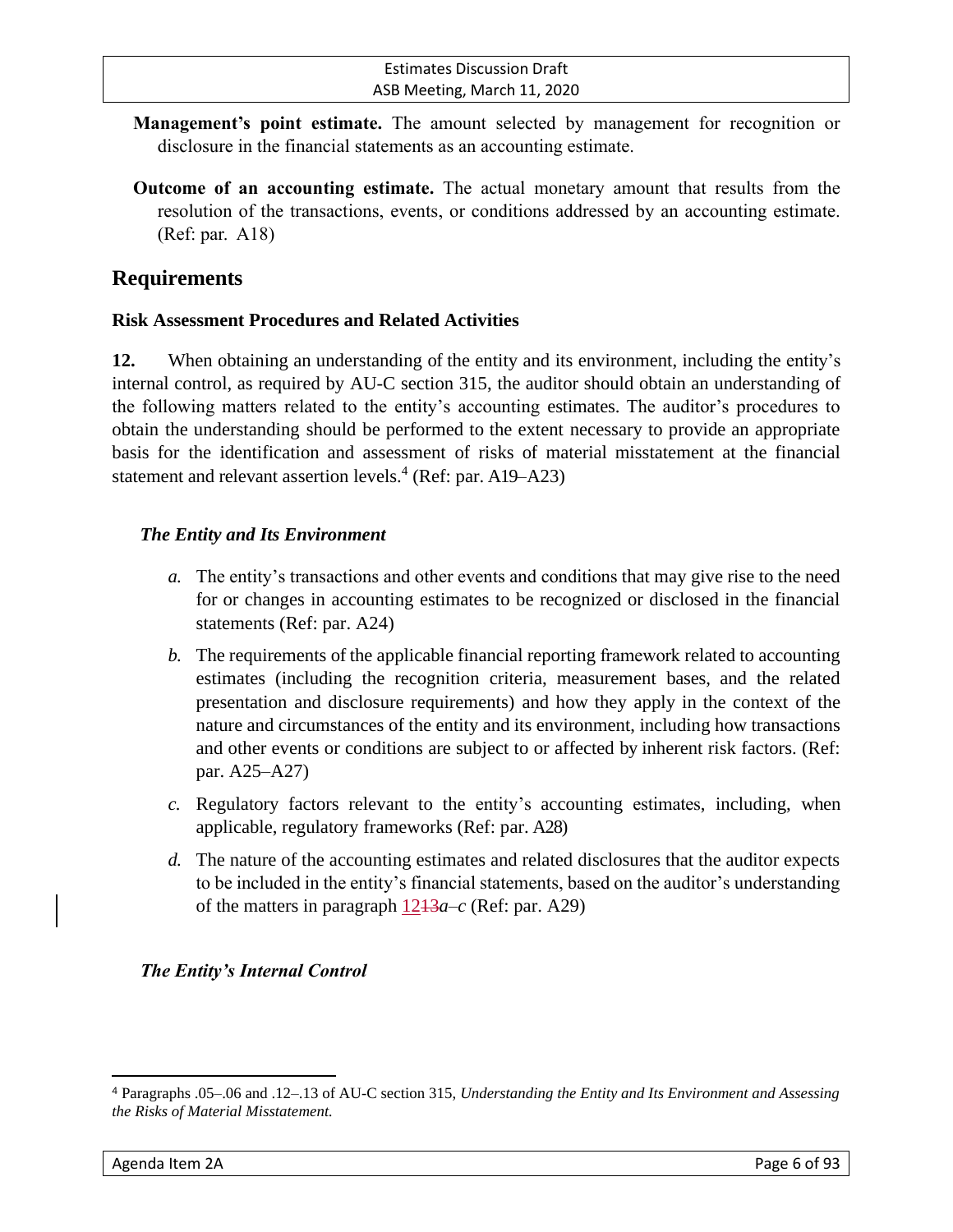- *e.* The nature and extent of oversight and governance that the entity has in place over management's financial reporting process relevant to accounting estimates (Ref: par. [A30](#page-21-1)[–A32\)](#page-22-0)
- *f.* How management identifies the need for and applies specialized skills or knowledge related to accounting estimates, including with respect to the use of a management's specialist (Ref: par. [A33\)](#page-22-1)
- *g.* How the entity's risk assessment process identifies and addresses risks relating to accounting estimates (Ref: par. [A34–](#page-22-2)[A35\)](#page-23-0)
- *h.* The entity's information system as it relates to accounting estimates, including the following:
	- i. The classes of transactions, events, and conditions that are significant to the financial statements and that give rise to the need for or changes in accounting estimates and related disclosures (Ref: par. [A20](#page-18-1) an[d A36\)](#page-23-1)
	- ii. For such accounting estimates and related disclosures, how management
		- (1) identifiesthe relevant methods, assumptions, or sources of data, and the need for changes in them, that are appropriate in the context of the applicable financial reporting framework, including how management (Ref: par. [A37–](#page-23-2) [A38\)](#page-23-3)
			- (a) selects or designs, and applies, the methods used, including the use of models (Ref: par. [A39](#page-24-0)[–A40\)](#page-24-1)
			- (b) selects the assumptions to be used, including consideration of alternatives, and identifies significant assumptions (Ref: par. [A41–](#page-25-0)[A44\)](#page-26-0)
			- (c) selects the data to be used (Ref: par. [A45\)](#page-26-1)
		- (2) understands the degree of estimation uncertainty, including by considering the range of possible measurement outcomes (Ref: par. [A46\)](#page-26-2)
		- (3) addresses the estimation uncertainty, including selecting a point estimate and related disclosures for inclusion in the financial statements (Ref: par. [A47–](#page-27-0) [A50\)](#page-28-0)
- *i.* Control activities relevant to the audit over management's process for making accounting estimates as described in paragraph 1213*h*(ii) (Ref: par. [A51–](#page-29-0)[A55\)](#page-30-0)
- *j.* How management reviews the outcomes of previous accounting estimates and responds to the results of that review

<span id="page-6-0"></span>**13.** The auditor should review the outcome of previous accounting estimates or, when applicable, their subsequent re-estimation to assist in identifying and assessing the risks of material misstatement in the current period. The auditor should take into account the characteristics of the accounting estimates in determining the nature and extent of that review. The review is not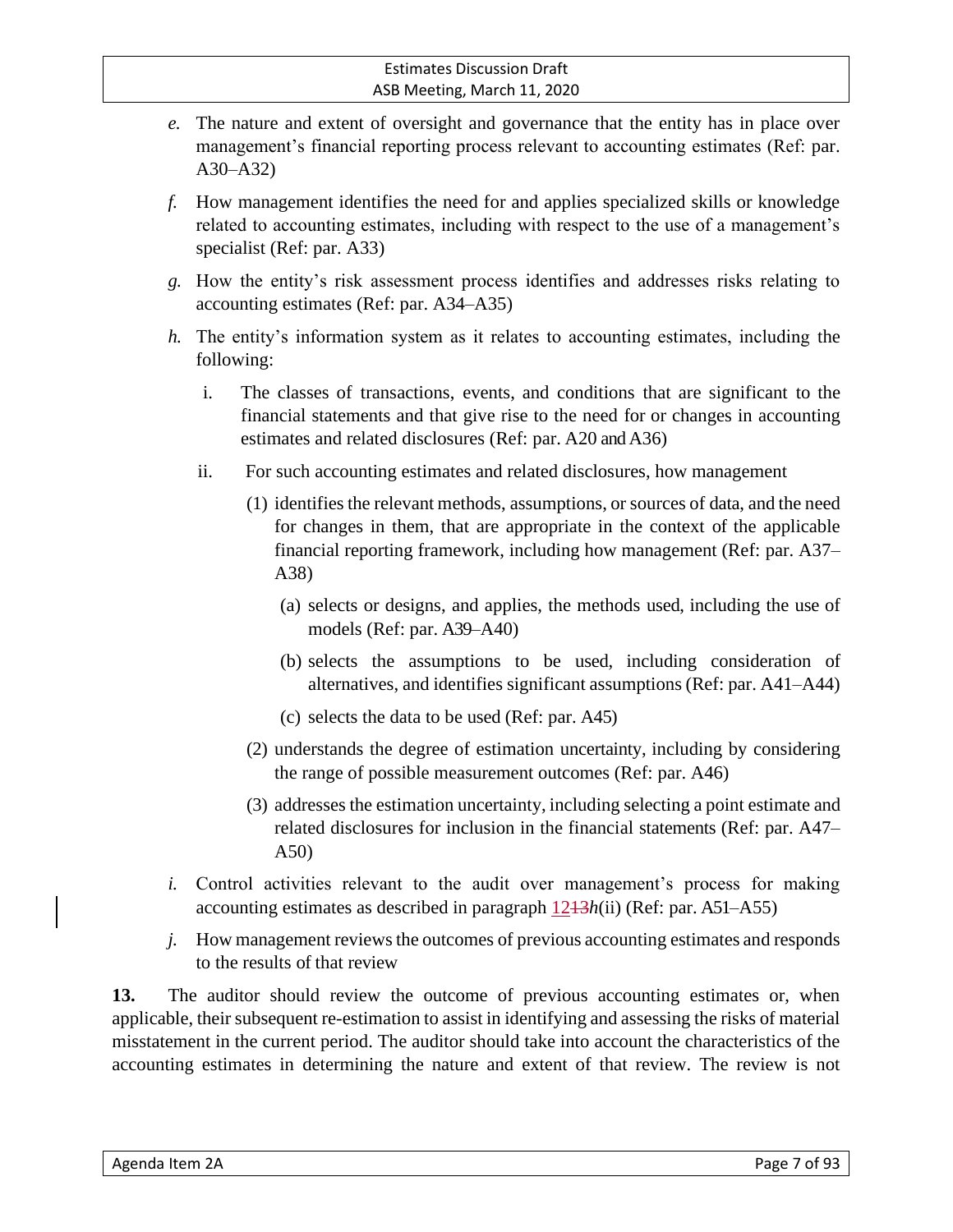intended to call into question judgments about previous period accounting estimates that were appropriate based on the information available at the time they were made. (Ref: par. [A56–](#page-30-1)[A61\)](#page-32-0)

<span id="page-7-1"></span>**14.** With respect to accounting estimates, the auditor should determine whether the engagement team requires specialized skills or knowledge to perform the risk assessment procedures, to identify and assess the risks of material misstatement, to design and perform audit procedures to respond to those risks, or to evaluate the audit evidence obtained. (Ref: par. [A62–](#page-32-1) [A64\)](#page-33-2)

# **Identifying and Assessing the Risks of Material Misstatement**

<span id="page-7-0"></span>**15.** In identifying and assessing the risks of material misstatement relating to an accounting estimate and related disclosures at the relevant assertion level, as required by AU-C section 315,<sup>5</sup> the auditor should separately assess inherent risk and control risk. The auditor should take the following into account in identifying the risks of material misstatement and assessing inherent risk: (Ref: par. [A65–](#page-33-3)[A72\)](#page-35-0)

- *a.* The degree to which the accounting estimate is subject to estimation uncertainty (Ref: par. [A73](#page-35-1)[–A76\)](#page-36-0)
- *b.* The degree to which one or both of the following are affected by complexity, subjectivity, or other inherent risk factors: (Ref: par. [A77–](#page-36-1)[A80\)](#page-37-0)
	- i. The selection and application of the method, assumptions, and data in making the accounting estimate
	- ii. The selection of management's point estimate and related disclosures for inclusion in the financial statements

**16.** The auditor should determine whether any of the risks of material misstatement identified and assessed in accordance with paragraph [15](#page-7-0) are, in the auditor's judgment, a significant risk.<sup>6</sup> If the auditor has determined that a significant risk exists, the auditorshould obtain an understanding of the entity's controls, including control activities, relevant to that risk, and, based on that understanding, evaluate whether such controls have been suitably designed and implemented to mitigate such risks.<sup>7</sup> (Ref: par. [A81\)](#page-37-1)

#### **Responses to the Assessed Risks of Material Misstatement**

**17.** As required by AU-C section  $330<sup>8</sup>$ , the auditor's further audit procedures should be responsive to the assessed risks of material misstatement at the relevant assertion level,<sup>9</sup>

<sup>5</sup> Paragraphs .26–.27 of AU-C section 315.

<sup>6</sup> Paragraph .28 of AU-C section 315.

<sup>7</sup> Paragraph .30 of AU-C section 315.

<sup>8</sup> Paragraphs .06–.15 and .18 of AU-C section 330, *Performing Audit Procedures in Response to Assessed Risks and Evaluating the Audit Evidence Obtained*.

<sup>9</sup> Paragraphs .06–.07 and .22 of AU-C section 330.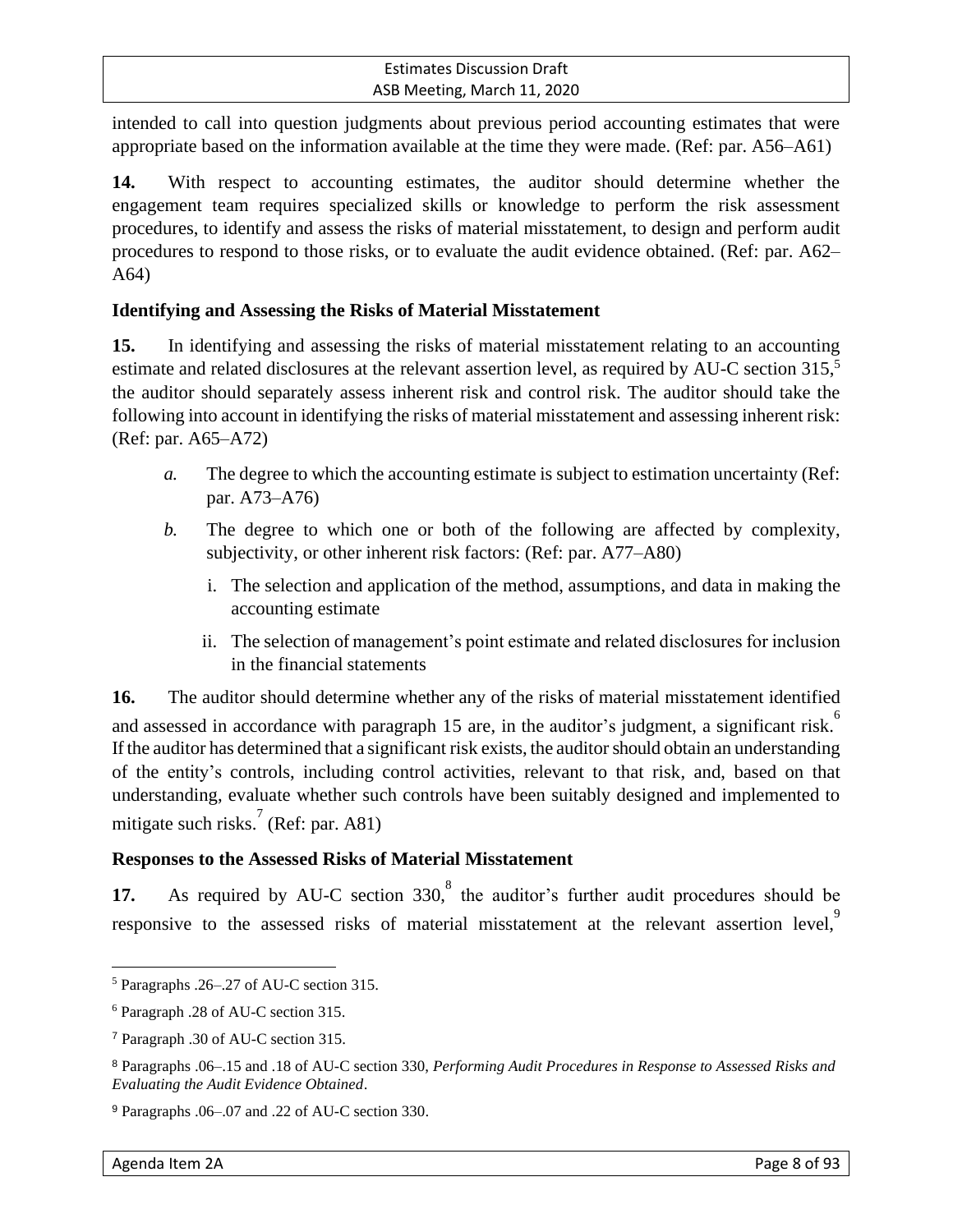considering the reasons for the assessment given to those risks. The auditor's further audit procedures should include one or more of the following approaches:

- *a.* Obtaining audit evidence from events occurring up to the date of the auditor's report (see paragraph [20\)](#page-8-0)
- *b.* Testing how management made the accounting estimate (see paragraphs [21–](#page-9-0)[26\)](#page-11-0)
- *c.* Developing an auditor's point estimate or range (see paragraphs [27–](#page-11-1)[28\)](#page-11-2)

The auditor's further audit procedures should take into account that the higher the assessed risk of material misstatement, the more persuasive the audit evidence needs to be.<sup>10</sup> The auditor should design and perform further audit procedures in a manner that is not biased toward obtaining audit evidence that may be corroborative or toward excluding audit evidence that may be contradictory. (Ref: par. [A82–](#page-38-0)[A85\)](#page-38-1)

**18.** As required by AU-C section 330,<sup>11</sup> the auditor should design and perform tests to obtain sufficient appropriate audit evidence about the operating effectiveness of relevant controls, if

- *a.* the auditor's assessment of risks of material misstatement at the relevant assertion level includes an expectation that the controls are operating effectively, or
- *b.* substantive procedures alone cannot provide sufficient appropriate audit evidence at the relevant assertion level.

In relation to accounting estimates, the auditor's tests of such controls should be responsive to the reasons for the assessment given to the risks of material misstatement. In designing and performing tests of controls, the auditor should obtain more persuasive audit evidence the greater the reliance the auditor places on the effectiveness of a control.<sup>12</sup> (Ref: par. [A86](#page-38-2)[–A90\)](#page-40-0)

**19.** For a significant risk relating to an accounting estimate, the auditor's further audit procedures should include tests of controls in the current period if the auditor plans to rely on those controls. When the approach to a significant risk consists only of substantive procedures, those procedures should include tests of details.<sup>13</sup> (Ref: par. [A91\)](#page-40-1)

# *Obtaining Audit Evidence From Events Occurring Up to the Date of the Auditor's Report*

<span id="page-8-0"></span>**20.** When the auditor's further audit procedures include obtaining audit evidence from events occurring up to the date of the auditor's report, the auditor should evaluate whether such audit evidence is sufficient and appropriate to address the risks of material misstatement relating to the accounting estimate, taking into account that changes in circumstances and other relevant

<sup>10</sup> Paragraph .07*b* of AU-C section 330.

<sup>11</sup> Paragraph .08 of AU-C section 330.

<sup>12</sup> Paragraph .09 of AU-C section 330.

<sup>13</sup> Paragraphs .15 and .22 of AU-C section 330.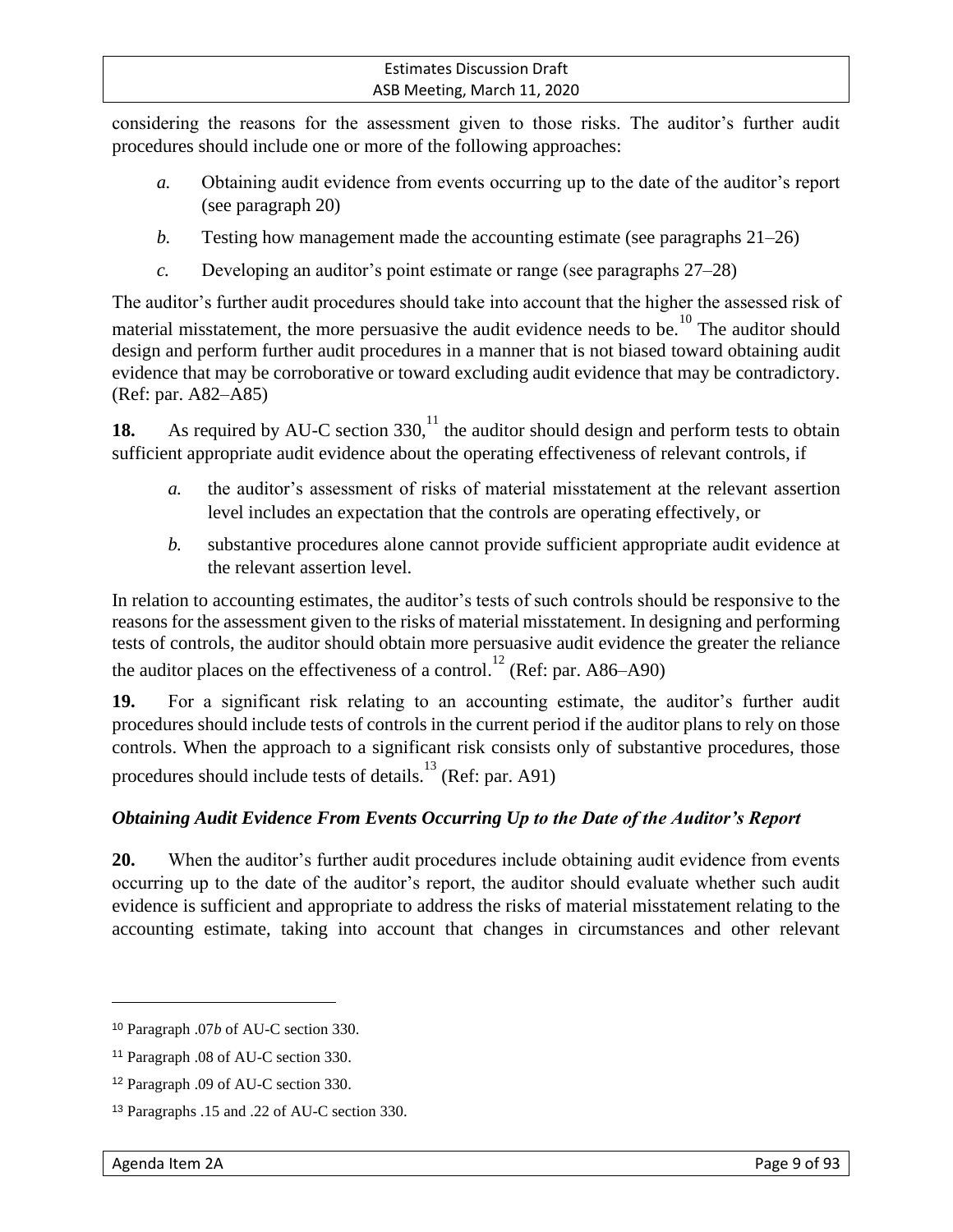conditions between the event and the measurement date may affect the relevance of such audit evidence in the context of the applicable financial reporting framework. (Ref: par. [A92](#page-40-2)[–A94\)](#page-41-0)

# *Testing How Management Made the Accounting Estimate*

<span id="page-9-0"></span>**21.** When testing how management made the accounting estimate, the auditor's further audit procedures should include procedures, designed and performed in accordance with paragraphs [22–](#page-9-1) [25,](#page-10-0) to obtain sufficient appropriate audit evidence regarding the risks of material misstatement<sup>1</sup> relating to the following: (Ref: par. [A95\)](#page-41-1)

- *a.* The selection and application of the methods, significant assumptions, and data used by management in making the accounting estimate
- *b.* How management selected the point estimate and developed related disclosures about estimation uncertainty

# *Methods*

<span id="page-9-1"></span>**22.** In applying the requirements of paragraph [21,](#page-9-0) with respect to methods, the auditor's further audit procedures should address the following:

- *a.* Whether the method selected is appropriate in the context of the applicable financial reporting framework and, if applicable, changes from the method used in prior periods are appropriate (Ref: par. [A96](#page-42-0) and [A98\)](#page-42-1)
- *b.* Whether judgments made in selecting the method give rise to indicators of possible management bias (Ref: par. [A97\)](#page-42-2)
- *c.* Whether the calculations are applied in accordance with the method and are mathematically accurate
- *d.* When management's application of the method involves complex modeling, whether judgments have been applied consistently, and whether, when applicable (Ref: par. [A99](#page-43-0)[–A101\)](#page-43-1)
	- i. the design of the model meets the measurement objective of the applicable financial reporting framework, is appropriate in the circumstances, and, if applicable, changes from the prior period's model are appropriate in the circumstances.
	- ii. adjustments to the output of the model are consistent with the measurement objective of the applicable financial reporting framework and are appropriate in the circumstances.
- *e.* Whether the integrity of the significant assumptions and the data has been maintained in applying the method. (Ref: par. [A102\)](#page-43-2)

<sup>1</sup> See paragraph .17 for discussion regarding the responses to the assessed risk of material misstatement.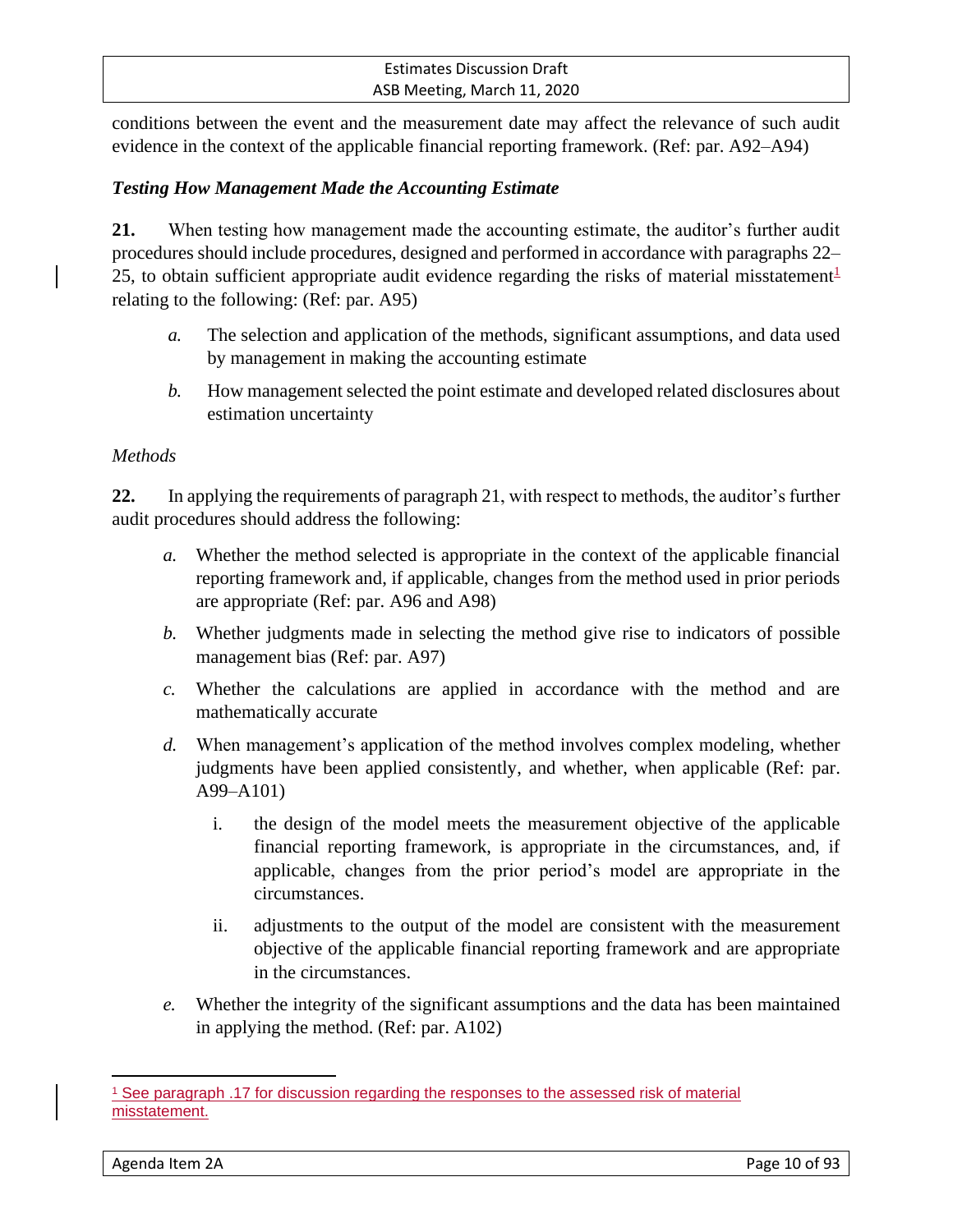# *Significant Assumptions*

**23.** In applying the requirements of paragraph [21,](#page-9-0) with respect to significant assumptions, the auditor's further audit procedures should address the following:

- *a.* Whether the significant assumptions are appropriate in the context of the applicable financial reporting framework and, if applicable, changes from prior periods are appropriate (Ref: par. [A96](#page-42-0) and [A103](#page-44-0)[–A104\)](#page-44-1)
- *b.* Whether judgments made in selecting the significant assumptions give rise to indicators of possible management bias (Ref: par. [A97\)](#page-42-2)
- *c.* Whether the significant assumptions are consistent with each other and with those used in other accounting estimates, or with related assumptions used in other areas of the entity's business activities, based on the auditor's knowledge obtained in the audit (Ref: par. [A105\)](#page-44-2)
- *d.* When applicable, whether management has the intent to carry out specific courses of action and has the ability to do so (Ref: par. [A106\)](#page-44-3)

#### *Data*

<span id="page-10-1"></span>**24.** In applying the requirements of paragraph [21,](#page-9-0) with respect to data, the auditor's further audit procedures should address the following:

- *a.* Whether the data is appropriate in the context of the applicable financial reporting framework and, if applicable, changes from prior periods are appropriate (Ref: par. [A96](#page-42-0) and [A107\)](#page-45-0)
- *b.* Whether judgments made in selecting the data give rise to indicators of possible management bias (Ref: par. [A97\)](#page-42-2)
- *c.* Whether the data is relevant and reliable in the circumstances (Ref: par. [A108\)](#page-45-1)
- *d.* Whether the data has been appropriately understood or interpreted by management, including with respect to contractual terms (Ref: par. [A109\)](#page-46-0)

# *Management's Selection of a Point Estimate and Related Disclosures About Estimation Uncertainty*

<span id="page-10-0"></span>**25.** In applying the requirements of paragraph [21,](#page-9-0) the auditor's further audit procedures should address whether, in the context of the applicable financial reporting framework, management has taken appropriate steps to do the following:

- *a.* Understand estimation uncertainty (Ref: par. [A110\)](#page-46-1)
- *b.* Address estimation uncertainty by selecting an appropriate point estimate and by developing related disclosures about estimation uncertainty (Ref: par. [A111–](#page-47-0)[A115\)](#page-48-0)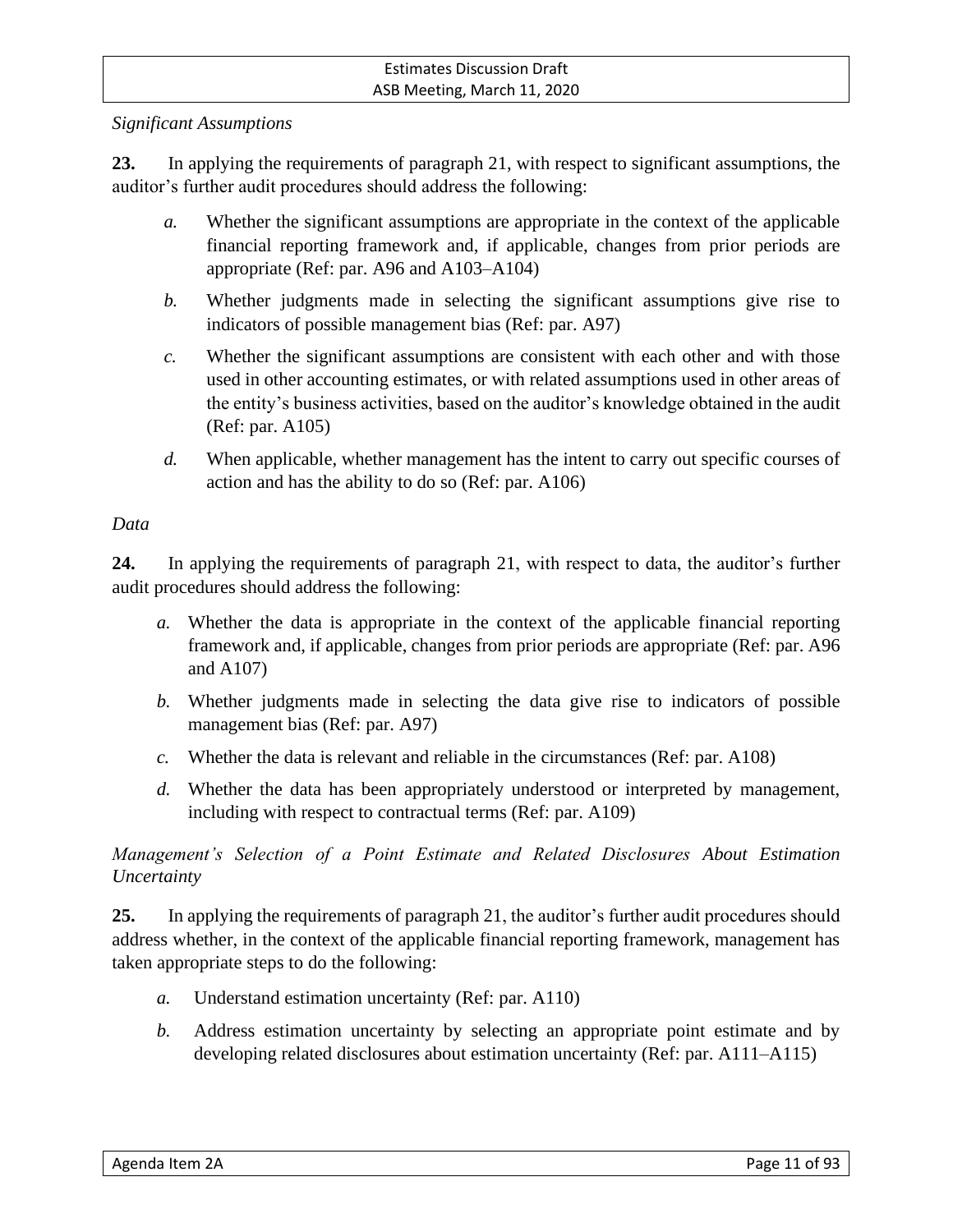<span id="page-11-0"></span>**26.** When, in the auditor's judgment based on the audit evidence obtained, management has not taken appropriate steps to understand or address estimation uncertainty, the auditor should(Ref: par. [A116–](#page-48-1)[A118\)](#page-48-2)

- *a.* request management to perform additional procedures to understand estimation uncertainty or address it by reconsidering the selection of management's point estimate or considering providing additional disclosures relating to the estimation uncertainty, and evaluate management's responses in accordance with paragraph [25.](#page-10-0)
- *b.* if the auditor determines that management's response to the auditor's request does not sufficiently address estimation uncertainty, to the extent practicable, develop an auditor's point estimate or range in accordance with paragraphs [27](#page-11-1)[–28.](#page-11-2)
- *c.* evaluate whether a deficiency in internal control exists and, if so, communicate in accordance with AU-C section 265, *Communicating Internal Control Related Matters Identified in an Audit.*

# *Developing an Auditor's Point Estimate or Range*

<span id="page-11-1"></span>**27.** When the auditor develops a point estimate or range to evaluate management's point estimate and related disclosures about estimation uncertainty, including when required by paragraph [26](#page-11-0)*b*, the auditor's further audit procedures should include procedures to evaluate whether the methods, assumptions, or data used are appropriate in the context of the applicable financial reporting framework. Regardless of whether the auditor uses management's or the auditor's own methods, assumptions, or data, these further audit procedures should be designed and performed to address the matters in paragraphs [22](#page-9-1)[–24.](#page-10-1) (Ref: par. [A119](#page-49-0)[–A124\)](#page-50-0)

- <span id="page-11-2"></span>**28.** If the auditor develops an auditor's range, the auditor should
	- *a.* determine that the range includes only amounts that are supported by sufficient appropriate audit evidence and have been evaluated by the auditor to be reasonable in the context of the measurement objectives and other requirements of the applicable financial reporting framework. (Ref: par. [A125](#page-50-1)[–A126\)](#page-50-2)
	- *b.* design and perform further audit procedures to obtain sufficient appropriate audit evidence regarding the assessed risks of material misstatement relating to the disclosures in the financial statements that describe the estimation uncertainty.

# *Other Considerations Relating to Audit Evidence*

**29.** In obtaining audit evidence regarding the risks of material misstatement relating to accounting estimates, irrespective of the sources of information to be used as audit evidence, the auditor should comply with the relevant requirements in AU-C section 500 and AU-C section 501.

**30.** When using the work of a management's specialist, the requirements in paragraphs [20](#page-8-0)[–28](#page-11-2) of this proposed SAS may assist the auditor in evaluating the appropriateness of the specialist's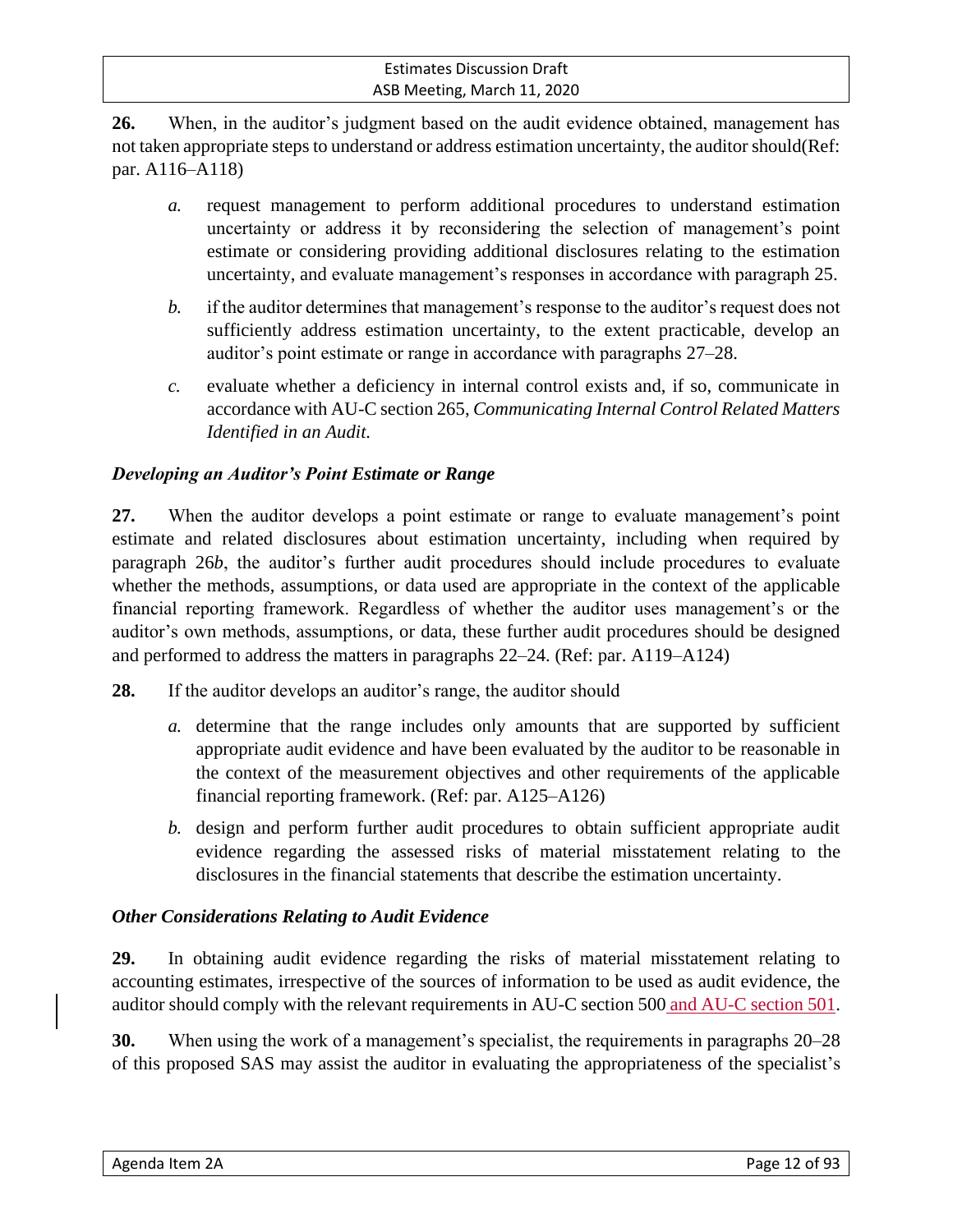work as audit evidence for a relevant assertion in accordance with AU-C section 500.<sup>14</sup> In evaluating the work of the management's specialist, the nature, timing, and extent of the further audit procedures are affected by the auditor's evaluation of the specialist's competence, capabilities, and objectivity, the auditor's understanding of the nature of the work performed by the specialist, and the auditor's familiarity with the specialist's field of expertise. (Ref: par. [A127–](#page-50-3) [A133\)](#page-53-0)

# **Disclosures Related to Accounting Estimates**

**31.** The auditor should design and perform further audit procedures to obtain sufficient appropriate audit evidence regarding the assessed risks of material misstatement at the relevant assertion level for disclosures related to an accounting estimate, other than those procedures related to estimation uncertainty addressed in paragraphs [25](#page-10-0)*b* and [28](#page-11-2)*b*.

# **Indicators of Possible Management Bias**

**32.** The auditor should evaluate whether judgments and decisions made by management in making the accounting estimates included in the financial statements, even if they are individually reasonable, are indicators of possible management bias. When indicators of possible management bias are identified, the auditor should evaluate the implications for the audit. When there is intention to mislead, management bias is fraudulent in nature. (Ref: par. [A134](#page-53-1)[–A137\)](#page-54-0)

# **Overall Evaluation Based on Audit Procedures Performed**

<span id="page-12-0"></span>**33.** In applying AU-C section 330 to accounting estimates, <sup>15</sup> the auditor should evaluate, based on the audit procedures performed and audit evidence obtained, whether (Ref: par. [A138](#page-54-1)[–A139\)](#page-54-2)

- *a.* the assessments of the risks of material misstatement at the relevant assertion level remain appropriate, including when indicators of possible management bias have been identified;
- *b.* management's decisions relating to the recognition, measurement, presentation, and disclosure of these accounting estimates in the financial statements are in accordance with the applicable financial reporting framework; and
- *c.* sufficient appropriate audit evidence has been obtained.

**34.** In making the evaluation required by paragraph [33](#page-12-0)*c* of this proposed SAS, the auditor should take into account all relevant audit evidence obtained, whether corroborative or contradictory.<sup>16</sup> If the auditor is unable to obtain sufficient appropriate audit evidence, the auditor should evaluate the implications for the audit or the auditor's opinion on the financial statements in accordance with AU-C section 705, *Modifications to the Opinion in the Independent Auditor's Report*.

<sup>14</sup> Paragraph .08*c* of AU-C section 500, *Audit Evidence*.

<sup>15</sup> Paragraphs .27–.28 of AU-C section 330.

<sup>&</sup>lt;sup>16</sup> Paragraph .10 of AU-C section 500.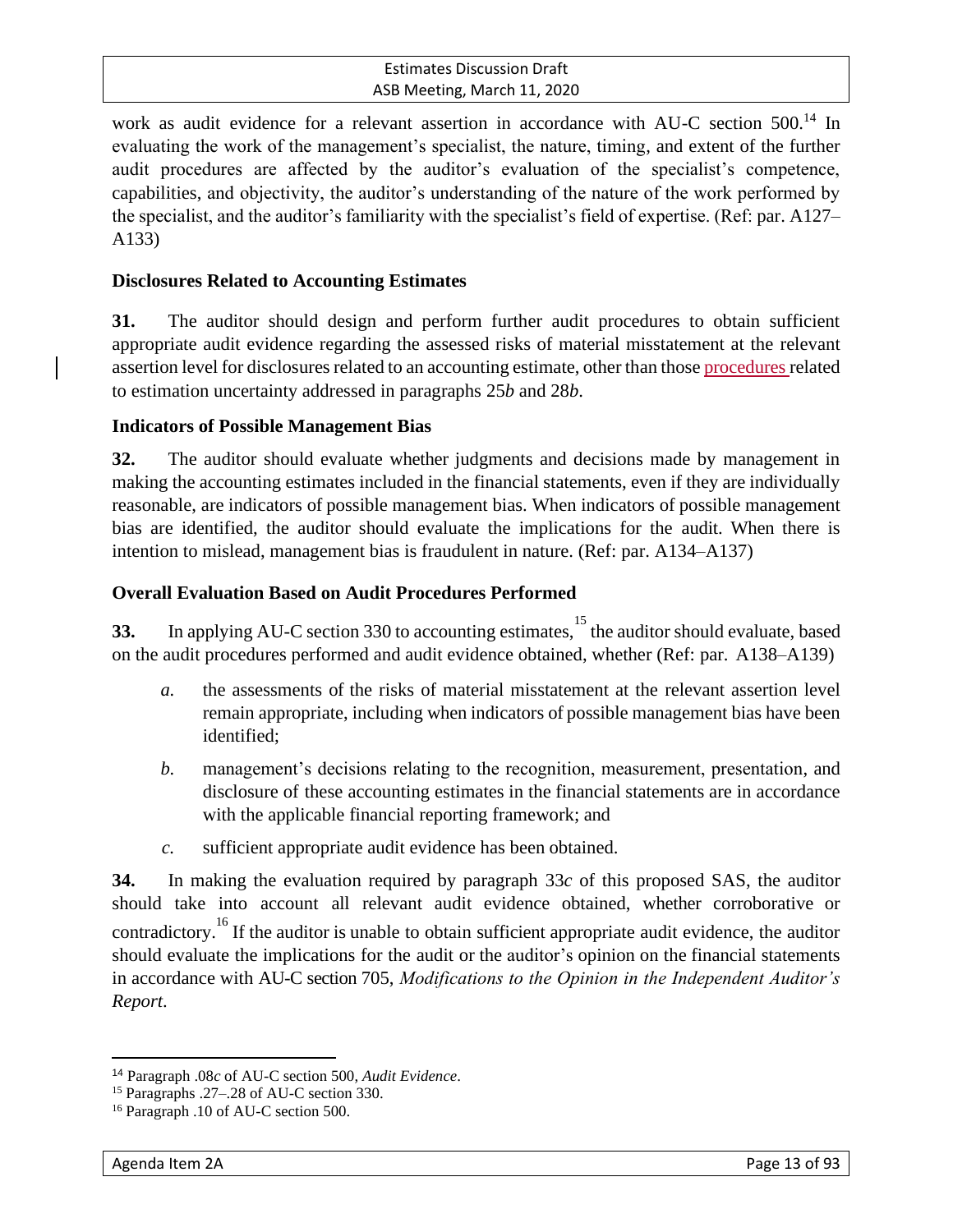# *Determining Whether the Accounting Estimates Are Reasonable or Misstated*

<span id="page-13-0"></span>**35.** The auditor should determine whether the accounting estimates and related disclosures are reasonable in the context of the applicable financial reporting framework or are misstated. AU-C section  $450^{17}$  provides guidance on how the auditor may distinguish misstatements (whether factual, judgmental, or projected) for the auditor's evaluation of the effect of uncorrected misstatements on the financial statements. (Ref: par. [A12–](#page-16-3)[A13](#page-17-0) and [A140–](#page-55-0)[A146\)](#page-56-1)

**36.** In relation to accounting estimates, the auditor should evaluate whether management has included disclosures, beyond those specifically required by the framework, that are necessary to achieve the fair presentation of the financial statements as a whole.<sup>18</sup> The auditor's professional judgment concerning the fairness of the presentation of the financial statements is applied within the context of the financial reporting framework.

# **Communication With Those Charged With Governance, Management, or Other Relevant Parties**

**37.** In applying AU-C section 260, *The Auditor's Communication With Those Charged With*  Governance,<sup>19</sup> and AU-C section 265,<sup>20</sup> the auditor is required to communicate with those charged with governance or management about certain matters, including significant qualitative aspects of the entity's significant accounting practices and significant deficiencies and material weaknesses in internal control identified during the audit, respectively. In doing so, the auditor should consider the matters, if any, to communicate regarding accounting estimates and take into account whether the reasons given to the risks of material misstatement relate to estimation uncertainty, or the effects of complexity, subjectivity, or other inherent risk factorsinmaking accounting estimates and related disclosures. In addition, in certain circumstances, the auditor isrequired by law or regulation to communicate about certain matters with other relevant parties, such as regulators. (Ref: par. [A147](#page-56-2)[–A148\)](#page-56-3)

# **Documentation**

**38.** The auditor should include the following in the audit documentation:<sup>21</sup> (Ref: par. [A149–](#page-57-0) [A152\)](#page-57-1)

- *a.* Key elements of the auditor's understanding of the entity and its environment, including the entity's internal control related to the entity's accounting estimates
- *b.* The linkage of the auditor's further audit procedures with the assessed risks of material misstatement at the relevant assertion level, $^{22}$  taking into account the reasons (whether related to inherent risk or control risk) given to the assessment of those risks

<sup>17</sup> Paragraph .A3 of AU-C section 450, *Evaluation of Misstatements Identified During the Audit*.

<sup>18</sup> See also paragraphs .16 and .A16 of AU-C section 700.

<sup>19</sup> Paragraph .12*a* of AU-C section 260, *The Auditor's Communication With Those Charged With Governance*.

<sup>20</sup> Paragraph .11 of AU-C section 265, *Communicating Internal Control Related Matters Identified in an Audit*.

<sup>21</sup> Paragraphs.08–.12 and .A8 of AU-C section 230, *Audit Documentation*.

<sup>22</sup> Paragraph .30*b* of AU-C section 330.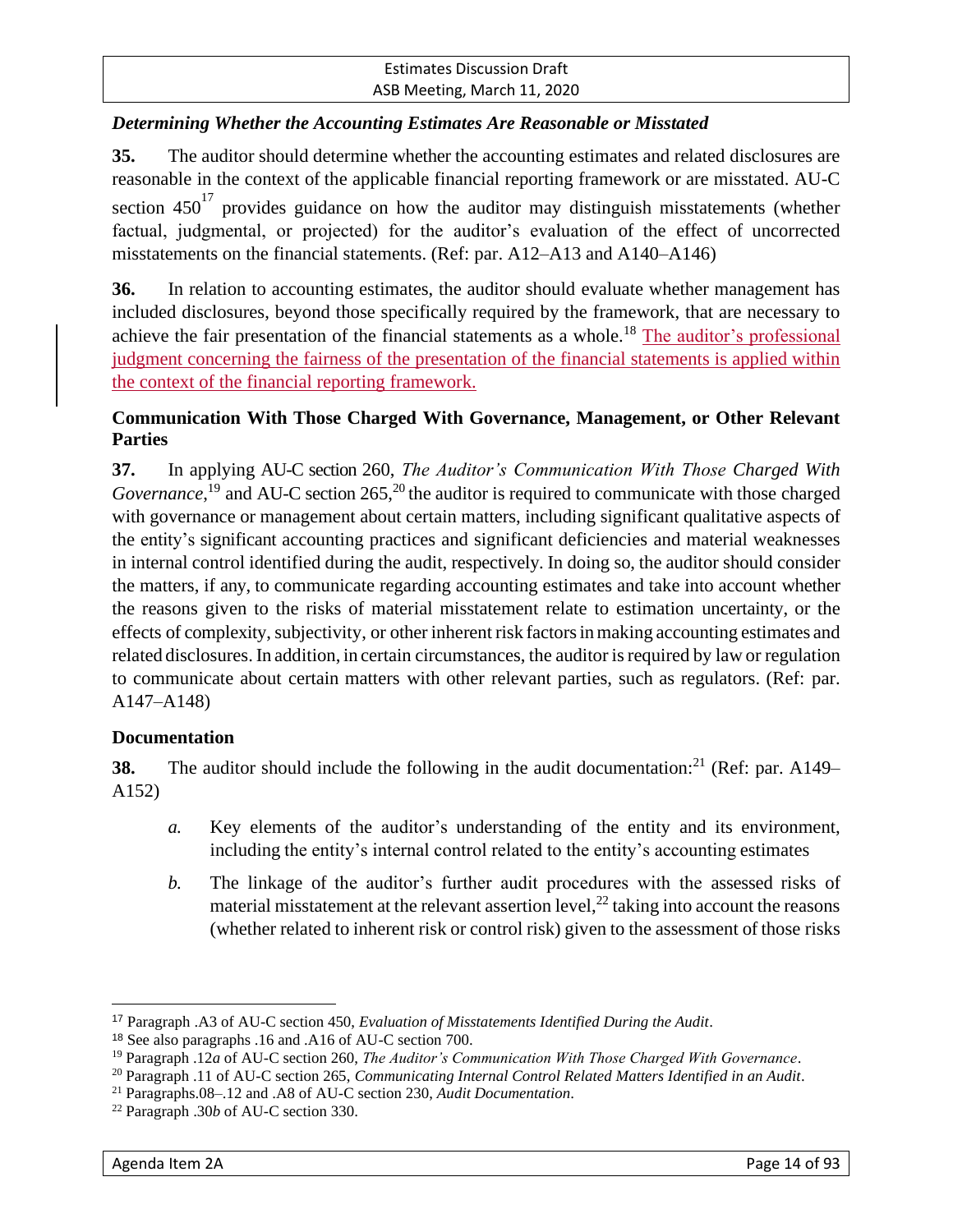- *c.* The auditor's responses when management has not taken appropriate steps to understand and address estimation uncertainty
- *d.* Indicators of possible management bias related to accounting estimates, if any, and the auditor's evaluation of the implications for the audit, as required by paragraph 32
- *e.* Significant judgments relating to the auditor's determination of whether the accounting estimates and related disclosures are reasonable in the context of the applicable financial reporting framework or are misstated

# **Application and Other Explanatory Material**

# **Nature of Accounting Estimates**

# *Examples of Accounting Estimates*

<span id="page-14-0"></span>**A1.** Examples of accounting estimates related to classes of transactions, account balances, and disclosures include the following:

- Inventory obsolescence
- Depreciation of property and equipment
- Valuation of infrastructure assets, such as buildings and roadways.
- Valuation of financial instruments
- Outcome of pending litigation
- Provision for expected credit losses
- Valuation of insurance contract liabilities
- Warranty obligations
- Employee retirement benefits liabilities
- Share-based payments
- Fair value of assets or liabilities acquired in a business combination, including the determination of goodwill and intangible assets
- Impairment of long-lived assets or property or equipment held for disposal
- Nonmonetary exchanges of assets or liabilities between independent parties
- Revenue recognized for long-term contracts

### *Methods*

**A2.** A *method* is a measurement technique used by management to make an accounting estimate in accordance with the required measurement basis. For example, one recognized method used to make accounting estimates relating to share-based payment transactions is to determine a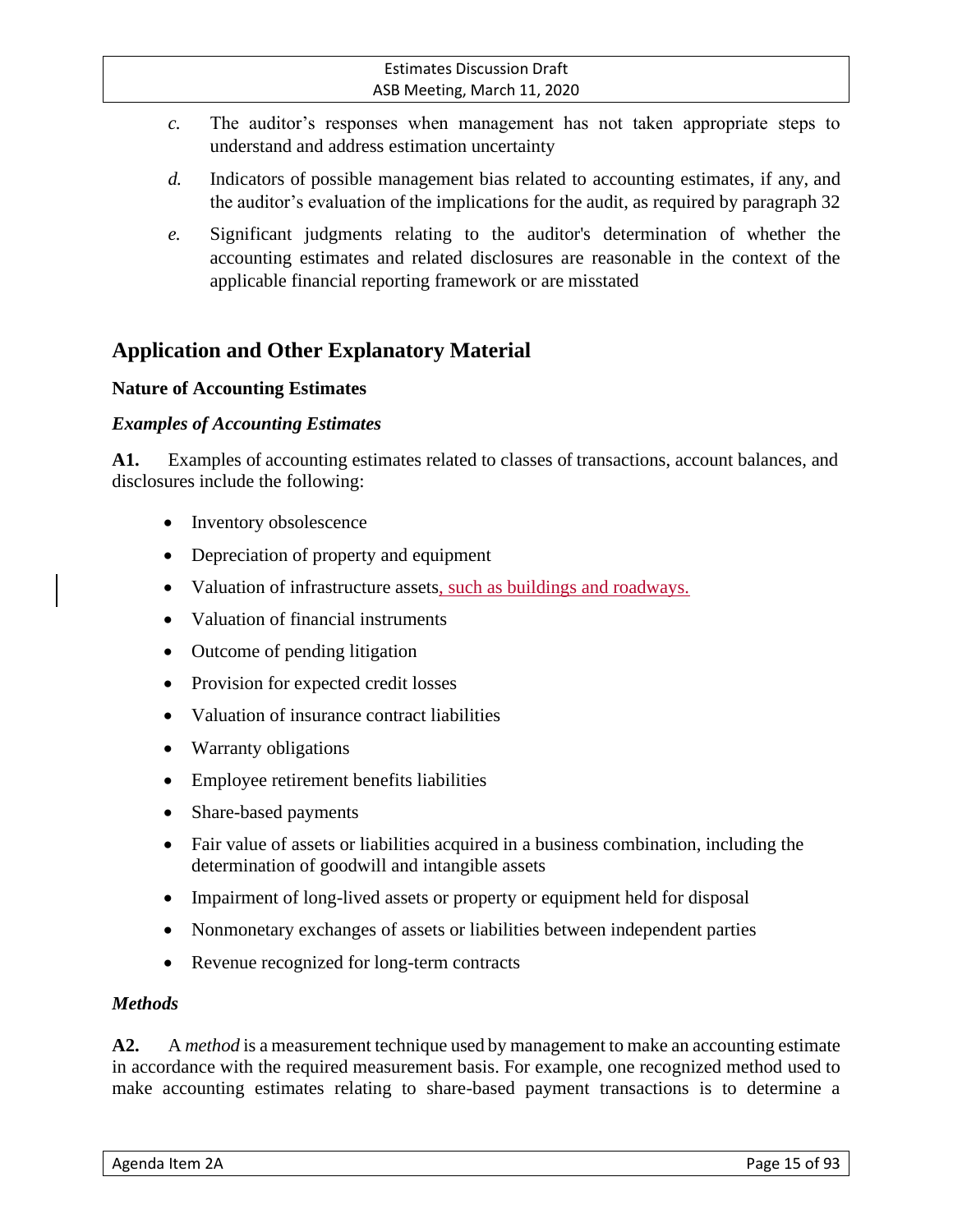theoretical option call price using the Black-Scholes option-pricing formula. A method is applied using a computational tool or process, sometimes referred to as a *model*, and involves applying assumptions and data and taking into account a set of relationships between them.

# *Assumptions and Data*

**A3.** Assumptions involve judgments based on available information about matters such as the choice of an interest rate, a discount rate, or judgments about future conditions or events. An assumption may be selected by management from a range of appropriate alternatives. Assumptions that may be made or identified by a management's expert become management's assumptions when used by management in making an accounting estimate.

**A4.** For purposes of this proposed SAS, *data* is information that can be obtained through direct observation or from a party external to the entity. Information obtained by applying analytical or interpretive techniques to data is referred to as *derived data* when such techniques have a wellestablished theoretical basis and, therefore, less need for management judgment. Otherwise, such information is an assumption.

**A5.** Examples of data include one or more of the following:

- Prices generated by market transactions
- Operating times or quantities of output from a production machine
- Historical prices or other terms included in contracts, such as a contracted interest rate, a payment schedule, and term included in a loan agreement
- Forward-looking information, such as economic or earnings forecasts obtained from an external information source
- A future interest rate determined using interpolation techniques from forward interest rates (derived data)
- <span id="page-15-0"></span>**A6.** Data can come from a wide range of sources. For example, data can be
	- generated within the organization or externally,
	- obtained from a system that is either within or outside the general or subsidiary ledgers,
	- observable in contracts, or
	- observable in legislative or regulatory pronouncements.

#### *Scalability* **(Ref: par. [3\)](#page-2-0)**

<span id="page-15-1"></span>**A7.** Examples of paragraphs that include guidance on how the requirements of this proposed SAS can be scaled include paragraphs A21A20–A23A22, A64 A63, A68A67, and A85A84.

# **Key Concepts of This Proposed SAS**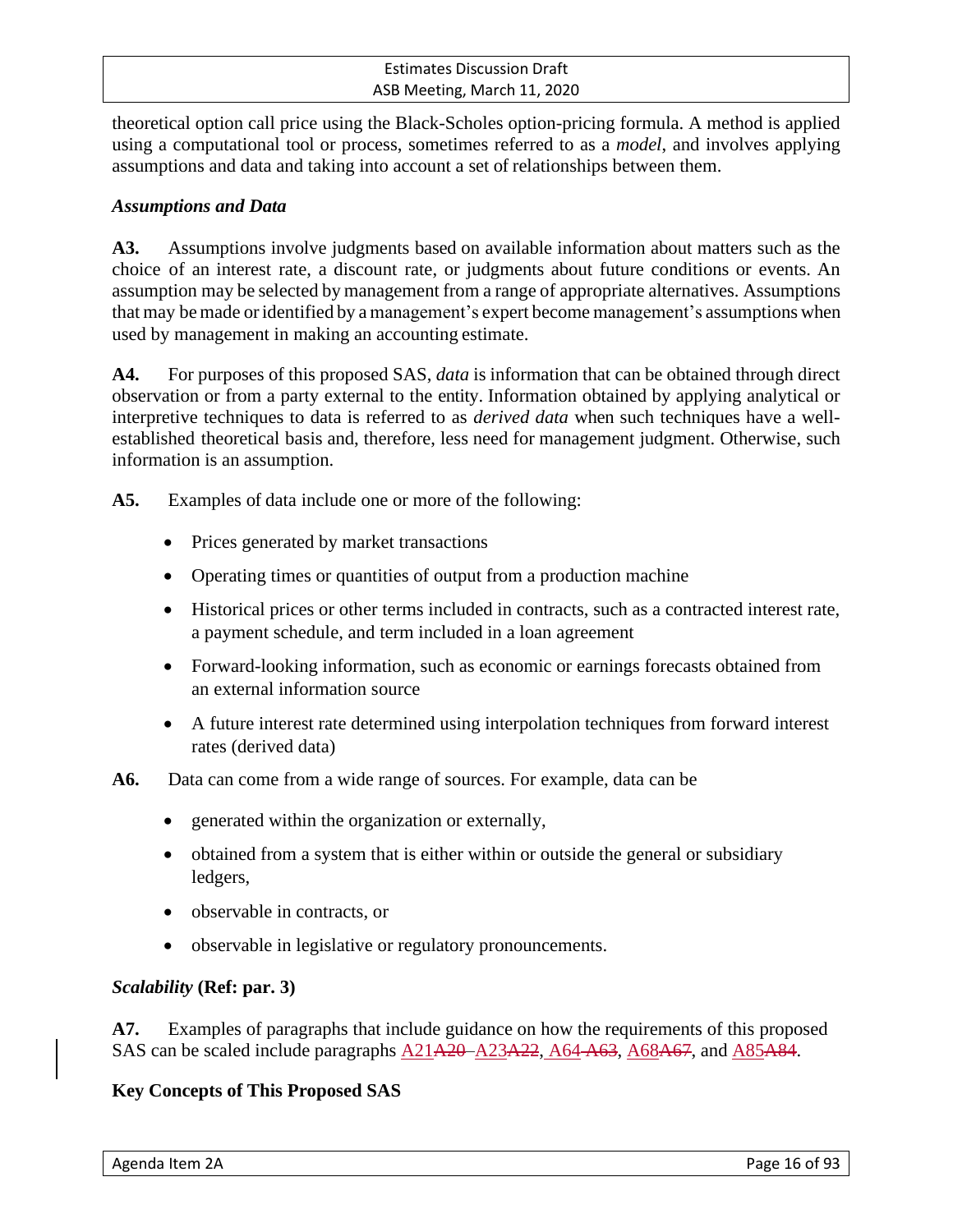# *Inherent Risk Factors* **(Ref: par. [4\)](#page-3-0)**

<span id="page-16-0"></span>**A8.** Inherent risk factors are characteristics of conditions and events that may affect the susceptibility of an assertion to misstatement, before consideration of controls. Appendix A, "Inherent Risk Factors," further explains the nature of these inherent risk factors, and their interrelationships, in the context of making accounting estimates and their presentation in the financial statements.

**A9.** In addition to the inherent risk factors of estimation uncertainty, complexity, or subjectivity, other inherent risk factors that the auditor may consider in identifying and assessing the risks of material misstatement may include the extent to which the accounting estimate is subject to or affected by

- a change in the nature or circumstances of the relevant financial statement items, or requirements of the applicable financial reporting framework, which may give rise to the need for changes in the method, assumptions, or data used to make the accounting estimate.
- susceptibility to misstatement due to management bias or fraud in making the accounting estimate.

# *Control Risk*

<span id="page-16-1"></span>**A10.** An important consideration for the auditor in assessing control risk at the relevant assertion level is the effectiveness of the design of the controls that the auditor intends to rely on and the extent to which the controls address the assessed inherent risks at the relevant assertion level. The auditor's evaluation that controls are effectively designed and have been implemented supports an expectation about the operating effectiveness of the controls in determining whether to test them.

# *Professional Skepticism* **(Ref: par. [7\)](#page-3-1)**

<span id="page-16-2"></span>**A11.** Paragraphs A60, A95, A96, A137, and A139 are examples of paragraphs that describe ways in which the auditor can exercise professional skepticism. Paragraph A152 provides guidance on ways in which the auditor's exercise of professional skepticism may be documented and includes examples of specific paragraphs in this proposed SAS for which documentation may provide evidence of the exercise of professional skepticism.

# *Concept of "Reasonable"* **(Ref: par. [8](#page-4-0) and [35\)](#page-13-0)**

<span id="page-16-3"></span>**A12.** Other considerations that may be relevant to the auditor's consideration of whether the accounting estimates and related disclosures are reasonable in the context of the applicable financial reporting framework include whether

- the data and assumptions used in making the accounting estimate are consistent with each other and with those used in other accounting estimates or areas of the entity's business activities, and
- the accounting estimate takes into account appropriate information as required by the applicable financial reporting framework.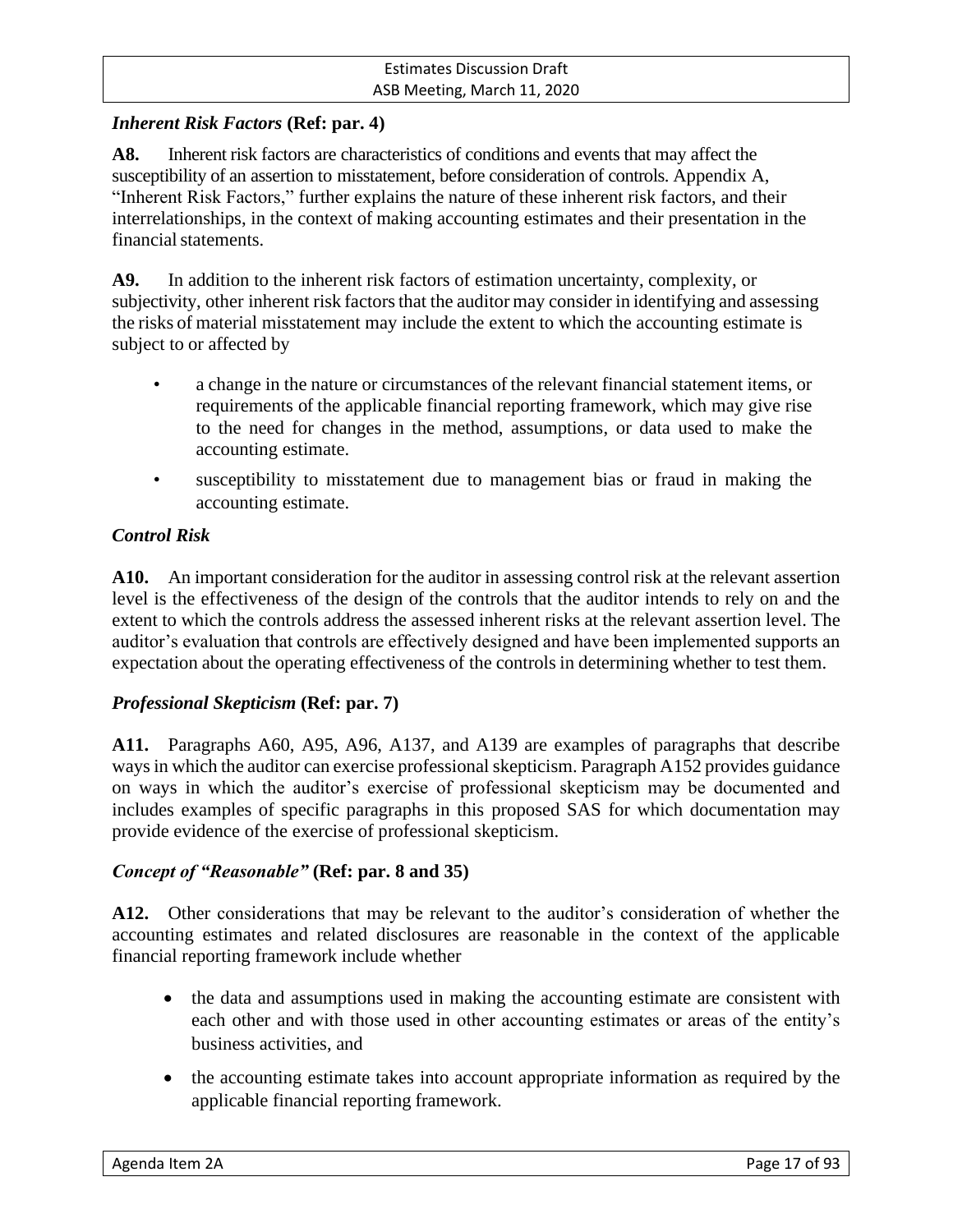<span id="page-17-0"></span>**A13.** The term *applied appropriately* as used in paragraph [8](#page-4-0) means in a manner that not only complies with the requirements of the applicable financial reporting framework but, in doing so, reflects judgments that are consistent with the objective of the measurement basis in that framework.

# **Definitions**

# *Accounting Estimate* **(Ref. par. [11\)](#page-4-1)**

<span id="page-17-1"></span>**A14.** Accounting estimates are monetary amounts that may be related to classes of transactions or account balances recognized or disclosed in the financial statements. Accounting estimates also include monetary amounts included in disclosures or used to make judgments about recognition or disclosure relating to a class of transactions or account balances. For purposes of generally accepted auditing standards (GAAS), a fair value measurement is a form of accountingestimate.

# *Auditor's Point Estimate or Auditor's Range* **(Ref: par. [11\)](#page-4-1)**

<span id="page-17-2"></span>**A15.** An auditor's point estimate or range may be used to evaluate an accounting estimate directly (for example an impairment provision or the fair value of different types of financial instruments) or indirectly (for example an amount to be used as a significant assumption for an accounting estimate). A similar approach may be taken by the auditor in developing an amount or range of amounts in evaluating a nonmonetary item of data or an assumption (for example, an estimated useful life of an asset).

# *Estimation Uncertainty* **(Ref: par. [11\)](#page-4-1)**

<span id="page-17-3"></span>**A16.** Not all accounting estimates are subject to a high degree of estimation uncertainty. For example, some financial statement items may have an active and open market that provides readily available and reliable information on the prices at which actual exchanges occur. Estimation uncertainty may exist even when the valuation method and data are well-defined. In addition, general economic circumstances prevailing at the time, for example, illiquidity in a particular market, may affect estimation uncertainty.

# *Management Bias* **(Ref. par. [11\)](#page-4-1)**

<span id="page-17-4"></span>**A17.** Financial reporting frameworks often call for neutrality, that is, freedom from bias. Estimation uncertainty gives rise to subjectivity in making an accounting estimate. The presence of subjectivity gives rise to the need for judgment by management and the susceptibility to unintentional or intentional management bias. The susceptibility of an accounting estimate to management bias increases with the extent to which there is subjectivity in making the accounting estimate.

# *Outcome of an Accounting Estimate* **(Ref: par. [11\)](#page-4-1)**

<span id="page-17-5"></span>**A18.** Some accounting estimates, by their nature, do not have an outcome that is relevant for the auditor's work performed in accordance with this proposed SAS. For example, an accounting estimate may be based on perceptions of market participants at a point in time. Accordingly, the price realized when an asset is sold or a liability is transferred may differ from the related accounting estimate made at the reporting date because, with the passage of time, the market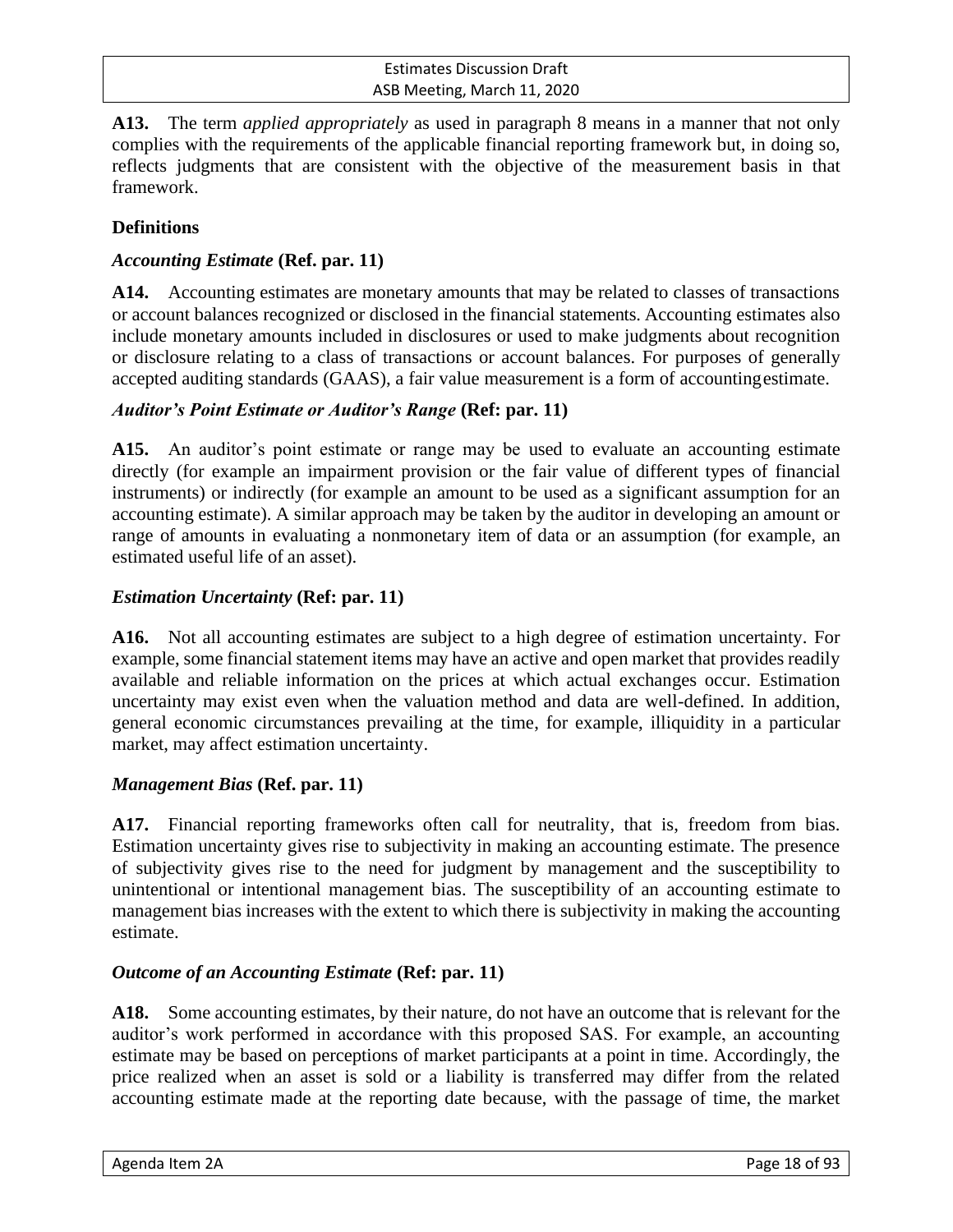participants' perceptions of value have changed.

# **Risk Assessment Procedures and Related Activities**

# *Obtaining an Understanding of the Entity and Its Environment* **(Ref: par. [12\)](#page-5-0)**

<span id="page-18-0"></span>A19. AU-C section 315<sup>23</sup> requires the auditor to obtain an understanding of certain matters about the entity and its environment, including the entity's internal control. The requirements in paragraph [12](#page-5-0) of this proposed SAS relate more specifically to accounting estimates and build on the broader requirements in AU-C section 315.

<span id="page-18-1"></span>**A20.** The classes of transactions, events, and conditions within the scope of paragraph [12](#page-5-0)*h* of this proposed SAS are the same as the classes of transactions, events, and conditions relating to accounting estimates and related disclosures that are subject to paragraphs 19*a* and *d* of AU-C section 315. In obtaining the understanding of the entity's information system as it relates to accounting estimates, the auditor may consider

- whether the accounting estimates arise from the recording of routine and recurring transactions or whether they arise from nonrecurring or unusual transactions.
- how the information system addresses the completeness of accounting estimates and related disclosures, in particular, for accounting estimates related to liabilities.

# *Scalability*

A21. The nature, timing, and extent of the auditor's procedures to obtain the understanding of the entity and its environment, including the entity's internal control, related to the entity's accounting estimates, may depend, to a greater or lesser degree, on the extent to which the individual matters apply in the circumstances. For example, the entity may have few transactions or other events and conditions that give rise to the need for accounting estimates; the applicable financial reporting requirements may be simple to apply; and there may be no relevant regulatory factors. Further, the accounting estimates may not require significant judgments, and the process for making the accounting estimates may be less complex. In these circumstances, the accounting estimates may be subject to or affected by estimation uncertainty, complexity, subjectivity, or other inherent risk factors to a lesser degree, and there may be fewer controls relevant to the audit. If so, the auditor's risk assessment procedures are likely to be less extensive and may be performed primarily through inquiries of management with appropriate responsibilities for the financial statements and observation of management's process for making the accounting estimate.

**A22.** By contrast, the accounting estimates may require significant judgments by management, and the process for making the accounting estimates may be complex and involve the use of complex models. In addition, the entity may have a more sophisticated information system and more extensive controls over accounting estimates. In these circumstances, the accounting estimates may be subject to or affected by estimation uncertainty, subjectivity, complexity, or other inherent risk factors to a greater degree. If so, the nature or timing of the auditor's risk assessment

<sup>23</sup> Paragraphs .12–.25 of AU-C section 315.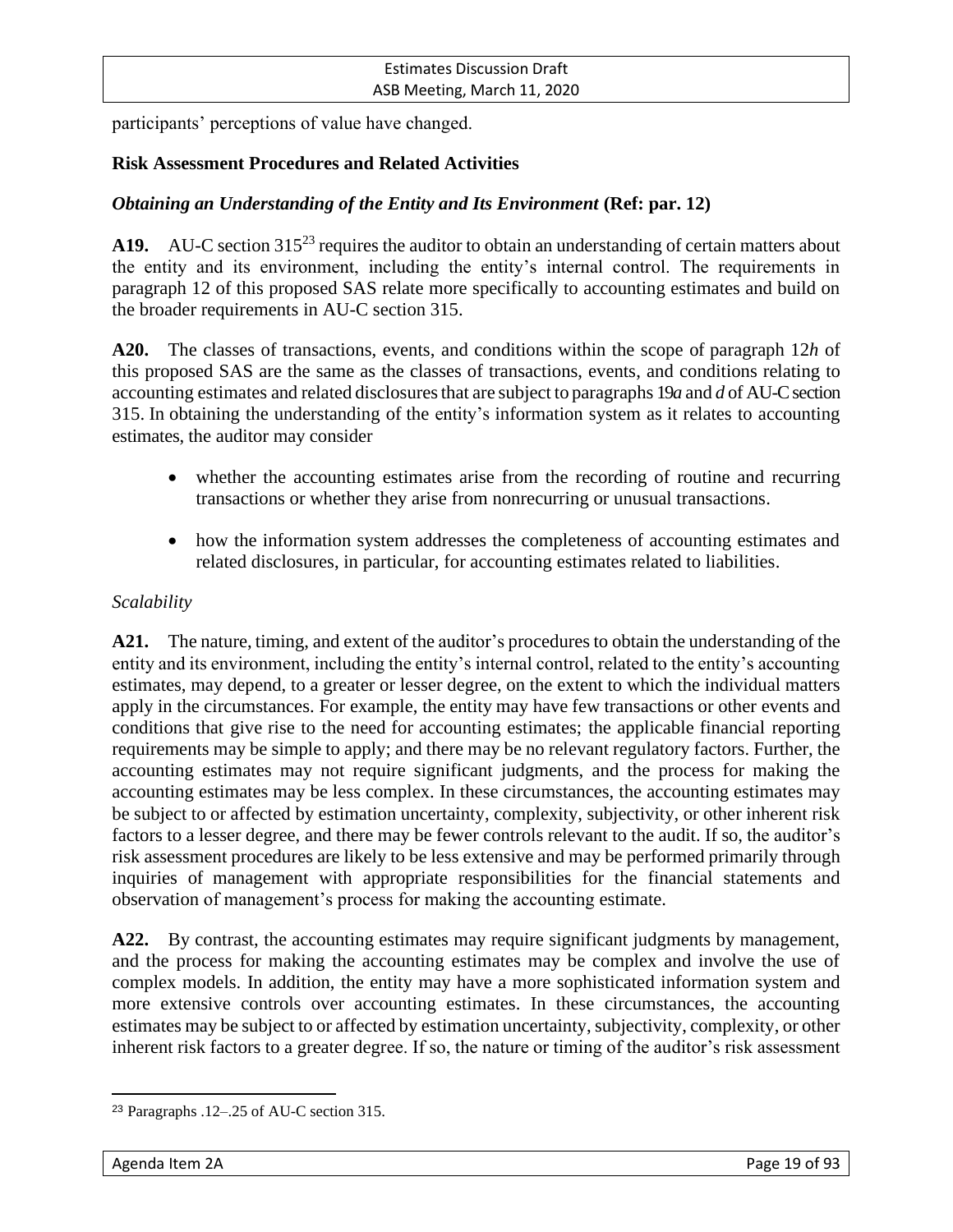procedures are likely to be different, or more extensive, than in the circumstances in paragraph

<span id="page-19-0"></span>A23. The following considerations may be relevant for entities with only simple businesses, which may include many smaller entities: (Ref: par. [A73](#page-35-1) and [A150\)](#page-57-2)

- Processes relevant to accounting estimates may be uncomplicated because the business activities are simple or the required estimates may have a lesser degree of estimation uncertainty.
- Accounting estimates may be generated outside of the general and subsidiary ledgers, controls over their development may be limited, and an owner-manager may have significant influence over their determination. The owner-manager's role in making the accounting estimates may need to be taken into account by the auditor both when identifying the risks of material misstatement and when considering the risk of management bias.

# *The Entity and Its Environment*

The Entity's Transactions and Other Events and Conditions (Ref: par. [12](#page-5-0)*a*)

<span id="page-19-1"></span>**A24.** Changes in circumstances that may give rise to the need for or changes in accounting estimates may include, for example, whether

- the entity has engaged in new types of transactions,
- terms of transactions have changed, or
- new events or conditions have occurred.

The Requirements of the Applicable Financial Reporting Framework (Ref: par. [12](#page-5-0)*b*)

<span id="page-19-2"></span>**A25.** Obtaining an understanding of the requirements of the applicable financial reporting framework provides the auditor with a basis for discussion with management and, where applicable, those charged with governance about how management has applied those requirements relevant to the accounting estimates, and about the auditor's determination of whether they have been applied appropriately. This understanding also may assist the auditor in communicating with those charged with governance when the auditor considers a significant accounting practice that is acceptable under the applicable financial reporting framework to not be the most appropriate in the circumstances of the entity.<sup>24</sup>

**A26.** In obtaining this understanding, the auditor may seek to understand whether

- the applicable financial reporting framework
	- prescribes certain criteria for the recognition, or methods for the measurement of accounting estimates,

<sup>24</sup> Paragraph .12*a* of AU-C section 260.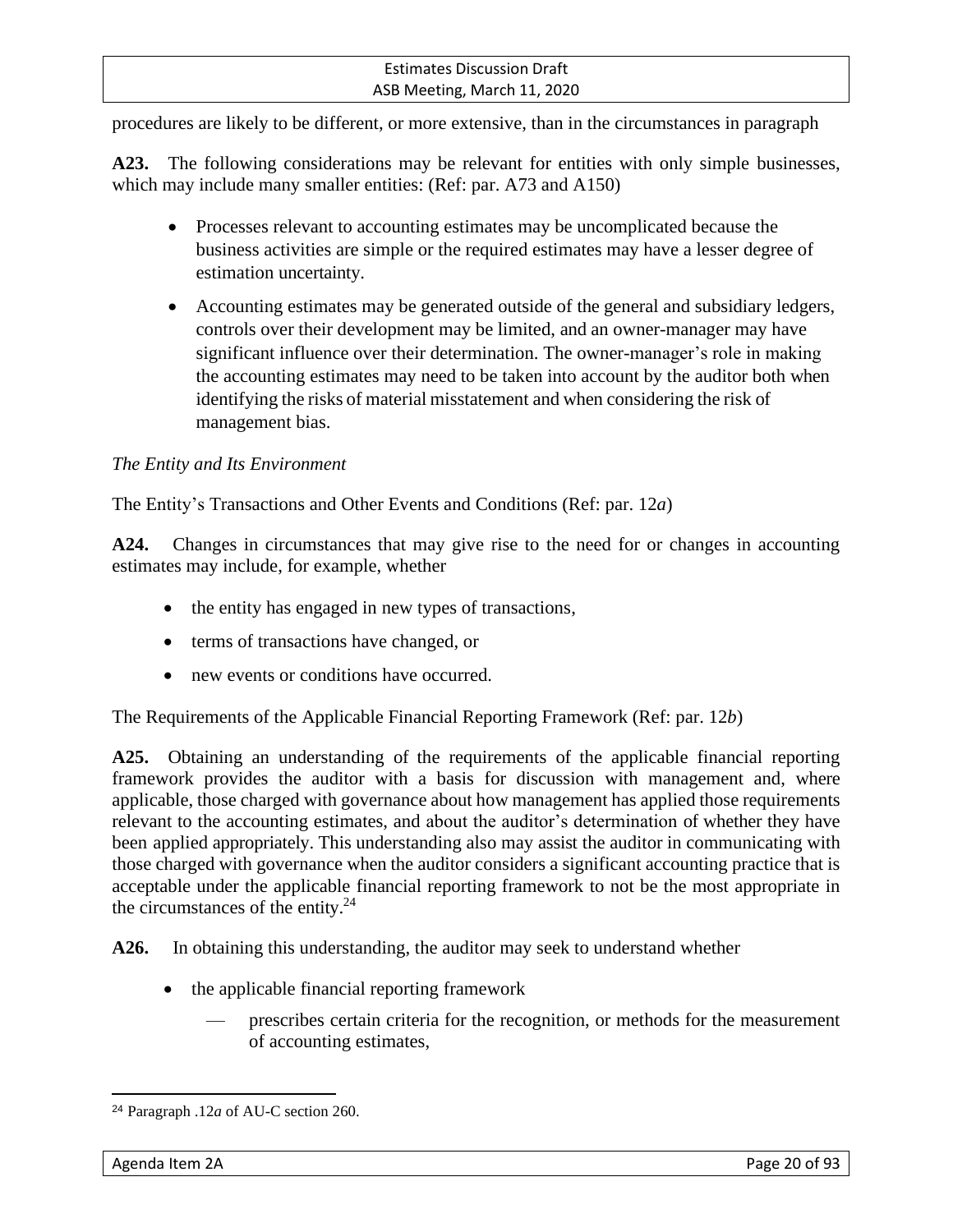- specifies certain criteria that permit or require measurement at a fair value, for example, by referring to management's intentions to carry out certain courses of action with respect to an asset or liability, or
- specifies required or suggested disclosures, including disclosures concerning judgments, assumptions, or other sources of estimation uncertainty relating to accounting estimates, and
- changes in the applicable financial reporting framework require changes to the entity's accounting policies relating to accounting estimates.

<span id="page-20-0"></span>**A27.** [reserved] Regardless of the valuation method used, the applicable financial reporting framework might require recognizing, in earnings or other comprehensive income, an impairment loss for a decline in fair value that is other than temporary. Determinations of whether losses are other than temporary may involve estimating the outcome of future events and making judgments in determining whether factors exist that indicate that an impairment loss has been incurred at the end of the reporting period. These judgments are based on subjective as well as objective factors, including knowledge and experience about past and current events and assumptions about future events. The following are examples of such factors:

Fair value is significantly below cost or carrying value and

- the decline is attributable to adverse conditions specifically related to the security or specific conditions in an industry or a geographic area.
- the decline has existed for an extended period of time.
- for a debt security, management has the intent to sell the security, or it is more likely than not it will be required to sell the security before the security's anticipated recovery of its amortized cost basis (for example, if the entity's cash or working capital requirements or contractual or regulatory obligations indicate that the debt security will be required to be sold before the forecasted recovery occurs).
- The security has been downgraded by a rating agency.

The financial condition of the issuer of those securities has deteriorated.

• Dividends have been reduced or eliminated, or scheduled interest payments have not been made.

The entity recorded losses from the security subsequent to the end of the reporting period.

Regulatory Factors (Ref: par. [12](#page-5-0)*c*)

<span id="page-20-1"></span>**A28.** Obtaining an understanding of regulatory factors, if any, that are relevant to accounting estimates may assist the auditor in identifying applicable regulatory frameworks and in determining whether such regulatory frameworks

- address conditions for the recognition, or methods for the measurement, of accounting estimates or provides related guidance thereon,
- specify or provide guidance about disclosures in addition to the requirements of the applicable financial reporting framework,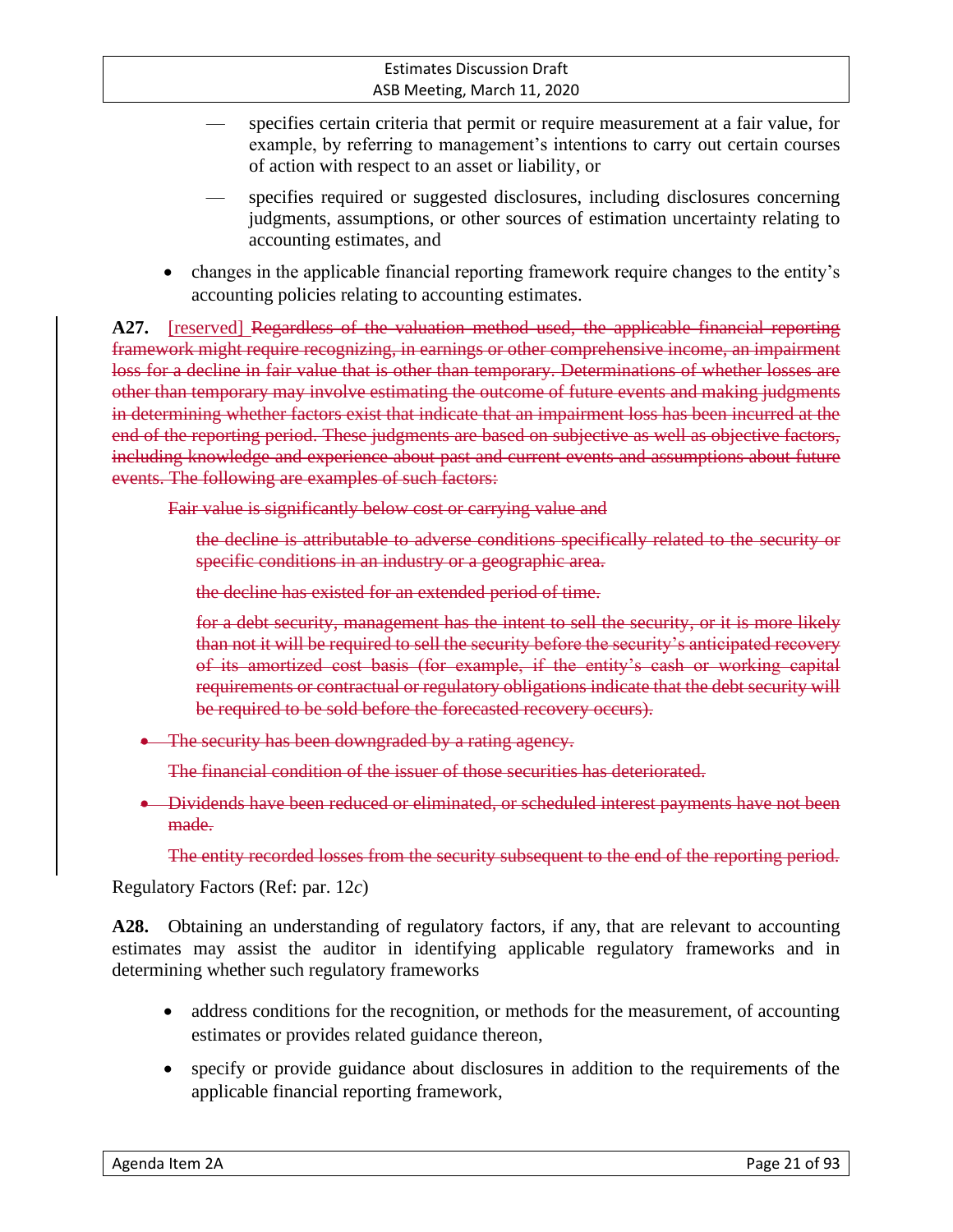- provide an indication of areas for which there may be a potential for management bias to meet regulatory requirements, or
- contain requirements for regulatory purposes that are not consistent with requirements of the applicable financial reporting framework, which may indicate potential risks of material misstatement. For example, some regulators may seek to influence minimum levels for expected credit loss provisions that exceed those required by the applicable financial reporting framework.

The Nature of the Accounting Estimates and Related Disclosures That the Auditor Expects to Be Included in the Financial Statements (Ref: par. [12](#page-5-0)*d*)

<span id="page-21-0"></span>**A29.** Obtaining an understanding of the nature of accounting estimates and related disclosures that the auditor expects to be included in the entity's financial statements assists the auditor in understanding the measurement basis of such accounting estimates and the nature and extent of disclosures that may be relevant. Such an understanding provides the auditor with a basis for discussion with management about how management makes the accounting estimates.

# *The Entity's Internal Control Relevant to the Audit*

The Nature and Extent of Oversight and Governance (Ref: par. [12](#page-5-0)*e*)

<span id="page-21-1"></span>A30. In applying AU-C section 315,<sup>25</sup> the auditor's understanding of the nature and extent of oversight and governance that the entity has in place over management's process for making accounting estimates may be important to the auditor's required evaluation as it relates to whether

- management, with the oversight of those charged with governance, has created and maintained a culture of honesty and ethical behavior and
- the strengths in the control environment elements collectively provide an appropriate foundation for the other components of internal control and whether those other components are undermined by deficiencies in the control environment.

A31. The auditor may obtain an understanding of whether those charged with governance

- have the skills or knowledge to understand the characteristics of a particular method or model to make accounting estimates, or the risks related to the accounting estimate, for example, risks related to the method or IT used in making the accounting estimates,
- have the skills and knowledge to understand whether management made the accounting estimates in accordance with the applicable financial reporting framework,
- are involved in managing the entity are independent from management, have the information required to evaluate on a timely basis how management made the accounting estimates, and the authority to call into question management's actions when those actions appear to be inadequate or inappropriate,

<sup>25</sup> Paragraph .15 of AU-C section 315.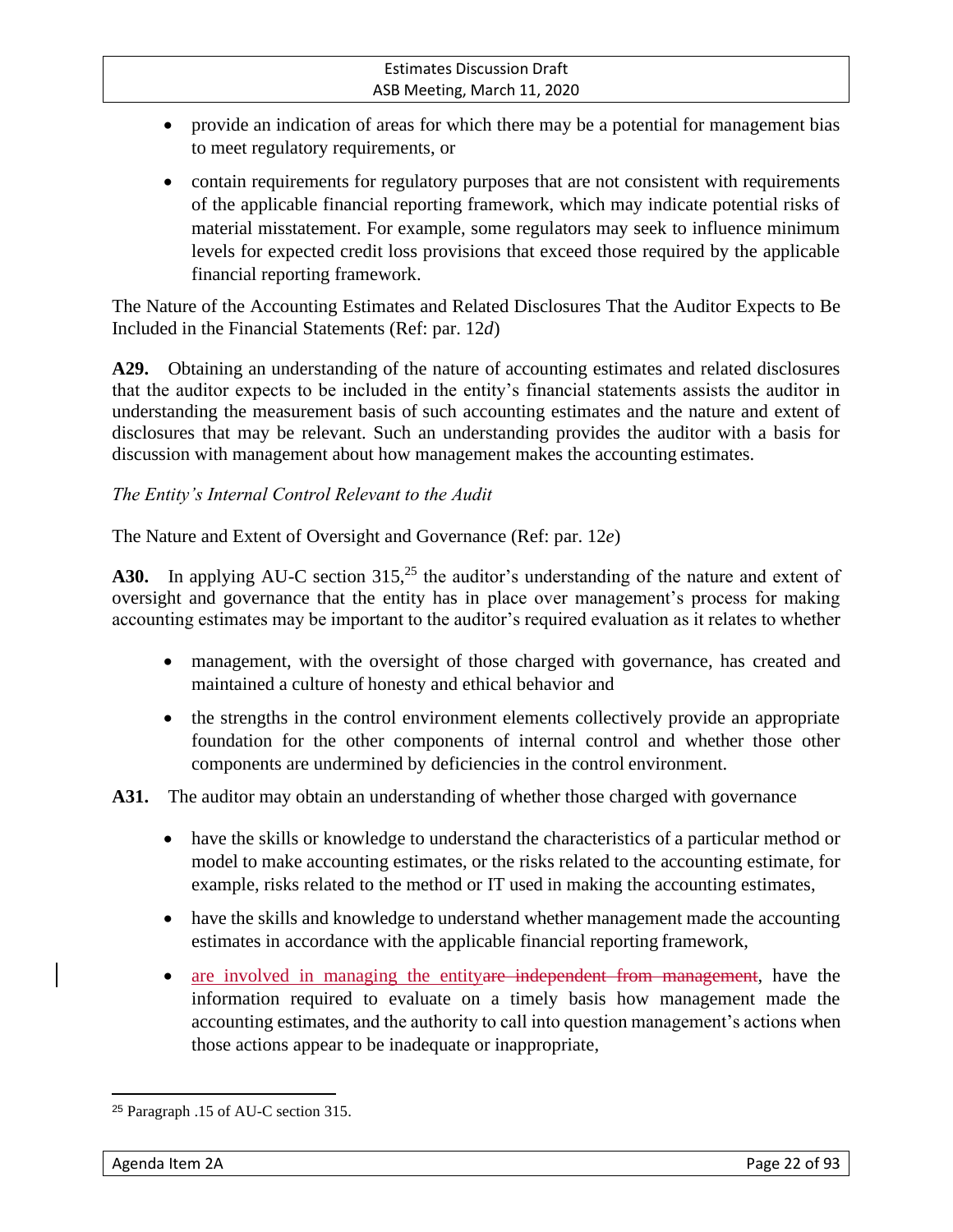- oversee management's process for making the accounting estimates, including the use of models, or
- oversee the monitoring activities undertaken by management. This may include supervision and review procedures designed to detect and correct any deficiencies in the design or operating effectiveness of controls over the accounting estimates.

<span id="page-22-0"></span>**A32.** Obtaining an understanding of the oversight by those charged with governance may be important when there are accounting estimates that

- require significant judgment by management to address subjectivity,
- have high estimation uncertainty,
- are complex to make, for example, because of the extensive use of IT, large volumes of data or the use of multiple data sources or assumptions with complex interrelationships,
- had or ought to have had a change in the method, assumptions, or data compared to previous periods, or
- involve significant assumptions.

Management's Application of Specialized Skills or Knowledge, Including the Use of Management's Specialists (Ref: par. [12](#page-5-0)*f*)

<span id="page-22-1"></span>**A33.** The auditor may consider whether the following circumstances increase the likelihood that management needs to engage a specialist:<sup>2</sup>

- The specialized nature of the matter requiring estimation, for example, the accounting estimate may involve measurement of mineral or hydrocarbon reserves in extractive industries or the evaluation of the likely outcome of applying complex contractual terms
- The complex nature of the models required to apply the relevant requirements of the applicable financial reporting framework, as may be the case in certain measurements, such as level 3 fair values<sup>26</sup>
- The unusual or infrequent nature of the condition, transaction, or event requiring an accounting estimate

The Entity's Risk Assessment Process (Ref: par. [12](#page-5-0)*g*)

<span id="page-22-2"></span>**A34.** Understanding how the entity's risk assessment process identifies and addresses risks relating to accounting estimates may assist the auditor in considering changes in the following:

The requirements of the applicable financial reporting framework related to the accounting estimates

<sup>&</sup>lt;sup>2</sup> See paragraph .08 of AU-C section 500, Audit Evidence.

<sup>26</sup> See, for example, FASB *Accounting Standards Codification* 820, *Fair Value Measurement*.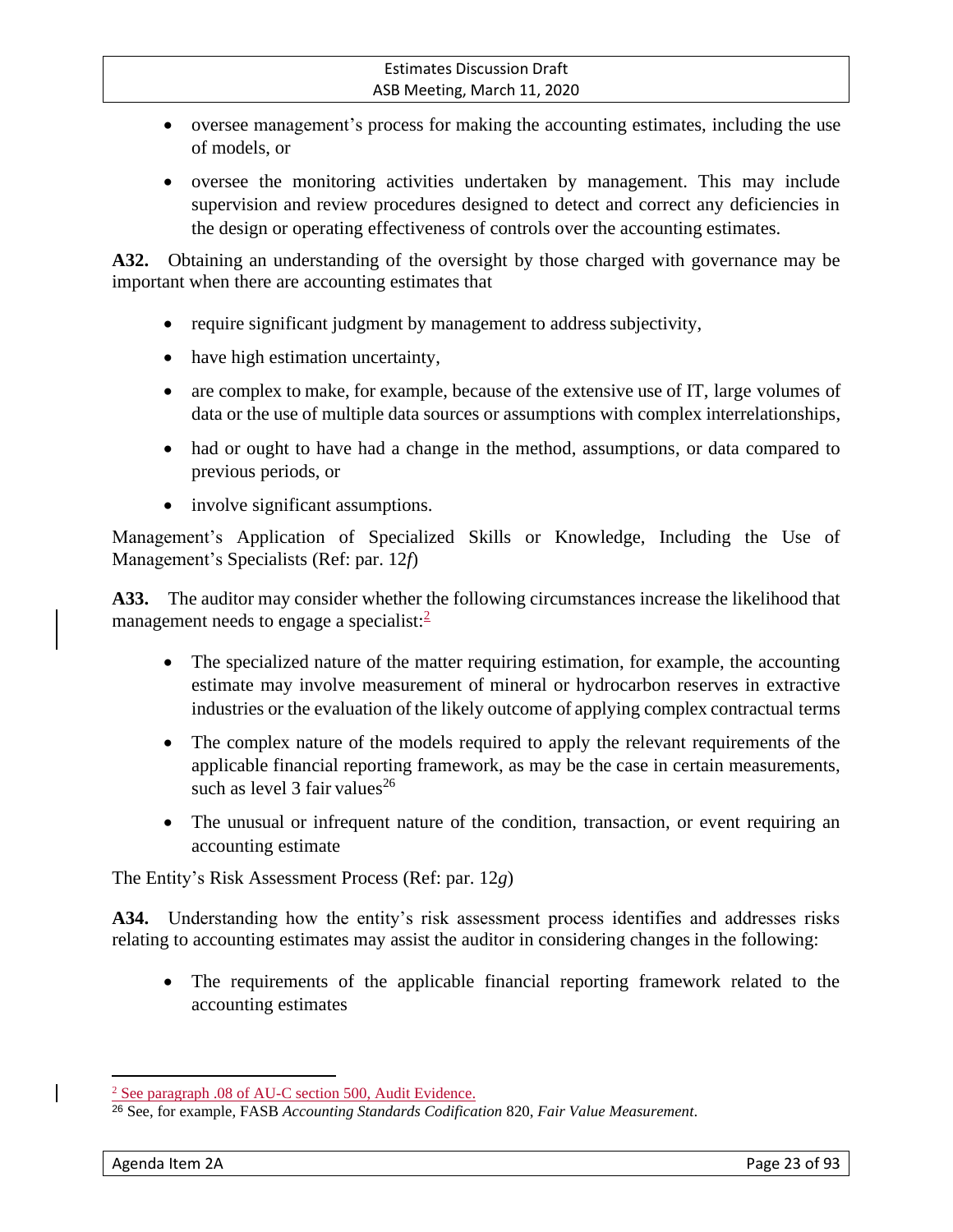- The availability or nature of data sources that are relevant to making the accounting estimates or that may affect the reliability of the data used
- The entity's information system or IT environment
- Key personnel

<span id="page-23-0"></span>**A35.** Matters that the auditor may consider in obtaining an understanding of how management identifies and addresses the susceptibility to misstatement due to management bias or fraud in making accounting estimates, include whether, and if so, how, management does the following:

- Pays particular attention to selecting or applying the methods, assumptions, and data used in making accounting estimates
- Monitors key performance indicators that may indicate unexpected or inconsistent performance compared with historical or budgeted performance or with other known factors
- Identifies financial or other incentives that may be a motivation for bias
- Monitors the need for changes in the methods, significant assumptions, or the data used in making accounting estimates
- Establishes appropriate oversight and review of models used in making accounting estimates
- Requires documentation of the rationale for or an independent review of significant judgments made in making accounting estimates

The Entity's Information System Relating to Accounting Estimates (Ref: par. [12](#page-5-0)*h*(i))

<span id="page-23-1"></span>**A36.** During the audit, the auditor may identify classes of transactions, events, and conditions that give rise to the need for accounting estimates and related disclosures that management failed to identify. AU-C section 315 addresses circumstances in which the auditor identifies risks of material misstatement that management failed to identify, including determining whether there is a significant deficiency or material weakness in internal control with regard to the entity's risk assessment process.<sup>27</sup>

Management's Identification of the Relevant Methods, Assumptions, and Sources of Data (Ref: par.  $12h(ii)(1)$  $12h(ii)(1)$ )

<span id="page-23-2"></span>**A37.** If management has changed the method for making an accounting estimate, considerations may include whether the new method is, for example, more appropriate; is itself a response to changes in the environment or circumstances affecting the entity or to changes in the requirements of the applicable financial reporting framework or regulatory environment; or whether management has another valid reason.

<span id="page-23-3"></span>**A38.** If management has not changed the method for making an accounting estimate, considerations may include whether the continued use of the previous methods, assumptions, and

<sup>27</sup> Paragraph .18 of AU-C section 315.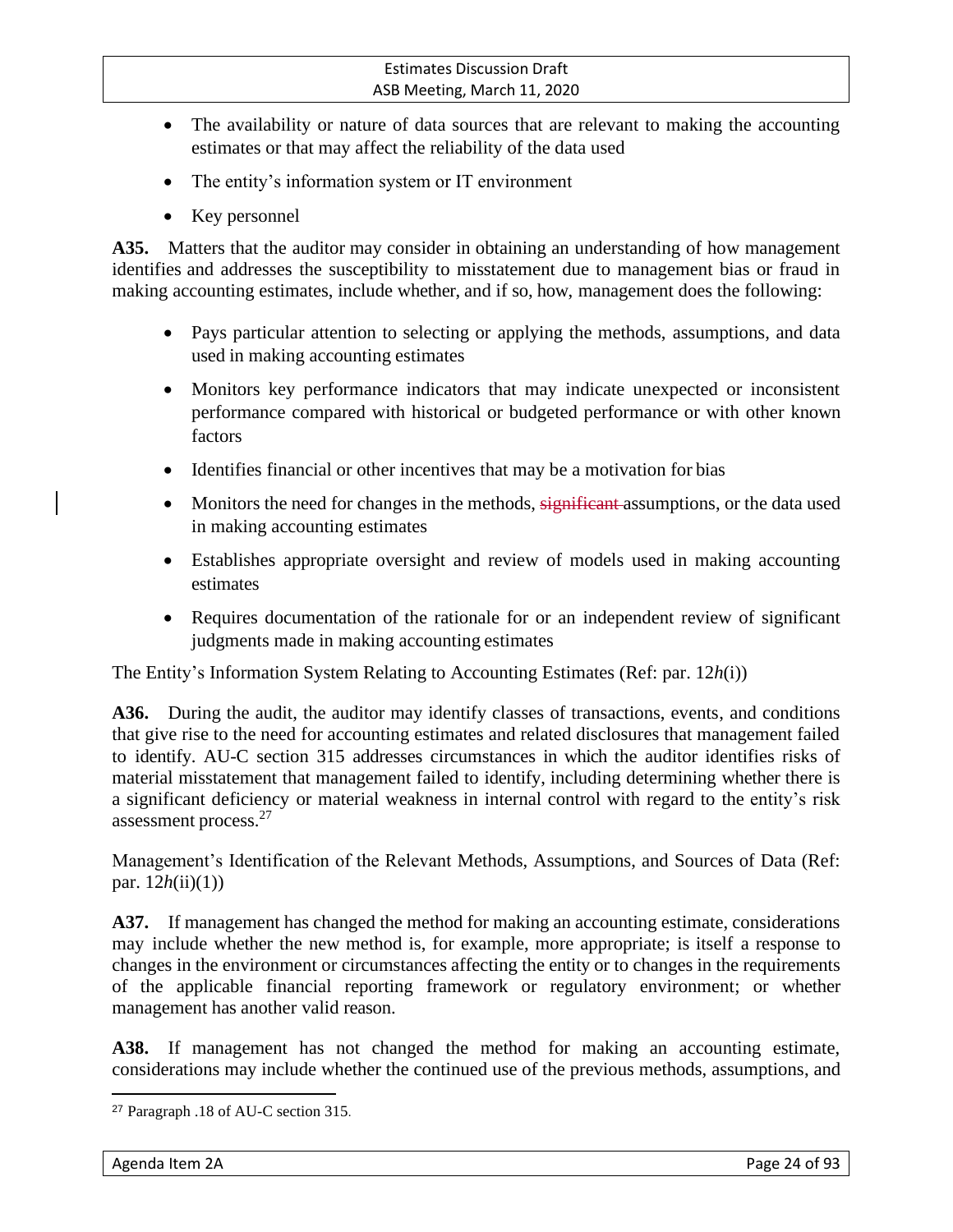data is appropriate in view of the current environment or circumstances.

Methods (Ref: par. [12](#page-5-0)*h*(ii)(1)(a))

<span id="page-24-0"></span>**A39.** The applicable financial reporting framework may prescribe the method to be used in making an accounting estimate. In many cases, however, the applicable financial reporting framework does not prescribe a single method, or the required measurement basis prescribes, or allows, the use of alternative methods.

Models

<span id="page-24-1"></span>**A40.** Management may design and implement specific controls around models used for making accounting estimates, whether it's management's own model or an external model. When the model itself has an increased level of complexity or subjectivity, such as an expected credit loss model or a fair value model using level 3 inputs, controls that address such complexity or subjectivity may be more likely to be identified as relevant to the audit. When complexity in relation to models is present, controls over data integrity are also more likely to be relevant to the audit. Factors that may be appropriate for the auditor to consider in obtaining an understanding of the model and control activities relevant to the audit include the following:

- How management determines the relevance and accuracy of the model.
	- The validation or back-testing of the model, including whether the model is validated prior to use and revalidated at regular intervals to determine whether it remains suitable for its intended use. The entity's validation of the model may include evaluation of
		- o the model's theoretical soundness,
		- o the model's mathematical integrity, and
		- o the accuracy and completeness of the data and the appropriateness of data and assumptions used in the model.
- How the model is appropriately changed or adjusted on a timely basis for changes in market or other conditions and whether there are appropriate change control policies over the model.
- Whether adjustments, also referred to as *overlays* in certain industries, are made to the output of the model and whether such adjustments are appropriate in the circumstances in accordance with the requirements of the applicable financial reporting framework. When the adjustments are not appropriate, such adjustments may be indicators of possible management bias.
- Whether the model is adequately documented, including its intended applications, limitations, key parameters, required data and assumptions, and the results of any validation performed on it and the nature of and basis for any adjustments made to its output.

Examples of valuation models may include the present value of expected future cash flows, optionpricing models, matrix pricing, option-adjusted spread models, and fundamental analysis.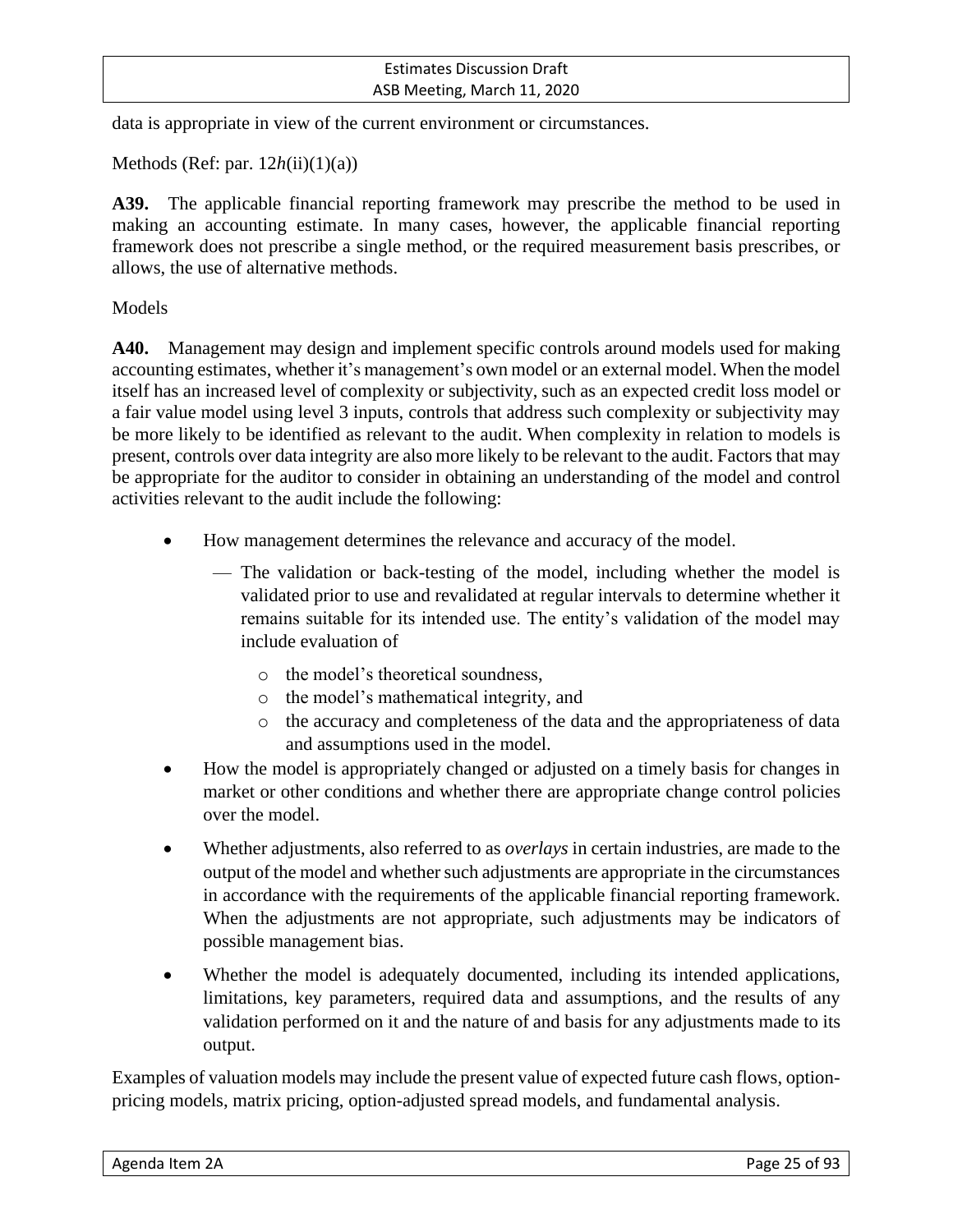Assumptions (Ref: par.  $12h(ii)(1)(b)$  $12h(ii)(1)(b)$ )

<span id="page-25-0"></span>**A41.** Matters that the auditor may consider in obtaining an understanding of how management selected the assumptions used in making the accounting estimates include, for example, the following:

- The basis for management's selection and the documentation supporting the selection of the assumption. The applicable financial reporting framework may provide criteria or guidance to be used in the selection of an assumption.
- How management assesses whether the assumptions are relevant and complete.
- When applicable, how management determines that the assumptions are consistent with each other, with those used in other accounting estimates or areas of the entity's business activities, or with other matters that are
	- within the control of management (for example, assumptions about the maintenance programs that may affect the estimation of an asset's useful life) and whether they are consistent with the entity's business plans and the external environment, and
	- outside the control of management (for example, assumptions about interest rates, mortality rates, or potential judicial or regulatory actions).
- The requirements of the applicable financial reporting framework related to the disclosure of assumptions.

**A42.** With respect to fair value accounting estimates, assumptions vary in terms of the sources of the data and the basis for the judgments to support them, as follows:

- *a.* Those that reflect what market participants would use in pricing an asset or liability, developed based on market data obtained from sources independent of the reporting entity
- *b.* Those that reflect the entity's own judgments about what assumptions market participants would use in pricing the asset or liability, developed based on the best data available in the circumstances

In practice, however, the distinction between (*a*) and (*b*) may not always be apparent, and distinguishing between them depends on understanding the sources of data and the basis for the judgments that support the assumption. Further, it may be necessary for management to select from a number of different assumptions used by different market participants.

**A43.** Assumptions used in making an accounting estimate are referred to as *significant assumptions* in this proposed SAS if a reasonable variation in the assumption would materially affect the measurement of the accounting estimate. A sensitivity analysis may be useful in demonstrating the degree to which the measurement varies based on one or more assumptions used in making the accounting estimate.

Inactive or Illiquid markets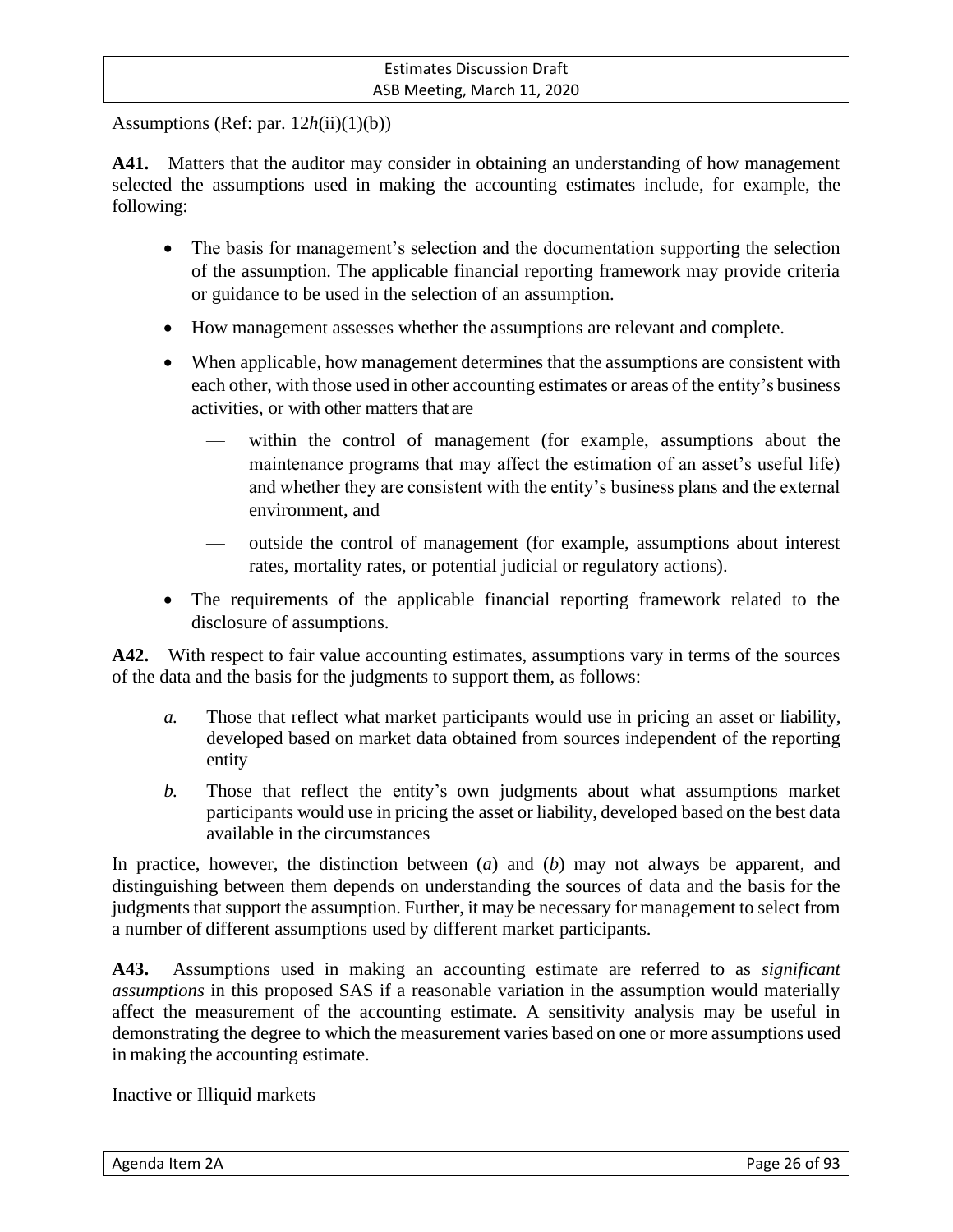<span id="page-26-0"></span>**A44.** When markets are inactive or illiquid, the auditor's understanding of how management selects assumptions may include understanding the following:

- Whether management has implemented appropriate policies for adapting the application of the method in such circumstances. Such adaptation may include making model adjustments or developing new models that are appropriate in the circumstances.
- Whether management has resources with the necessary skills or knowledge to adapt or develop a model, if necessary, on an urgent basis, including selecting the valuation technique that is appropriate in such circumstances.
- Whether management has the resources to determine the range of outcomes, given the uncertainties involved, for example, by performing a sensitivity analysis.
- Whether management has the means to assess how, when applicable, the deterioration in market conditions has affected the entity's operations, environment, and relevant business risks and the implications for the entity's accounting estimates, in such circumstances.
- Whether management has an appropriate understanding of how the price data, and the relevance thereof, from particular external information sources may vary in such circumstances.

Data (Ref: par. [12](#page-5-0)*h*(ii)(1)(c))

<span id="page-26-1"></span>**A45.** Matters that the auditor may consider in obtaining an understanding of how management selects the data on which the accounting estimates are based include the following:

- The nature and source of the data, including information obtained from an external information source
- How management evaluates whether the data is appropriate
- The accuracy and completeness of the data
- The consistency of the data used with data used in previous periods
- The complexity of the IT systems used to obtain and process the data, including when this involves handling large volumes of data
- How the data is obtained, transmitted, and processed and how its integrity is maintained

How Management Understands and Addresses Estimation Uncertainty (Ref: par. [12](#page-5-0)*h*(2)–(3))

<span id="page-26-2"></span>**A46.** Matters that may be appropriate for the auditor to consider relating to whether and how management understands the degree of estimation uncertainty include, for example, the following: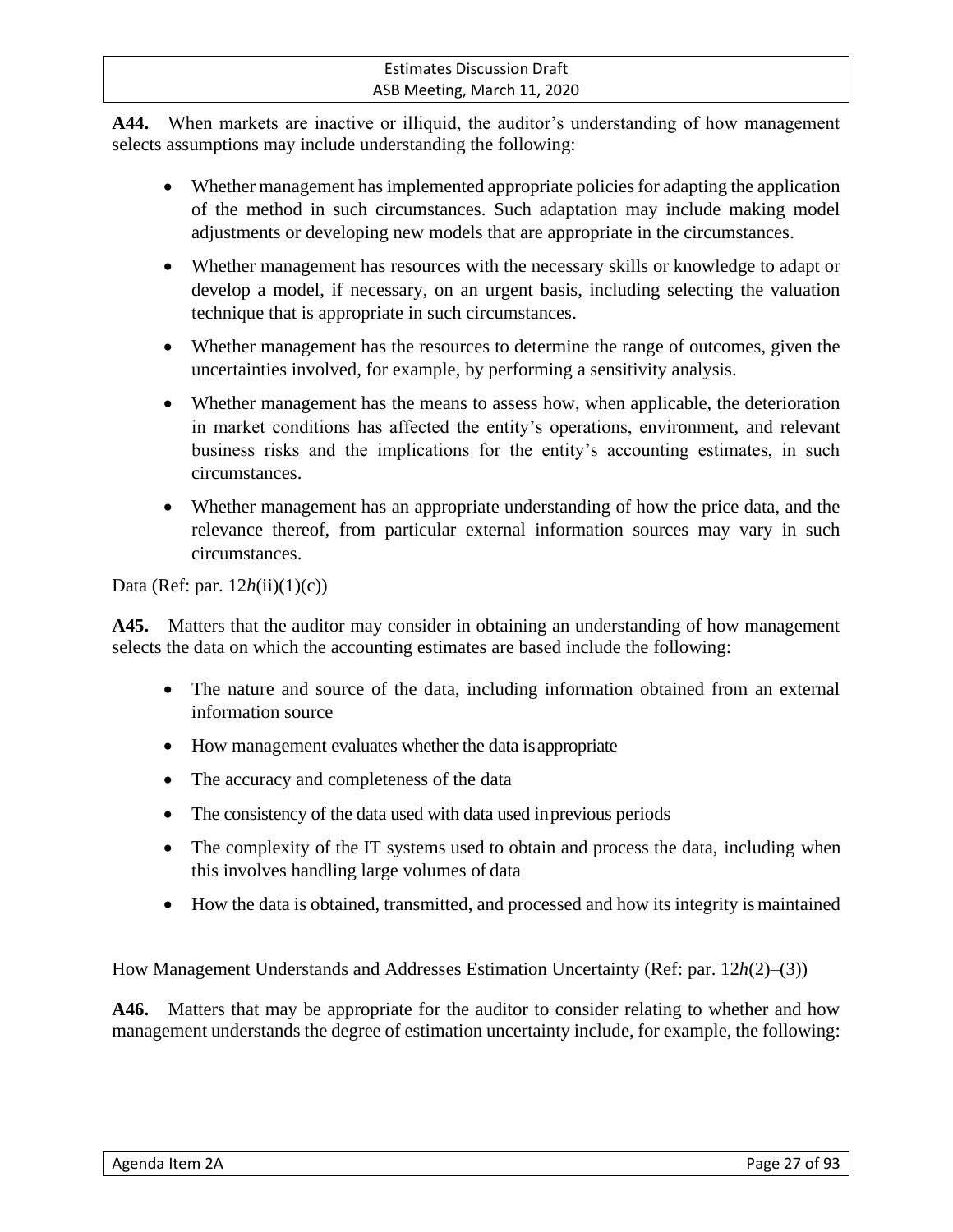- Whether, and if so, how, management identified alternative methods, significant assumptions, or sources of data that are appropriate in the context of the applicable financial reporting framework
- Whether, and if so, how, management considered alternative outcomes by, for example, performing a sensitivity analysis to determine the effect of changes in the significant assumptions or the data used in making the accounting estimate

<span id="page-27-0"></span>**A47.** The requirements of the applicable financial reporting framework may specify the approach to selecting management's point estimate from the reasonably possible measurement outcomes. Financial reporting frameworks may recognize that the appropriate amount is one that is appropriately selected from the reasonably possible measurement outcomes and, in some cases, may indicate that the most relevant amount may be in the central part of that range.

**A48.** For example, with respect to fair value estimates, FASB *Accounting Standards Codification* (ASC)  $820^{28}$  indicates that if multiple valuation techniques are used to measure fair value, the results (that is, respective indications of fair value) should be evaluated considering the reasonableness of the range of values indicated by those results. A fair value measurement is the point within that range that is most representative of fair value in the circumstances. In other cases, such as estimates for loss contingencies, FASB ASC 450<sup>29</sup> indicates that when recognition criteria are met and the reasonably estimable loss is a range, if no amount in the range is a better estimate than any other amount, the minimum amount in the range is required to be accrued.

**A49.** The applicable financial reporting framework may prescribe disclosures or disclosure objectives related to accounting estimates, and some entities may choose to disclose additional information. These disclosures or disclosure objectives may address, for example, the following:

- The method of estimation used, including any applicable model and the basis for its selection
- Information that has been obtained from models, or from other calculations used to determine estimates recognized or disclosed in the financial statements, including information relating to the underlying data and assumptions used in those models, such as
	- assumptions developed internally, or
	- data, such as interest rates, that are affected by factors outside the control of the entity
- The effect of any changes to the method of estimation from the prior period
- The sources of estimation uncertainty
- Fair value information

<sup>28</sup> Paragraph 24B of FASB ASC 820-10-35.

<sup>29</sup> Paragraph 1 of FASB ASC 450-20-30.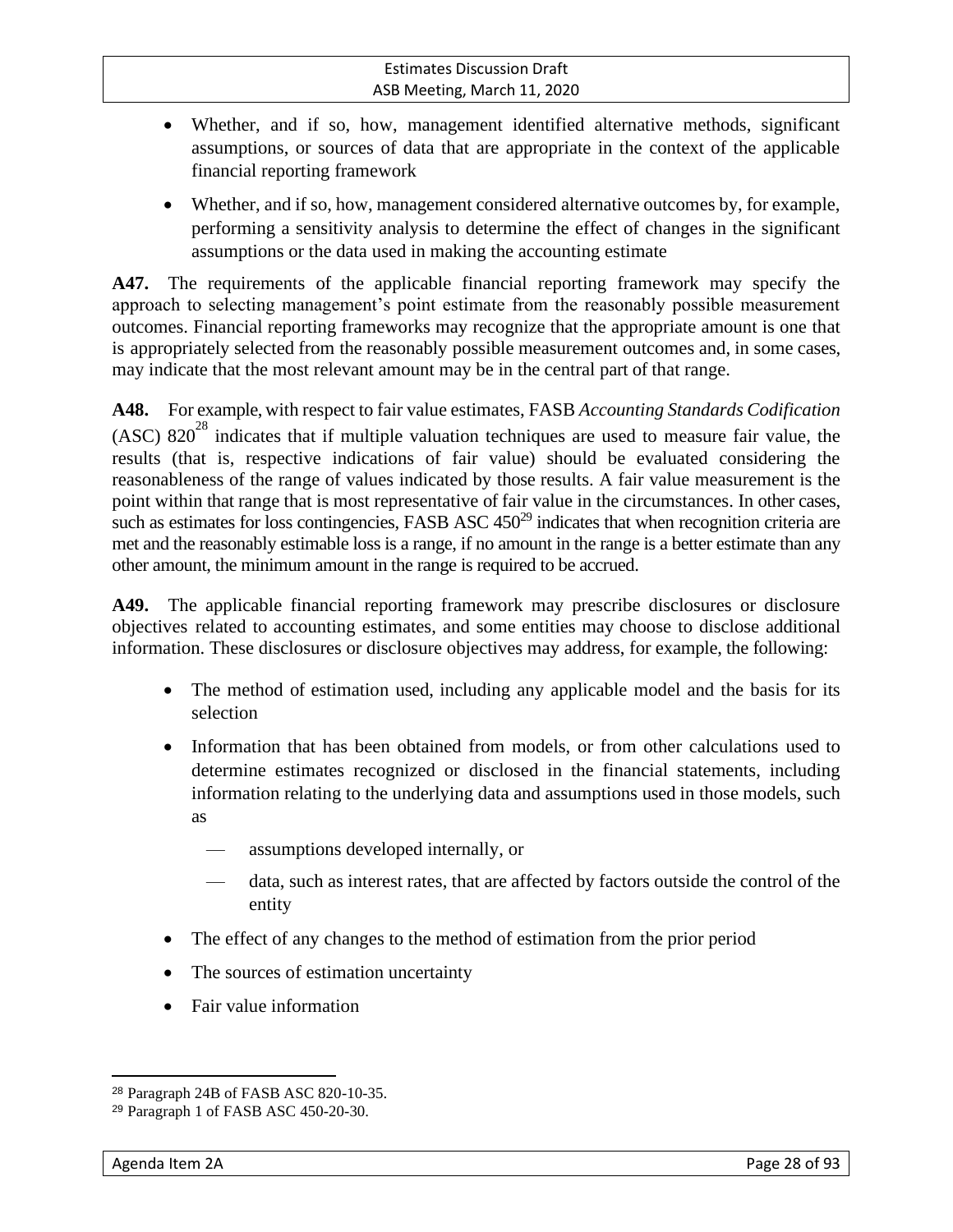• Information about sensitivity analyses derived from financial models that demonstrates that management has considered alternative assumptions

<span id="page-28-0"></span>**A50.** In some cases, the applicable financial reporting framework may require specific disclosures regarding estimation uncertainty. Examples follow:

- The disclosure of information about the assumptions made about the future and other major sources of estimation uncertainty that give rise to a higher likelihood or magnitude of material adjustment to the carrying amounts of assets and liabilities after the period end. Such requirements may be described using terms such as *key sources of estimation uncertainty* or *critical accounting estimates*. They may relate to accounting estimates that require management's most difficult, subjective, or complex judgments. Such judgments may be more subjective and complex, and accordingly, the potential for a consequential material adjustment to the carrying amounts of assets and liabilities may increase, with the number of items of data and assumptions affecting the possible future resolution of the estimation uncertainty. Information that may be disclosed includes the following:
	- The nature of the assumption or other source of estimation uncertainty
	- The sensitivity of carrying amounts to the methods and assumptions used, including the reasons for the sensitivity
	- The expected resolution of an uncertainty and the range of reasonably possible outcomes in respect of the carrying amounts of the assets and liabilities affected
	- An explanation of changes made to past assumptions concerning those assets and liabilities, if the uncertainty remains unresolved
- The disclosure of the range of possible outcomes and the assumptions used in determining the range.
- The disclosure of specific information, such as
	- information regarding the significance of fair value accounting estimates to the entity's financial position and performance, and
	- disclosures regarding market inactivity or illiquidity.
- Qualitative disclosures, such as the exposures to risk, and how they arise; the entity's objectives, policies, and procedures for managing the risk and the methods used to measure the risk; and any changes from the previous period of these qualitative concepts.
- Quantitative disclosures, such as the extent to which the entity is exposed to risk, based on information provided internally to the entity's key management personnel, including credit risk, liquidity risk, and market risk.

Control Activities Relevant to the Audit Over Management's Process for Making Accounting Estimates (Ref: par. [12](#page-5-0)*i*)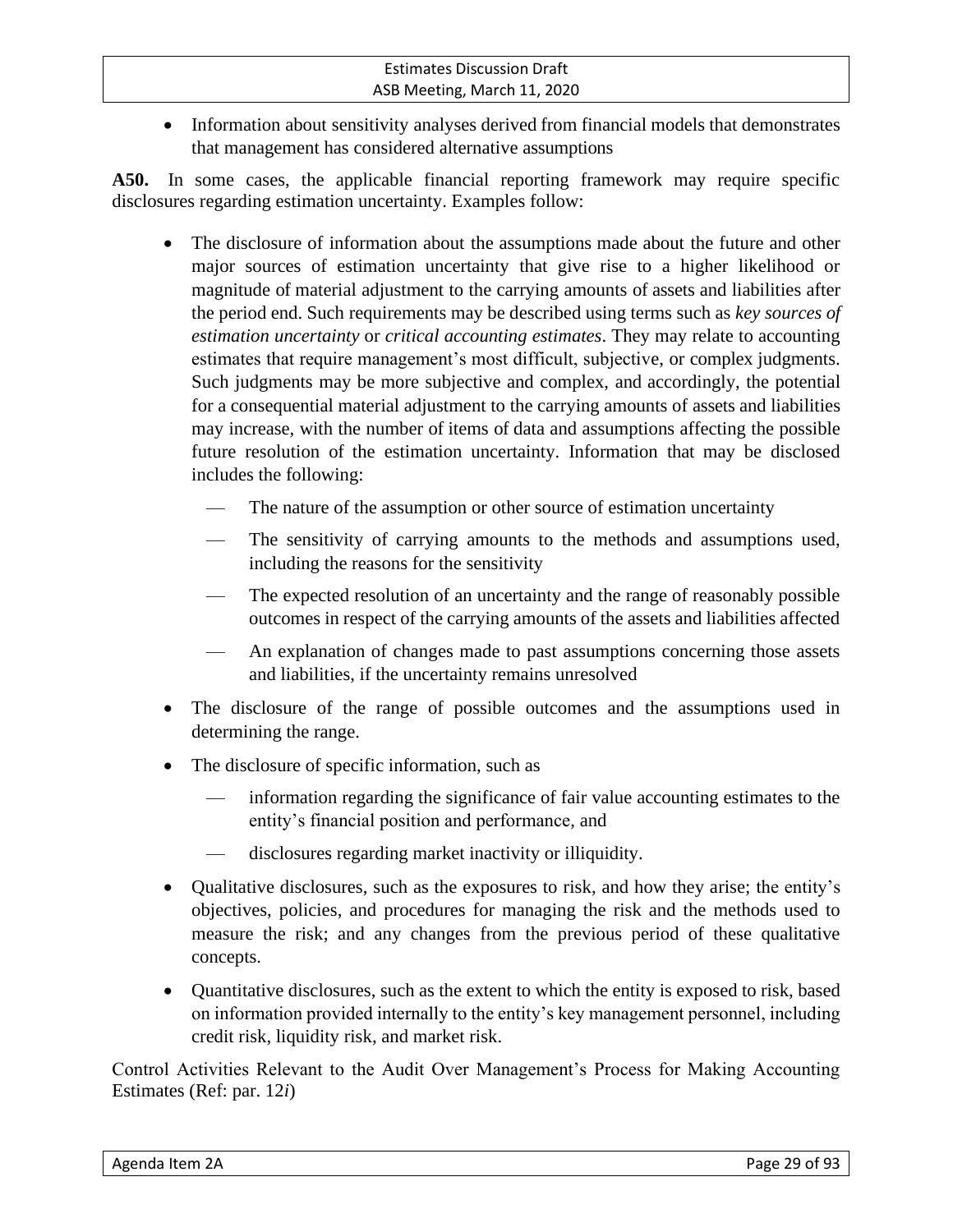<span id="page-29-0"></span>**A51.** The auditor's judgment in identifying controls relevant to the audit and, therefore, the need to evaluate the design of those controls and determine whether they have been implemented, relates to management's process described in paragraph [12](#page-5-0)*h*(ii). The auditor may not identify relevant control activities in relation to all the elements of paragraph [12](#page-5-0)*h*(ii), depending on the complexity associated with the accounting estimate.

**A52.** As part of obtaining an understanding of the control activities relevant to the audit, the auditor may consider the following:

- How management determines the appropriateness of the data used to develop the accounting estimates, including when management uses an external information source or data from outside the general and subsidiary ledgers.
- The review and approval of accounting estimates, including the assumptions or data used in their development, by appropriate levels of management and, where appropriate, those charged with governance.
- The segregation of duties between those responsible for making the accounting estimates and those committing the entity to the related transactions, including whether the assignment of responsibilities appropriately takes account of the nature of the entity and its products or services. For example, in the case of a large financial institution, relevant segregation of duties may consist of an independent function responsible for estimation and validation of fair value pricing of the entity's financial products staffed by individuals whose remuneration is not tied to such products.
- The effectiveness of the design of the control activities. Generally, it may be more difficult for management to design controls that address subjectivity and estimation uncertainty in a manner that effectively prevents, or detects and corrects, material misstatements, than it is to design controls that address complexity. Controls that address subjectivity and estimation uncertainty may need to include more manual elements, which may be less reliable than automated controls as they can be more easily bypassed, ignored, or overridden by management. The design effectiveness of controls addressing complexity may vary depending on the reason for and the nature of the complexity. For example, it may be easier to design more effective controls related to a method that is routinely used or over the integrity of data.

**A53.** When management makes extensive use of IT in making an accounting estimate, controls relevant to the audit are likely to include general IT controls and application controls. Such controls may address risks related to the following:

- Whether the IT system has the capability and is appropriately configured to process large volumes of data.
- Complex calculations in applying a method. When diverse systems are required to process complex transactions, regular reconciliations between the systems are made, in particular, when the systems do not have automated interfaces or may be subject to manual intervention.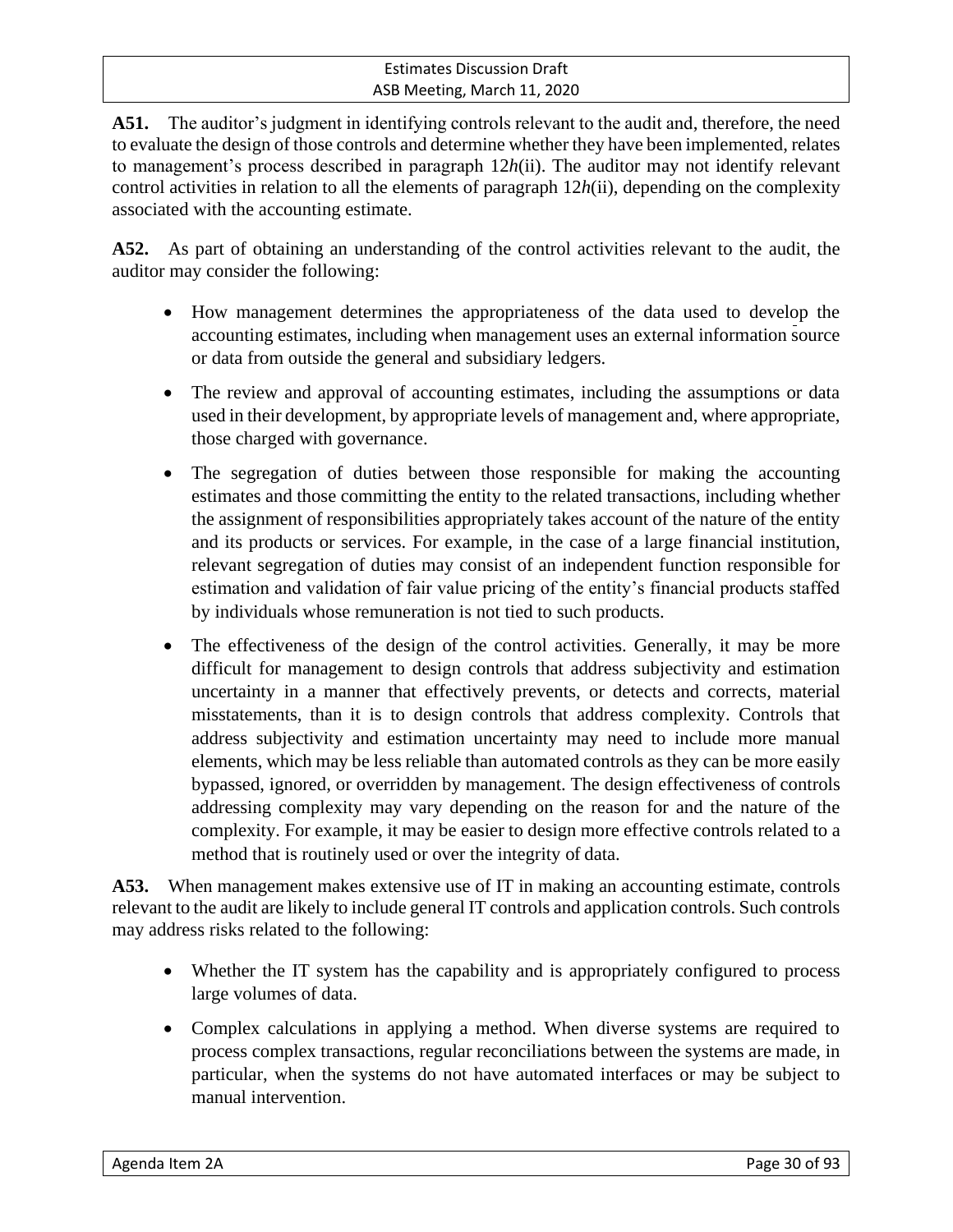- Whether the design and calibration of models is periodically evaluated.
- The complete and accurate extraction of data regarding accounting estimates from the entity's records or from external information sources.
- Data, including the complete and accurate flow of data through the entity's information system, the appropriateness of any modification to the data used in making accounting estimates, and the maintenance of the integrity and security of the data. When using external information sources, risks related to processing or recording the data.
- Whether management has controls around access, change, and maintenance of individual models to maintain a strong audit trail of the accredited versions of models and to prevent unauthorized access or amendments to those models.
- Whether there are appropriate controls over the transfer of information relating to accounting estimates into the general ledger, including appropriate controls over journal entries.

**A54.** In some entities the term *governance* may be used to describe activities within the control environment, monitoring of controls, and other components of internal control, as described in AU-C section  $315^{30}$ 

<span id="page-30-0"></span>**A55.** For entities with an internal audit function, its work may be particularly helpful to the auditor in obtaining an understanding of the following:

- The nature and extent of management's use of accounting estimates
- The design and implementation of control activities that address the risks related to the data, assumptions, and models used to make the accounting estimates
- The aspects of the entity's information system that generate the data on which the accounting estimates are based
- How new risks relating to accounting estimates are identified, assessed, and managed

*Reviewing the Outcome or Re-Estimation of Previous Accounting Estimates (Ref: par. [13\)](#page-6-0)* 

<span id="page-30-1"></span>**A56.** A review of the outcome or re-estimation of previous accounting estimates (retrospective review) assists in identifying and assessing the risks of material misstatement when previous accounting estimates have an outcome through transfer or realization of the asset or liability in the current period or are re-estimated for the purpose of the current period. Through performing a retrospective review, the auditor may obtain the following:

• Information regarding the effectiveness of management's previous estimation process, from which the auditor can obtain audit evidence about the likely effectiveness of management's current process.

<sup>30</sup> Paragraph .A78 of AU-C section 315.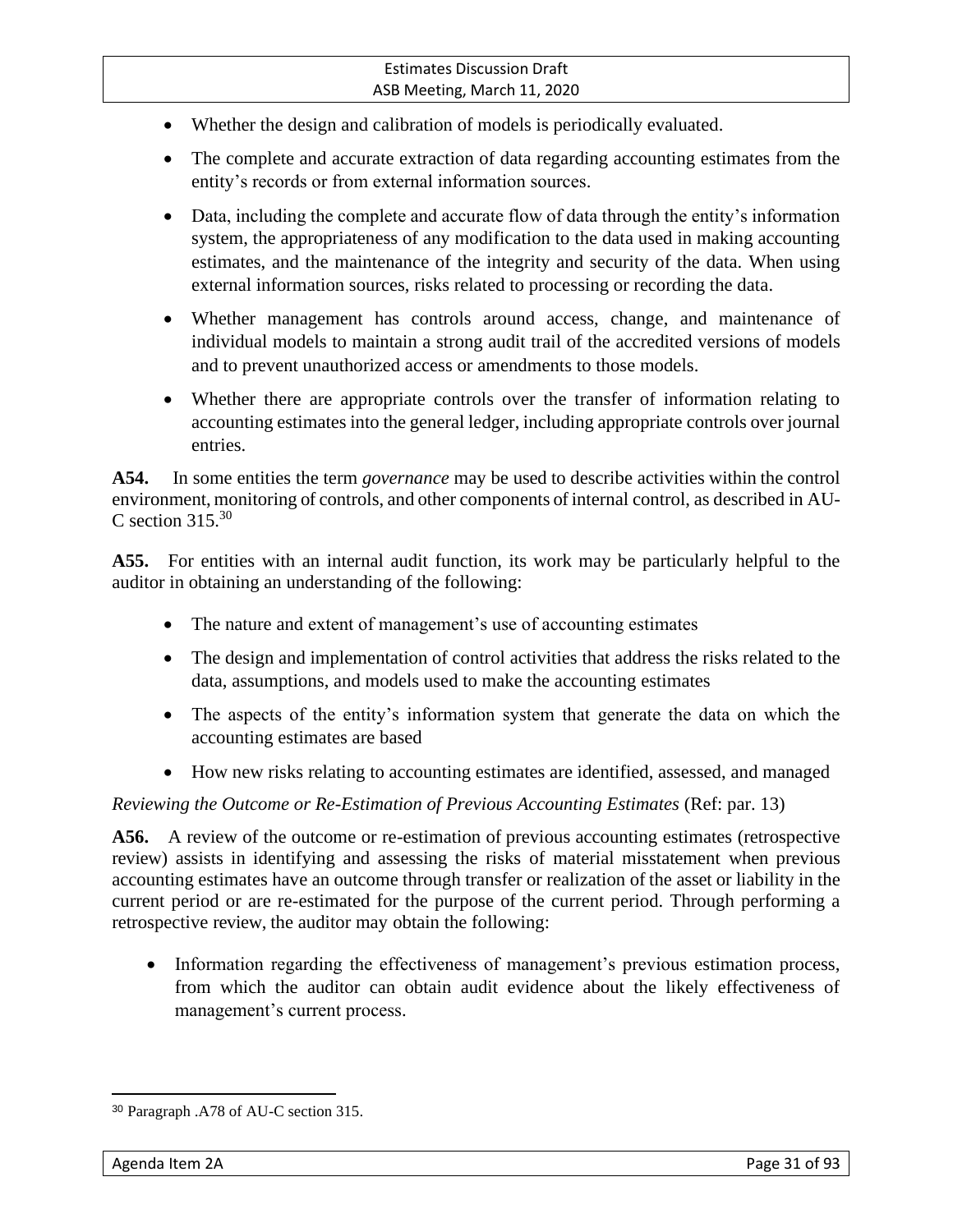- Audit evidence of matters, such as the reasons for changes that may be required to be disclosed in the financial statements.
- Information regarding the complexity, subjectivity, or estimation uncertainty pertaining to the accounting estimates.
- Information regarding the susceptibility of accounting estimates to, or that may be an indicator of, possible management bias. The auditor's professional skepticism assists in identifying such circumstances or conditions and in determining the nature, timing, and extent of further audit procedures.

**A57.** A retrospective review may provide audit evidence that supports the identification and assessment of the risks of material misstatement in the current period. Such a retrospective review may be performed for accounting estimates made for the prior period's financial statements or may be performed over several periods or a shorter period (such as half-yearly or quarterly). In some cases, a retrospective review over several periods may be appropriate when the outcome of an accounting estimate is resolved over a longer period, *or when a history of outcomes provides meaningful information or evidence of a trend*.

**A58.** A retrospective review of management judgments and assumptions related to significant accounting estimates is required by AU-C section 240, *Consideration of Fraud in a Financial Statement Audit*.<sup>31</sup> As a practical matter, the auditor's review of previous accounting estimates as a risk assessment procedure in accordance with this proposed SAS may be carried out in conjunction with the review required by AU-C section 240.

**A59.** Based on the auditor's previous assessment of the risks of material misstatement, for example, if inherent risk is assessed as higher for one or more risks of material misstatement, the auditor may judge that a more detailed retrospective review is required. As part of the detailed retrospective review, the auditor may pay particular attention, when practicable, to the effect of data and significant assumptions used in making the previous accounting estimates. On the other hand, for example, for accounting estimates that arise from the recording of routine and recurring transactions, the auditor may judge that the application of analytical procedures as risk assessment procedures is sufficient for purposes of the review.

**A60.** The measurement objective for fair value accounting estimates and other accounting estimates, based on current conditions at the measurement date, deals with perceptions about value at a point in time, which may change significantly and rapidly as the environment in which the entity operates changes. The auditor may, therefore, focus the review on obtaining information that may be relevant to identifying and assessing risks of material misstatement. For example, in some cases, obtaining an understanding of changes in market participant assumptions that affected the outcome of a previous period's fair value accounting estimates may be unlikely to provide relevant audit evidence. In this case, audit evidence may be obtained by understanding the outcomes of assumptions (such as a cash flow projection) and understanding the effectiveness of management's prior estimation process that supports the identification and assessment of the risk of material misstatement in the current period.

<sup>31</sup> Paragraph .32*b*(ii) of AU-C section 240, *Consideration of Fraud in a Financial Statement Audit*.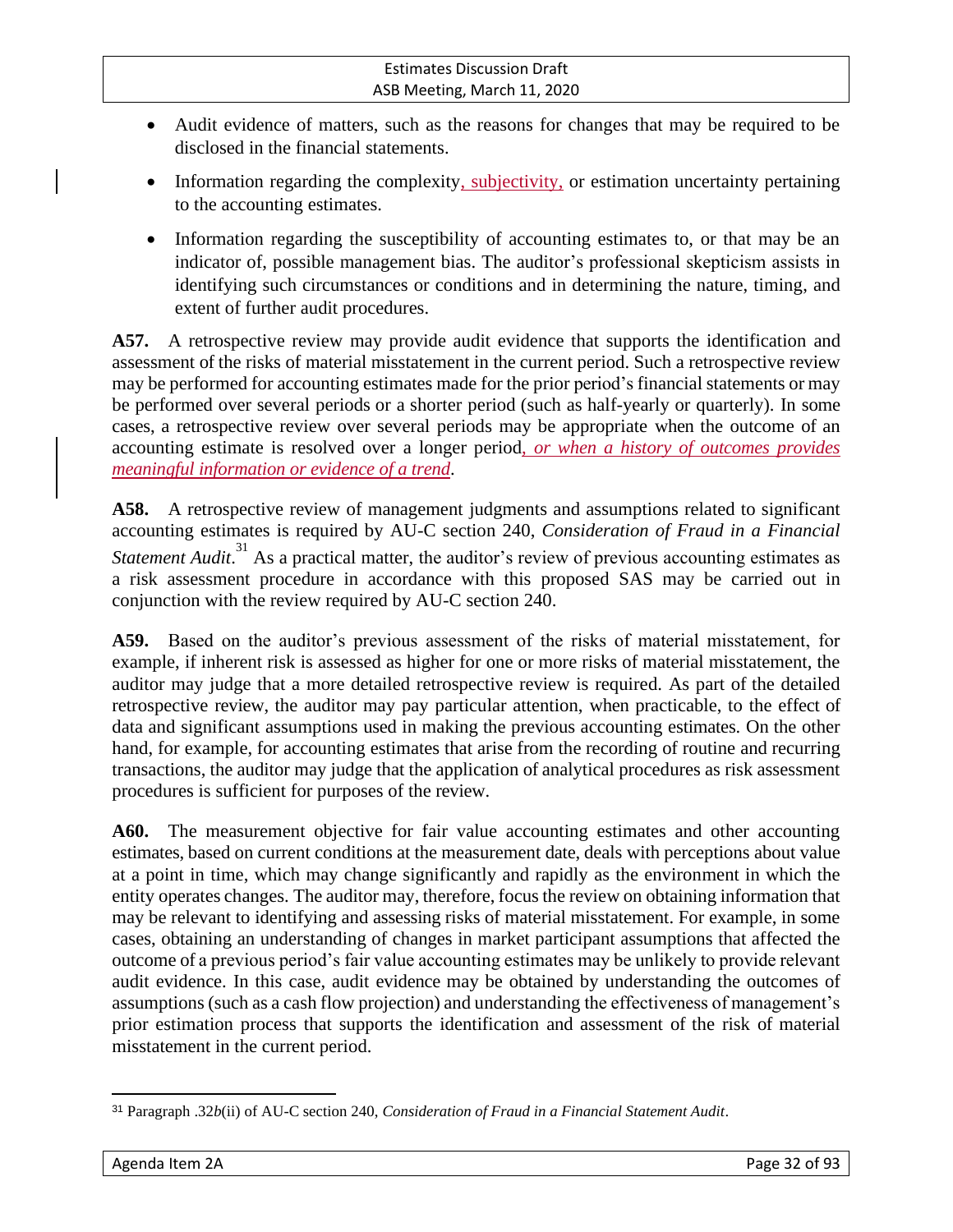<span id="page-32-0"></span>**A61.** A difference between the outcome of an accounting estimate and the amount recognized in the previous period's financial statements does not necessarily represent a misstatement of the previous period's financial statements. For example, an entity assumed a forecasted unemployment rate in the development of a loan loss estimate, and the actual losses and unemployment rate differed from that assumed. A difference may represent a misstatement if, for example, the difference arises from information that was available to management when the previous period's financial statements were finalized or that could reasonably be expected to have been obtained and taken into account in the context of the applicable financial reporting framework.<sup>32</sup> Such a difference may call into question management's process for taking information into account in making the accounting estimate. As a result, the auditor may reassess control risk and may determine that more persuasive audit evidence needs to be obtained about the matter. Many financial reporting frameworks contain guidance on distinguishing between changes in accounting estimates that constitute misstatements and changes that do not, and the accounting treatment required to be followed in each case.

#### *Specialized Skills or Knowledge* (Ref: par. [14\)](#page-7-1)

<span id="page-32-1"></span>**A62.** Matters that may affect the auditor's determination of whether the engagement team requires specialized skills or knowledge, include, for example, the following.<sup>33</sup>

- The nature of the accounting estimates for a particular business or industry (for example, mineral deposits, agricultural assets, complex financial instruments, and insurance contract liabilities)
- The degree of estimation uncertainty
- The complexity of the method or model used
- The complexity of the requirements of the applicable financial reporting framework relevant to accounting estimates, including whether there are areas known to be subject to differing interpretation or practice or areas where there are inconsistencies in how accounting estimates are made
- The procedures that the auditor intends to undertake in responding to assessed risks of material misstatement
- The need for judgment about matters not specified by the applicable financial reporting framework
- The degree of judgment needed to select data and assumptions
- The complexity and extent of the entity's use of IT in making accounting estimates

The nature, timing, and extent of the involvement of individuals with specialized skills and knowledge may vary throughout the audit.

<sup>32</sup> Paragraph .15 of AU-C section 560, *Subsequent Events*.

<sup>33</sup> Paragraph .16 of AU-C section 220, *Quality Control for an Engagement Conducted in Accordance With Generally Accepted Auditing Standards*, and paragraph .08*e* of AU-C section 300, *Planning an Audit*.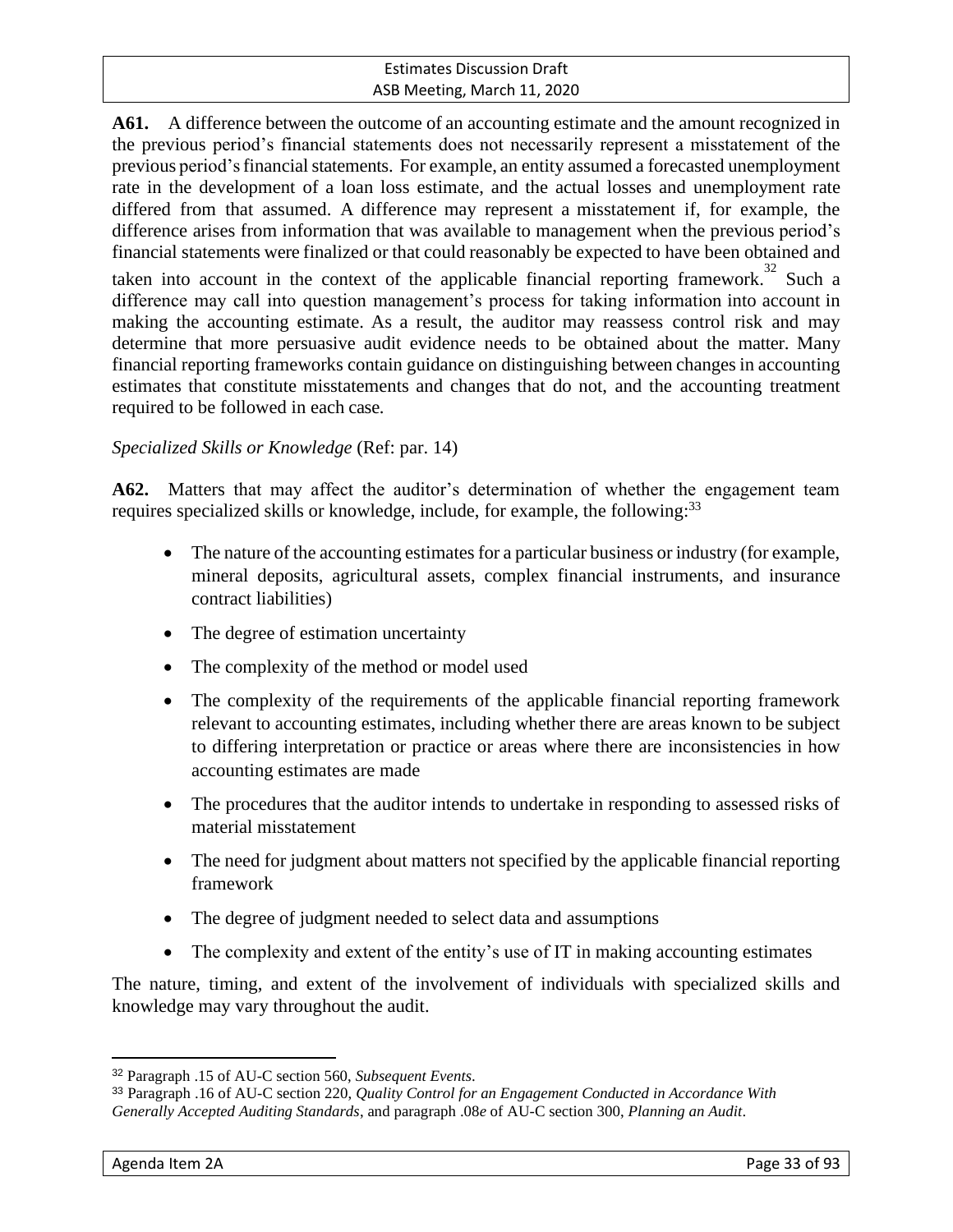**A63.** The auditor may not possess the specialized skills or knowledge necessary when the matter involved is in a field other than accounting or auditing (for example, valuation skills) and may need to use an auditor's specialist.<sup>34</sup>

<span id="page-33-2"></span>**A64.** Many accounting estimates do not require the application of specialized skills or knowledge. For example, specialized skills or knowledge may not be needed for a simple inventory obsolescence calculation. However, for example, for expected credit losses of a banking institution or an insurance contract liability for an insurance entity, the auditor is likely to conclude that it is necessary to apply specialized skills or knowledge.

# **Identifying and Assessing the Risks of Material Misstatement (Ref: par. [4](#page-3-0) and [15\)](#page-7-0)**

<span id="page-33-3"></span>**A65.** Identifying and assessing risks of material misstatement at the relevant assertion level relating to accounting estimates includes not only accounting estimates that are recognized in the financial statements but also those that are included in the notesto the financial statements.

<span id="page-33-0"></span>A66. AU-C section 200<sup>35</sup> states that GAAS does not ordinarily refer to inherent risk and control risk separately. However, this proposed SAS requires a separate assessment of inherent risk and control risk to provide a basis for designing and performing further audit procedures to respond to the risks of material misstatement, including significant risks, at the relevant assertion level for accounting estimates in accordance with AU-C section  $330<sup>36</sup>$  See paragraphs [A149–](#page-57-0)[A150](#page-57-2) of this proposed SAS for discussion about documentation of inherent risk factors.

<span id="page-33-1"></span>A67. As discussed in paragraph 4 of this proposed SAS, AU-C section 200<sup>37</sup> explains that inherent risk is higher for some assertions and related classes of transactions, account balances, and disclosures than for others. In identifying the risks of material misstatement and in assessing inherent risk, the auditor is required to take into account the degree to which the accounting estimate is subject to or affected by estimation uncertainty, complexity, subjectivity, or other inherent risk factors. The auditor's consideration of the inherent risk factors may also provide information to be used indetermining the following:

- Where inherent risk is assessed on the spectrum of inherent risk
- The reasons for the assessment given to the risks of material misstatement at the relevant assertion level, and that the auditor's further audit procedures in accordance with paragraph 18 of this proposed SAS are responsive to those reasons

The interrelationships between the inherent risk factors are further explained in appendix A.

**A68.** The reasons for the auditor's assessment of inherent risk at the relevant assertion level may result from one or more of the inherent risk factors of estimation uncertainty, complexity, subjectivity, or other inherent risk factors. Examples follow:

<sup>34</sup> See AU-C section 620, *Using the Work of an Auditor's Specialist*.

<sup>35</sup> Paragraph.A44 of AU-C section 200.

<sup>36</sup> Paragraph .07*b* of AU-C section 330.

<sup>37</sup> Paragraph .A42 of AU-C section 200.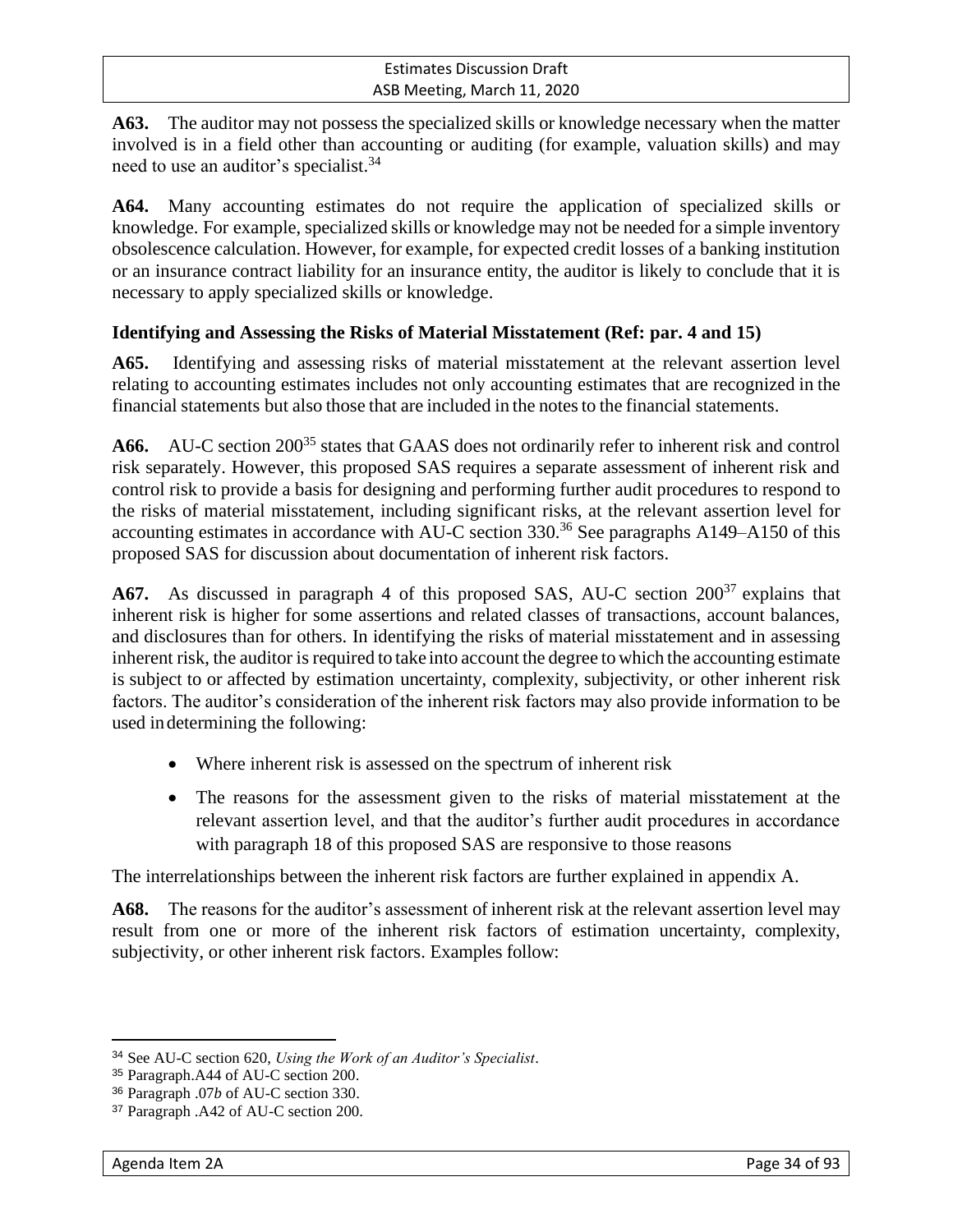- Accounting estimates of expected credit losses are likely to be complex because the expected credit losses cannot be directly observed and may require the use of a complex model. The model may use a complex set of historical data and assumptions about future developments in a variety of entity-specific scenarios that may be difficult to predict. Accounting estimates for expected credit losses are also likely to be subject to high estimation uncertainty and significant subjectivity in making judgments about future events or conditions. Similar considerations apply to insurance contract liabilities.
- An accounting estimate for an obsolescence provision for an entity with a wide range of different inventory types may require complex systems and processes but may involve little subjectivity, and the degree of estimation uncertainty may be low, depending on the nature of the inventory.
- Other accounting estimates may not be complex to make but may have high estimation uncertainty and require significant judgment, for example, an accounting estimate that requires a single critical judgment about a liability, the amount of which is contingent on the outcome of the litigation.

**A69.** The relevance and significance of inherent risk factors may vary from one estimate to another. Accordingly, the inherent risk factors may, either individually or in combination, affect simple accounting estimates to a lesser degree, and the auditor may identify fewer risks or assess inherent risk at the lower end of the spectrum of inherent risk.

**A70.** Conversely, the inherent risk factors may, either individually or in combination, affect complex accounting estimates to a greater degree and may lead the auditor to assessinherent risk at the higher end of the spectrum of inherent risk. For these accounting estimates, the auditor's consideration of the effects of the inherent risk factors is likely to directly affect the number and nature of identified risks of material misstatement, the assessment of such risks, and ultimately, the persuasiveness of the audit evidence needed in responding to the assessed risks. Also, for these accounting estimates, the auditor's application of professional skepticism may be particularly important.

**A71.** Events occurring after the date of the financial statements may provide additional information relevant to the auditor's assessment of the risks of material misstatement at the relevant assertion level. For example, the outcome of an accounting estimate may become known during the audit. In such cases, the auditor may assess or revise the assessment of the risks of material misstatement at the relevant assertion level, $38$  regardless of the degree to which the accounting estimate was subject to or affected by estimation uncertainty, complexity, subjectivity, or other inherent risk factors. Events occurring after the date of the financial statements also may influence the auditor's selection of the approach to testing the accounting estimate in accordance with paragraph 18. For example, for a simple bonus accrual that is based on a straightforward percentage of compensation for selected employees, the auditor may conclude that there is relatively little complexity or subjectivity in making the accounting estimate and, therefore, may assess inherent risk at the relevant assertion level at the lower end of the spectrum of inherent risk. The payment

<sup>38</sup> Paragraph .32 of AU-C section 315.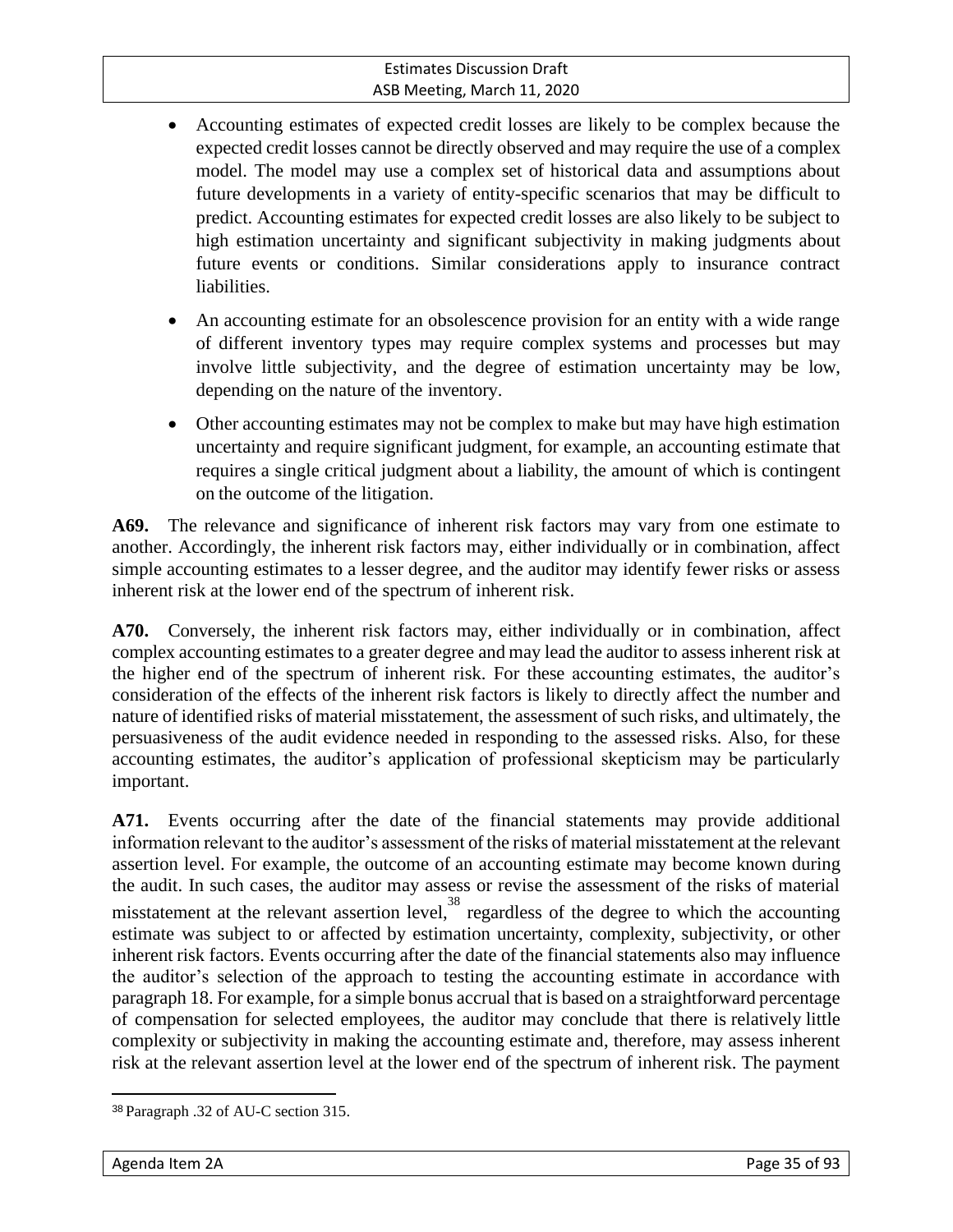of the bonuses subsequent to period-end may provide sufficient appropriate audit evidence regarding the assessed risks of material misstatement at the relevant assertion level.

<span id="page-35-0"></span>**A72.** The auditor's assessment of control risk may be done in different ways depending on preferred audit techniques or methodologies. The control risk assessment may be expressed using qualitative categories (for example, control risk assessed as maximum, moderate, or minimum) or in terms of the auditor's expectation of how effective the controls are in addressing the identified risk, that is, the planned reliance on the effective operation of controls. For example, if control risk is assessed as maximum, the auditor contemplates no reliance on the effective operation of controls. If control risk is assessed at less than maximum, the auditor contemplates reliance on the effective operation of controls.

# *Estimation Uncertainty* **(Ref: par. [15](#page-7-0)***a***)**

<span id="page-35-1"></span>**A73.** In taking into account the degree to which the accounting estimate is subject to estimation uncertainty, the auditor may consider the following:

- Whether the applicable financial reporting framework requires
	- the use of a method to make the accounting estimate that inherently has a high level of estimation uncertainty. For example, the financial reporting framework may require the use of unobservable inputs.
	- the use of assumptions that inherently have a high level of estimation uncertainty, such as assumptions with a long forecast period, assumptions that are based on data that are unobservable and, therefore, difficult for management to develop, or the use of various assumptions that are interrelated.
	- disclosures about estimation uncertainty.
- The business environment. An entity may be active in a market that experiences turmoil or possible disruption (for example, from major currency movements or inactive markets) and the accounting estimate may, therefore, be dependent on data that is not readily observable.
- Whether it is possible (or practicable, insofar as permitted by the applicable financial reporting framework) for management
	- to make a precise and reliable prediction about the future realization of a past transaction (for example, the amount that will be paid under a contingent contractual term), or about the incidence and impact of future events or conditions (for example, the amount of a future credit loss or the amount at which an insurance claim will be settled and the timing of its settlement), or
	- to obtain precise and complete information about a present condition (for example, information about valuation attributes that would reflect the perspective of market participants at the date of the financial statements, to develop a fair value estimate).

**A74.** The size of the amount recognized or disclosed in the financial statements for an accounting estimate is not, in itself, an indicator of its susceptibility to misstatement because, for example, the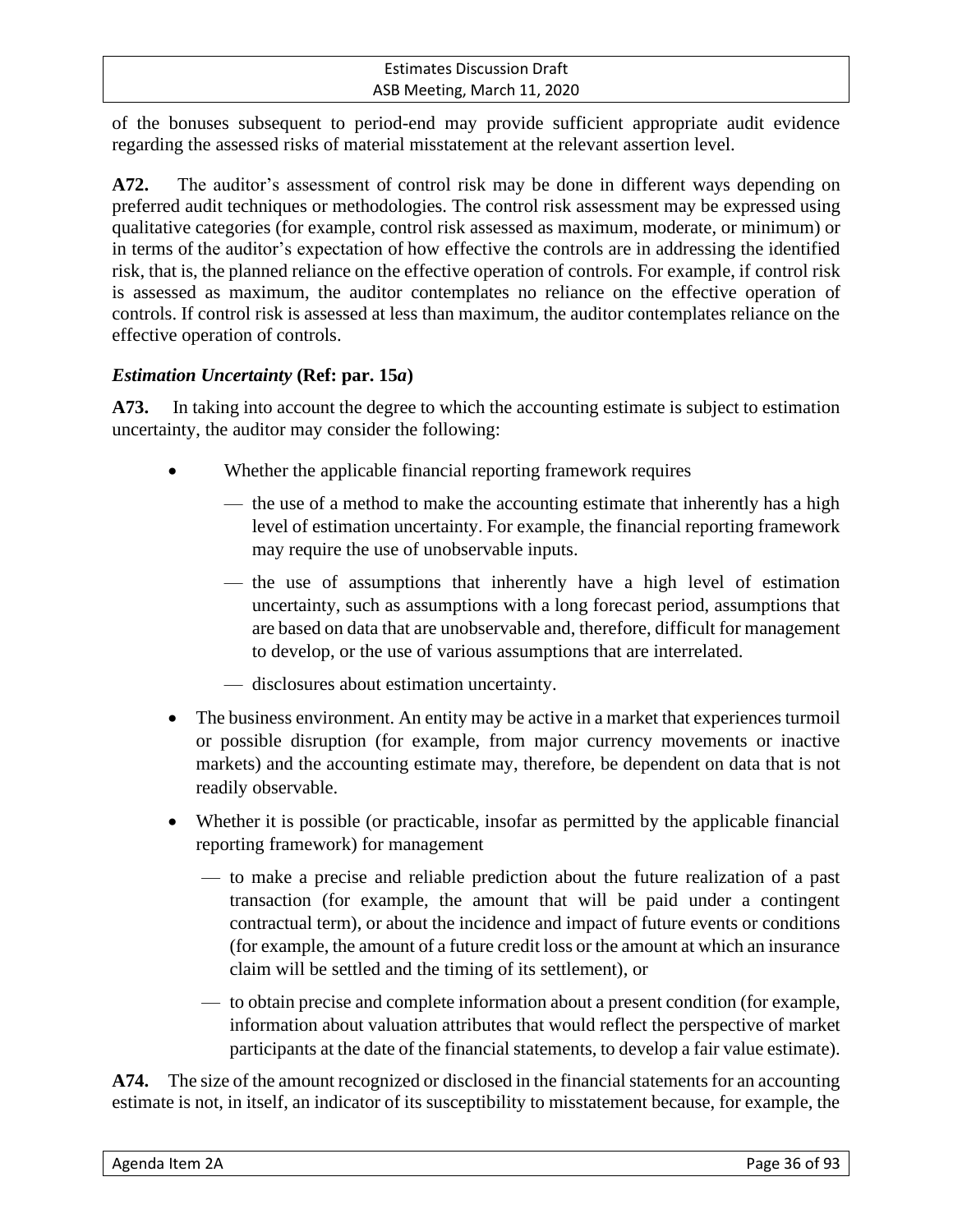accounting estimate may be understated.

**A75.** In some circumstances, the estimation uncertainty may be so high that a reasonable accounting estimate cannot be made. The applicable financial reporting framework may preclude recognition of an item in the financial statements or its measurement at fairvalue. In such cases, there may be risks of material misstatement that relate not only to whether an accounting estimate should be recognized, or whether it should be measured at fair value, but also to the reasonableness of the disclosures. With respect to such accounting estimates, the applicable financial reporting framework may require disclosure of the accounting estimates and the estimation uncertainty associated with them (see paragraphs [A113–](#page-47-0)[A114](#page-48-0) and [A144–](#page-55-0)[A145\)](#page-56-0).

**A76.** In some cases, the estimation uncertainty relating to an accounting estimate may cast significant doubt about the entity's ability to continue as a going concern. AU-C section 570, *The Auditor's Consideration of an Entity's Ability to Continue as a Going Concern*, establishes requirements and provides guidance in such circumstances.

# *Complexity or Subjectivity* **(Ref: par. [15](#page-7-0)***b***)**

# *The Degree to Which Complexity Affects the Selection and Application of the Method*

**A77.** In taking into account the degree to which the selection and application of the method used in making the accounting estimate are affected by complexity, the auditor may consider the following:

- The need for specialized skills or knowledge by management, which may indicate that the method used to make an accounting estimate is inherently complex and, therefore, the accounting estimate may have a greater susceptibility to material misstatement. There may be a greater susceptibility to material misstatement when management has developed a model internally and has relatively little experience in doing so or uses a model that applies a method that is not established or commonly used in a particular industry or environment.
- The nature of the measurement basis required by the applicable financial reporting framework, which may result in the need for a complex method that requires multiple sources of historical and forward-looking data or assumptions, with multiple interrelationships between them. For example, an expected credit loss provision may require judgments about future credit repayments and other cash flows, based on consideration of historical experience data and the application of forward-looking assumptions. Similarly, the valuation of an insurance contract liability may require judgments about future insurance contract payments to be projected based on historical experience and current and assumed future trends.

# *The Degree to Which Complexity Affects the Selection and Application of the Data*

**A78.** In taking into account the degree to which the selection and application of the data used in making the accounting estimate are affected by complexity, the auditor may consider the following:

• The complexity of the process to derive the data, taking into account the relevance and reliability of the data source. Data from certain sources may be more reliable than from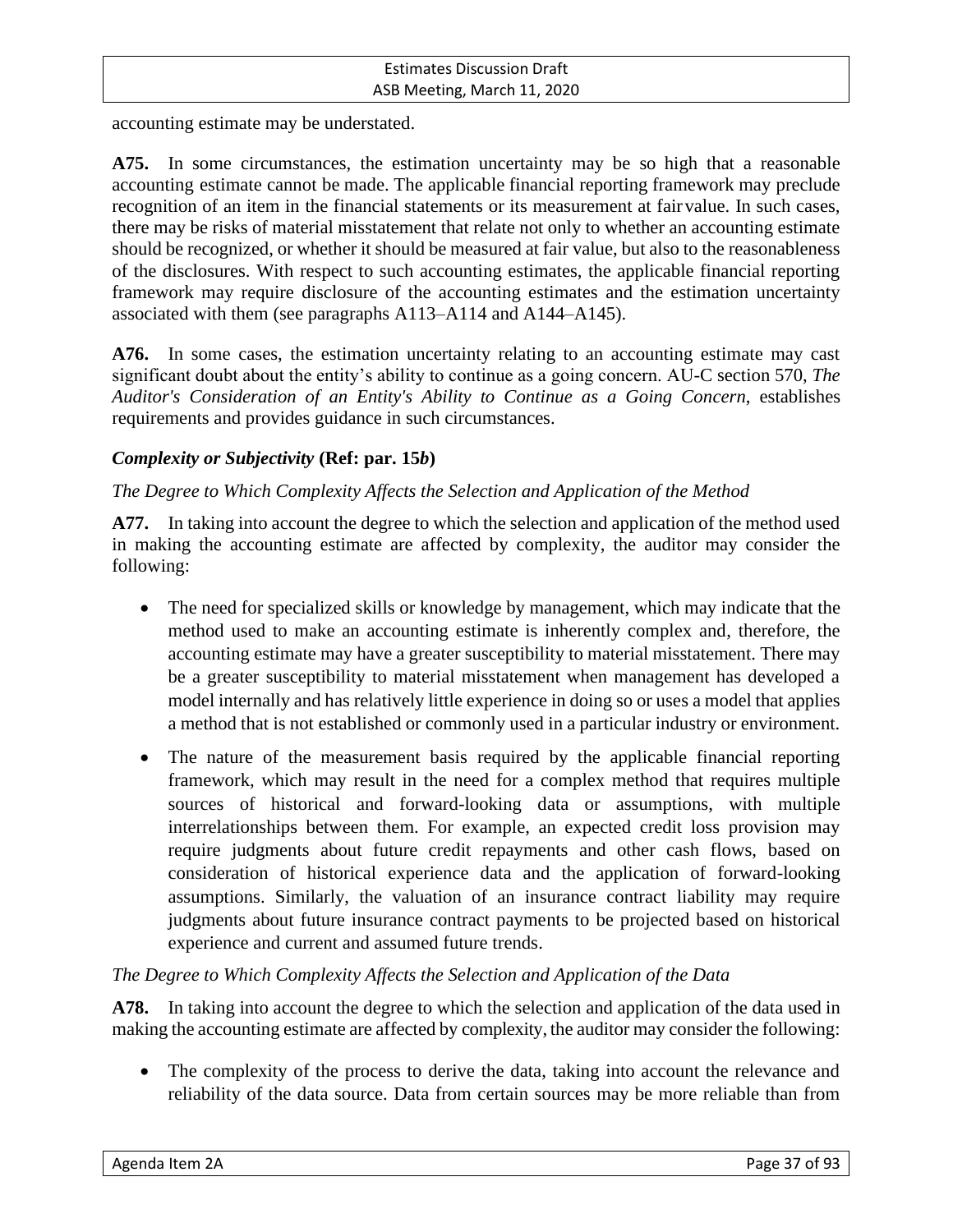others. Also, for confidentiality or proprietary reasons, some external information sources will not (or not fully) disclose information that may be relevant in considering the reliability of the data they provide, such as the sources of the underlying data they used or how it was accumulated and processed.

- The inherent complexity in maintaining the integrity of the data. When there is a high volume of data and multiple sources of data, there may be inherent complexity in maintaining the integrity of data that is used to make an accounting estimate.
- The need to interpret complex contractual terms. For example, the determination of cash inflows or outflows arising from a commercial supplier or customer rebates may depend on very complex contractual terms that require specific experience or competence to understand or interpret.

# *The Degree to Which Subjectivity Affects the Selection and Application of the Method, Assumptions, or Data*

**A79.** In taking into account the degree to which the selection and application of method, assumptions, or data are affected by subjectivity, the auditor may consider the following:

- The degree to which the applicable financial reporting framework does not specify the valuation approaches, concepts, techniques, and factors to use in the estimation method.
- The uncertainty regarding the amount or timing, including the length of the forecast period. The amount and timing is a source of inherent estimation uncertainty and gives rise to the need for management judgment in selecting a point estimate, which, in turn, creates an opportunity for management bias. For example, an accounting estimate that incorporates forward-looking assumptions may have a high degree of subjectivity, which may be susceptible to management bias.

# *Other Inherent Risk Factors* **(Ref: par. [15](#page-7-0)***b***)**

**A80.** The degree of subjectivity associated with an accounting estimate influences the susceptibility of the accounting estimate to misstatement due to management bias or fraud. For example, when an accounting estimate is subject to a high degree of subjectivity, the accounting estimate is likely to be more susceptible to misstatement due to management bias or fraud, and this may result in a wide range of possible measurement outcomes. Management may select a point estimate from that range that is inappropriate in the circumstances, or that is inappropriately influenced by unintentional or intentional management bias, and that is, therefore, misstated. For continuing audits, indicators of possible management bias identified during the audit of preceding periods may influence the planning and risk assessment procedures in the current period.

# *Significant Risks* **(Ref: par. [16\)](#page-7-1)**

A81. The auditor's assessment of inherent risk, which takes into account the degree to which an accounting estimate is subject to or affected by estimation uncertainty, complexity, subjectivity, or other inherent risk factors, assists the auditor in determining whether any of the risks of material misstatement identified and assessed are a significant risk.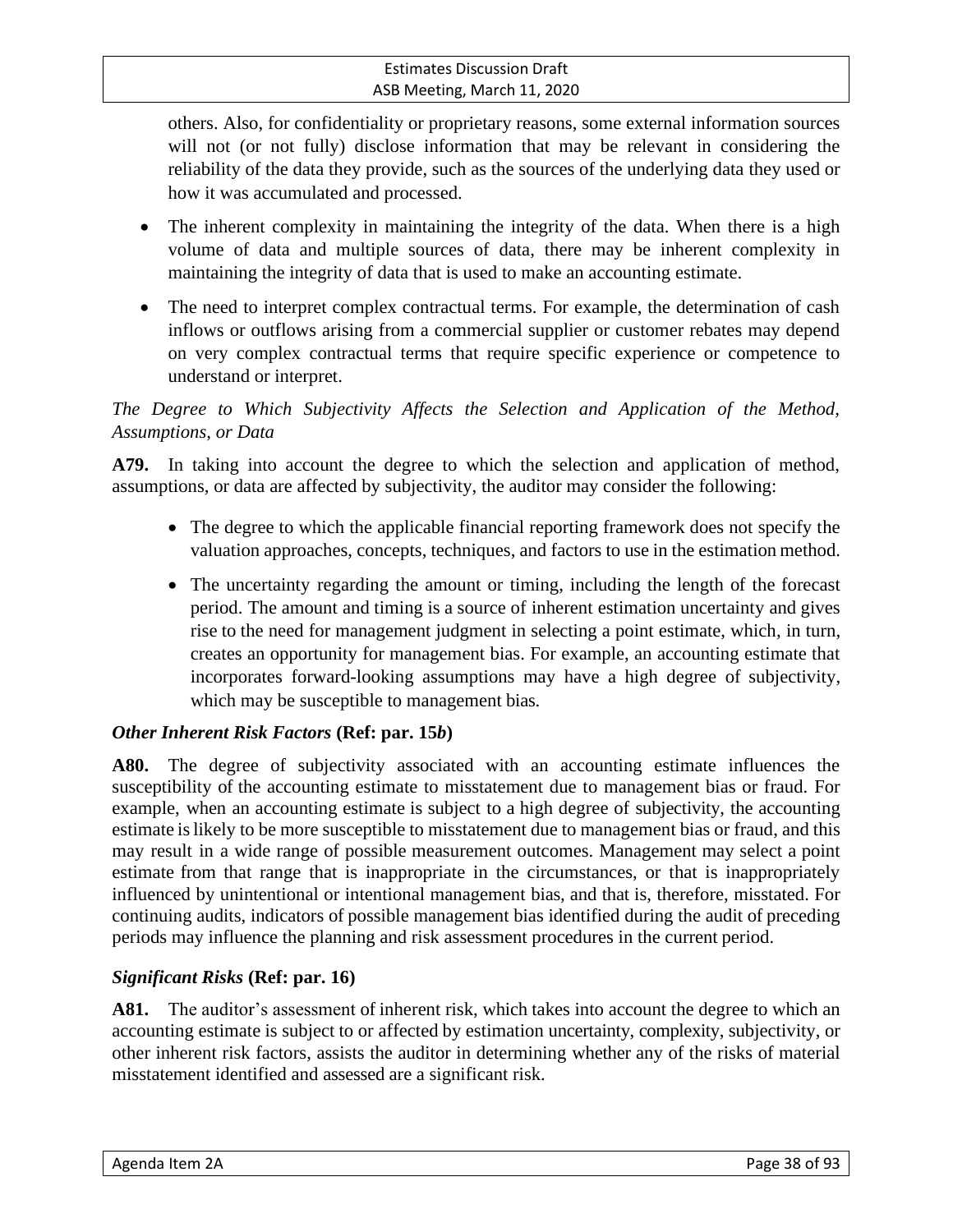## **Responses to the Assessed Risks of Material Misstatement**

## *The Auditor's Further Audit Procedures* **(Ref: par. [17\)](#page-7-2)**

**A82.** In designing and performing further audit procedures, the auditor may use any of the three testing approaches (individually or in combination) listed in paragraph [17.](#page-7-2) For example, when several assumptions are used to make an accounting estimate, the auditor may decide to use a different testing approach or combination of testing approaches for each assumption tested.

## *Obtaining Relevant Audit Evidence, Whether Corroborative or Contradictory*

**A83.** Audit evidence comprises both information that supports and corroborates management's assertions and any information that contradicts such assertions.<sup>39</sup> Obtaining audit evidence in an unbiased manner may involve obtaining evidence from multiple sources within and outside the entity. However, the auditor is not required to perform an exhaustive search to identify all possible sources of audit evidence.

**A84.** AU-C section 330 requires the auditor to obtain more persuasive audit evidence the higher the auditor's assessment of the risk.<sup>40</sup> Therefore, the consideration of the nature or quantity of the audit evidence may be more important when inherent risks relating to an accounting estimate is assessed at the higher end of the spectrum of inherent risk.

#### Scalability

**A85.** The nature, timing, and extent of the auditor's further audit procedures are affected by, for example, the following:

- The assessed risks of material misstatement, which affect the persuasiveness of the audit evidence needed and influence the approach the auditor selects to audit an accounting estimate. For example, the assessed risks of material misstatement relating to the existence or valuation assertions may be lower for a straightforward accrual for bonuses that are paid to employees shortly after period-end. In this situation, it may be more practical for the auditor to obtain sufficient appropriate audit evidence by evaluating events occurring up to the date of the auditor's report, rather than through other testing approaches.
- The reasons for the assessed risks of material misstatement.

# *When the Auditor Intends to Rely on the Operating Effectiveness of Relevant Controls* **(Ref: par. [18\)](#page-8-0)**

**A86.** Testing the operating effectiveness of relevant controls may be appropriate when inherent risk is assessed as higher on the spectrum of inherent risk, including for significant risks. This may be the case when the accounting estimate is subject to or affected by a high degree of complexity.

<sup>39</sup> Paragraph .A1 of AU-C section 500.

<sup>40</sup> Paragraph .07*b* and .A20 of AU-C section 330.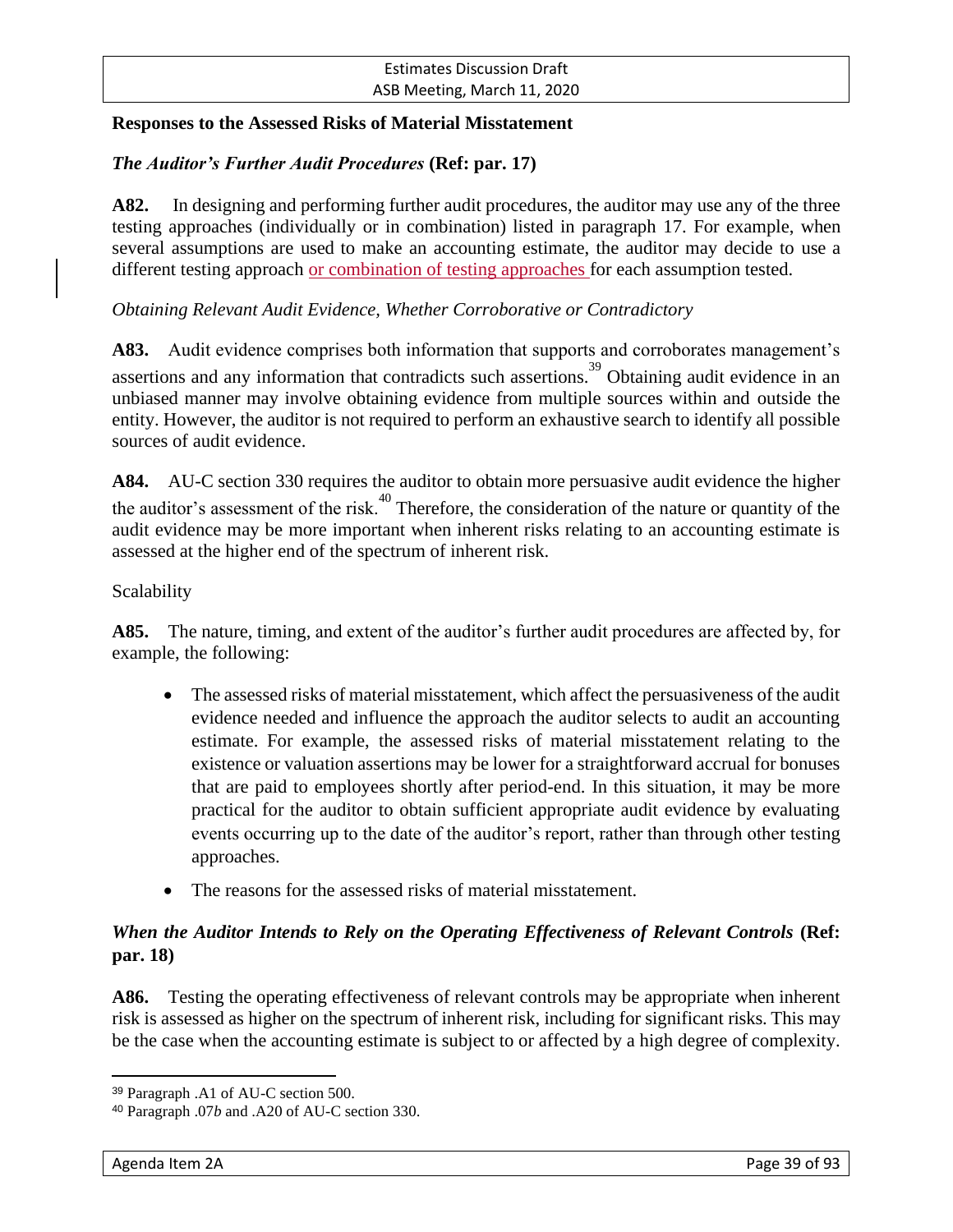When the accounting estimate is affected by a high degree of subjectivity and, therefore, requires significant judgment by management, inherent limitations in the effectiveness of the design of controls may lead the auditor to focus more on substantive procedures than on testing the operating effectiveness of controls.

**A87.** In determining the nature, timing, and extent of testing of the operating effectiveness of controls relating to accounting estimates, the auditor may consider factors such as the following:

- The nature, frequency, and volume of transactions
- The effectiveness of the design of the controls, including whether controls are appropriately designed to respond to the assessed inherent risk, and the strength of governance
- The importance of particular controls to the overall control objectives and processes in place at the entity, including the sophistication of the information system to support transactions
- The monitoring of controls and identified deficiencies in internal control
- The nature of the risks the controls are intended to address, for example, controls related to the exercise of judgment compared with controls over supporting data
- The competency of those involved in the control activities
- The frequency of performance of the control activities
- The evidence of performance of control activities

AU-C section 940, *An Audit of Internal Control Over Financial Reporting That Is Integrated With an Audit of Financial Statements*, establishes requirements and provides guidance that applies only when an auditor is engaged to perform an audit of internal control over financial reporting that is integrated with an audit of financial statements. However, AU-C section 940 includes guidance and examples of factors that affect the risk associated with a control that may be useful information when determining the nature, timing, and extent of testing of the operating effectiveness of controls relating to accounting estimates.<sup>41</sup>

## *Substantive Procedures Alone Cannot Provide Sufficient Appropriate Audit Evidence*

A88. When management makes extensive use of IT to conduct business, it may be more likely that there are risks related to certain accounting estimates for which substantive procedures alone cannot provide sufficient appropriate audit evidence.

**A89.** Circumstances when risks for which substantive procedures alone cannot provide sufficient appropriate audit evidence at the relevant assertion level may exist include

<sup>41</sup> Paragraph .A66 of AU-C section 940, *An Audit of Internal Control Over Financial Reporting That Is Integrated With an Audit of Financial Statements*.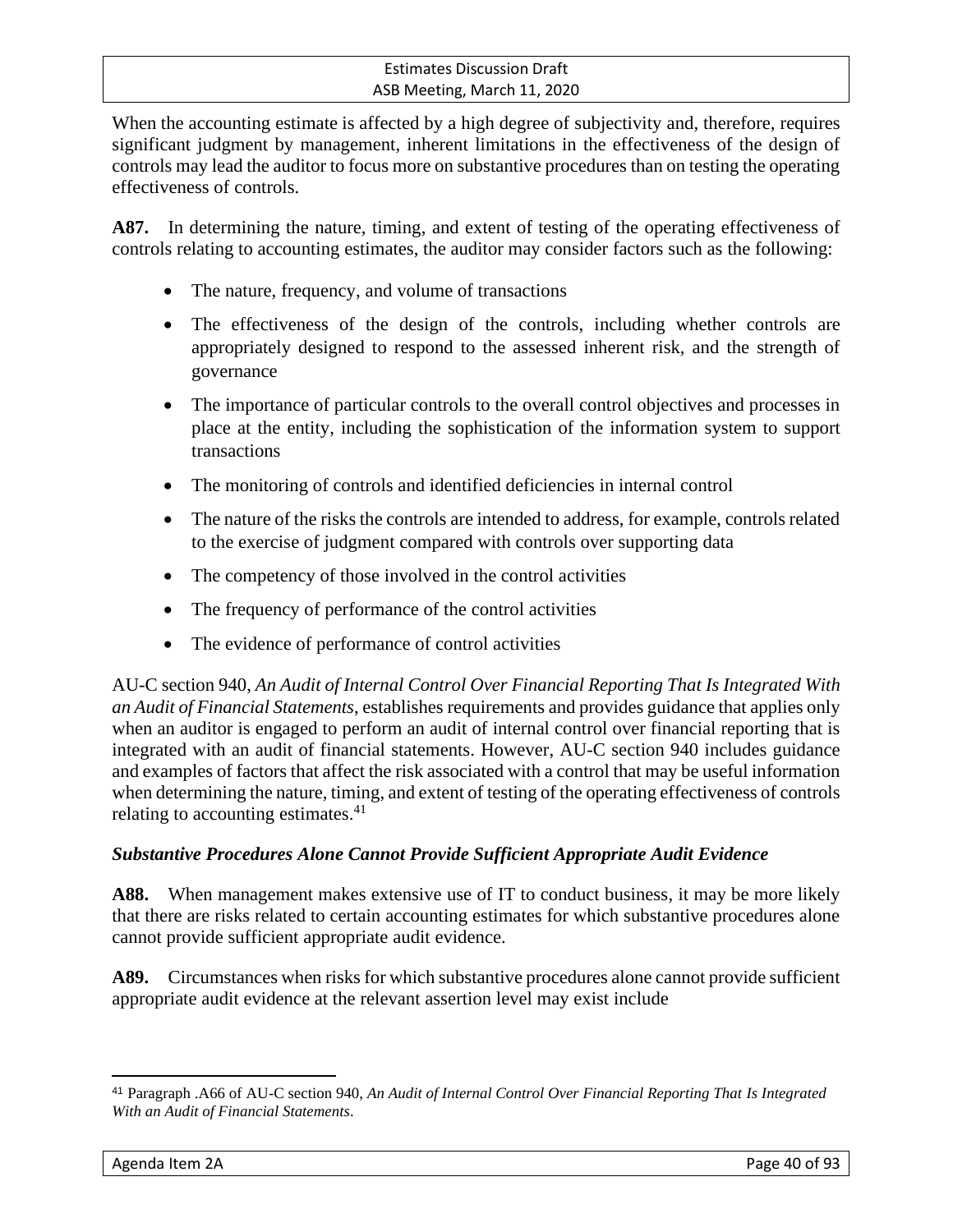- when controls are necessary to mitigate risks relating to the initiation, recording, processing, or reporting of information obtained from outside of the general and subsidiary ledgers.
- information supporting one or more assertions is electronically initiated, recorded, processed, or reported. This is likely to be the case when there is a high volume of transactions or data, or a complex model is used, requiring the extensive use of IT to ensure the accuracy and completeness of the information. A complex expected credit loss provision may be required for a financial institution or utility entity. For example, in the case of a utility entity, the data used in developing the expected credit loss provision may comprise many small balances resulting from a high volume of transactions. In these circumstances, the auditor may conclude that sufficient appropriate audit evidence cannot be obtained without testing controls around the model used to develop the expected credit loss provision.

In such cases, the sufficiency and appropriateness of the audit evidence may depend on the effectiveness of controls over the accuracy and completeness of the information.

**A90.** As part of the audit of the financial statements for certain entities, the auditor also may be required by law or regulation to undertake additional procedures in relation to, or to provide an assurance conclusion on, internal control. In these and other similar circumstances, the auditor may be able to use information obtained in performing such procedures as audit evidence, subject to determining whether subsequent changes have occurred that may affect its relevance to the audit.

# *Significant Risks* **(Ref: par. [19\)](#page-8-1)**

**A91.** When the auditor's further audit procedures in response to a significant risk consist only of substantive procedures, AU-C section  $330^{42}$  requires that those procedures include tests of details. Such tests of details may be designed and performed under each of the approaches described in paragraph [17](#page-7-2) of this proposed SAS based on the auditor's professional judgment in the circumstances. Examples of tests of details for significant risks related to accounting estimates include the following:

- Examination, for example, examining contracts to corroborate terms or assumptions
- Recalculation, for example, verifying the mathematical accuracy of a model
- Agreeing assumptions used to supporting documentation, such as third-party published information

# *Obtaining Audit Evidence From Events Occurring Up to the Date of the Auditor's Report* (Ref: **par. [20\)](#page-8-2)**

**A92.** In some circumstances, obtaining audit evidence from events occurring up to the date of the auditor's report may provide sufficient appropriate audit evidence to address the risks of

<sup>42</sup> Paragraph .22 of AU-C section 330.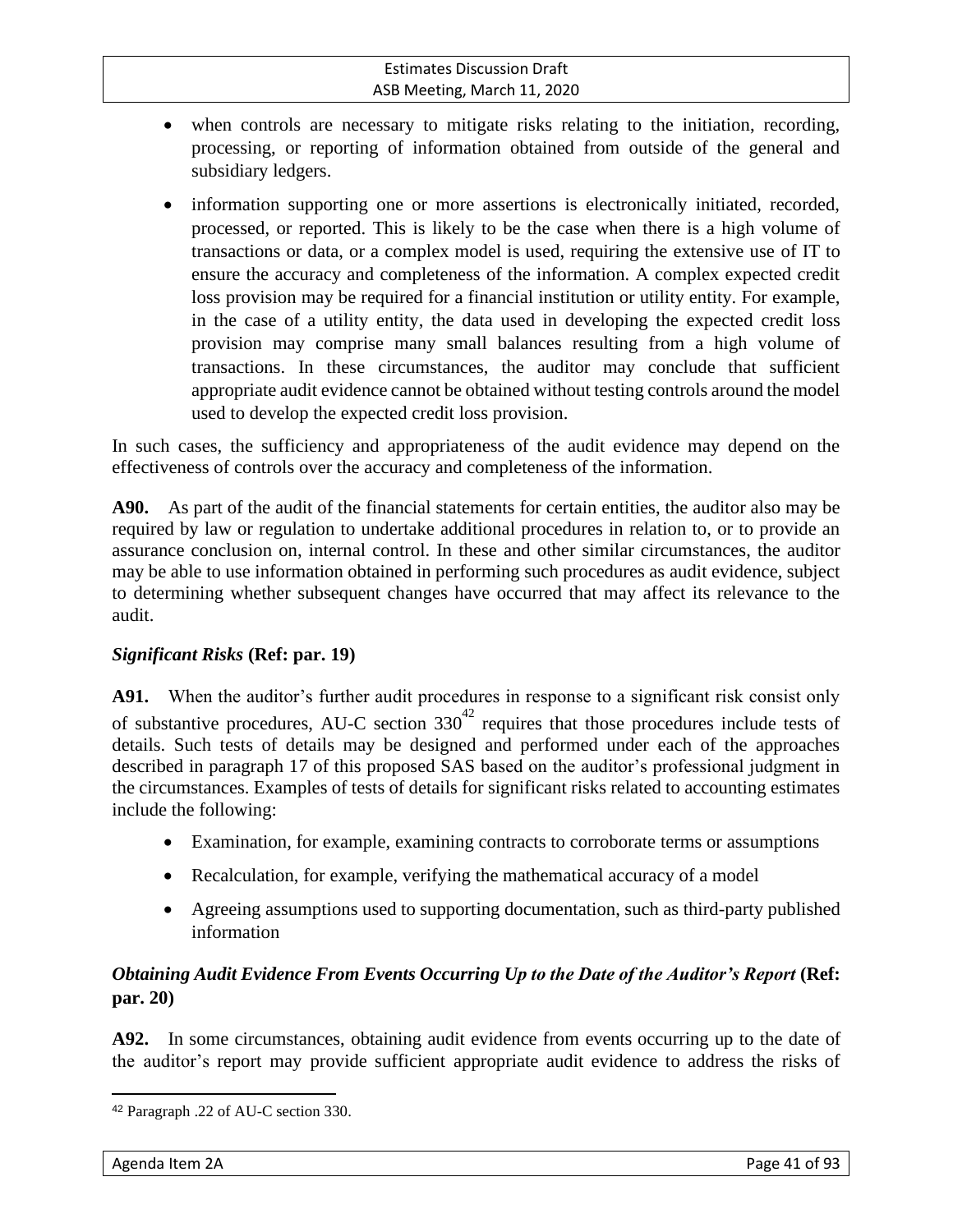material misstatement. For example, sale of the complete inventory of a discontinued product shortly after the period-end may provide sufficient appropriate audit evidence relating to the estimate of its net realizable value at the period-end. In other cases, it may be necessary to use this testing approach in connection with another approach in paragraph [17.](#page-7-2)

**A93.** For some accounting estimates, events occurring up to the date of the auditor's report are unlikely to provide sufficient appropriate audit evidence regarding the accounting estimate. For example, the conditions or events relating to some accounting estimates develop only over an extended period. Also, because of the measurement objective of fair value accounting estimates, information after the period-end may not reflect the events or conditions existing at the balance sheet date and, therefore, may not be relevant to the measurement of the fair value accounting estimate.

**A94.** Even if the auditor decides not to undertake this testing approach in respect of specific accounting estimates, the auditor is required to comply with AU-C section 560, *Subsequent Events and Subsequently Discovered Facts*. AU-C section 560 requires the auditor to perform audit procedures designed to obtain sufficient appropriate audit evidence that all subsequent events that require adjustment of or disclosure in the financial statements have been identified<sup>43</sup> and appropriately reflected in the financial statements in accordance with the applicable financial reporting framework.<sup>44</sup> Because the measurement of many accounting estimates, other than fair value accounting estimates, usually depends on the outcome of future conditions, transactions, or events, the auditor's work under AU-C section 560 is particularly relevant.

# *Testing How Management Made the Accounting Estimate* **(Ref: par. [21\)](#page-9-0)**

**A95.** Testing how management made the accounting estimate may be an appropriate approach when, for example

- the auditor's review of similar accounting estimates made in the prior period financial statements suggests that management's current period process is appropriate.
- the accounting estimate is based on a large population of items of a similar nature that individually are not significant.
- the applicable financial reporting framework specifies how management is expected to make the accounting estimate. For example, this may be the case for an expected credit loss provision.
- the accounting estimate is derived from the routine processing of data.

Testing how management made the accounting estimate may also be an appropriate approach when neither of the other testing approaches is practical to perform or may be an appropriate approach in combination with one of the other testing approaches.

*Changes in Methods, Significant Assumptions, and the Data From Prior Periods* (Ref: par. [22](#page-9-1)*a*,

<sup>43</sup> Paragraph .09 of AU-C section 560.

<sup>44</sup> Paragraph .11 of AU-C section 560.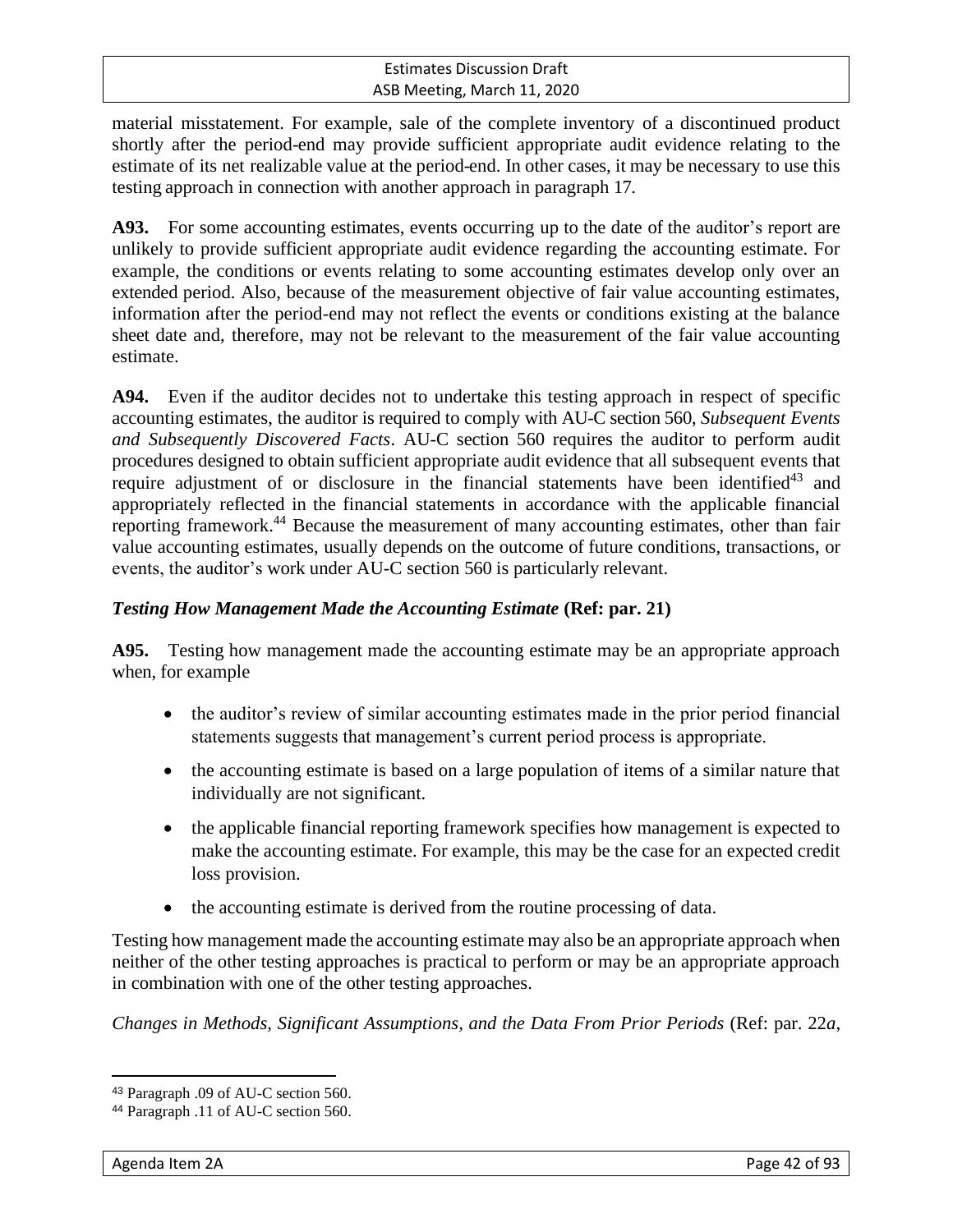[23](#page-10-0)*a*, and [24](#page-10-1)*a*)

**A96.** The auditor may need to have further discussions with management about the following circumstances and, in doing so, challenge management regarding the appropriateness of the assumptions used:

- o When there is a change from prior periods in a method, or significant assumption
- o When the data is not based on new circumstances or new information
- o When significant assumptions are inconsistent with each other and with those used in other accounting estimates or with related assumptions used in other areas of the entity's business activities

## *Indicators of Management Bias* (Ref: par. [22](#page-9-1)*b*, [23](#page-10-0)*b*, and [24](#page-10-1)*b*)

**A97.** When the auditor identifies indicators of possible management bias, the auditor may need a further discussion with management and may need to reconsider whether sufficient appropriate audit evidence has been obtained, indicating that the method, assumptions, and data used were appropriate and supportable in the circumstances. An example of an indicator of management bias for a particular accounting estimate may be when management has developed an appropriate range for several different assumptions, and in each case, the assumption used was from the end of the range that resulted in the most favorable measurement outcome.

#### *Methods*

The Selection of the Method (Ref: par. [22](#page-9-1)*a*)

**A98.** Relevant considerations for the auditor regarding the appropriateness of the method selected in the context of the applicable financial reporting framework and, if applicable, the appropriateness of changes from the prior period may include the following:

- Whether management's rationale for the method selected is appropriate.
- Whether the method is appropriate in the circumstances given the nature of the accounting estimate, the requirements of the applicable financial reporting framework, other available valuation concepts or techniques, regulatory requirements, and the business, industry, and environment in which the entity operates.
- When management has determined that different methods result in a range of significantly different estimates, how management has investigated the reasons for these differences.
- Whether the change is based on new circumstances or new information. When this is not the case, the change may not be reasonable or in compliance with the applicable financial reporting framework. Arbitrary changes result in inconsistent financial statements over time and may give rise to financial statement misstatements or may be an indicator of possible management bias. (see also paragraphs [A134](#page-53-0)[–A137\)](#page-54-0)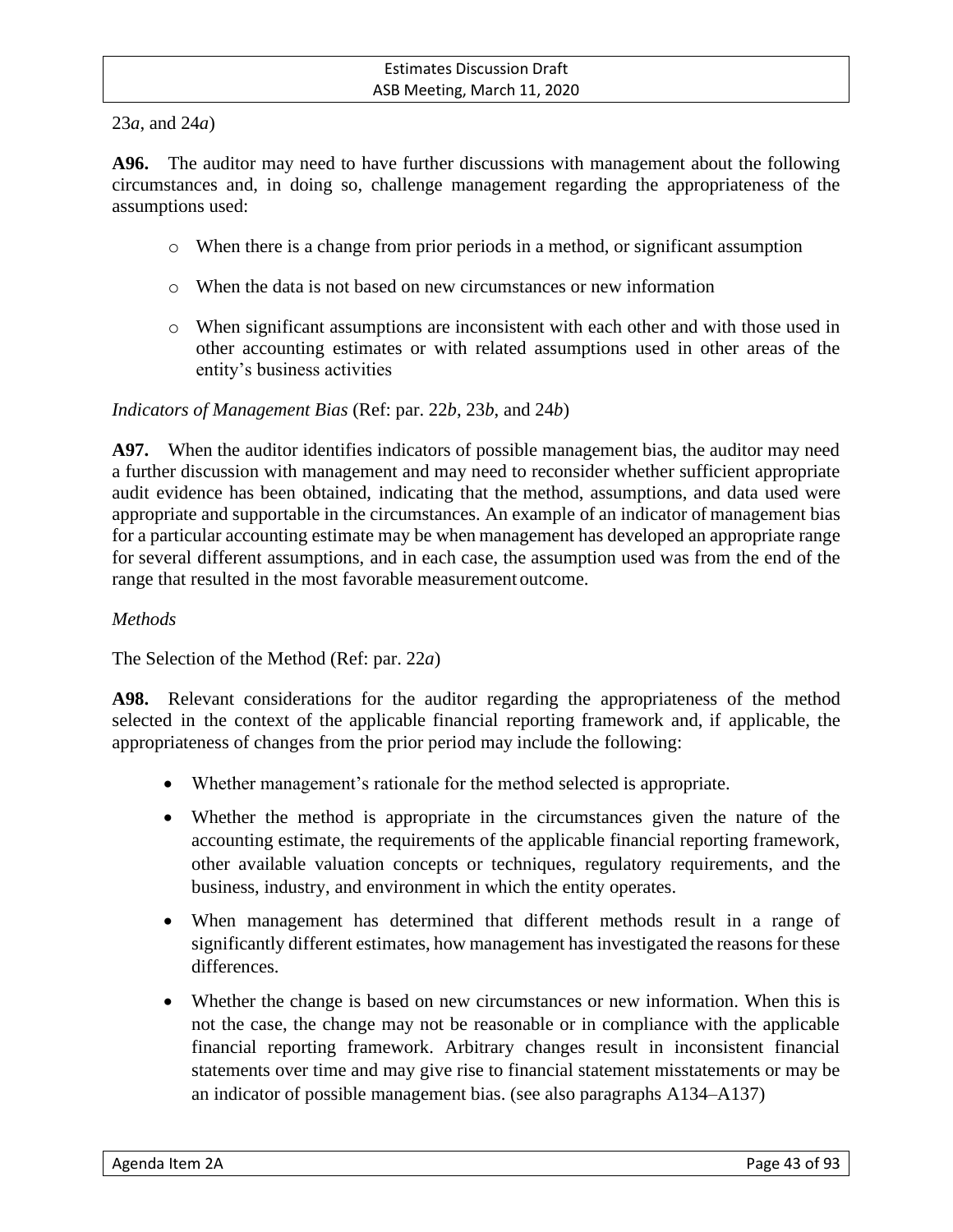These matters are important when the applicable financial reporting framework does not prescribe the method of measurement or allows multiple methods.

Complex Modeling (Ref: par. [22](#page-9-1)*d*)

**A99.** A model, and the related method, is more likely to be complex when

- understanding and applying the method, including designing the model and selecting and using appropriate data and assumptions, requires specialized skills or knowledge;
- it is difficult to obtain data needed for use in the model because there are restrictions on the availability or observability of, or access to, data; or
- it is difficult to maintain the integrity (for example, accuracy, consistency, or completeness) of the data and assumptions in using the model due to multiple valuation attributes, multiple relationships between them, or multiple iterations of the calculation.

**A100.** Matters that the auditor may consider when management uses a complex model include, for example, the following:

- Whether the model is validated prior to usage or when there has been a change to the model, with periodic reviews to ensure it is still suitable for its intended use. The entity's validation process may include evaluation of
	- the model's theoretical soundness,
	- the model's mathematical integrity,
	- the accuracy and completeness of the model's data and assumptions, and
	- the model's output as compared to actual transactions.
- Whether appropriate change control policies and procedures exist.
- Whether management uses appropriate skills and knowledge in using the model.

**A101.** Management may make adjustments to the output of the model to meet the requirements of the applicable financial reporting framework. In some industries these adjustments are referred to as *overlays*. In the case of fair value accounting estimates, it may be relevant to consider whether adjustments to the output of the model, if any, reflect the assumptions market participants would use in similar circumstances.

Maintenance of Integrity of Significant Assumptions and the Data Used in Applying the Method (Ref: par. [22](#page-9-1)*e*)

**A102.** Maintaining the integrity of significant assumptions and the data in applying the method refers to the maintenance of the accuracy and completeness of the data and assumptions through all stages of information processing. A failure to maintain such integrity may result in corruption of the data, and assumptions and may give rise to misstatements. In this regard, relevant considerations for the auditor may include whether the data and assumptions are subject to all changes intended by management, and not subject to any unintended changes, during activities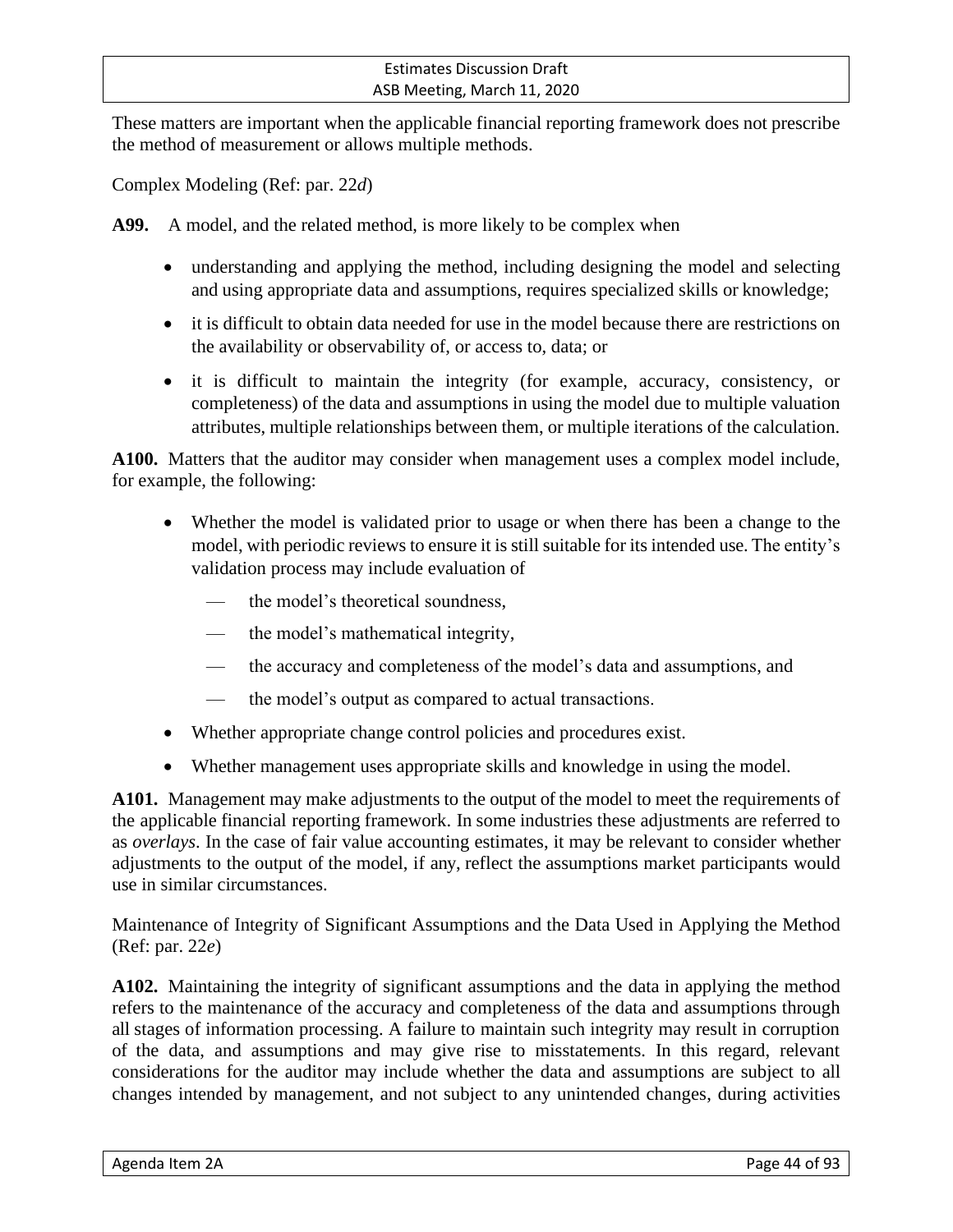such as input, storage, retrieval, transmission, or processing.

*Significant Assumptions* (Ref: par. [23\)](#page-10-0)

**A103.** Relevant considerations for the auditor regarding the appropriateness of the significant assumptions in the context of the applicable financial reporting framework and, if applicable, the appropriateness of changes from the prior period may include the following:

- Management's rationale for the selection of the assumption.
- Whether the assumption is appropriate in the circumstances given the nature of the accounting estimate, the requirements of the applicable financial reporting framework, and the business, industry, and environment in which the entity operates.
- Whether a change from prior periods in selecting an assumption is based on new circumstances or new information. When it is not, the change may not be reasonable nor in compliance with the applicable financial reporting framework. Arbitrary changes in an accounting estimate may give rise to material misstatements of the financial statements or may be an indicator of possible management bias (see paragraphs [A134–](#page-53-0) [A137\)](#page-54-0).

**A104.** Management may evaluate alternative assumptions or outcomes of accounting estimates, which may be accomplished through a number of approaches depending on the circumstances. One possible approach is a sensitivity analysis. This might involve determining how the monetary amount of an accounting estimate varies with different assumptions. Even for accounting estimates measured at fair value, there may be variation because different market participants will use different assumptions. A sensitivity analysis may lead to the development of a number of outcome scenarios, sometimes characterized as a range of outcomes by management, including "pessimistic" and "optimistic" scenarios.

**A105.** Through the knowledge obtained in performing the audit, the auditor may become aware of or may have obtained an understanding of assumptions used in other areas of the entity's business. Such matters may include, for example, business prospects, assumptions in strategy documents, and future cash flows. Also, if the engagement partner has performed other engagements for the entity, AU-C section  $315<sup>45</sup>$  requires the engagement partner to consider whether information obtained from those other engagements is relevant to identifying risks of material misstatement. This information may also be useful to consider in addressing whether significant assumptions are consistent with each other and with those used in other accounting estimates.

**A106.** The appropriateness of the significant assumptions in the context of the requirements of the applicable financial reporting framework may depend on management's intent and ability to carry out certain courses of action. Management often documents plans and intentions relevant to specific assets or liabilities, and the applicable financial reporting framework may require management to do so. The nature and extent of audit evidence to be obtained about management's intent and ability is a matter of professional judgment. When applicable, the auditor's procedures

<sup>45</sup> Paragraph .08 of AU-C section 315.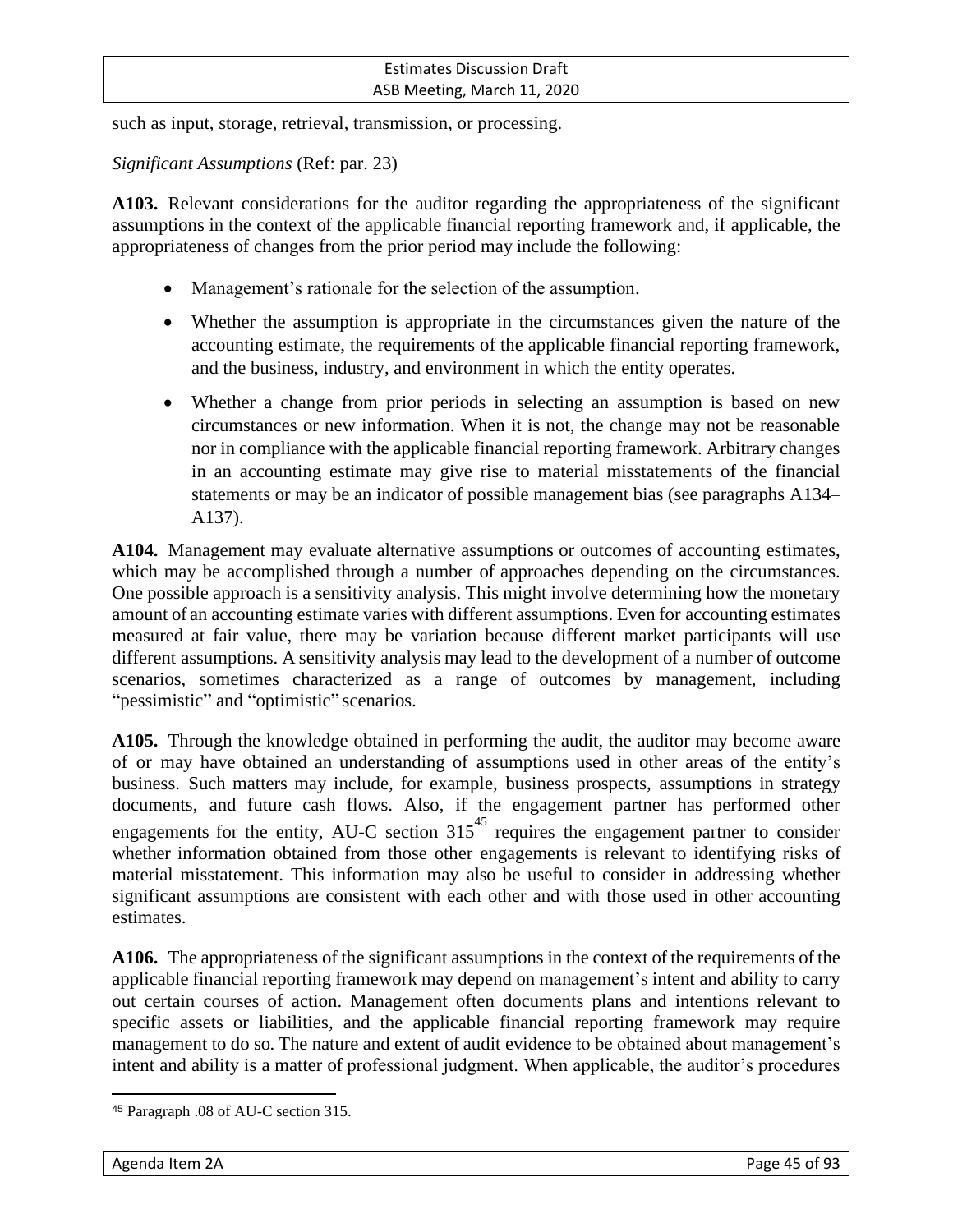may include the following:

- Review of management's history of carrying out its stated intentions
- Inspection of written plans and other documentation, including, when applicable, formally approved budgets, authorizations, or minutes
- Inquiry of management about its reasons for a particular course of action
- Review of events occurring subsequent to the date of the financial statements and up to the date of the auditor's report
- Evaluation of the entity's ability to carry out a particular course of action given the entity's economic circumstances, including the implications of its existing commitments and legal, regulatory, or contractual restrictions that could affect the feasibility of management's actions
- Consideration of whether management has met the applicable documentation requirements, if any, of the applicable financial reporting framework

Certain financial reporting frameworks, however, may not permit management's intentions or plans to be taken into account when making an accounting estimate. This is often the case for fair value accounting estimates because their measurement objective requires that significant assumptions reflect those used by market participants.

Data (Ref: par. [24](#page-10-1)*a*)

**A107.** Relevant considerations for the auditor regarding the appropriateness of the data selected for use in the context of the applicable financial reporting framework and, if applicable, the appropriateness of the changes from the prior period may include the following:

- Management's rationale for the selection of the data
- Whether the data is appropriate in the circumstances given the nature of the accounting estimate, the requirements of the applicable financial reporting framework, and the business, industry, and environment in which the entity operates
- Whether the change from prior periods in the sources or items of data selected or data selected, is based on new circumstances or new information. When it is not, it is unlikely to be reasonable nor in compliance with the applicable financial reporting framework. Arbitrary changes in an accounting estimate result in inconsistent financial statements over time and may give rise to financial statement misstatements or may be an indicator of possible management bias (see paragraphs A134–A137A133–A136)

Relevance and Reliability of the Data (Ref: par. [24](#page-10-1)*c*)

**A108.** When using information produced by the entity, AU-C section 500 requires the auditor to evaluate whether the information is sufficiently reliable for the auditor's purposes, including, as necessary in the circumstances, to obtain audit evidence about the accuracy and completeness of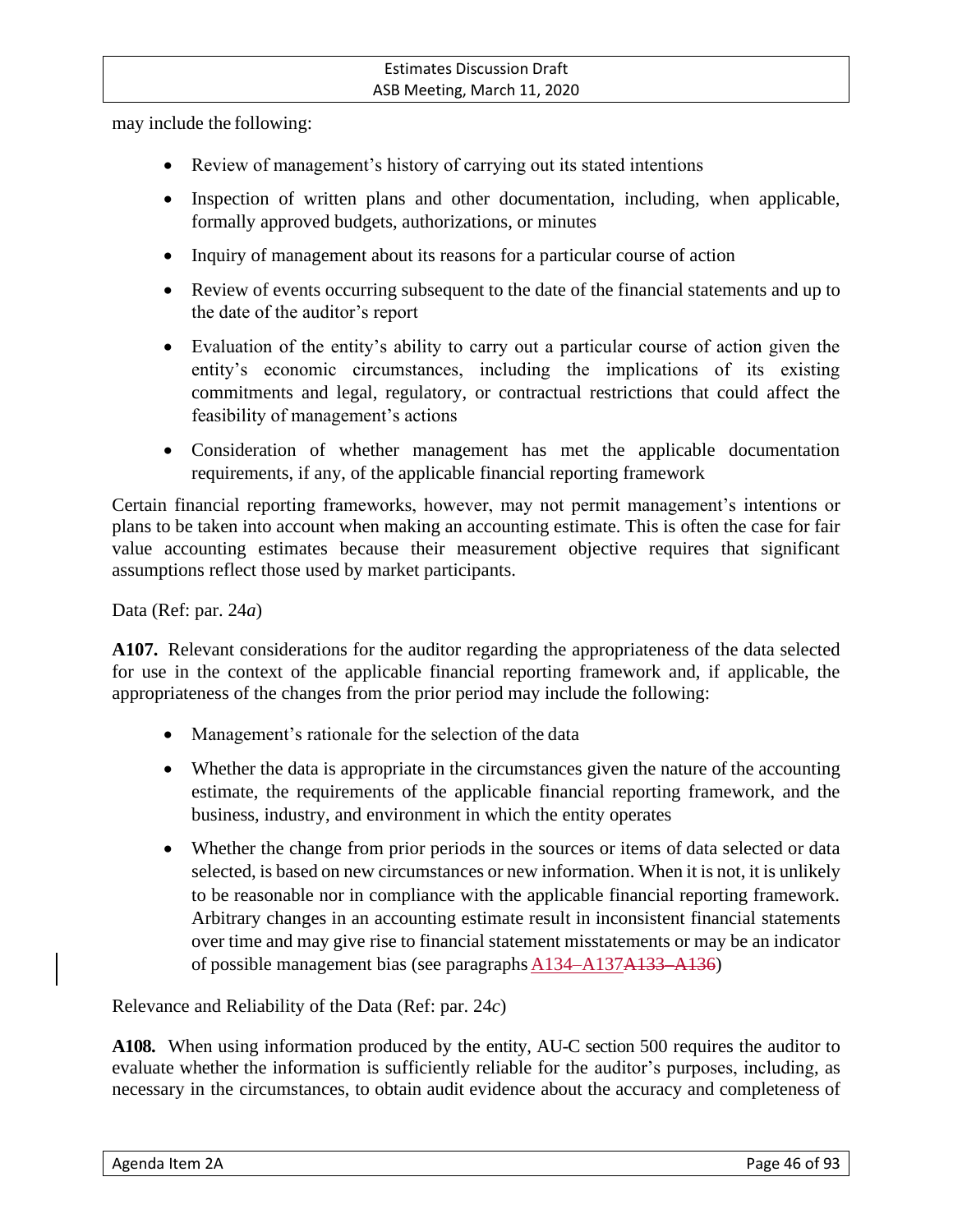the information and evaluate whether the information is sufficiently precise and detailed for the auditor's purposes.<sup>46</sup>

Complex Legal or Contractual Terms (Ref: par. [24](#page-10-1)*d*)

**A109.** Procedures that the auditor may consider when the accounting estimate is based on complex legal or contractual terms include the following:

- Considering whether specialized skills or knowledge are needed to understand or interpret the contract
- Inquiring of the entity's legal counsel regarding the legal or contractual terms
- Inspecting the underlying contracts to
	- evaluate the underlying business purpose for the transaction or agreement, and
	- consider whether the terms of the contracts are consistent with management's explanations.

# *Management's Selection of a Point Estimate and Related Disclosures About Estimation Uncertainty*

Management's Steps to Understand and Address Estimation Uncertainty (Ref: par. [25](#page-10-2)*a*)

**A110.** Estimation uncertainty is the susceptibility to an inherent lack of precision in measurement. This arises when the required monetary amount for a financial statement item cannot be measured with precision through direct observation of the cost or price. The susceptibility to a lack of precision in measurement is often referred to in accounting frameworks as *measurement uncertainty*. Relevant considerations regarding whether management has taken appropriate steps to understand and address estimation uncertainty may include whether management has

- *a.* understood the estimation uncertainty, by identifying the sources, and assessing the degree of inherent variability in the measurement outcomes and the resulting range of reasonably possible measurement outcomes;
- *b.* identified the degree to which, in the measurement process, complexity or subjectivity affect the risk of material misstatement, and addressed the resulting potential for misstatement by applying
	- i. appropriate skills and knowledge in making accounting estimates, and
	- ii. professional judgment, including identifying and addressing susceptibility to management bias; and
- *c.* addressed estimation uncertainty through appropriately selecting management's point estimate and related disclosures that describe the estimation uncertainty.

<sup>46</sup> Paragraph .09 of AU-C section 500.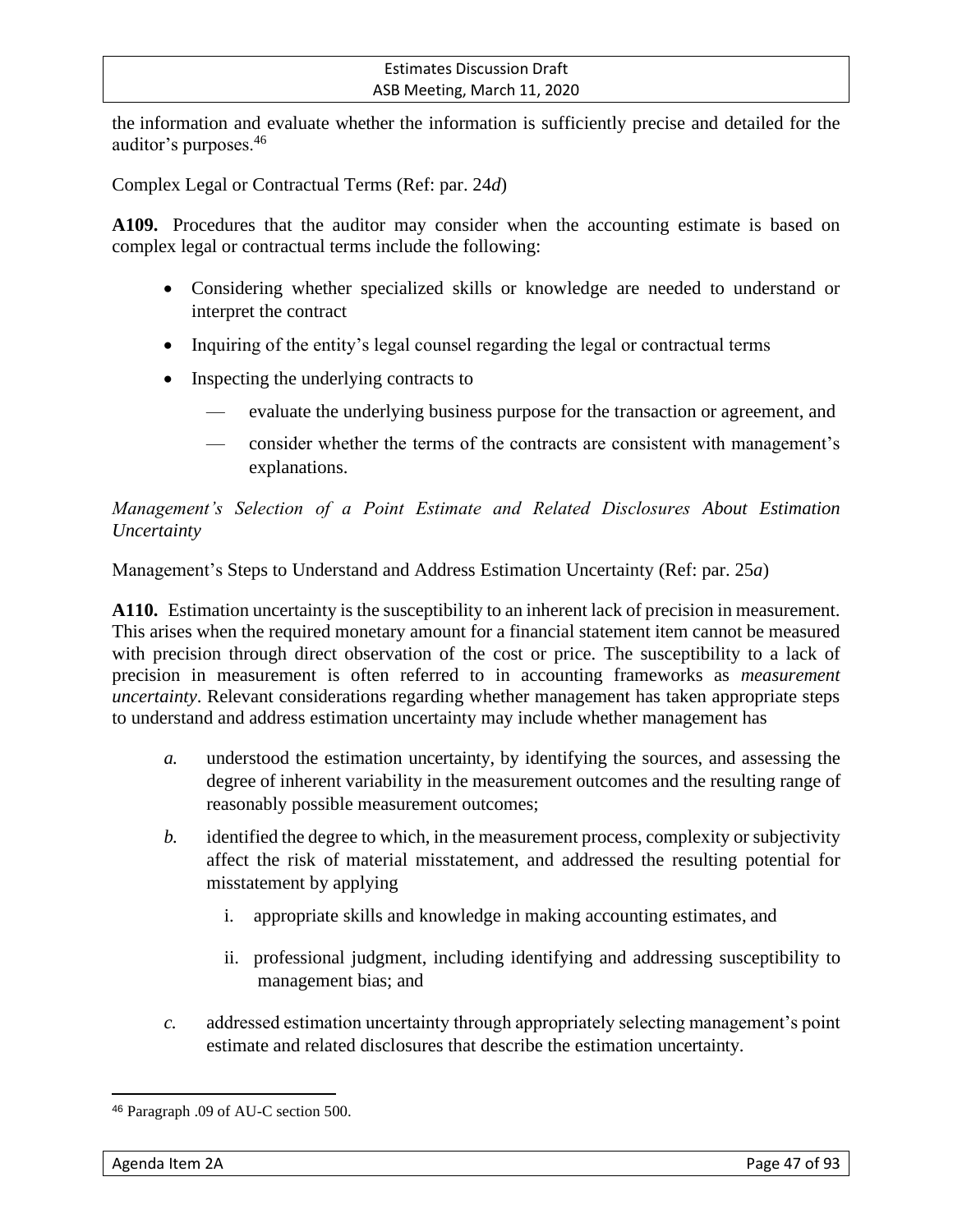The Selection of Management's Point Estimate and Related Disclosures of Estimation Uncertainty (Ref: par. [25](#page-10-2)*b*)

<span id="page-47-1"></span>**A111.** Matters that may be relevant regarding the selection of management's point estimate and the development of related disclosures about estimation uncertainty include whether

- the methods and data used were selected appropriately, including when alternative methods for making the accounting estimate and alternative sources of data were available.
- valuation attributes used were appropriate and complete.
- the assumptions used were selected from a range of reasonably possible amounts and were supported by appropriate data that is relevant and reliable.
- the data used was appropriate, relevant, and reliable, and the integrity of that data was maintained.
- the calculations were applied in accordance with the method and were mathematically accurate.
- management's point estimate is appropriately chosen from the reasonably possible measurement outcomes.
- the related disclosures appropriately describe the amount as an estimate and explain the nature and limitations of the estimation process, including the variability of the reasonably possible measurement outcomes.

**A112.** Relevant considerations for the auditor regarding the appropriateness of management's point estimate may include the following:

- When the requirements of the applicable financial reporting framework prescribe the point estimate that is to be used after consideration of the alternative outcomes and assumptions, or prescribes a specific measurement method, whether management has followed the requirements of the applicable financial reporting framework
- When the applicable financial reporting framework has not specified how to select an amount from reasonably possible measurement outcomes, whether management has exercised judgment, taking into account the requirements of the applicable financial reporting framework

<span id="page-47-0"></span>**A113.** Relevant considerations for the auditor regarding management's disclosures about estimation uncertainty include the requirements of the applicable financial reporting framework, which may require disclosures

• that describe the amount as an estimate and explain the nature and limitations of the process for making it, including the variability in reasonably possible measurement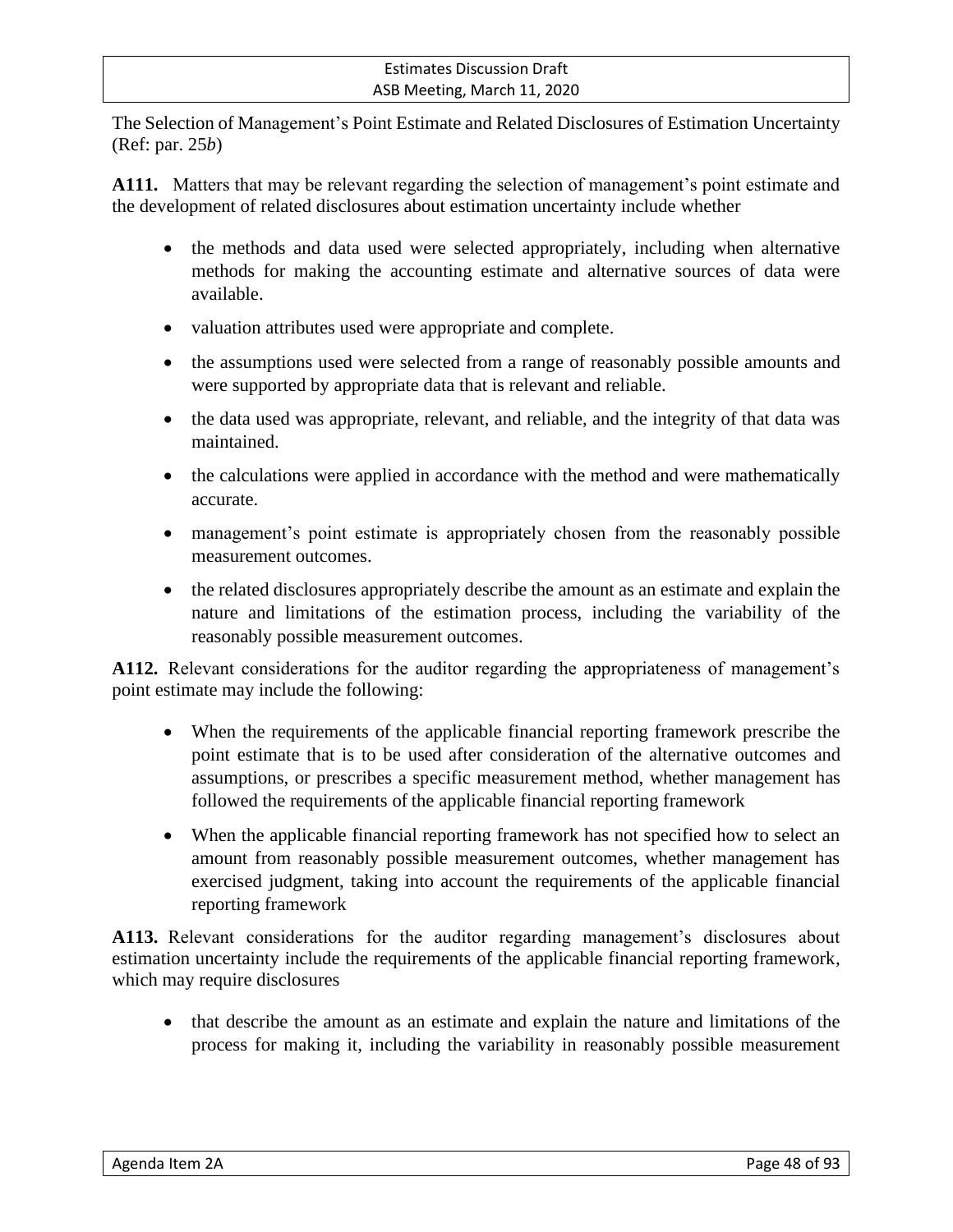outcomes. The framework also may require additional disclosures to meet a disclosure objective.<sup>47</sup>

- about significant accounting policies related to accounting estimates. Depending on the circumstances, relevant accounting policies may include matters such as the specific principles, bases, conventions, rules, and practices applied in preparing and presenting accounting estimates in the financial statements.
- about significant or critical judgments (for example, those that had the most significant effect on the amounts recognized in the financial statements) as well as significant forward-looking assumptions or other sources of estimation uncertainty.

In certain circumstances, additional disclosures beyond those explicitly required by the financial reporting framework may be needed in order to achieve fair presentation, or in the case of a compliance framework, for the financial statements not to be misleading.

<span id="page-48-0"></span>**A114.** The greater the degree to which an accounting estimate is subject to estimation uncertainty, the more likely the risks of material misstatement will be assessed as higher and, therefore, the more persuasive the audit evidence needs to be to determine, in accordance with paragraph 35, whether management's point estimate and related disclosures about estimation uncertainty are reasonable in the context of the applicable financial reporting framework, or are misstated.

<span id="page-48-1"></span>**A115.** If the auditor's consideration of estimation uncertainty associated with an accounting estimate, and its related disclosure, is a matter that required significant auditor attention, then this may constitute a key audit matter.<sup>48</sup>

# *When Management Has Not Taken Appropriate Steps to Understand and Address Estimation Uncertainty* (Ref: par. [26\)](#page-11-0)

**A116.** When the auditor determines that management has not taken appropriate steps to understand and address estimation uncertainty, additional procedures that the auditor may request management to perform to understand estimation uncertainty may include, for example, consideration of alternative assumptions or the performance of a sensitivity analysis.

**A117.** In considering whether it is practicable to develop a point estimate or range, matters that the auditor may need to take into account include whether the auditor could do so without impairing independence.<sup>49</sup> This may include relevant ethical requirements that address prohibitions on assuming management responsibilities.

**A118.** If, after considering management's response, the auditor determines that it is not practicable to develop an auditor's point estimate or range, the auditor is required to evaluate the implications for the audit or the auditor's opinion on the financial statements in accordance with

<sup>47</sup> Paragraph 1A of FASB ASC 820-10-50.

<sup>48</sup> See AU-C section 701, *Communicating Key Audit Matters in the Independent Auditor's Report*.

<sup>49</sup> See management responsibilities under the "Nonattest Services" interpretation (ET sec. 1.295) under the "Independence Rule" (ET sec. 1.200) of the AICPA Code of Professional Conduct.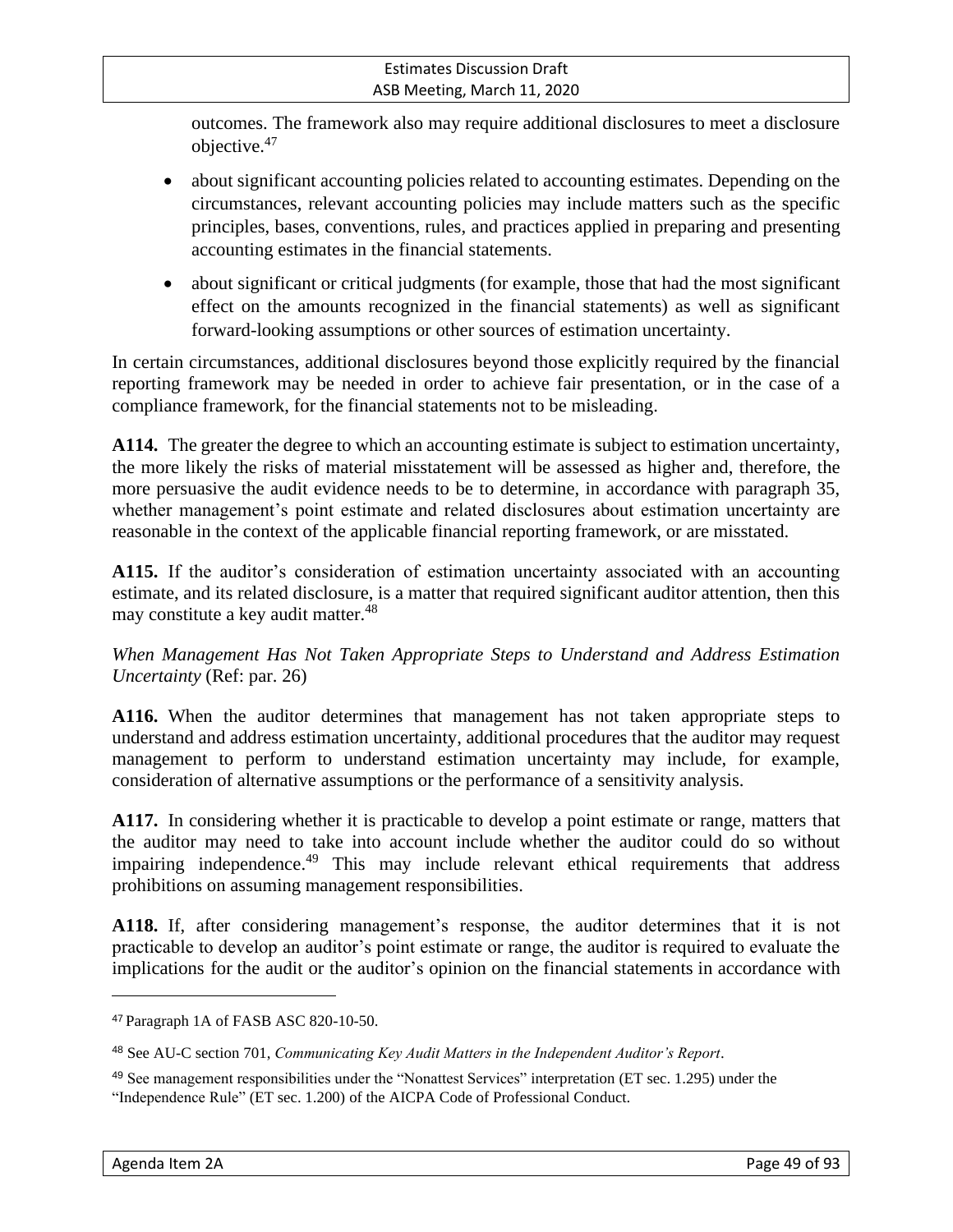paragraph [34.](#page-12-0)

## *Developing an Auditor's Point Estimate or Using an Auditor's Range* **(Ref: par. [27](#page-11-1)[–28\)](#page-11-2)**

**A119.** Developing an auditor's point estimate or range to evaluate management's point estimate and related disclosures about estimation uncertainty may be an appropriate approach when, for example

- the auditor's review of similar accounting estimates made in the prior period financial statements suggests that management's current period process is not expected to be effective.
- the entity's controls within and over management's process for making accounting estimates are not well-designed or properly implemented.
- events or transactions between the period-end and the date of the auditor's report have not been properly taken into account, when it is appropriate for management to do so, and such events or transactions appear to contradict management's point estimate.
- there are appropriate alternative assumptions or sources of relevant data that can be used in developing an auditor's point estimate or a range.
- management has not taken appropriate steps to understand or address the estimation uncertainty (see paragraph [26\)](#page-11-0).

**A120.** The decision to develop a point estimate or range also may be influenced by the applicable financial reporting framework, which may prescribe the point estimate that is to be used after consideration of the alternative outcomes and assumptions, or prescribe a specific measurement method (for example, the use of a discounted probability-weighted expected value or the most likely outcome).

**A121.** The auditor's decision about whether to develop a point estimate, rather than a range, may depend on the nature of the estimate and the auditor's judgment in the circumstances. For example, the nature of the estimate may be such that there is expected to be less variability in the reasonably possible outcomes. In these circumstances, developing a point estimate may be an effective approach, particularly when it can be developed with a higher degree of precision.

**A122.** The auditor may develop a point estimate or a range in a number of ways, for example, by

- using a different model than the one used by management, for example, one that is commercially available for use in a particular sector or industry, or a proprietary or auditor-developed model.
- using management's model but developing alternative assumptions or data sources to those used by management.
- using the auditor's own method but developing alternative assumptions to those used by management.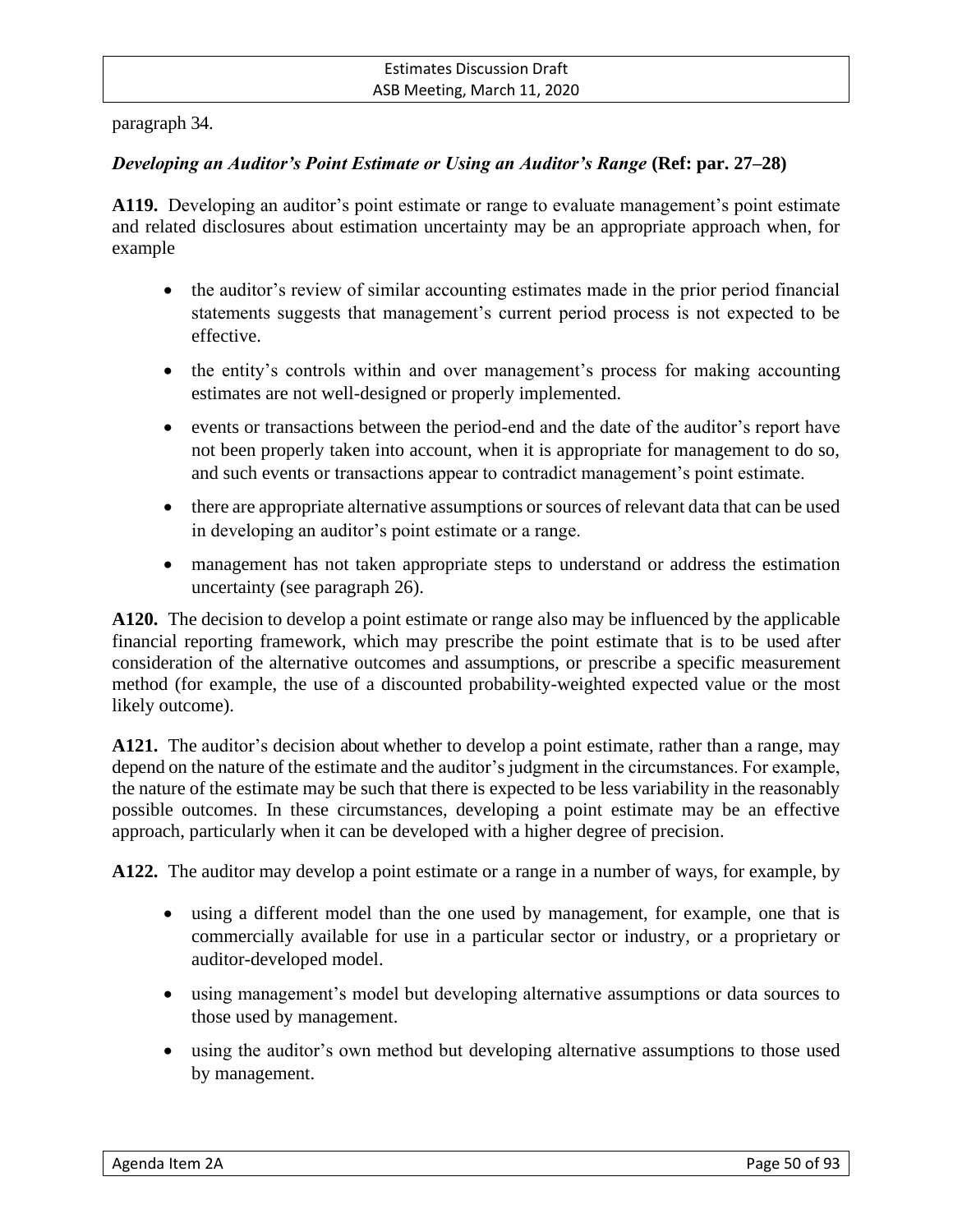- employing or engaging a person with specialized expertise to develop or execute a model, or to provide relevant assumptions.
- considering other comparable conditions, transactions, or events, or, where relevant, markets for comparable assets or liabilities.

**A123.** The auditor also may develop a point estimate or range for only part of the accounting estimate (for example, for a particular assumption or when only a certain part of the accounting estimate is giving rise to the risk of material misstatement).

**A124.** When using the auditor's own methods, assumptions, or data to develop a point estimate or range, the auditor may obtain evidence about the appropriateness of management's methods, assumptions, or data. For example, if the auditor uses the auditor's own assumptions in developing a range to evaluate the reasonableness of management's point estimate, the auditor may also develop a view about whether management's judgments in selecting the significant assumptions used in making the accounting estimate give rise to indicators of possible management bias.

**A125.** The requirement in paragraph [28](#page-11-2)*a* for the auditor to determine that the range includes only amounts that are supported by sufficient appropriate audit evidence does not mean that the auditor is expected to obtain audit evidence to support each possible outcome in the range individually. Rather, the auditor is likely to obtain evidence to determine that the points at both ends of the range are reasonable in the circumstances, thereby supporting that amounts falling between those two points also are reasonable.

**A126.** The size of the auditor's range may be multiples of materiality for the financial statements as a whole, particularly when materiality is based on operating results (for example, pre-tax income), and this measure is relatively small in relation to assets or other balance sheet measures. This situation is more likely to arise in circumstances in which the estimation uncertainty associated with the accounting estimate is itself multiples of materiality, which is more common for certain types of accounting estimates -or in certain industries, such as insurance or banking, in which a high degree of estimation uncertainty is more typical, and there may be specific requirements in the applicable financial reporting framework in that regard. Based on the procedures performed and audit evidence obtained in accordance with the requirements of this proposed SAS, the auditor may conclude that a range that is multiples of materiality is, in the auditor's judgment, appropriate in the circumstances. When this is the case, the auditor's evaluation of the reasonableness of the disclosures about estimation uncertainty becomes increasingly important, particularly whether such disclosures appropriately convey the high degree of estimation uncertainty and the range of possible outcomes. Paragraphs [A140–](#page-55-1)[A145](#page-56-0) include additional considerations that may be relevant in these circumstances.

# *Other Considerations Relating to Audit Evidence* **(Ref: par. 30)**

**A127.** Information to be used as audit evidence, regarding risks of material misstatement relating to accounting estimates, may have been produced by the entity, prepared using the work of a management's specialist, or provided by an external information source.

# *External Information Sources*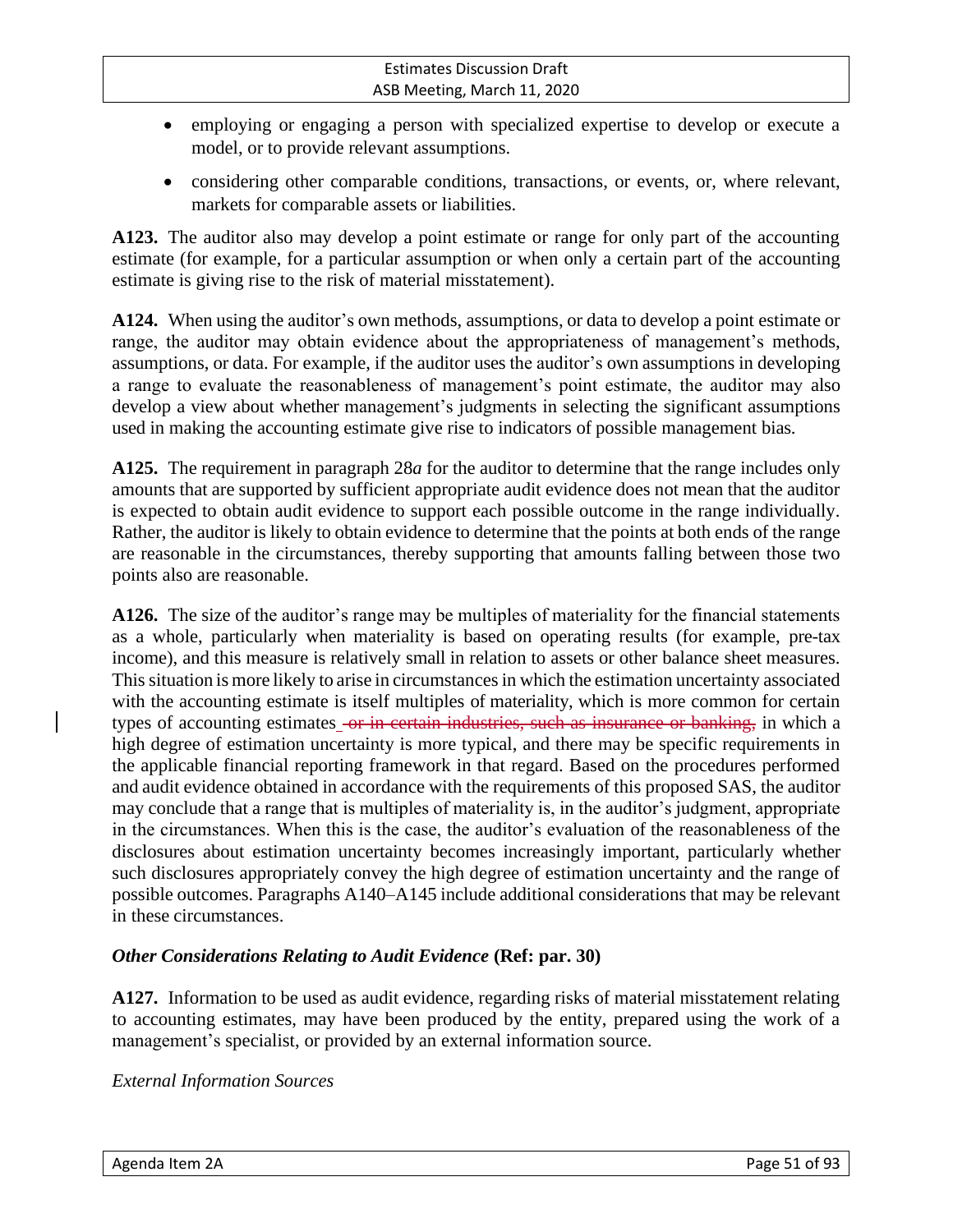**A128.** As explained in AU-C section  $500$ ,<sup>50</sup> the reliability of information from an external information source is influenced by its source, its nature, and the circumstances under which it is obtained. Consequently, the nature and extent of the auditor's further audit procedures to consider the reliability of the information used in making an accounting estimate may vary depending on the nature of these factors. Examples follow:

- When market or industry data, prices, or pricing-related data are obtained from a single external information source, specializing in such information, the auditor may seek a price from an alternative independent source with which to compare.
- When market or industry data, prices, or pricing-related data are obtained from multiple independent external information sources and points to consensus across those sources, the auditor may need to obtain less evidence about the reliability of the data from an individual source.
- When information obtained from multiple information sources points to divergent market views, the auditor may seek to understand the reasons for the diversity in views. The diversity may result from the use of different methods, assumptions, or data. For example, one source may be using current prices and another source using future prices. When the diversity relates to estimation uncertainty, the auditor is required by paragraph 26*b* to obtain sufficient appropriate audit evidence about whether, in the context of the applicable financial reporting framework, the disclosures in the financial statements that describe the estimation uncertainty are reasonable. In such cases professional judgment is also important in considering information about the methods, assumptions, or data applied.
- When information obtained from an external information source has been developed by that source using its own models (for example, for a derivative instrument or security, a pricing model or cash flow projection model). Proposed SAS *Audit Evidence*<sup>51</sup> provides relevant guidance.
- When, for derivative instruments or securities,
- a pricing source has a relationship with an entity that might impair its objectivity, such as an affiliate or a counterparty involved in selling or structuring the product, or
- a valuation is based on assumptions that are highly subjective or particularly sensitive to changes in the underlying circumstances
- the auditor may determine that it is necessary to obtain estimates from more than one pricing source.

**A129.** For fair value accounting estimates, additional considerations of the relevance and reliability of information obtained from external information sources may include the following:

<sup>50</sup> Paragraph .A32 of AU-C section 500.

<sup>51</sup> Paragraphs 9 and A43 of proposed SAS *Audit Evidence*.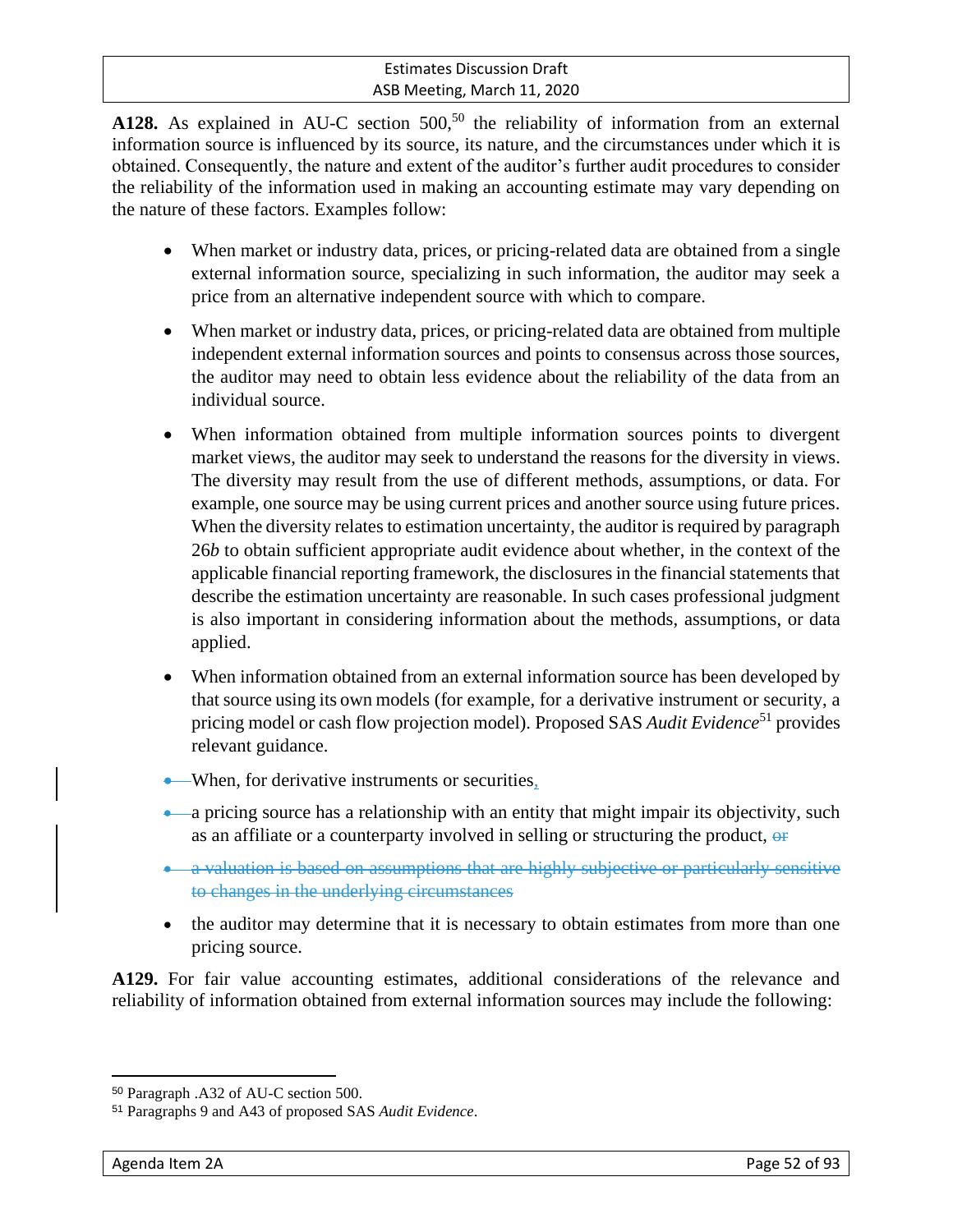- *a.* Whether fair values are based on trades of the same instrument or active market quotations
- *b.* When the fair values are based on transactions of comparable assets or liabilities, how those transactions are identified and considered comparable
- *c.* When there are no transactions either for the asset or liability or comparable assets or liabilities, how the information was developed, including whether the inputs developed and used represent the assumptions that market participants would use when pricing the asset or liability, if applicable
- *d.* When the fair value measurement is based on a broker quote, whether the broker quote
	- i. is from a market maker who transacts in the same type of financial instrument,
	- ii. is binding or nonbinding, with more weight placed on quotes based on binding offers, and
	- iii. reflects market conditions as of the date of the financial statements, when required by the applicable financial reporting framework.

Examples of sources relating to (*a*) and (*b*) for derivative instruments and securities listed on national exchanges or over-the-counter (OTC) markets include financial publications, the exchanges, NASDAQ, or pricing services based on sources such as those. For derivative instruments and securities, if quoted market prices are not available, estimates of fair value frequently may be obtained from, for example, broker-dealers or other third-party sources, based on proprietary valuation models, or from the entity, based on internally or externally developed valuation models (for example, the Black-Scholes option-pricing model). Examples of broker quotes for certain derivative instruments and securities include quoted market prices obtained from broker-dealers who are market makers in them or through electronic quotation and trading systems for OTC securities. However, using such a price quote to test valuation assertions may require special knowledge to understand the circumstances in which the quote was developed. For example, quotations published by electronic quotation and trading systems for OTC securities may not be based on recent trades and may be only an indication of interest and not an actual price for which a counterparty will purchase or sell the underlying derivative instrument or security.

**A130.** When information from an external information source is used as audit evidence, a relevant consideration for the auditor may be whether information can be obtained, or whether the information is sufficiently detailed, to understand the methods, assumptions, and other data used by the external information source. This may be limited in some respects and consequently influence the auditor's consideration of the nature, timing, and extent of procedures to perform. For example, pricing services often provide information about their methods and assumptions by asset class, rather than individual securities. Brokers often provide only limited information about their inputs and assumptions when providing broker-indicative quotes for individual securities. Proposed SAS *Audit Evidence*<sup>52</sup> provides guidance with respect to restrictions placed by the external information source on the provision of supporting information.

<sup>52</sup> Paragraphs 9 and A43 of proposed SAS *Audit Evidence*.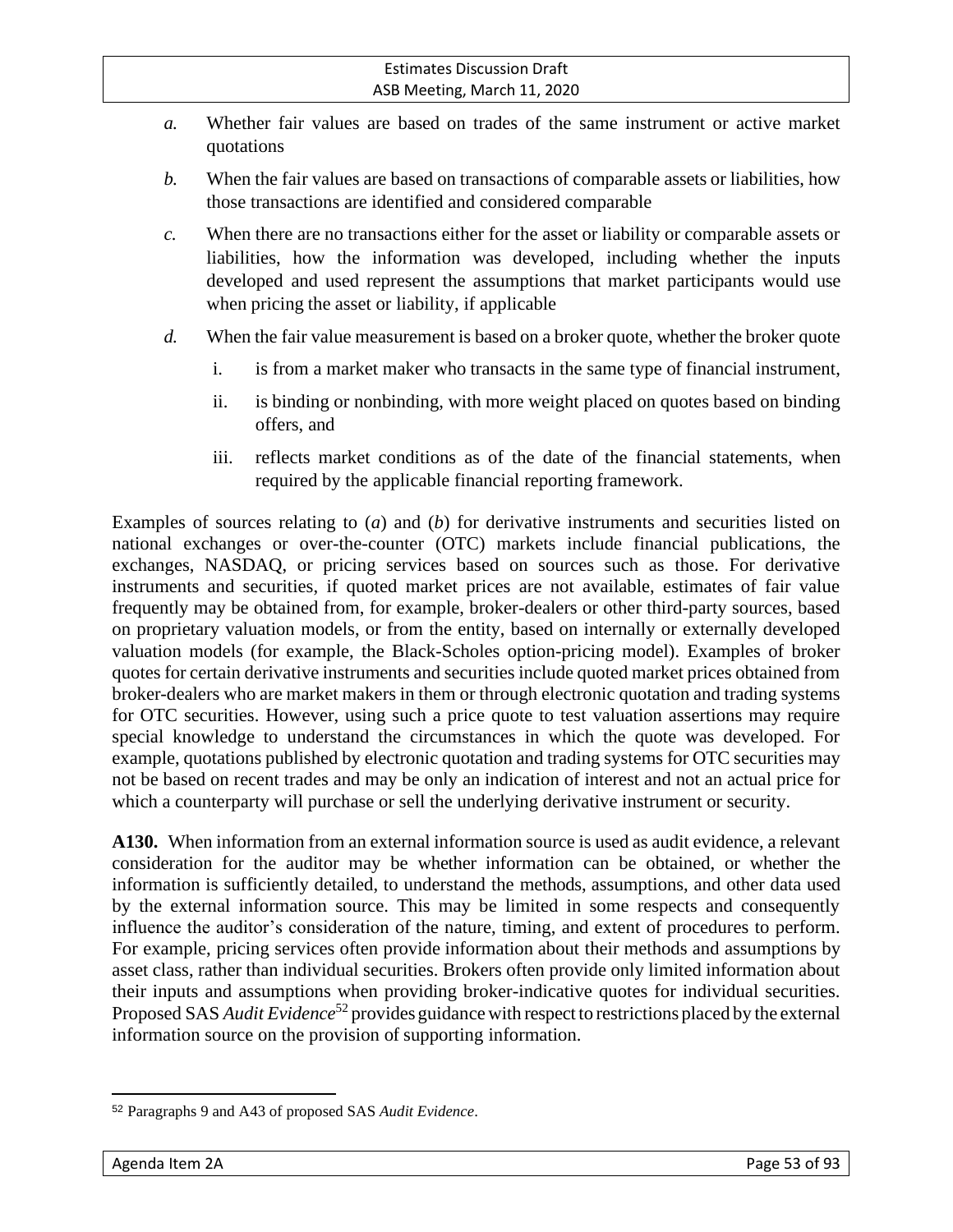## *Management's Specialist*

**A131.** Assumptions relating to accounting estimates that are made or identified by a management's specialist become management's assumptions when used bymanagement in making an accounting estimate. Accordingly, the auditor applies the relevant requirements in this proposed SAS to those assumptions.

**A132.** If the work of a management's specialist involves the use of methods or sources of data relating to accounting estimates, or developing or providing findings or conclusions relating to a point estimate or related disclosures for inclusion in the financial statements, the requirements in paragraphs 21–29 of this proposed SAS may assist the auditor in applying AU-C section 500.<sup>53</sup>

## *Service Organizations*

**A133.** AU-C section 402, *Audit Considerations Relating to an Entity Using a Service Organization*, deals with the auditor's understanding of the services provided by a service organization, including internal control, as well as the auditor's responses to assessed risks of material misstatement. When the entity uses the services of a service organization in making accounting estimates, the requirements and guidance in AU-C section 402 may assist the auditor in applying the requirements of this proposed SAS.

## **Indicators of Possible Management Bias (Ref: par. [32\)](#page-12-1)**

<span id="page-53-0"></span>**A134.** Management bias may be difficult to detect at an account level and may only be identified by the auditor when considering groups of accounting estimates, all accounting estimates in aggregate, or when observed over a number of accounting periods. For example, if accounting estimates included in the financial statements are considered to be individually reasonable but management's point estimates consistently trend toward one end of the auditor's range of reasonable outcomes that provide a more favorable financial reporting outcome for management, such circumstances may indicate possible bias by management.

**A135.** Examples of indicators of possible management bias with respect to accounting estimates include the following:

- Changes in an accounting estimate, or the method for making it, when management has made a subjective assessment that there has been a change in circumstances
- Selection or development of significant assumptions or the data that yield a point estimate favorable for management objectives
- Selection of a point estimate that may indicate a pattern of optimism or pessimism

When such indicators are identified, there may be a risk of material misstatement either at the assertion or financial statement level. Indicators of possible management bias themselves do not constitute misstatements for purposes of drawing conclusions about the reasonableness of

<sup>53</sup> Paragraph .08*c* of AU-C section 500.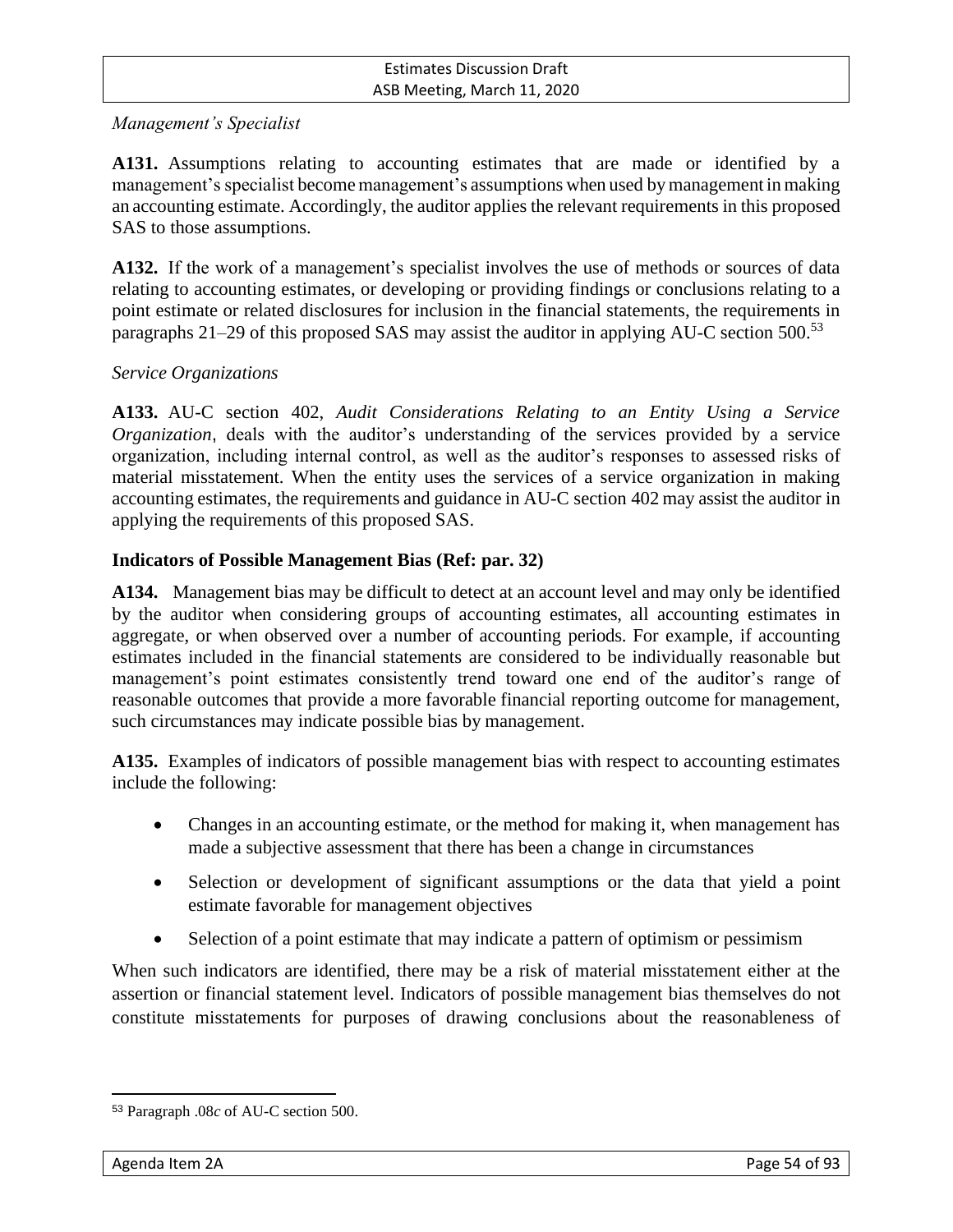individual accounting estimates. However, in some cases, the audit evidence may point to a misstatement, rather than simply an indicator of management bias.

**A136.** Indicators of possible management bias may affect the auditor's conclusion about whether the auditor's risk assessment and related responses remain appropriate. The auditor may also need to consider the implications for other aspects of the audit, including the need to further question the appropriateness of management's judgments in making accounting estimates. Further, indicators of possible management bias may affect the auditor's conclusion about whether the financial statements as a whole are free from material misstatement, as discussed in AU-C section 700, *Forming an Opinion and Reporting on Financial Statements*, or AU-C section 703, *Forming an Opinion and Reporting on Financial Statements of Employee Benefit Plans Subject to ERISA*. 54

<span id="page-54-0"></span>**A137.** In addition, in applying AU-C section 240, the auditor is required to evaluate whether management's judgments and decisions in making the accounting estimates included in the financial statements indicate a possible bias that may represent a material misstatement due to fraud.<sup>55</sup> Fraudulent financial reporting is often accomplished through intentional misstatement of accounting estimates, which may include intentionally understating or overstating accounting estimates. Indicators of possible management bias that may also be a fraud risk factor, may cause the auditor to reassess whether the auditor's risk assessments, in particular, the assessment of fraud risks, and related responses remain appropriate.

# **Overall Evaluation Based on Audit Procedures Performed (Ref: par. [33\)](#page-12-2)**

**A138.** As the auditor performs planned audit procedures, the audit evidence obtained may cause the auditor to modify the nature, timing, or extent of other planned audit procedures.<sup>56</sup> In relation to accounting estimates, information may come to the auditor's attention through performing procedures to obtain audit evidence that differs significantly from the information on which the risk assessment was based. For example, the auditor may have identified that the only reason for an assessed risk of material misstatement is the subjectivity involved in making the accounting estimate. However, while performing procedures to respond to the assessed risks of material misstatement, the auditor may discover that the accounting estimate is more complex than originally contemplated, which may call into question the assessment of the risk of material misstatement (for example, the inherent risk may need to be re-assessed on the higher end of the spectrum of inherent risk due to the effect of complexity) and, therefore, the auditor may need to perform additional further audit procedures to obtain sufficient appropriate audit evidence.<sup>57</sup>

**A139.** With respect to accounting estimates that have not been recognized, a particular focus of the auditor's evaluation may be on whether the recognition criteria of the applicable financial reporting framework have, in fact, been met. When an accounting estimate has not been recognized, and the auditor concludes that this treatment is appropriate, some financial reporting

<sup>54</sup> Paragraph .14 of AU-C section 700 or paragraph .39 of AU-C section 703, *Forming an Opinion and Reporting on Financial Statements of Employee Benefit Plans Subject to ERISA*.

<sup>55</sup> Paragraph .32*b* of AU-C section 240.

<sup>56</sup> Paragraph .A73 of AU-C section 330.

<sup>57</sup> See also paragraph .32 of AU-C section 315.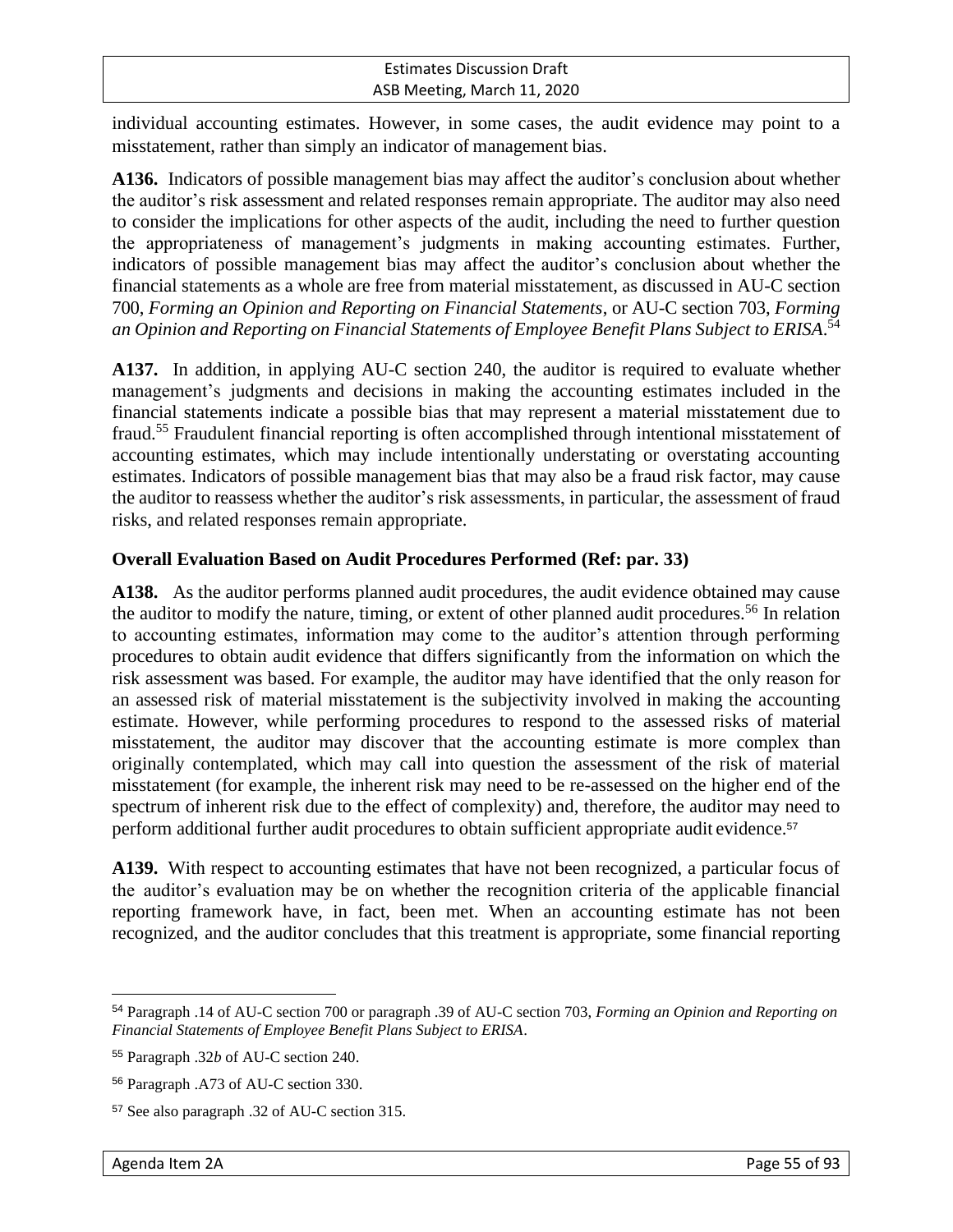frameworks may require disclosure of the circumstances in the notes to the financial statements.

## *Determining Whether the Accounting Estimates Are Reasonable or Misstated* **(Ref: par. [35\)](#page-13-0)**

<span id="page-55-1"></span>**A140.** In determining whether, based on the audit procedures performed and evidence obtained, management's point estimate and related disclosures are reasonable or are misstated

- when the audit evidence supports a range, the size of the range may be wide and, in some circumstances, may be multiples of materiality for the financial statements as a whole (see also paragraph A125). Although a wide range may be appropriate in the circumstances, it may indicate that it is important for the auditor to reconsider whether sufficient appropriate audit evidence has been obtained regarding the reasonableness of the amounts within the range.
- the audit evidence may support a point estimate that differs from management's point estimate. In such circumstances, the difference between the auditor's point estimate and management's point estimate constitutes a misstatement.
- the audit evidence may support a range that does not include management's point estimate. In such circumstances, the misstatement is the difference between management's point estimate and the nearest point of the auditor's range.

**A141.** Paragraphs [A111–](#page-47-1)[A115](#page-48-1) provide guidance to assist the auditor in evaluating management's selection of a point estimate and related disclosures to be included in the financial statements.

**A142.** When the auditor's further audit procedures include testing how management made the accounting estimate or developing an auditor's point estimate or range, the auditor is required to obtain sufficient appropriate audit evidence about disclosures that describe estimation uncertainty in accordance with paragraphs [25](#page-10-2)*b* and [28](#page-11-2)*b* and other disclosures in accordance with paragraph [31.](#page-12-3) The auditor then considers the audit evidence obtained about disclosures as part of the overall evaluation, in accordance with paragraph [35,](#page-13-0) of whether the accounting estimates and related disclosures are reasonable in the context of the applicable financial reporting framework or are misstated.

A143. AU-C section 450 also provides guidance regarding qualitative disclosures<sup>58</sup> and when misstatements in disclosures could be indicative of fraud.<sup>59</sup>

<span id="page-55-0"></span>**A144.** The auditor's evaluation about whether the financial statements achieve fair presentation includes the consideration of the overall presentation, structure, and content of the financial statements and whether the financial statements, including the related notes, represent the transactions and events in a manner that achieves fair presentation. For example, when an accounting estimate is subject to a higher degree of estimation uncertainty, the auditor may determine that additional disclosures are necessary to achieve fair presentation. If management does not include such additional disclosures, the auditor may conclude that the financial statements

<sup>58</sup> Paragraph .A23 of AU-C section 450.

<sup>59</sup> Paragraph .A24 of AU-C section 450.

<sup>60</sup> Paragraph .16 of AU-C section 700.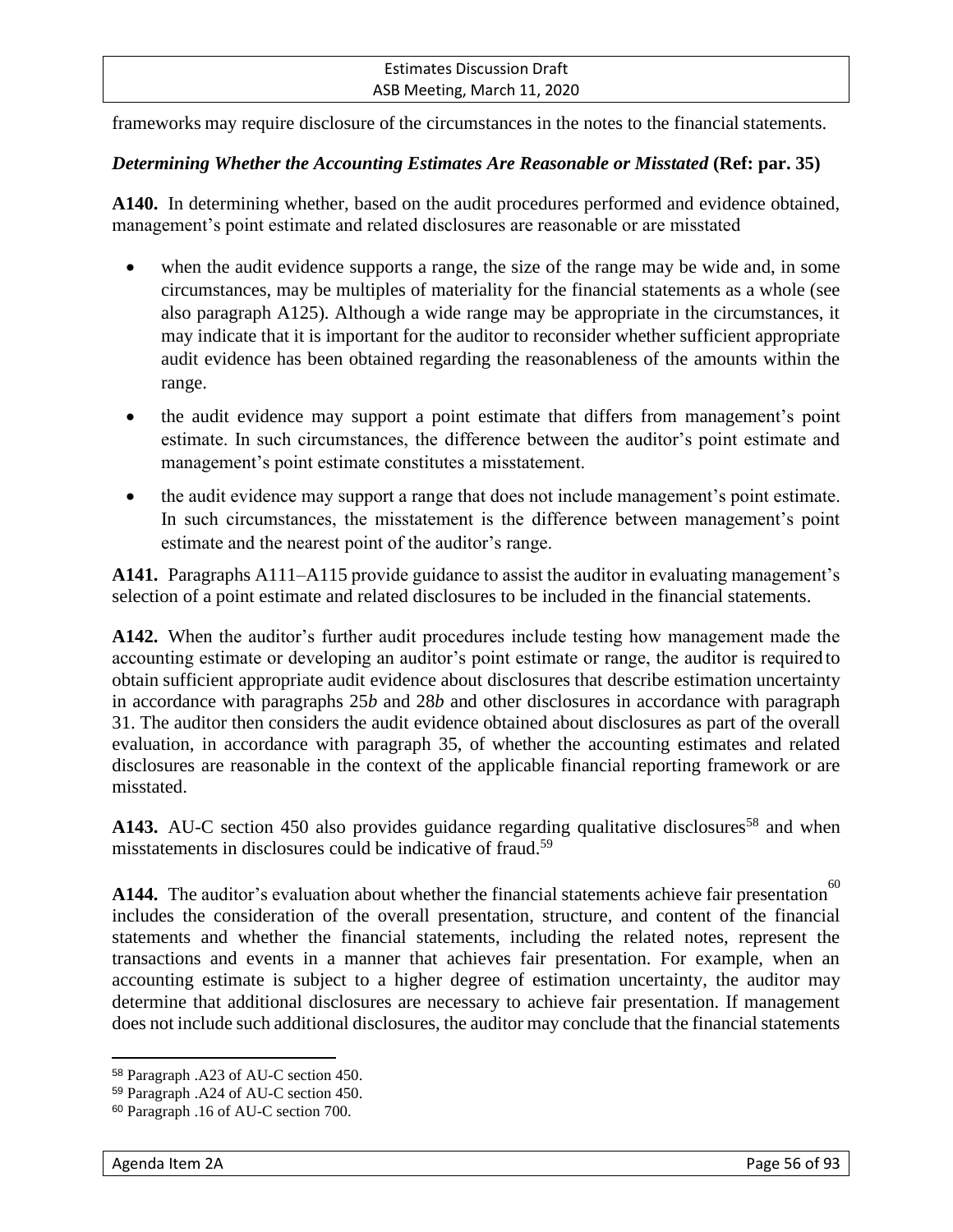are materially misstated.

<span id="page-56-0"></span>A145. AU-C section 705<sup>61</sup> provides guidance on the implications for the auditor's opinion when the auditor believes that management's disclosures in the financial statements are inadequate or misleading, including, for example, with respect to estimation uncertainty.

## **Written Representations**

**A146.** Part of the auditor's audit evidence obtained related to accounting estimates, as required by AU-C section 580, *Written Representation*, includes obtaining representations from management about whether management believes the methods, significant assumptions, and the data used in making the accounting estimates and the related disclosures are appropriate to achieve recognition, measurement, or disclosure that is in accordance with the applicable financial reporting framework.<sup>62</sup>

## **Communication With Those Charged With Governance, Management, or Other Relevant Parties (Ref: par. [37\)](#page-13-1)**

<span id="page-56-1"></span>**A147.** In applying AU-C section 260, the auditor communicates with those charged with governance the auditor's views about significant qualitative aspects of the entity's accounting practices relating to accounting estimates and related disclosures.<sup>63</sup> Appendix B, "Communications With Those Charged With Governance," includes matters specific to accounting estimates that the auditor may consider communicating to those charged with governance.

**A148.** AU-C section 265 requires the auditor to communicate in writing to those charged with governance significant deficiencies and material weaknesses in internal control identified during the audit.<sup>64</sup> Deficiencies in controls, which may also be significant deficiencies or material weaknesses, may include those related to controls over

- *a.* the selection and application of significant accounting policies and the selection and application of methods, assumptions, and data,
- *b.* risk management and related systems,
- *c.* data integrity, including when data is obtained from an external information source, and
- *d.* the use, development, and validation of models, including models obtained from an external provider, and any adjustments that may be required.

**Documentation (Ref: par. [38\)](#page-13-2)**

<sup>61</sup> Paragraphs .23–.24 of AU-C section 705.

<sup>62</sup> Paragraph .16 of AU-C section 580, *Written Representations*.

<sup>63</sup> Paragraph .12*a* of AU-C section 260.

<sup>64</sup> Paragraph .11 of AU-C section 265.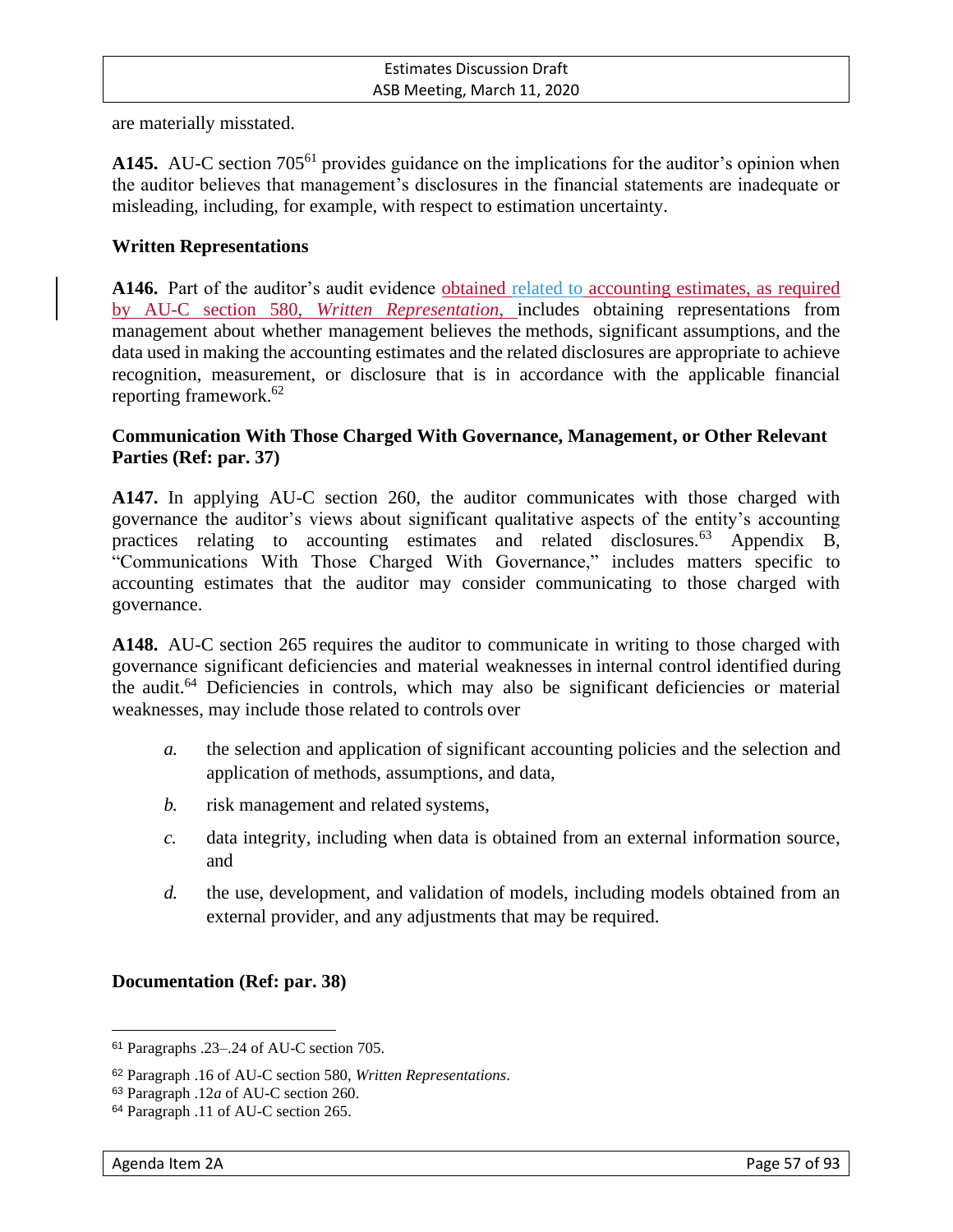A149. AU-C section 315<sup>65</sup> and AU-C section 330<sup>66</sup> provide requirements and guidance on documenting the auditor's understanding of the entity, risk assessments, and responses to assessed risks. This guidance is based on the requirements and guidance in AU-C section 230, *Audit Documentation*.<sup>67</sup> In the context of auditing accounting estimates, the auditor is required to prepare audit documentation about key elements of the auditor's understanding of the entity and its environment related to accounting estimates. In addition, the auditor's judgments about the assessed risks of material misstatement related to accounting estimates, and the auditor's responses, may likely be further supported by documentation of communications with those charged with governance and management.

**A150.** In documenting the linkage of the auditor's further audit procedures with the assessed risks of material misstatement at the relevant assertion level, in accordance with AU-C section 330, this proposed SAS requires that the auditor take into account the reasons given to the risks of material misstatement at the relevant assertion level. Those reasons may relate to one or more inherent risk factors or the auditor's assessment of control risk. However, the auditor is not required to document how every inherent risk factor was taken into account in identifying and assessing the risks of material misstatement in relation to each accounting estimate.

**A151.** The auditor also may consider documenting the following:

- When management's application of the method involves complex modeling, whether management's judgments have been applied consistently and, when applicable, that the design of the model meets the measurement objective of the applicable financial reporting framework.
- When the selection and application of methods, significant assumptions, or the data is affected by complexity to a higher degree, the auditor's judgments in determining whether specialized skills or knowledge are required to perform the risk assessment procedures, to design and perform procedures responsive to those risks, or to evaluate the audit evidence obtained. In these circumstances, the documentation also may include how the required skills or knowledge were applied.

A152. AU-C section 230<sup>68</sup> notes that although there may be no single way in which the auditor's exercise of professional skepticism is documented, the audit documentation may, nevertheless, provide evidence of the auditor's exercise of professional skepticism. For example, in relation to accounting estimates, when the audit evidence obtained includes evidence that both corroborates and contradicts management's assertions, the documentation may include how the auditor evaluated that evidence, including the professional judgments made in forming a conclusion about the sufficiency and appropriateness of the audit evidence obtained. Examples of other requirements in this proposed SAS for which documentation may provide evidence of the exercise of professional skepticism by the auditor include the following:

<sup>65</sup> Paragraphs .33 and .A152–.A155 of AU-C section 315.

<sup>66</sup> Paragraphs .30 and .A76 of AU-C section 330.

<sup>67</sup> Paragraph .09*c* of AU-C section 230.

<sup>68</sup> Paragraph .A9 of AU-C section 230.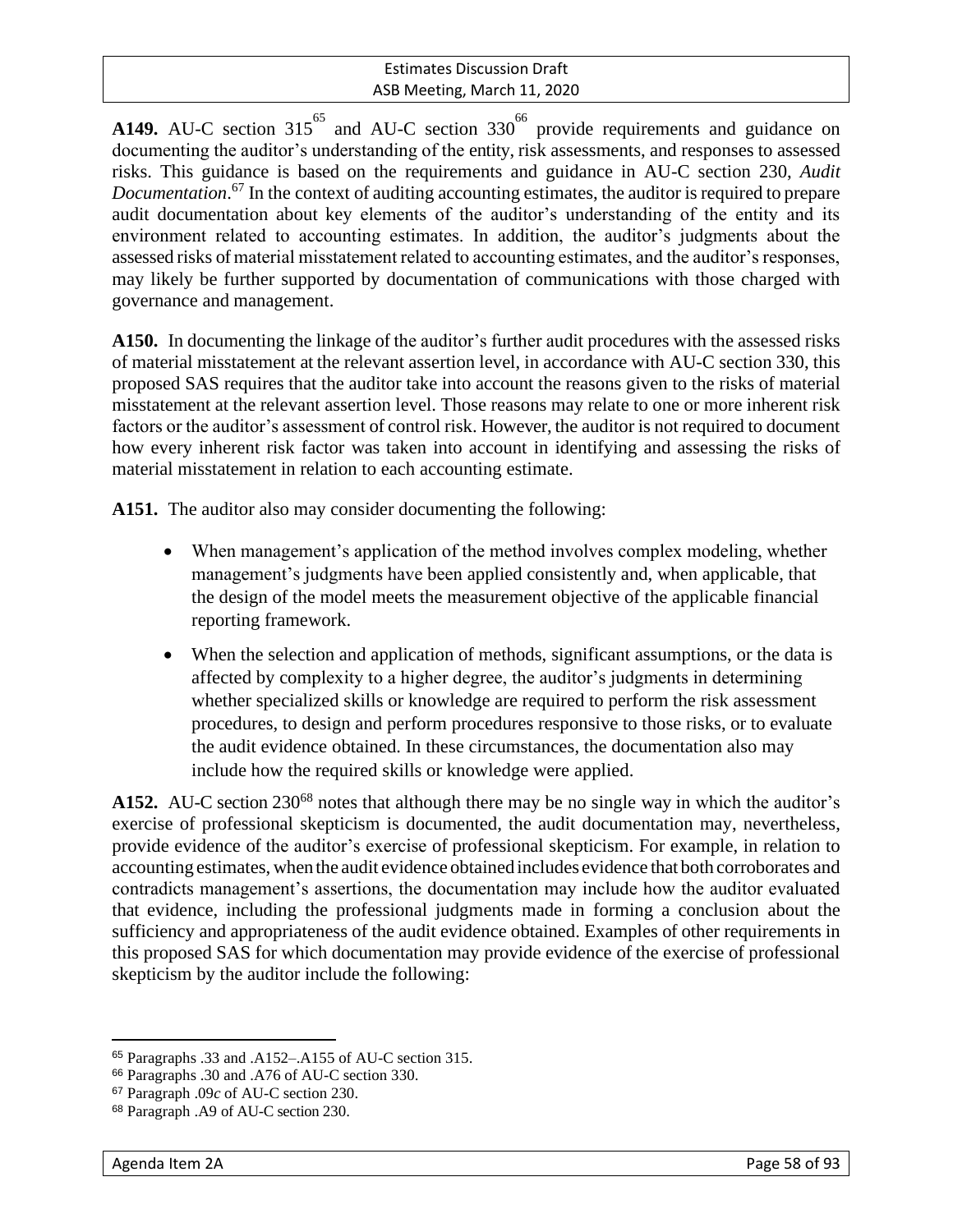- Paragraph [12](#page-5-0)*d*, regarding how the auditor has applied an understanding in developing the auditor's own expectation of the accounting estimates and related disclosures to be included in the entity's financial statements and how that expectation compares with the entity's financial statements prepared by management
- Paragraph [17,](#page-7-2) which requires further audit procedures to be designed and performed to obtain sufficient appropriate evidence in a manner that is not biased toward obtaining audit evidence that may be corroborative or toward excluding audit evidence that may be contradictory
- Paragraphs [22](#page-9-1)*b*, [23](#page-10-0)*b*, [24](#page-10-1)*b*, and [32,](#page-12-1) which address indicators of possible management bias
- Paragraph [34,](#page-12-0) which addresses the auditor's consideration of all relevant audit evidence, whether corroborative or contradictory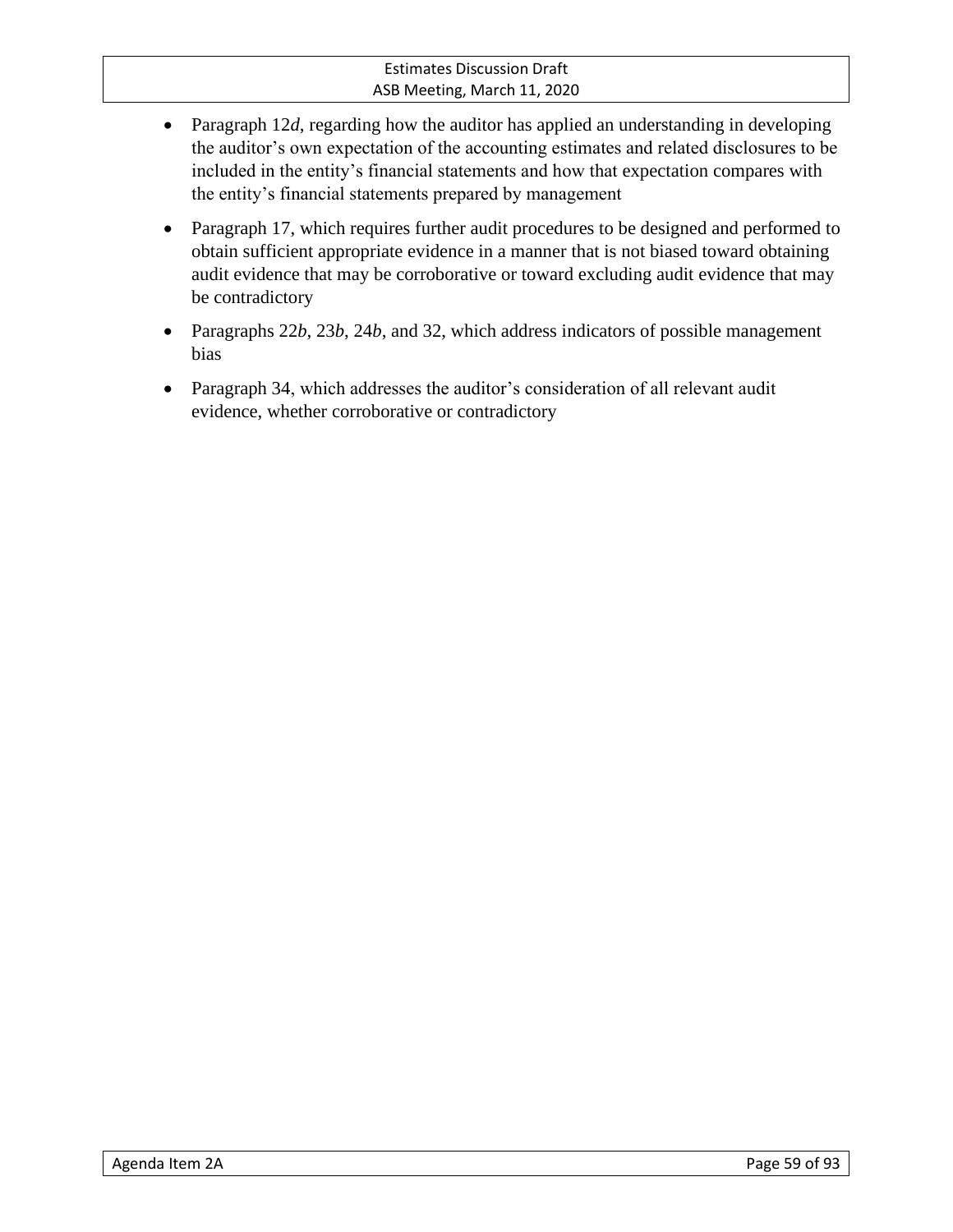# **A153.**

# **Appendix A — Inherent Risk Factors**

# **Introduction**

1. In identifying, assessing, and responding to the risks of material misstatement at the relevant assertion level for an accounting estimate and related disclosures, this proposed SAS requires the auditor to take into account the degree to which the accounting estimate is subject to estimation uncertainty; the degree to which the selection and application of the methods, assumptions, and data used in making the accounting estimate; and the selection of management's point estimate and related disclosures for inclusion in the financial statements are affected by complexity, subjectivity, or other inherent risk factors.

2. Inherent risk related to an accounting estimate is the susceptibility of an assertion about the accounting estimate to material misstatement, before consideration of controls. Inherent risk results from inherent risk factors, which give rise to challenges in appropriately making the accounting estimate. This appendix provides further explanation about the nature of the inherent risk factors of estimation uncertainty, subjectivity, and complexity and their interrelationshipsin the context of making accounting estimates and selecting management's point estimate and related disclosures for inclusion in thefinancial statements.

# **Measurement Basis**

3. The measurement basis and the nature, condition, and circumstances of the financial statement item give rise to relevant valuation attributes. When the cost or price of the item cannot be directly observed, an accounting estimate is required to be made by applying an appropriate method and using appropriate data and assumptions. Themethodmay be specified by the applicable financial reporting framework, or is selected by management, to reflect the available knowledge about how the relevant valuation attributes would be expected to influence the cost or price of the item on the measurement basis.

# **Estimation Uncertainty**

4. Susceptibility to a lack of precision in measurement may be referred to in accounting frameworks as *measurement uncertainty*. Estimation uncertainty is defined in this proposed SAS as susceptibility to an inherent lack of precision in measurement. It arises when the required monetary amount for a financial statement item that is recognized or disclosed in the financial statements cannot be measured with precision through direct observation of the cost or price. When direct observation is not possible, the next most precise alternative measurement strategy is to apply a method that reflects the available knowledge about cost or price for the item on the relevant measurement basis, using observable data about relevant valuation attributes.

5. However, constraints on the availability of such knowledge or data may limit the verifiability of such inputs to the measurement process and, therefore, limit the precision of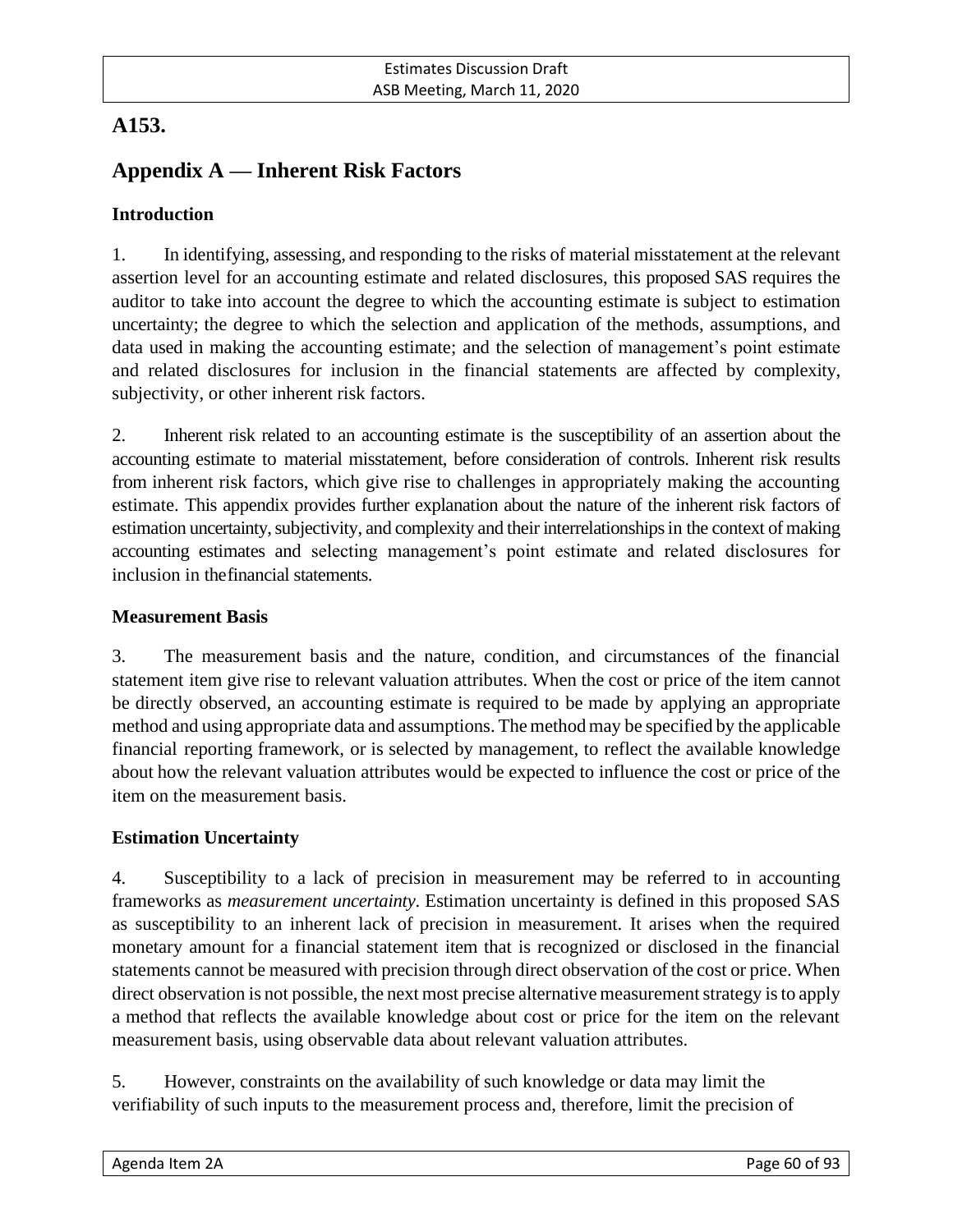measurement outcomes. Furthermore, most accounting frameworks acknowledge that there are practical constraints on the information that should be taken into account, such as when the cost of obtaining it would exceed the benefits. The lack of precision in measurement arising from these constraints is inherent because it cannot be eliminated from the measurement process. Accordingly, such constraints are sources of estimation uncertainty. Other sources of measurement uncertainty that may occur in the measurement process are, at least in principle, capable of elimination if the method is applied appropriately and, therefore, are sources of potential misstatement, rather than estimation uncertainty.

6. When estimation uncertainty relates to uncertain future inflows or outflows of economic benefits that will ultimately result from the underlying asset or liability, the outcome of these flows will only be observable after the date of the financial statements. Depending on the nature of the applicable measurement basis and on the nature, condition, and circumstances of the financial statement item, this outcome may be directly observable before the financial statements are finalized or may only be directly observable at a later date. For some accounting estimates, there may be no directly observable outcome at all.

7. Some uncertain outcomes may be relatively easy to predict with a high level of precision for an individual item. For example, the useful life of a production machine may be easily predicted if sufficient technical information is available about its average useful life. When it is not possible to predict a future outcome, such as an individual'slife expectancy based on actuarial assumptions, with reasonable precision, it may still be possible to predict that outcome for a group of individuals with greater precision. Measurement bases may, in some cases, indicate a portfolio level as the relevant unit of account for measurement purposes, which may reduce inherent estimation uncertainty.

# **Complexity**

8. Complexity (that is, the complexity inherent in the process of making an accounting estimate, before consideration of controls) gives rise to inherent risk. Inherent complexity may arise when

- there are many valuation attributes with many or nonlinear relationships between them.
- determining appropriate values for one or more valuation attributes requires multiple data sets.
- more assumptions are required in making the accounting estimate, or when there are correlations between the required assumptions.
- the data used is inherently difficult to identify, capture, access, or understand.

9. Complexity may be related to the complexity of the method and the computational process or model used to apply it. For example, complexity in the model may reflect the need to apply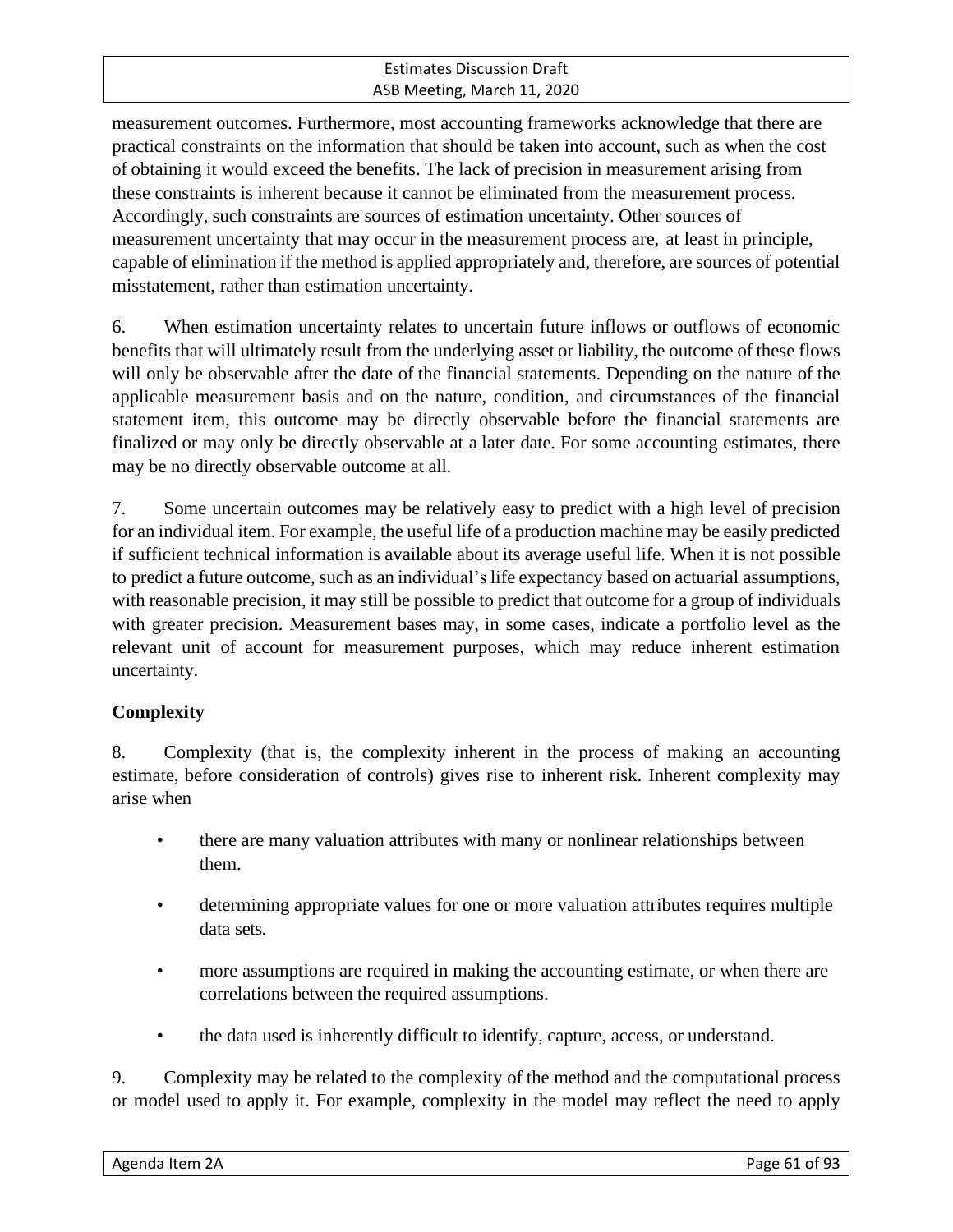probability-based valuation concepts or techniques, option pricing formulae, or simulation techniques to predict uncertain future outcomes or hypothetical behaviors. Similarly, the computational process may require data from multiple sources or multiple data sets to support the making of an assumption or the application of sophisticated mathematical or statistical concepts.

10. The greater the complexity, the more likely it is that management will need to apply specialized skills or knowledge in making an accounting estimate or engage a management's expert, for example, in relation to

- valuation concepts and techniques that could be used in the context of the measurement basis and objectives or other requirements of the applicable financial reporting framework and how to apply those concepts or techniques,
- the underlying valuation attributes that may be relevant given the nature of the measurement basis and the nature, condition, and circumstances of the financial statement items for which accounting estimates are being made, or
- identifying appropriate sources of data from internal sources (including from sources outside the general or subsidiary ledgers) or from external information sources, determining how to address potential difficulties in obtaining data from such sources or in maintaining its integrity in applying the method, or understanding the relevance and reliability of that data.
- 11. Complexity relating to data may arise, for example, in the following circumstances:
	- *a.* When data is difficult to obtain or when it relates to transactions that are not generally accessible. Even when such data is accessible, for example, through an external information source, it may be difficult to consider the relevance and reliability of the data, unless the external information source discloses adequate information about the underlying data sources it has used and about any data processing that has been performed
	- *b.* When data reflecting an external information source's views about future conditions or events, which may be relevant in developing support for an assumption, is difficult to understand without transparency about the rationale and information taken into account in developing thoseviews
	- *c.* When certain types of data are inherently difficult to understand because they require an understanding of technically complex business or legal concepts, such as may be required to properly understand data that comprises the terms of legal agreements about transactions involving complex financial instruments or insuranceproducts

# **Subjectivity**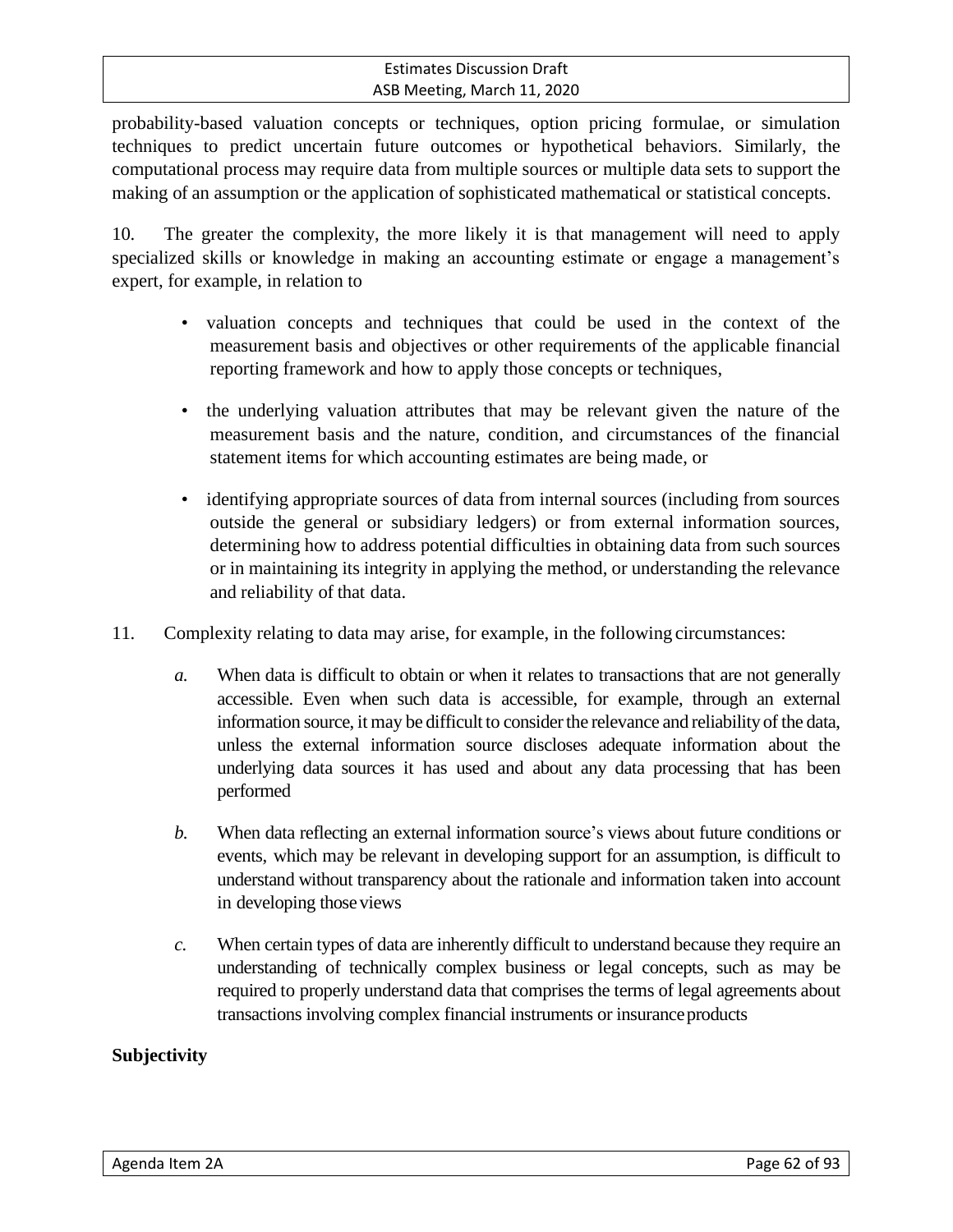12. Subjectivity (that is, the subjectivity inherent in the process of making an accounting estimate, before consideration of controls) reflects inherent limitations in the knowledge or data reasonably available about valuation attributes.When such limitations exist, the applicable financial reporting framework may reduce the degree of subjectivity by providing a required basis for making certain judgments. Such requirements may, for example, set explicit or implied objectives relating to measurement, disclosure, the unit of account, or the application of a cost constraint. The applicable financial reporting framework may also highlight the importance of such judgments through requirements for disclosures about those judgments.

13. Management judgment is generally needed in determining some or all of the following matters, which often involve subjectivity:

- To the extent not specified under the requirements of the applicable financial reporting framework, the appropriate valuation approaches, concepts, techniques, and factors to use in the estimation method, having regard to available knowledge
- To the extent valuation attributes are observable when there are various potential sources of data, the appropriate sources of data to use
- To the extent valuation attributes are not observable, the appropriate assumptions or range of assumptions to make, having regard to the best available data, including, for example, market views
- The range of reasonably possible outcomes from which to select management's point estimate, and the relative likelihood that certain points within that range would be consistent with the objectives of the measurement basis required by the applicable financial reporting framework
- The selection of management's point estimate, and the related disclosures to be made, in the financial statements

14. Making assumptions about future events or conditions involves the use of judgment, the difficulty of which varies with the degree to which those events or conditions are uncertain. The precision with which it is possible to predict uncertain future events or conditions depends on the degree to which those events or conditions are determinable based on knowledge, including knowledge of past conditions, events, and related outcomes. The lack of precision also contributes to estimation uncertainty, as described previously.

15. With respect to future outcomes, assumptions will only need to be made for those features of the outcome that are uncertain. For example, in considering the measurement of a possible impairment of a receivable for a sale of goods at the balance sheet date, the amount of the receivable may be unequivocally established and directly observable in the related transaction documents. What may be uncertain is the amount, if any, for loss due to impairment. In this case, assumptions may only be required about the likelihood of loss and the amount and timing of any such loss.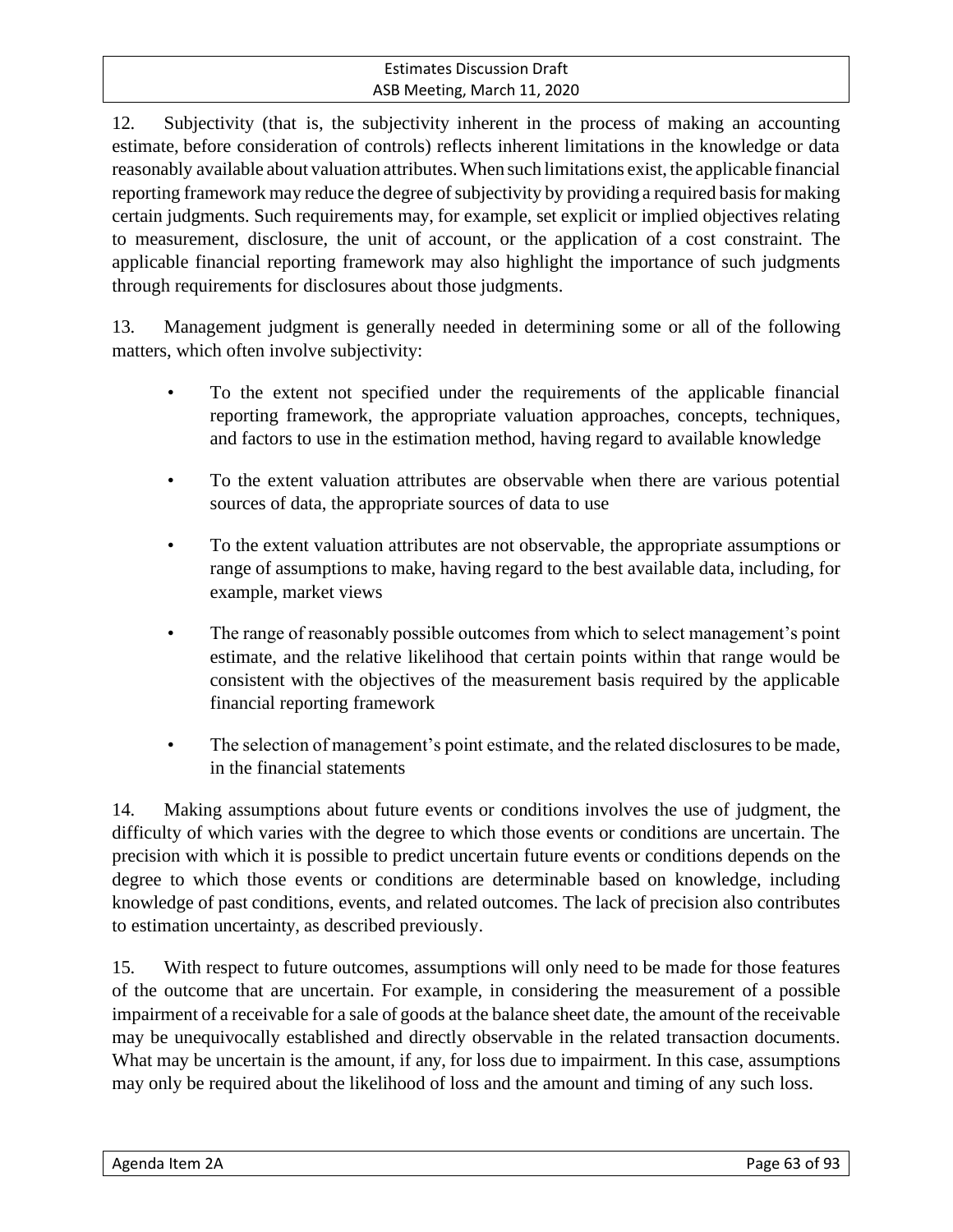16. However, in other cases, the amounts of cash flows embodied in the rights relating to an asset may be uncertain. In those cases, assumptions may have to be made about both the amounts of the underlying rights to cash flows and about potential losses due to impairment.

17. It may be necessary for management to consider information about past conditions and events, together with current trends and expectations about future developments. Past conditions and events provide historical information that may highlight repeating historical patterns that can be extrapolated in evaluating future outcomes. Such historical information may also indicate changing patterns of such behavior over time (cycles or trends). These may suggest that the underlying historical patterns of behavior have been changing in somewhat predictable ways that may also be extrapolated in evaluating future outcomes. Other types of information may also be available that indicate possible changesin historical patterns of such behavior or in related cycles or trends. Difficult judgments may be needed about the predictive value of such information.

18. The extent and nature (including the degree of subjectivity involved) of the judgments taken in making the accounting estimates may create opportunity for management bias in making decisions about the course of action that, according to management, is appropriate in making the accounting estimate. When there is also a high level of complexity or a high level of estimation uncertainty, or both, the risk of and opportunity for management bias or fraud may also be increased.

# **Relationship of Estimation Uncertainty to Subjectivity and Complexity**

19. Estimation uncertainty gives rise to inherent variation in the possible methods, data sources, and assumptions that could be used to make an accounting estimate. This gives rise to subjectivity and, hence, the need for the use of judgment in making the accounting estimate. Such judgments are required in selecting the appropriate methods and data sources, in making the assumptions, and in selecting management's point estimate and related disclosures for inclusion in the financial statements. These judgments are made in the context of the recognition, measurement, presentation, and disclosure requirements of the applicable financial reporting framework. However, because there are constraints on the availability and accessibility of knowledge or information to support these judgments, they are subjective in nature.

20. Subjectivity in such judgments creates the opportunity for unintentional or intentional management bias in making them. Many accounting frameworks require that information prepared for inclusion in the financial statements should be neutral (that is, it should not be biased). Given that bias can, at least in principle, be eliminated from the estimation process, sources of potential bias in the judgments made to address subjectivity are sources of potential misstatement, rather than sources of estimation uncertainty.

21. The inherent variation in the possible methods, data sources, and assumptions that could be used to make an accounting estimate (see paragraph 19) also gives rise to variation in the possible measurement outcomes. The size of the range of reasonably possible measurement outcomes results from the degree of estimation uncertainty and is often referred to as the *sensitivity of the accounting*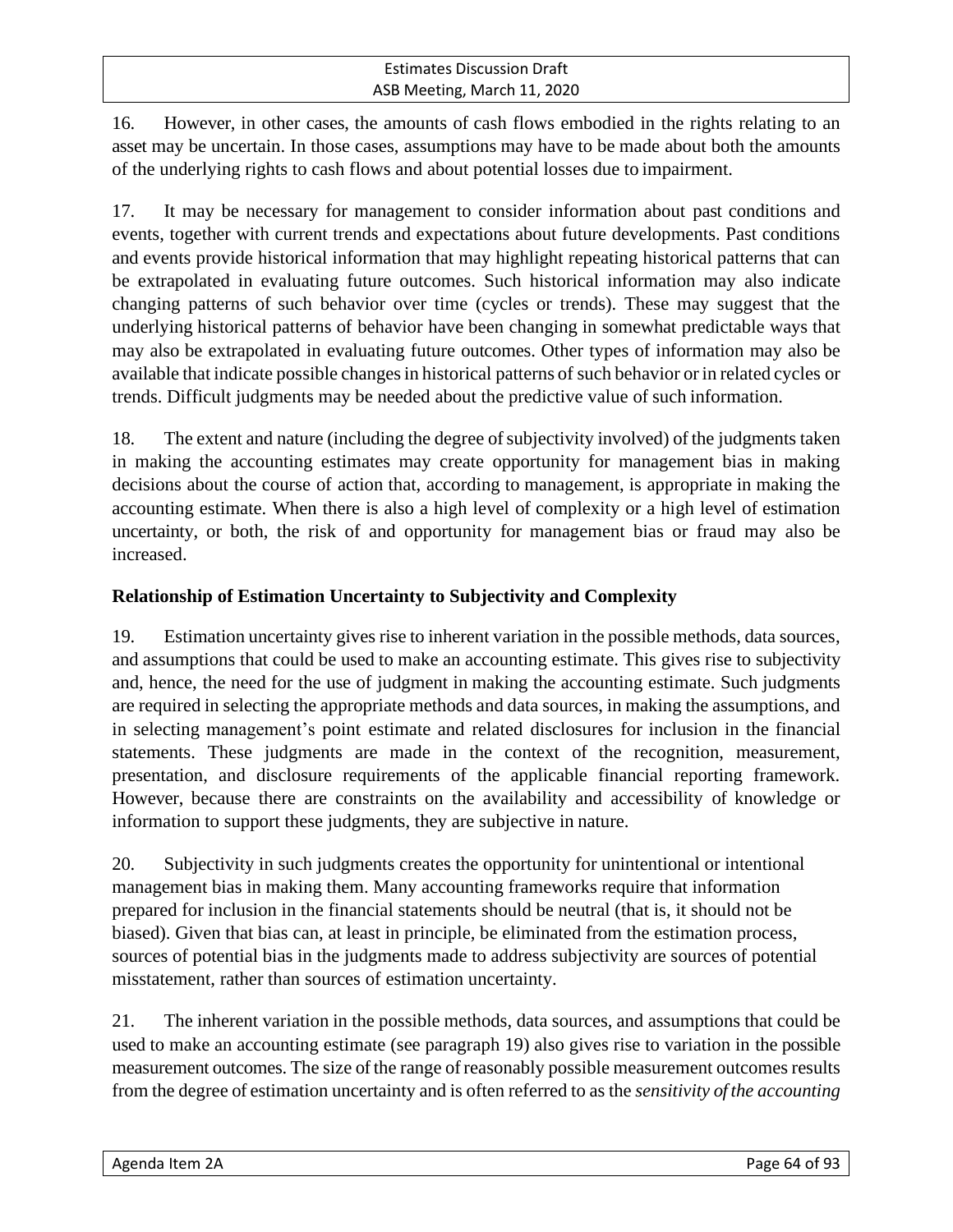*estimate*. In addition to determining measurement outcomes, an estimation process also involves analyzing the effect of inherent variations in the possible methods, data sources, and assumptions on the range of reasonably possible measurement outcomes (referred to as *sensitivity analysis*).

22. Developing a financial statement presentation for an accounting estimate, which, when required by the applicable financial reporting framework, achieves faithful representation (that is, complete, neutral, and free from error) includes making appropriate judgments in selecting a management point estimate that is appropriately chosen from within the range of reasonably possible measurement outcomes and related disclosures that appropriately describe the estimation uncertainty. These judgments may themselves involve subjectivity, depending on the nature of the requirements in the applicable financial reporting framework that address these matters. For example, the applicable financial reporting framework may require a specific basis (such as a probability-weighted average or a best estimate) for the selection of the management point estimate. Similarly, it may require specific disclosures or disclosures that meet specified disclosure objectives or additional disclosures that are required to achieve fair presentation in the circumstances.

23. Although an accounting estimate that is subject to a higher degree of estimation uncertainty may be less precisely measurable than one subject to a lower degree of estimation uncertainty, the accounting estimate may still have sufficient relevance for users of the financial statements to be recognized in the financial statements if, when required by the applicable financial reporting framework, a faithful representation of the item can be achieved. In some cases, estimation uncertainty may be so great that the recognition criteria in the applicable financial reporting framework are not met, and the accounting estimate cannot be recognized in the financial statements. Even in these circumstances, there may still be relevant disclosure requirements, for example, to disclose the point estimate or range of reasonably possible measurement outcomes and information describing the estimation uncertainty and constraints in recognizing the item. The requirements of the applicable financial reporting framework that apply in these circumstances may be specified to a greater or lesser degree. Accordingly, in these circumstances, there may be additional judgments that involve subjectivity to be made.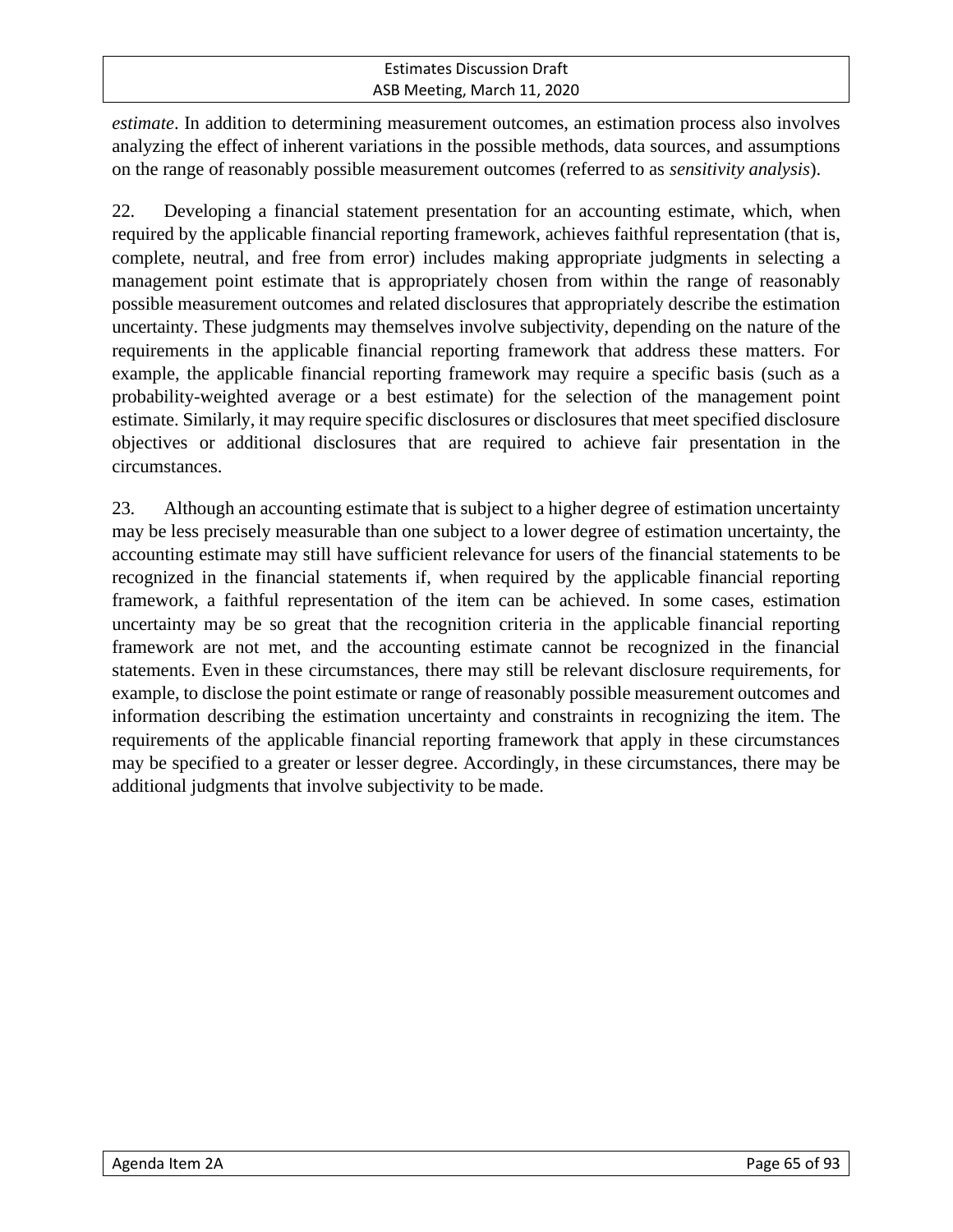# **A154.**

# **Appendix B – Communications With Those Charged With Governance**

# **(Ref: par. [A147\)](#page-56-1)**

1. Matters that the auditor may consider communicating with those charged with governance with respect to the auditor's views about significant qualitative aspects of the entity's accounting practices related to accounting estimates and related disclosures include the following:

- How management identifies transactions, other events, and conditions that may give rise to the need for or changes in accounting estimates and related disclosures
- Risks of material misstatement
- The relative materiality of the accounting estimates to the financial statements as a whole
- Management's understanding (or lack thereof) regarding the nature and extent of and the risks associated with accounting estimates
- Whether management has applied appropriate specialized skills or knowledge or engaged appropriate experts
- The auditor's views about differences between the auditor's point estimate or range and management's point estimate
- The auditor's views about the appropriateness of the selection of accounting policies related to accounting estimates and presentation of accounting estimates in the financialstatements
- Indicators of possible management bias
- Whether there has been or ought to have been a change from the prior period in the methods for making the accounting estimates
- When there has been a change from the prior period in the methods for making the accounting estimate, why, as well as the outcome of accounting estimates in prior periods
- Whether management's methods for making the accounting estimates, including when management has used a model, are appropriate in the context of the measurement objectives, the nature, conditions and circumstances, and other requirements of the applicable financial reporting framework
- The nature and consequences of significant assumptions used in accounting estimates and the degree of subjectivity involved in the development of the assumptions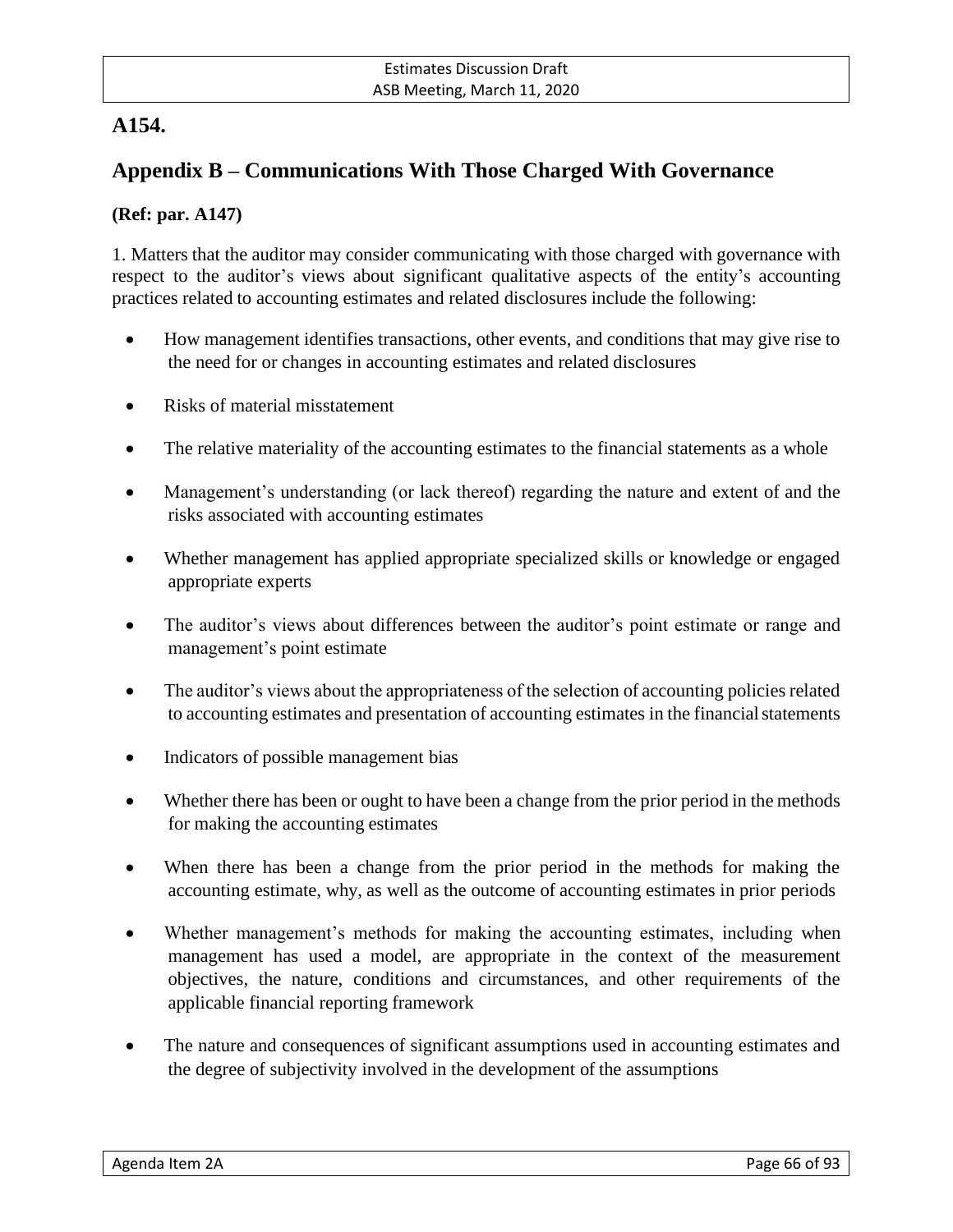- Whether significant assumptions are consistent with each other and with those used in other accounting estimates or with assumptions used in other areas of the entity's business activities
- When relevant to the appropriateness of the significant assumptions or the appropriate application of the applicable financial reporting framework, whether management has the intent to carry out specific courses of action and has the ability to do so
- How management has considered alternative assumptions or outcomes and why it has rejected them or how management has otherwise addressed estimation uncertainty in making the accounting estimate
- Whether the data and significant assumptions used by management in making the accounting estimates are appropriate in the context of the applicable financial reporting framework
- The relevance and reliability of information obtained from an external information source
- Significant difficulties encountered when obtaining sufficient appropriate audit evidence relating to data obtained from an external information source or valuations performed by management or management's expert
- Significant differences in judgments between the auditor and management or management's expert regarding valuations
- The potential effects on the entity's financial statements of material risks and exposures required to be disclosed in the financial statements, including the estimation uncertainty associated with accounting estimates
- The reasonableness of disclosures about estimation uncertainty in the financial statements
- Whether management's decisions relating to the recognition, measurement, presentation, and disclosure of the accounting estimates and related disclosures in the financial statements are in accordance with the applicable financial reporting framework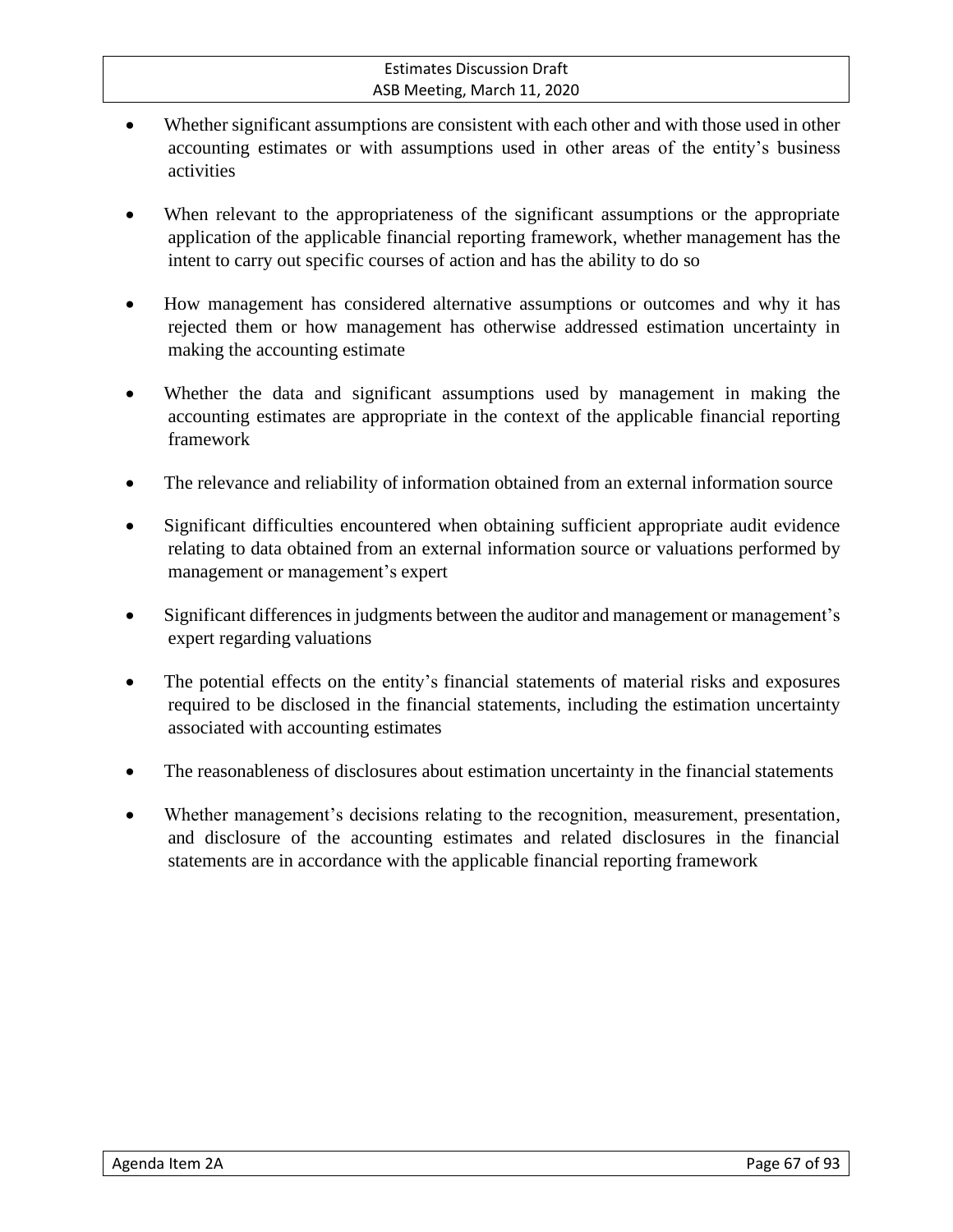# **A155.**

**Appendix C – Proposed Amendments to Various Sections in SAS No. 122,**  *Statements on Auditing Standards: Clarification and Recodification***, as Amended, SAS No. 134,** *Auditor Reporting and Amendments, Including Amendments Addressing Disclosures in the Audit of Financial Statements***, as Amended, and SAS No. 136,** *Forming an Opinion and Reporting on Financial Statements of Employee Benefit Plans Subject to ERISA*

This appendix addresses the amendments to certain AU-C sections. This table is a reference tool for these amendments.

| <b>SAS No. 122</b><br><b>AU-C</b> Section         | <b>Title</b>                                                                                                                                    | <b>Paragraphs Amended</b>                                        |
|---------------------------------------------------|-------------------------------------------------------------------------------------------------------------------------------------------------|------------------------------------------------------------------|
| 200                                               | Overall Objectives of the Independent Auditor and the<br>Conduct of an Audit in Accordance With Generally<br><b>Accepted Auditing Standards</b> | .A44                                                             |
| 230                                               | <b>Audit Documentation</b>                                                                                                                      | .A9, .A12, .A30                                                  |
| 240                                               | Consideration of Fraud in a Financial Statement Audit                                                                                           | .A53                                                             |
| $\frac{260}{ }$ , as amended by<br><b>SAS 134</b> | The Auditor's Communication With Those Charged With<br>Governance                                                                               | .12, .A27, .A28, .A56,<br>.A57                                   |
| <u>501</u>                                        | Audit Evidence — Specific Considerations for Selected<br><i>Items</i>                                                                           | $.01, .04, .06 - .10, .A1,$<br>$.A2, A5-.A6, A8,$<br>$A11 - A19$ |
| 580                                               | <b>Written Representations</b>                                                                                                                  | $.16, .A13 - .A14$                                               |
| <b>SAS No. 134</b><br><b>AU-C</b> Section         | <b>Title</b>                                                                                                                                    | <b>Paragraphs Amended</b>                                        |
| 700                                               | Forming an Opinion and Reporting on Financial Statements                                                                                        | .15c                                                             |
| 701                                               | Communicating Key Audit Matters in the Independent<br><b>Auditor's Report</b>                                                                   | .08b, title before .A21                                          |
| <b>SAS No. 136</b><br><b>AU-C</b> Section         | <b>Title</b>                                                                                                                                    | <b>Paragraphs Amended</b>                                        |
| 703                                               | Forming an Opinion and Reporting on Financial Statements<br>of Employee Benefit Plans Subject to ERISA                                          | .40                                                              |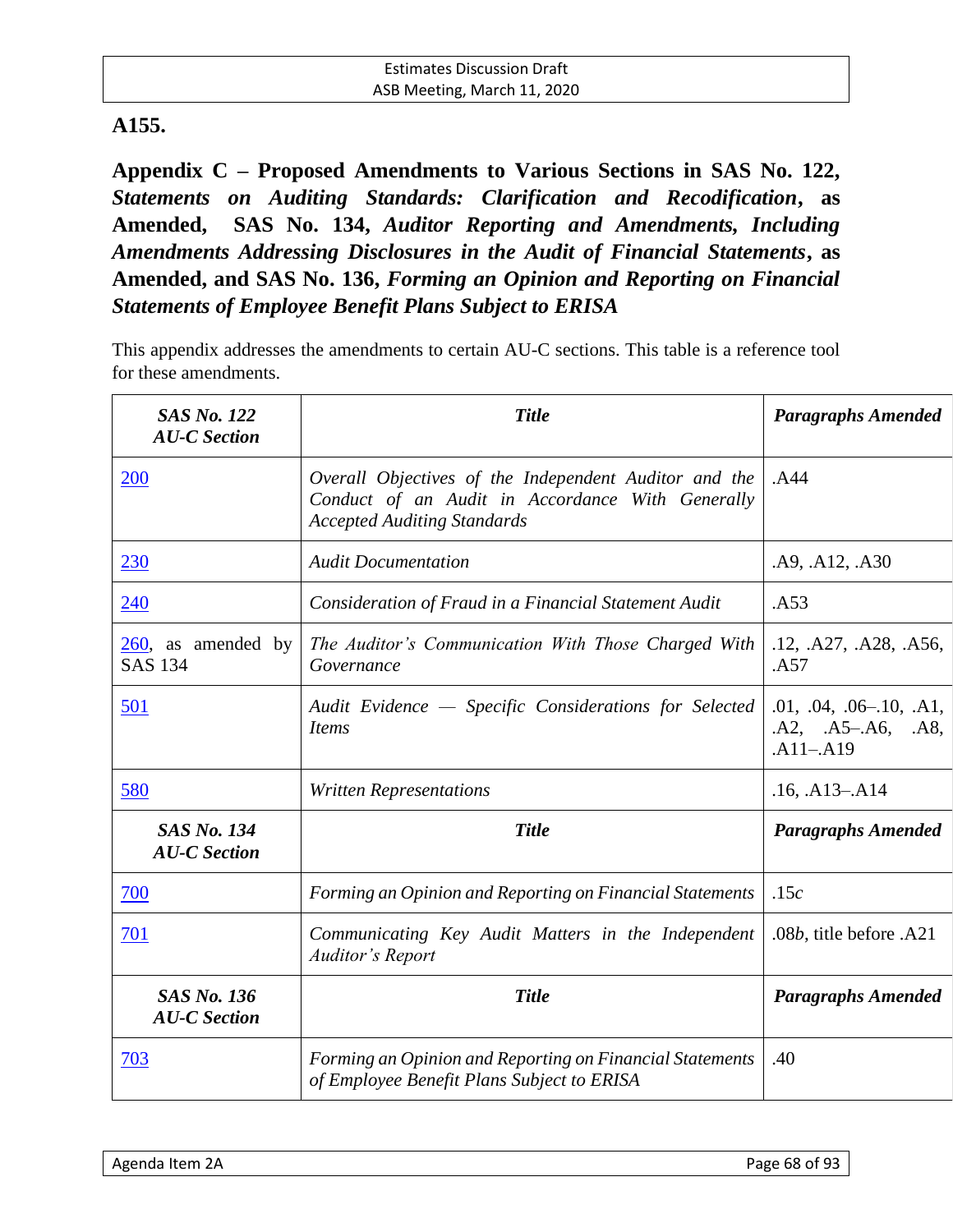**Amendments to Various Sections in SAS No. 122,** *Statements on Auditing Standards: Clarification and Recodification***, as Amended**

**(***Boldface italics* denote new language. Deleted text is in strikethrough.)

1. The amendment to each AU-C section is effective for audits of financial statements for periods ending on or after December 15, 2022.

# <span id="page-68-0"></span>**AU-C Section 200,** *Overall Objectives of the Independent Auditor and the Conduct of an Audit in Accordance With Generally Accepted Auditing Standards\**

[No amendment to paragraphs .01–.A43.]

*Risks of Material Misstatement* 

*…*

**.A44** *The assessment of the risks of material misstatement may be expressed in quantitative terms, such as percentages or nonquantitative terms. In any case, the need for the auditor to make appropriate risk assessments is more important than the different approaches by which they may be made.* GAAS do not ordinarily refer to inherent risk and control risk separately, but rather to a combined assessment of the risks of material misstatement. However, *proposed SAS*  **Auditing Accounting Estimates and Disclosures<sup>15</sup>** *requires a separate assessment of inherent risk and control risk to provide a basis for designing and performing further audit procedures to respond to the assessed risks of material misstatement, including significant risks, for accounting estimates at the relevant assertion level in accordance with section 330,* **Performing Audit Procedures in Response to Assessed Risks and Evaluating the Audit Evidence Obtained***. <sup>16</sup> In identifying and assessing risks of material misstatement for significant classes of transactions, account balances, or disclosures other than accounting estimates,* the auditor may make separate or combined assessments of inherent and control risk depending on preferred audit techniques or methodologies and practical considerations. The assessment of the risks of material misstatement may be expressed in quantitative terms, such as in percentages or in nonquantitative terms. In any case, the need for the auditor to make appropriate risk assessments is more important than the different approaches by which they may be made.

*<sup>15</sup> Paragraph 16 of proposed SAS* **Auditing Accounting Estimates and Disclosures***. <sup>16</sup> Paragraph .07***b** *of AU-C section 330.*

[All subsequent footnotes are renumbered.]

<sup>\*</sup> All AU-C sections can be found in AICPA *Professional Standards*.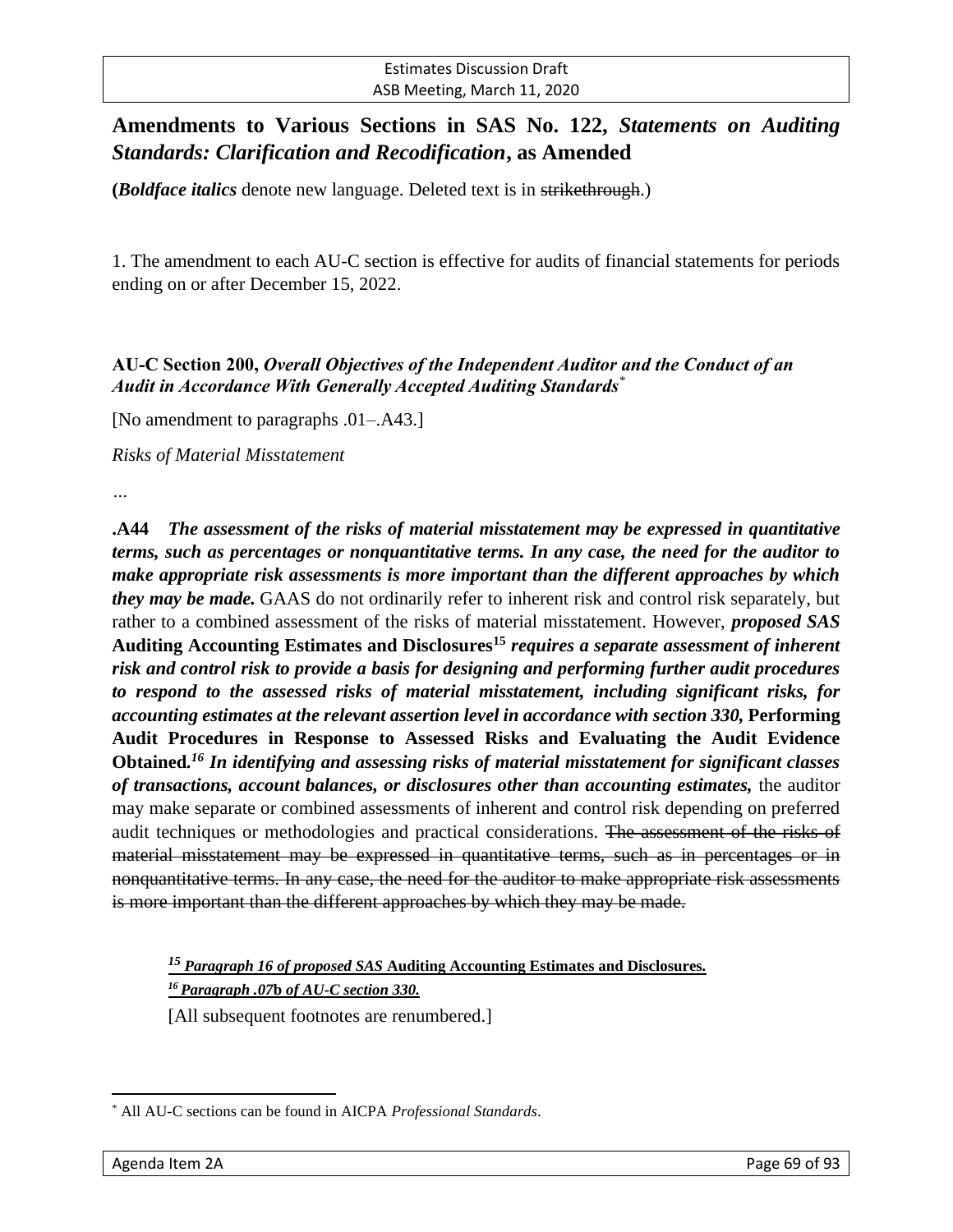[No further amendment to AU-C section 200.]

## <span id="page-69-0"></span>**AU-C Section 230,** *Audit Documentation*

[No amendment to paragraphs .01–.A7. Paragraph .A8 included for contextual purposes only.]

*Documentation of Compliance With GAAS (Ref: par. .08a)*

**.A8** In principle, compliance with the requirements of this section will result in the audit documentation being sufficient and appropriate in the circumstances. Other AU-C sections contain specific documentation requirements that are intended to clarify the application of this section in the particular circumstances of those other AU-C sections. The specific documentation requirements of other AU-C sections do not limit the application of this section. Furthermore, the absence of a documentation requirement in any particular AU-C section is not intended to suggest that there is no documentation that will be prepared as a result of complying with that AU-C section.

**.A9** Audit documentation provides evidence that the audit complies with GAAS. However, it is neither necessary nor practicable for the auditor to document every matter considered, or professional judgment made, in an audit. Further, it is unnecessary for the auditor to document separately (as in a checklist, for example) compliance with matters for which compliance is demonstrated by documents included within the audit file. For example:

- The existence of an adequately documented audit plan demonstrates that the auditor has planned the audit.
- The existence of a signed engagement letter in the audit file demonstrates that the auditor has agreed to the terms of the audit engagement with management or, when appropriate, those charged with governance.
- An auditor's report containing an appropriately qualified opinion on the financial statements demonstrates that the auditor has complied with the requirement to express a qualified opinion under the circumstances in accordance with GAAS.
- Regarding requirements that apply generally throughout the audit, there may be a number of ways in which compliance with them may be demonstrated within the audit file:
	- For example, there may be no single way in which the auditor's professional skepticism is documented. But the audit documentation may nevertheless provide evidence of the auditor's exercise of professional skepticism in accordance with GAAS*, for example, in relation to accounting estimates, when the audit evidence obtained includes evidence that both corroborates and contradicts management's assertions, documenting how the auditor evaluated that*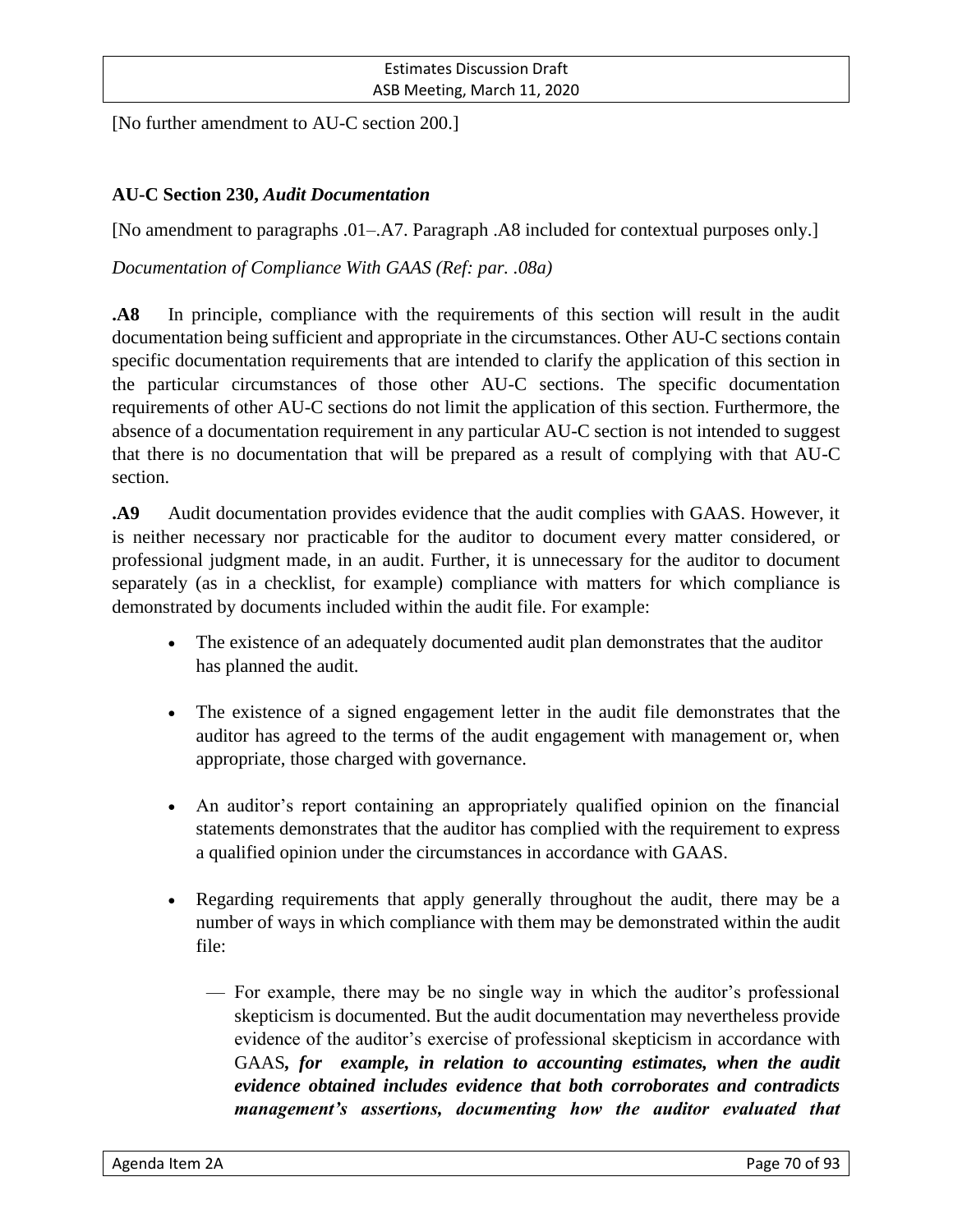*evidence, including the professional judgments made in forming a conclusion about the sufficiency and appropriateness of the audit evidence obtained.* Such evidence may include specific procedures performed to corroborate management's responses to the auditor's inquiries.

— Similarly, that the engagement partner has taken responsibility for the direction, supervision, and performance of the audit in compliance with GAAS may be evidenced in a number of ways within the audit documentation. This may include documentation of the engagement partner's timely involvement in aspects of the audit, such as participation in the team discussions required by section 315, *Understanding the Entity and Its Environment and Assessing the Risks of Material Misstatement*. 6

fn 6 [Footnote omitted for purposes of this proposed SAS.]

*Documentation of Significant Findings or Issues and Related Significant Professional Judgments (Ref: par. .08c)*

[No amendment to paragraphs .A10–.A11.]

**.A12** Some examples of circumstances in which, in accordance with paragraph .08, it is appropriate to prepare audit documentation relating to the exercise of professional judgment include, when the findings, issues, and judgments are significant,

- the rationale for the auditor's conclusion when a requirement provides that the auditor *should consider* certain information or factors, and that consideration is significant in the context of the particular engagement.
- the basis for the auditor's conclusion on the reasonableness of areas of subjective judgments *made by management* (for example, the reasonableness of significant accounting estimates).
- *The basis for the auditor's evaluation of whether an accounting estimate and related disclosures are reasonable in the context of the applicable financial reporting framework or are misstated.*
- the basis for the auditor's conclusions about the authenticity of a document when further investigation (such as making appropriate use of a specialist or of confirmation procedures) is undertaken in response to conditions identified during the audit that caused the auditor to believe that the document may not be authentic.
- when section 701, *Communicating Key Audit Matters in the Independent Auditor's Report*, applies, the auditor's determination of the key audit matters or the determination that there are no key audit matters to be communicated, including in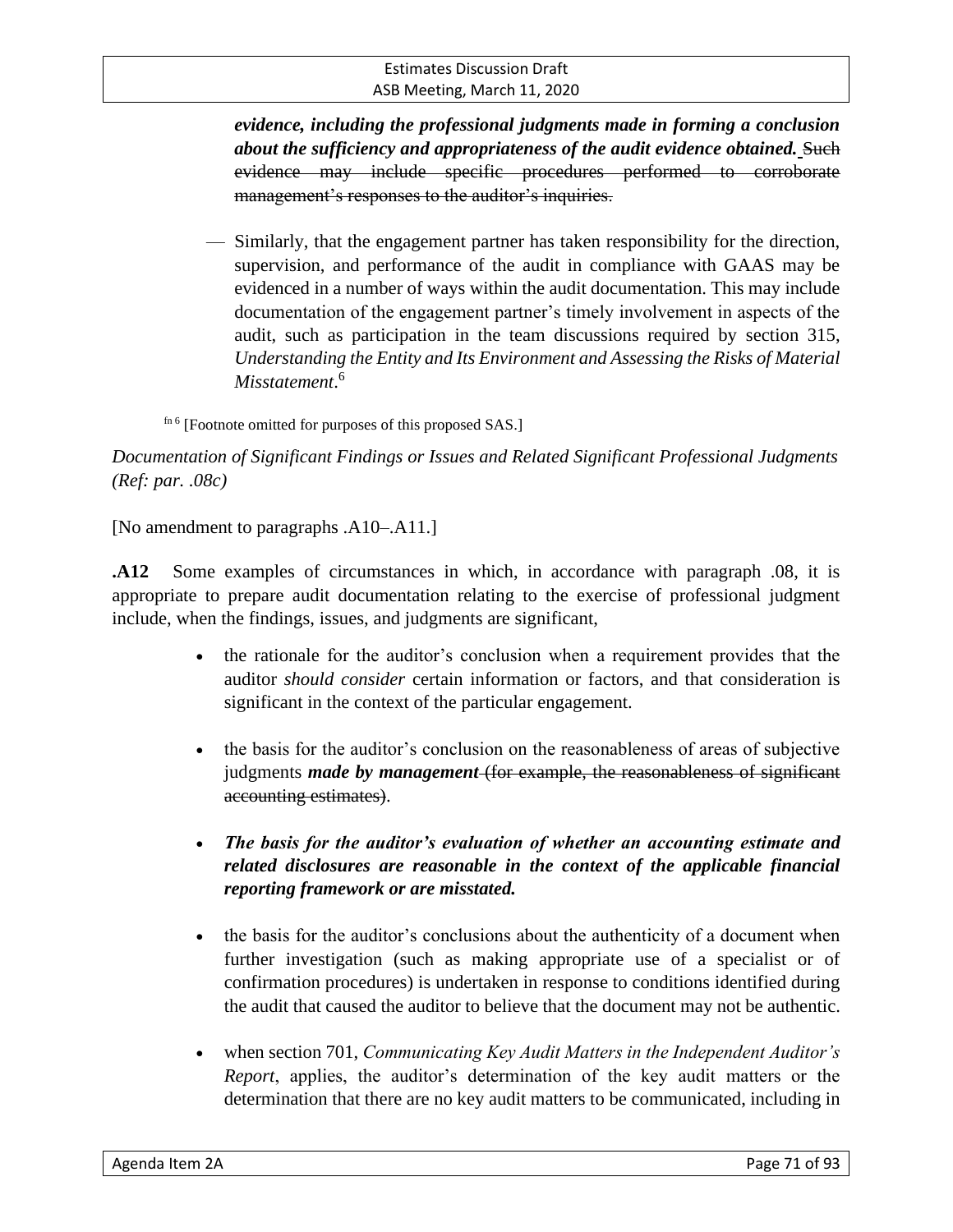the extremely rare circumstances in which the auditor determines that the matter should not be communicated in the auditor's report because the adverse consequences of doing so would reasonably be expected to outweigh the public interest benefits of such communication.

[No amendment to paragraphs .A13–.A29.]

## **Exhibit — Audit Documentation Requirements in Other AU-C Sections**

**.A30** The following lists the main paragraphs in other AU-C sections that contain specific documentation requirements. This list is not a substitute for knowledge of the AU-C sections:

*a*. Paragraphs .10, .13, and .16 of section 210, *Terms of Engagement*

*b*. Paragraphs .25–.26 of section 220, *Quality Control for an Engagement Conducted in Accordance With Generally Accepted Auditing Standards*

*c*. Paragraphs .43–.46 of section 240, *Consideration of Fraud in a Financial Statement Audit*

*d.* Paragraph .28 of section 250, *Consideration of Laws and Regulations in an Audit of Financial Statements*

*e.* Paragraph .20 of section 260, *The Auditor's Communication With Those Charged With Governance*

*f.* Paragraph .12 of section 265, *Communicating Internal Control Related Matters Identified in an Audit*

*g.* Paragraph .14 of section 300, *Planning an Audit*

*h.* Paragraph .33 of section 315, *Understanding the Entity and Its Environment and Assessing the Risks of Material Misstatement*

*i.* Paragraph .14 of section 320, *Materiality in Planning and Performing an Audit*

*j.* Paragraphs .30–.33 of section 330, *Performing Audit Procedures in Response to Assessed Risks and Evaluating the Audit Evidence Obtained*

*k.* Paragraph .12 of section 450, *Evaluation of Misstatements Identified During the Audit*

*l.* Paragraph .20 of section 501, *Audit Evidence — Specific Considerations for Selected Items*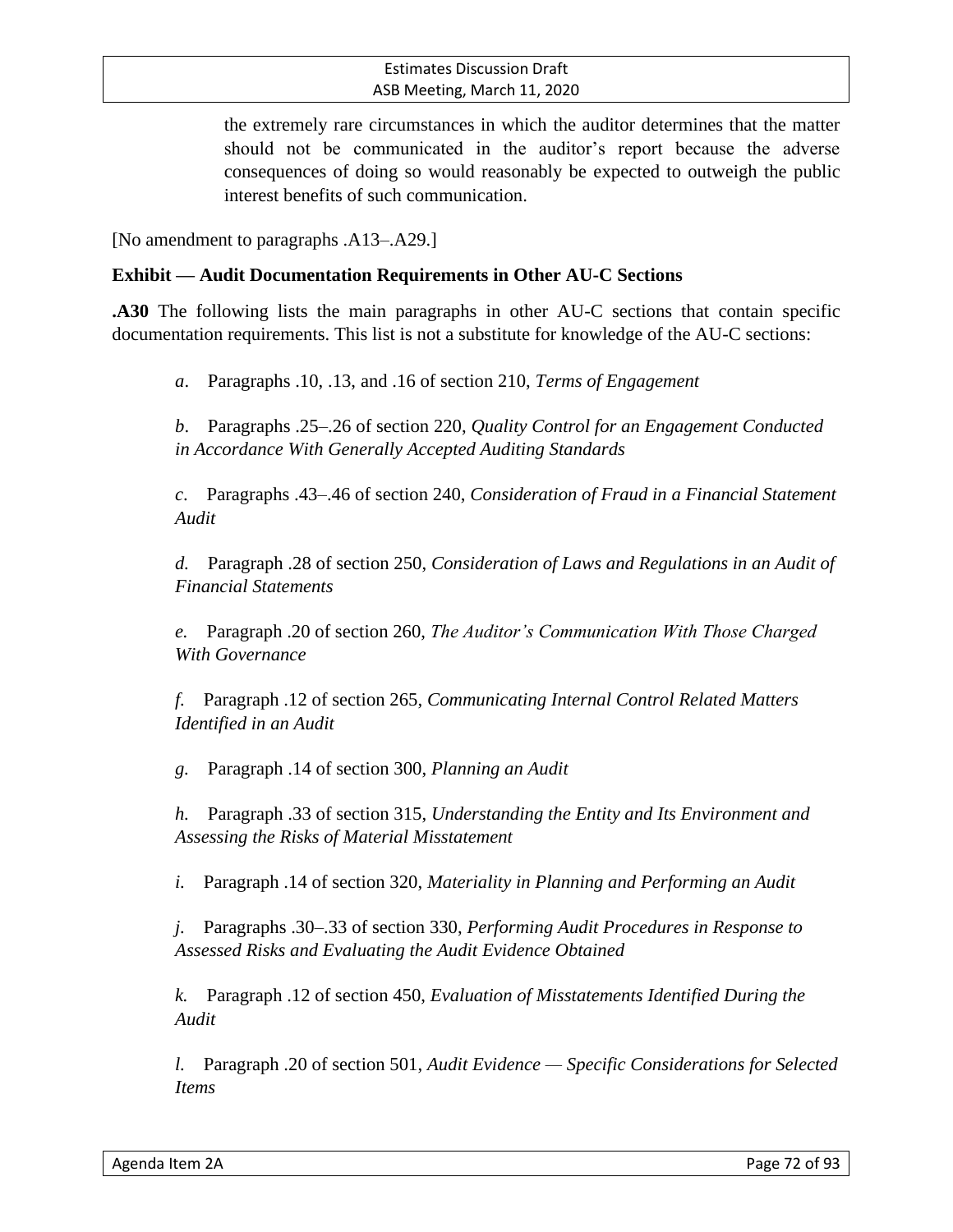*m.* Paragraph .08 of section 520, *Analytical Procedures*

*n.* Paragraph 22 of *proposed SAS* section 540, *Auditing Accounting Estimates, Including Fair Value Accounting Estimates, and Related Disclosures*

*o*. Paragraph .28 of section 550, *Related Parties*

*p*. Paragraph .22 of section 570, *The Auditor's Consideration of an Entity's Ability to Continue as a Going Concern*

*q.* Paragraphs .49 and .64 of section 600, *Special Considerations — Audits of Group Financial Statements (Including the Work of Component Auditors)*

r. Paragraphs .33–.35 of section 610, *Using the Work of Internal Auditors*

s. Paragraph .17 of section 701, *Communicating Key Audit Matters in the Independent Auditor's Report* 

t*r.* Paragraph .13 of section 915, *Reports on Application of Requirements of an Applicable Financial Reporting Framework*

u*s.* Paragraphs .42–.43 of section 930, *Interim Financial Information*

**v***t.* Paragraphs .39–.42 of section 935, *Compliance Audits*

[No further amendment to AU-C section 230.]

# **AU-C Section 240,** *Consideration of Fraud in a Financial Statement Audit*

[No amendment to paragraphs .01–.A50. Paragraphs .A51–.A52 included for contextual purposes only.]

*Accounting Estimates (Ref: par. .32b)*

**.A51** The preparation and fair presentation of the financial statements requires management to make a number of judgments or assumptions that affect significant accounting estimates and monitor the reasonableness of such estimates on an ongoing basis. Fraudulent financial reporting is often accomplished through intentional misstatement of accounting estimates. This may be achieved by, for example, understating or overstating all provisions or reserves in the same fashion so as to be designed either to smooth earnings over two or more accounting periods, or to achieve a designated earnings level in order to deceive financial statement users by influencing their perceptions about the entity's performance and profitability.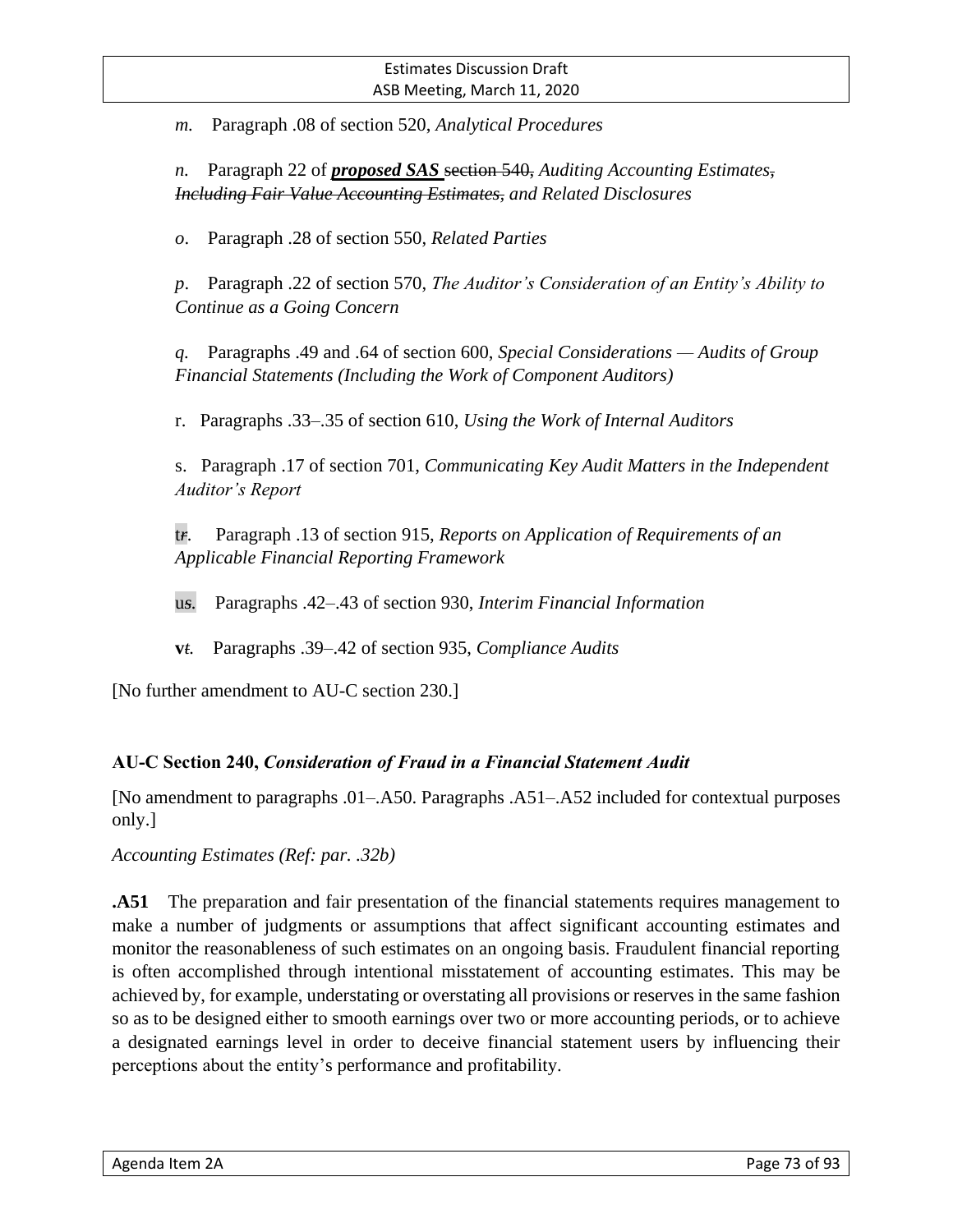**.A52** The purpose of performing a retrospective review of management judgments and assumptions related to significant accounting estimates reflected in the financial statements of the prior year is to determine whether an indication exists of a possible bias on the part of management. This review is not intended to call into question the auditor's professional judgments made in the prior year that were based on information available at the time.

**.A53** A retrospective review is also required by *proposed SAS* section 540, *Auditing Accounting Estimates, Including Fair Value Accounting Estimates, and Related Disclosures*. <sup>20</sup> That review is conducted as a risk assessment procedure to obtain information regarding the effectiveness of management's *previous accounting estimates* prior period estimation process, audit evidence about the outcome, or when applicable, the subsequent reestimation *to assist* of prior period accounting estimates that is pertinent to making *in identifying and assessing the risks of material misstatement in the* current period-accounting estimates, and audit evidence of matters, such as estimation uncertainty, that may be required to be disclosed in the financial statements. As a practical matter, the auditor's review of management judgments and assumptions for biases that could represent a risk of material misstatement due to fraud in accordance with this section may be carried out in conjunction with the review required by *proposed SAS* **Auditing Accounting Estimates and Related Disclosures** section 540.

<sup>20</sup>Paragraph *14*09 of *proposed SAS* section 540, *Auditing Accounting Estimates, Including Fair Value Accounting Estimates, and Related Disclosures*

[No further amendment to AU-C section 240.]

# **AU-C Section 260,** *The Auditor's Communication With Those Charged With Governance*

[No amendment to paragraphs .01–.09. Paragraphs .10–.11 included for contextual purposes only.]

# **Matters to Be Communicated**

# *The Auditor's Responsibilities With Regard to the Financial Statement Audit*

**.10** The auditor should communicate with those charged with governance the auditor's responsibilities with regard to the financial statement audit, including that (Ref: par. .A13– .*A18*.A17)

*a.* the auditor is responsible for forming and expressing an opinion about whether the financial statements that have been prepared by management, with the oversight of those charged with governance, are prepared, in all material respects, in accordance with the applicable financial reporting framework.

*b.* the audit of the financial statements does not relieve management or those charged with governance of their responsibilities.

# *Planned Scope and Timing of the Audit*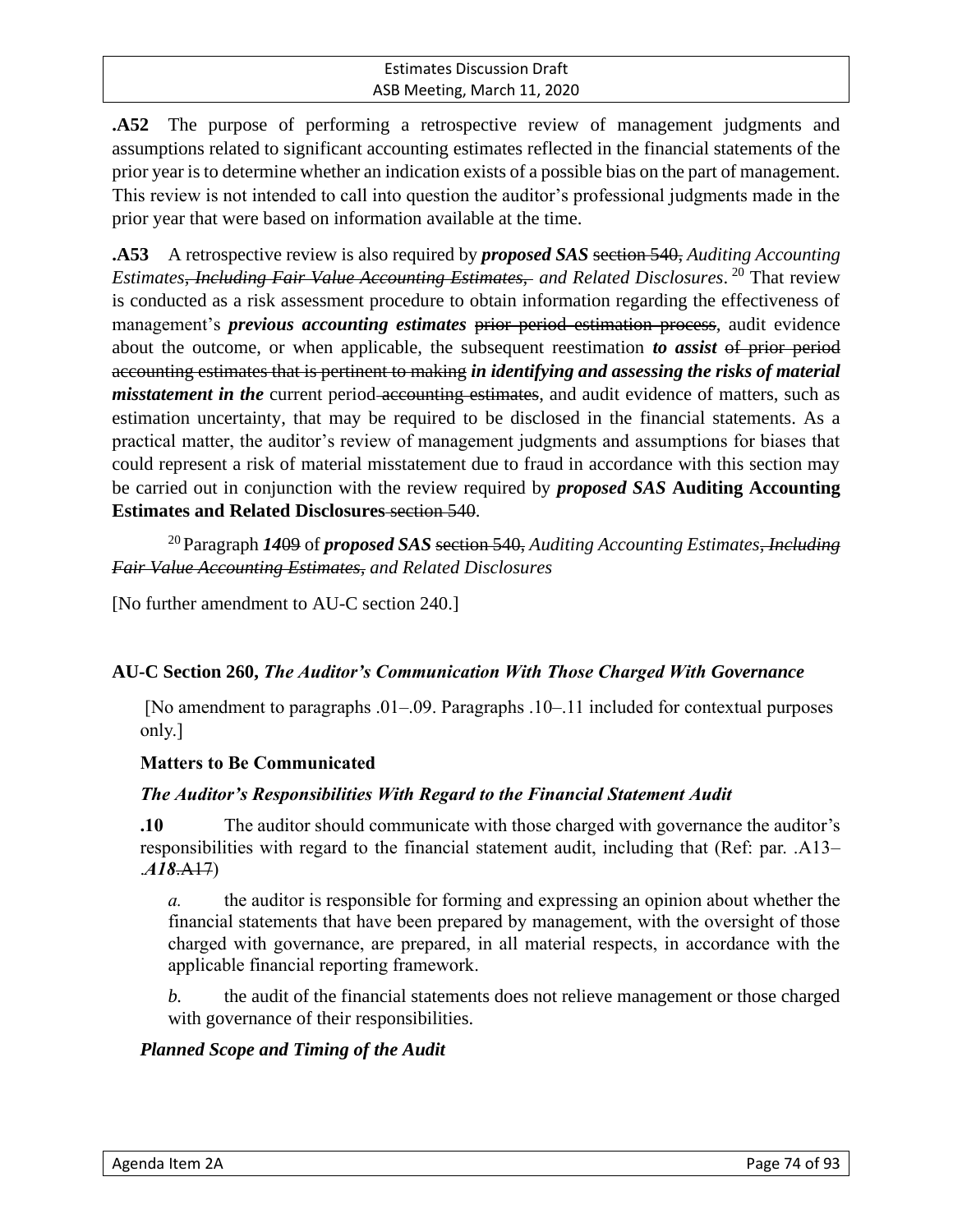**.11** The auditor should communicate with those charged with governance an overview of the planned scope and timing of the audit*,* which includes communicating about the significant risks identified by the auditor. (Ref: par. .A19–.A24)

# *Significant Findings or Issues From the Audit*

**.12** The auditor should communicate with those charged with governance (Ref: par.  $A25 - A26$ 

> *a.* the auditor's views about qualitative aspects of the entity's significant accounting practices, including accounting policies, accounting estimates, and financial statement disclosures. When applicable, the auditor should (Ref: par. .A27–.A29)

- i. explain to those charged with governance why the auditor considers a significant accounting practice that is acceptable under the applicable financial reporting framework not to be most appropriate to the particular circumstances of the entity and
- ii. determine that those charged with governance are informed about the process used by management in formulating particularly sensitive accounting estimates, including fair value estimates, and about the basis for the auditor's conclusions regarding the reasonableness of those estimates.
- *b.* significant difficulties, if any, encountered during the audit. (Ref: par. .A30)
- *c.* disagreements with management, if any. (Ref: par. .A31)
- d. circumstances that affect the form and content of the auditor's report, if any. (Ref: par. .A32–.A33)
- *d***e***.* other findings or issues, if any, arising during the audit that are, in the auditor's professional judgment, significant and relevant to those charged with governance regarding their responsibility to oversee the financial reporting process. (Ref: par. .A27*.A34–.A36*)

[No amendment to paragraphs .13–.A26. Paragraph .A29 included for contextual purposes only.]

# *Qualitative Aspects of the Entity's Significant Accounting Practices (Ref: par. .12a)*

**.A27** Financial reporting frameworks ordinarily allow for the entity to make accounting estimates and judgments about accounting policies and financial statement disclosures, for example, the use of key assumptions in the development of accounting estimates for which there is significant measurement uncertainty. In addition, law, regulation, or financial reporting frameworks may require disclosure of a summary of significant accounting policies or make reference to "critical accounting estimates" or "critical accounting policies and practices" to identify and provide additional information to users about the most difficult, subjective, or complex judgments made by management in preparing the financial statements.

**.A28** As a result, the auditor's views on the subjective aspects of the financial statements may be particularly relevant to those charged with governance in discharging their responsibilities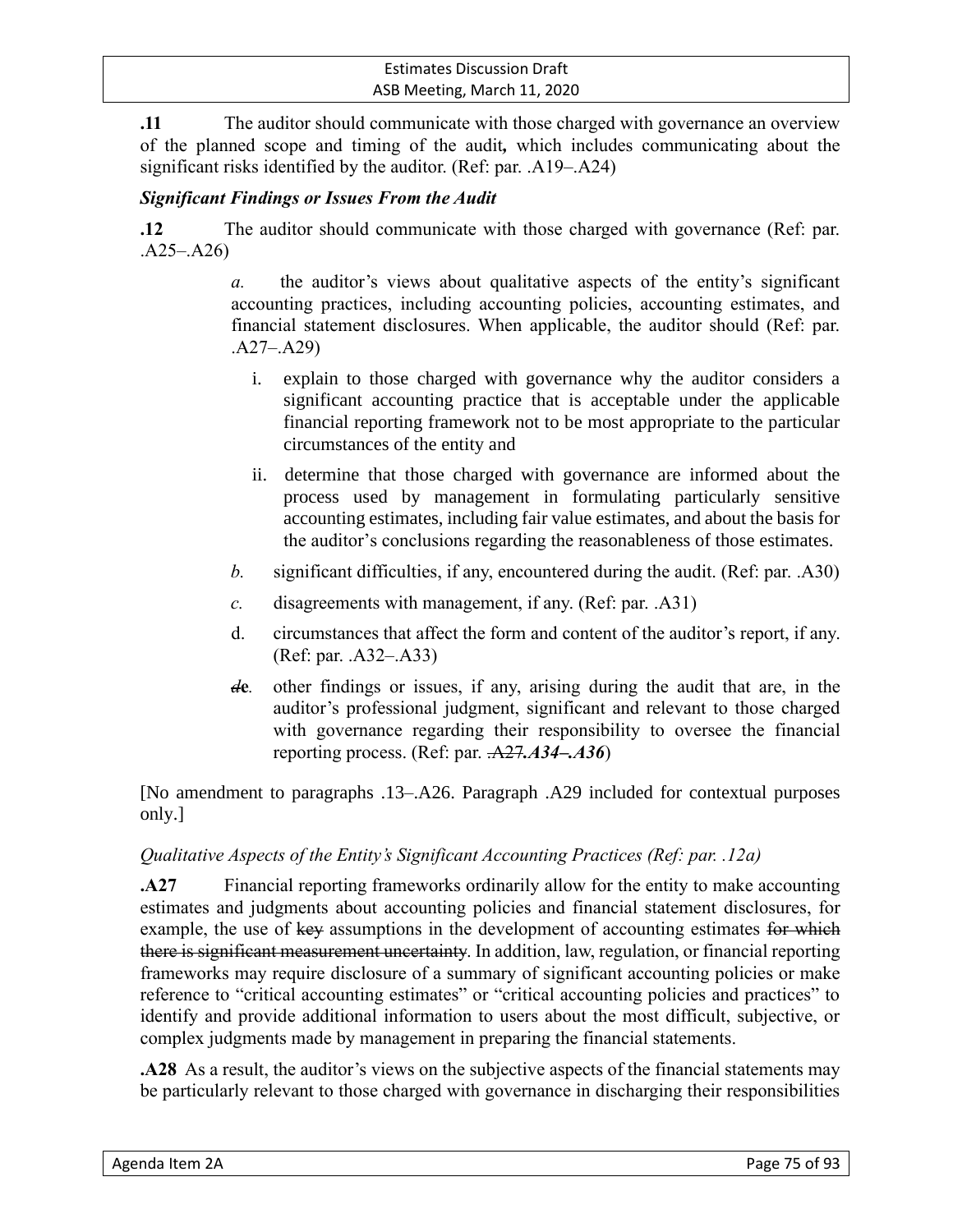for oversight of the financial reporting process. For example, in relation to the matters described in paragraph .A27, those charged with governance may be interested in the auditor's evaluation of the adequacy of disclosures of the estimation uncertainty relating to accounting estimates that give rise to significant risks and the quality of the disclosures *views on the degree to which complexity, subjectivity, or other inherent risk factors affect the selection or application of the methods, assumptions, and data used in making a significant accounting estimates, as well as the auditor's evaluation of whether management's point estimate and related disclosures in the financial statements are reasonable in the context of the applicable financial reporting framework*. Open and constructive communication about qualitative aspects of the entity's significant accounting practices may also include comment on the acceptability of significant accounting practices and the quality of the disclosures. *When applicable, this may include whether a significant accounting practice of the entity relating to accounting estimates is considered by the auditor not to be most appropriate to the particular circumstances of the entity, for example, when an alternative acceptable method for making an accounting estimate would, in the auditor's judgment, be more appropriate.* The appendix, "Qualitative Aspects of Accounting Practices," identifies matters that may be included in this communication.

*.A29* .A25 Certain accounting estimates have higher estimation uncertainty because of their significance to the financial statements and because of the possibility that future events affecting them may differ markedly from management's current judgments. In communicating with those charged with governance about the process used by management in formulating particularly sensitive accounting estimates, including fair value estimates, and about the basis for the auditor's conclusions regarding the reasonableness of those estimates, the auditor may consider communicating

- the nature of significant assumptions,
- the degree of subjectivity involved in the development of the assumptions, and
- the relative materiality of the items being measured to the financial statements as a whole.

[No amendment to paragraphs .A30–.A55.]

# **Appendix — Qualitative Aspects of Accounting Practices**

**.A56** The communication required by paragraph .12*a* and discussed in paragraphs .A24–.A25 may include such matters as the following:

### **Accounting Policies**

• The appropriateness of the accounting policies to the particular circumstances of the entity, considering the need to balance the cost of providing information with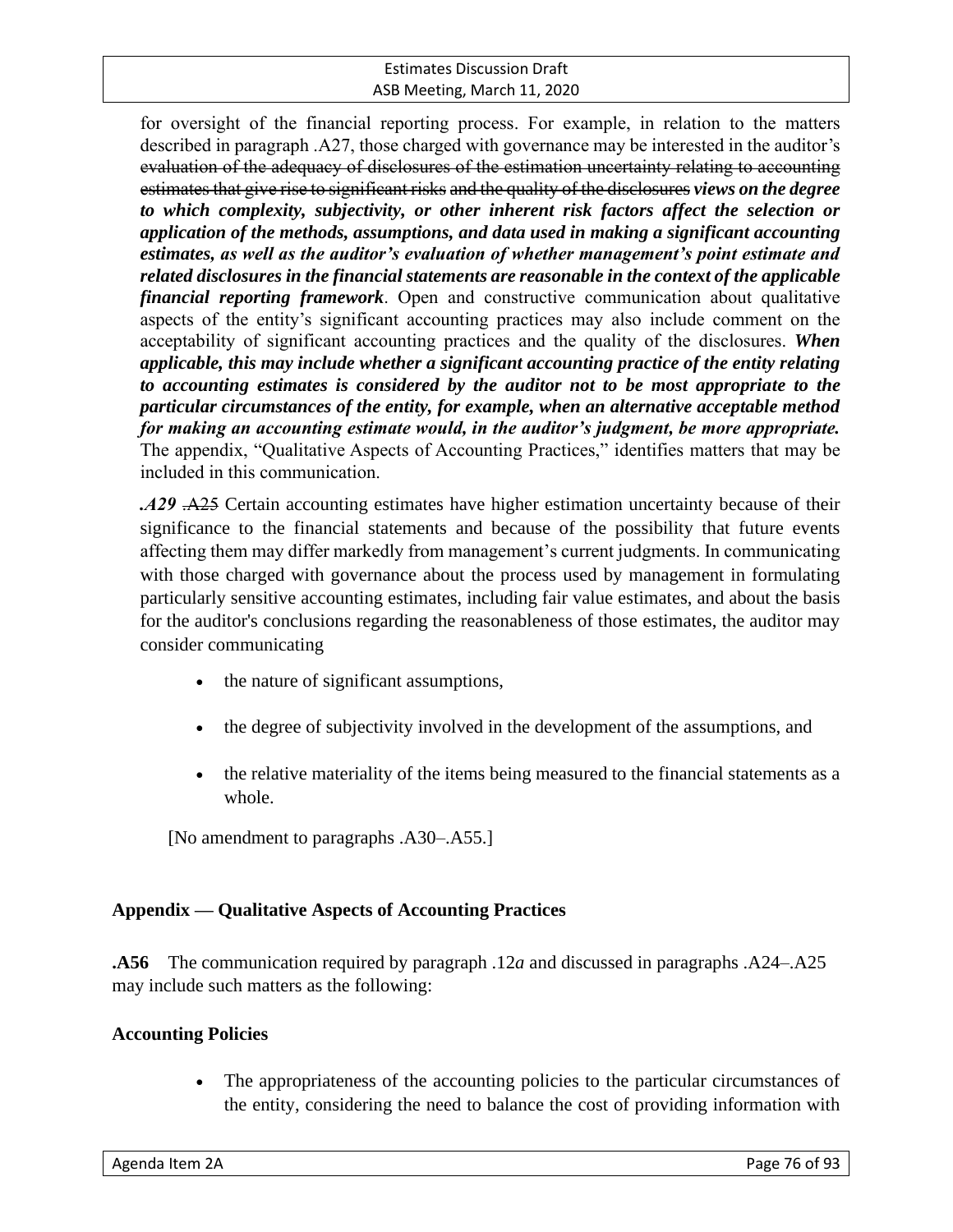the likely benefit to users of the entity's financial statements (when acceptable alternative accounting policies exist, the communication may include identification of the financial statement items that are affected by the choice of significant policies as well as information on accounting policies used by similar entities)

- The initial selection of, and changes in, significant accounting policies, including the application of new accounting pronouncements (the communication may include the effect of the timing and method of adoption of a change in accounting policy on the current and future earnings of the entity, and the timing of a change in accounting policies with regard to expected new accounting pronouncements)
- The effect of significant accounting policies in controversial or emerging areas (or those unique to an industry, particularly when there is a lack of authoritative material or consensus)
- The effect of the timing of transactions in relation to the period in which they are recorded

## **Accounting Estimates** *and Related Disclosures*

- For items for which estimates are significant, issues discussed in section *Appendix 2 of proposed SAS* 540, *Auditing Accounting Estimates, Including Fair Value Accounting Estimates, and Related Disclosures*, *includes matters that the auditor may consider communicating with respect to significant qualitative aspects of the entity's accounting practices related to accounting estimates and related disclosures.* including the following examples:
	- o Management's identification of accounting estimates
	- o Management's process for making accounting estimates
	- o Risks of material misstatement
	- o Indicators of possible management bias
	- o Disclosure of estimation uncertainty in the financial statements

### **Financial Statement Disclosures**

• The issues involved, and related judgments made, in formulating particularly sensitive financial statement disclosures (for example, disclosures related to revenue recognition, going concern, subsequent events, and contingency issues)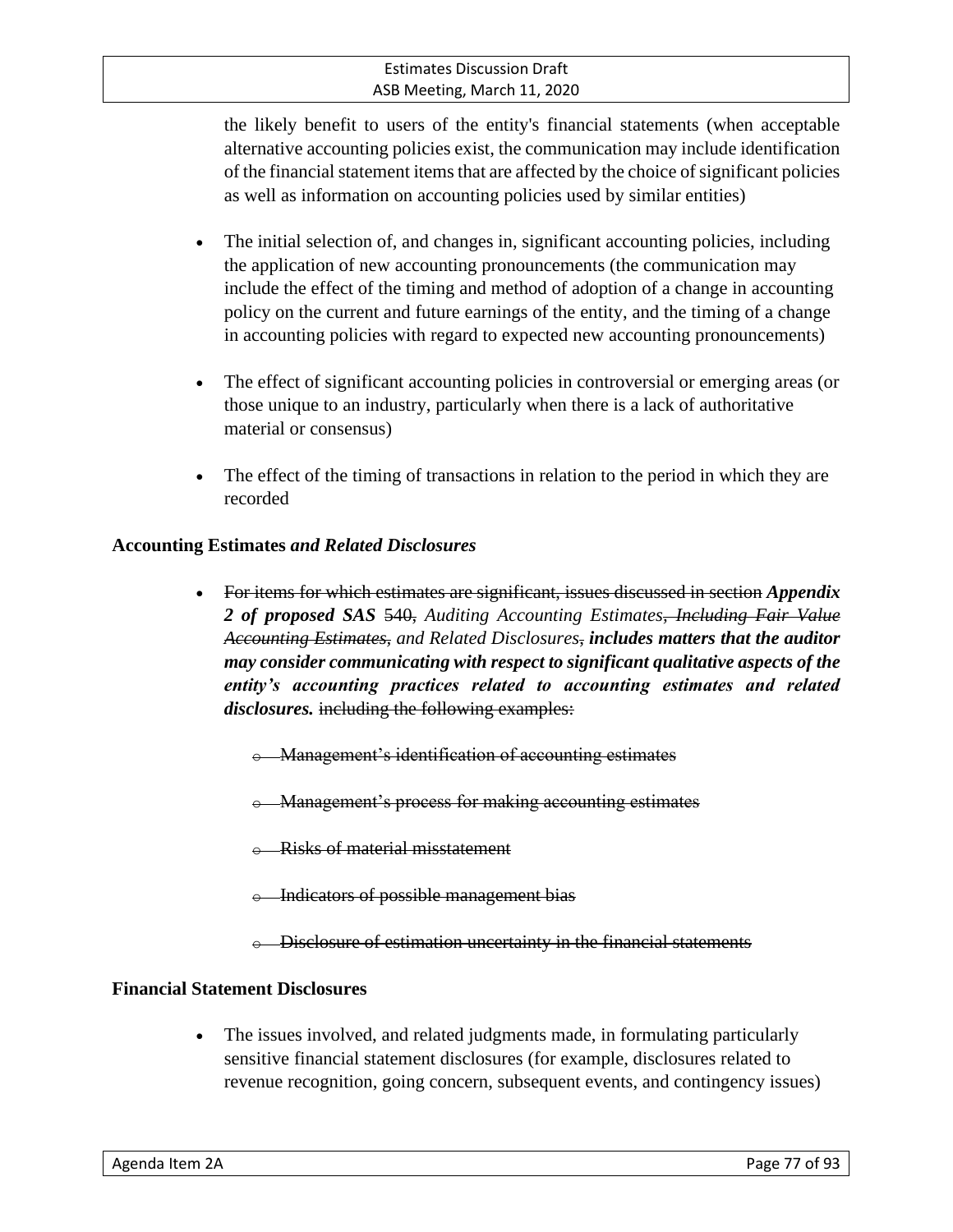• The overall neutrality, consistency, and clarity of the disclosures in the financial statements

### **Related Matters**

- The potential effect on the financial statements of significant risks and exposures and uncertainties, such as pending litigation, that are disclosed in the financial statements
- The extent to which the financial statements are affected by unusual transactions, including nonrecurring amounts recognized during the period, and the extent to which such transactions are separately disclosed in the financial statements
- The factors affecting asset and liability carrying values, including the entity's bases for determining useful lives assigned to tangible and intangible assets (the communication may explain how factors affecting carrying values were selected and how alternative selections would have affected the financial statements
- The selective correction of misstatements (for example, correcting misstatements with the effect of increasing reported earnings, but not those that have the effect of decreasing reported earnings)

# **Exhibit — Requirements to Communicate With Those Charged With Governance in Other AU-C Sections**

**.***A57* Requirements for the auditor to communicate with those charged with governance are included in other AU-C sections. This section does not change the requirements in

*a*. paragraph .17 of section 210, *Terms of Engagement*

*b*. paragraphs .21, .38*c*i, and .39–.41 of section 240, *Consideration of Fraud in a Financial Statement Audit*

*c*. paragraphs .14, .18, and .21–.23 of section 250, *Consideration of Laws and Regulations in an Audit of Financial Statements*

*d*. paragraph .11 of section 265, *Communicating Internal Control Related Matters Identified in an Audit*

*e*. paragraph .27 of section 550, *Related Parties*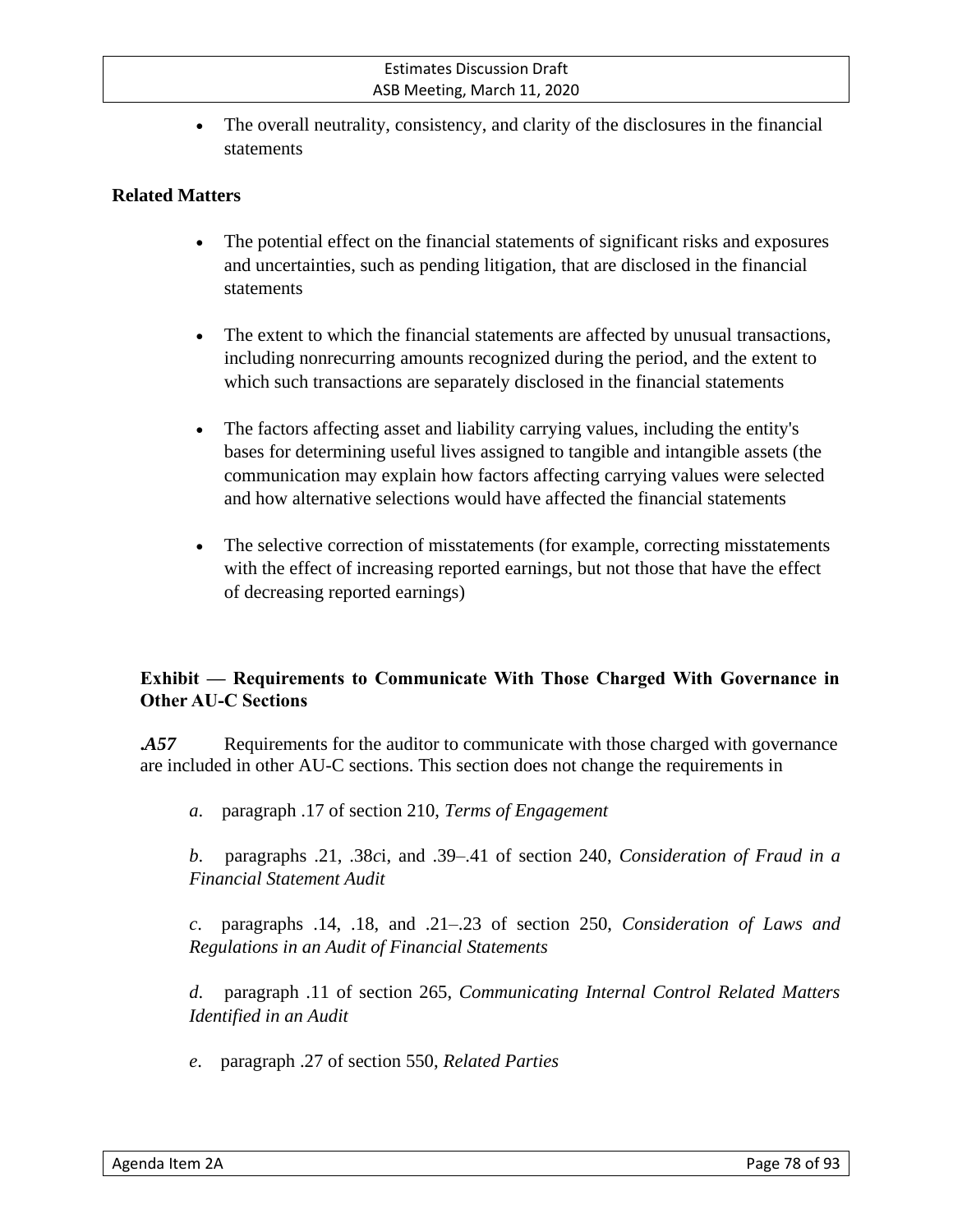*f*. paragraphs .10*b*–*c*, .12*a*, .15*a*, .17*a*, and .18 of section 560, *Subsequent Events and Subsequently Discovered Facts*

# *g. paragraph 37 of proposed SAS* **Auditing Accounting Estimates and Related Disclosures**

*gh*. paragraph .28 of section 570, *The Auditor's Consideration of an Entity's Ability to Continue as a Going Concern*

*hi*. paragraphs .45–.48 of section 600, *Special Considerations — Audits of Group Financial Statements (Including the Work of Component Auditors)*

*j*i. paragraph .28 of section 610, *Using the Work of Internal Auditors*

*k*j. paragraph .16 of section 701, *Communicating Key Audit Matters in the Independent Auditor's Report*

*l*k. paragraphs .12, .14, .20.*24*, and .29.*31* of section 705, *Modifications to the Opinion in the Independent Auditor's Report*

*m***l**. paragraph  $\theta$ . 0.12 of section 706, *Emphasis-of-Matter Paragraphs and Other-Matter Paragraphs in the Independent Auditor's Report*

*n*m. paragraphs .08, .12, .15, and .18 of section 720, *Other Information in Documents Containing Audited Financial Statements*

*o***n**. paragraph .06 of section 730, *Required Supplementary Information*

*p***o**. paragraphs .23–.28 of section 930, *Interim Financial Information*

*q***p***.* paragraphs .36–.37 of section 935, *Compliance Audits*

[No further amendment to AU-C section 260.]

# **AU-C Section 501,** *Audit Evidence — Specific Considerations for Selected Items*

# **Scope of This Section**

**.01** This section addresses specific considerations by the auditor in obtaining sufficient appropriate audit evidence, in accordance with section 330, *Performing Audit Procedures in Response to Assessed Risks and Evaluating the Audit Evidence Obtained*; section 500, *Audit Evidence*; *proposed SAS* **Auditing Accounting Estimates and Related Disclosures;** and other relevant AU-C sections, regarding certain aspects of (*a*) investments in securities and derivative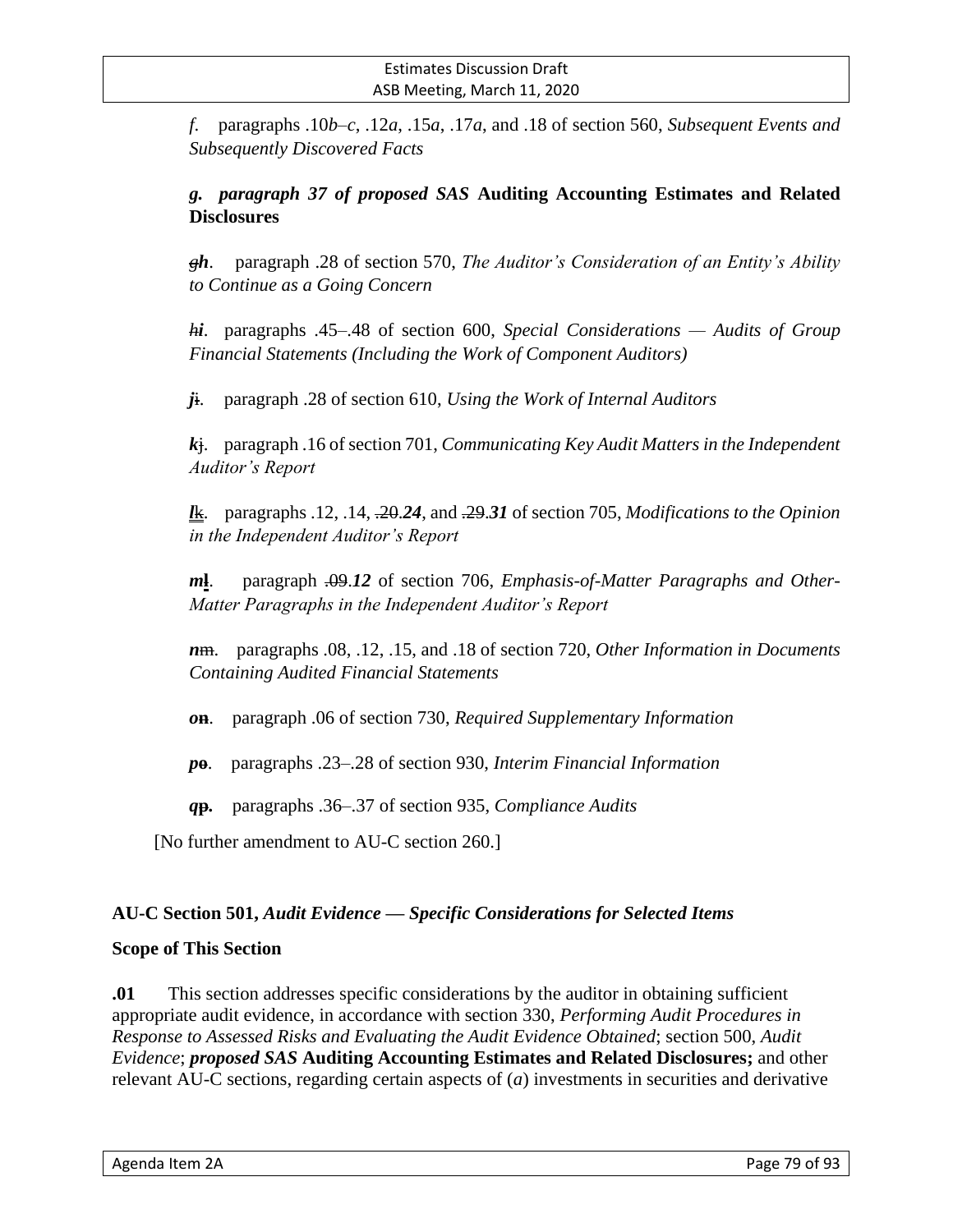instruments; (*b*) inventory; (*c*) litigation, claims, and assessments involving the entity; and (*d*) segment information in an audit of financial statements.

[No amendment to paragraphs .02–.03.]

# *Investments in Securities When Valuations Are Based on the Investee's Financial Results (Excluding Investments Accounted for Using the Equity Method of Accounting)*

**.04** When investments in securities are valued based on an investee's financial results, excluding investments accounted for using the equity method of accounting, the auditor should obtain sufficient appropriate audit evidence *regarding* in support of the investee's financial results, *including as applicable in the circumstances, performing the* as *follows following procedures*: (Ref: par. .A4–.A8)

- *a.* Obtain and read available financial statements of the investee and the accompanying audit report, if any, including determining whether the report of the other auditor is satisfactory for this purpose.
- *b.* If the investee's financial statements are not audited, or if the audit report on such financial statements is not satisfactory to the auditor, apply, or request that the investor entity arrange with the investee to have another auditor apply, appropriate auditing procedures to such financial statements, considering the materiality of the investment in relation to the financial statements of the investor entity.
- *c.* If the carrying amount of the investment reflects factors that are not recognized in the investee's financial statements or fair values of assets that are materially different from the investee's carrying amounts, obtain sufficient appropriate audit evidence *regarding*in support of such amounts*.*
- *d.* If the difference between the financial statement period of the entity and the investee has or could have a material effect on the entity's financial statements, determine whether the entity's management has properly considered the lack of comparability and determine the effect, if any, on the auditor's report. (Ref: par. .A9)

If the auditor is not able to obtain sufficient appropriate audit evidence *in support of the investee's financial results* because of an inability to perform *appropriate procedures,* one or more of these procedures, the auditor should determine the effect on the auditor's opinion, in accordance with section 705, *Modifications to the Opinion in the Independent Auditor's Report*.

[No amendment to paragraph .05.]

### *Investments in Derivative Instruments and Securities Measured or Disclosed at Fair Value*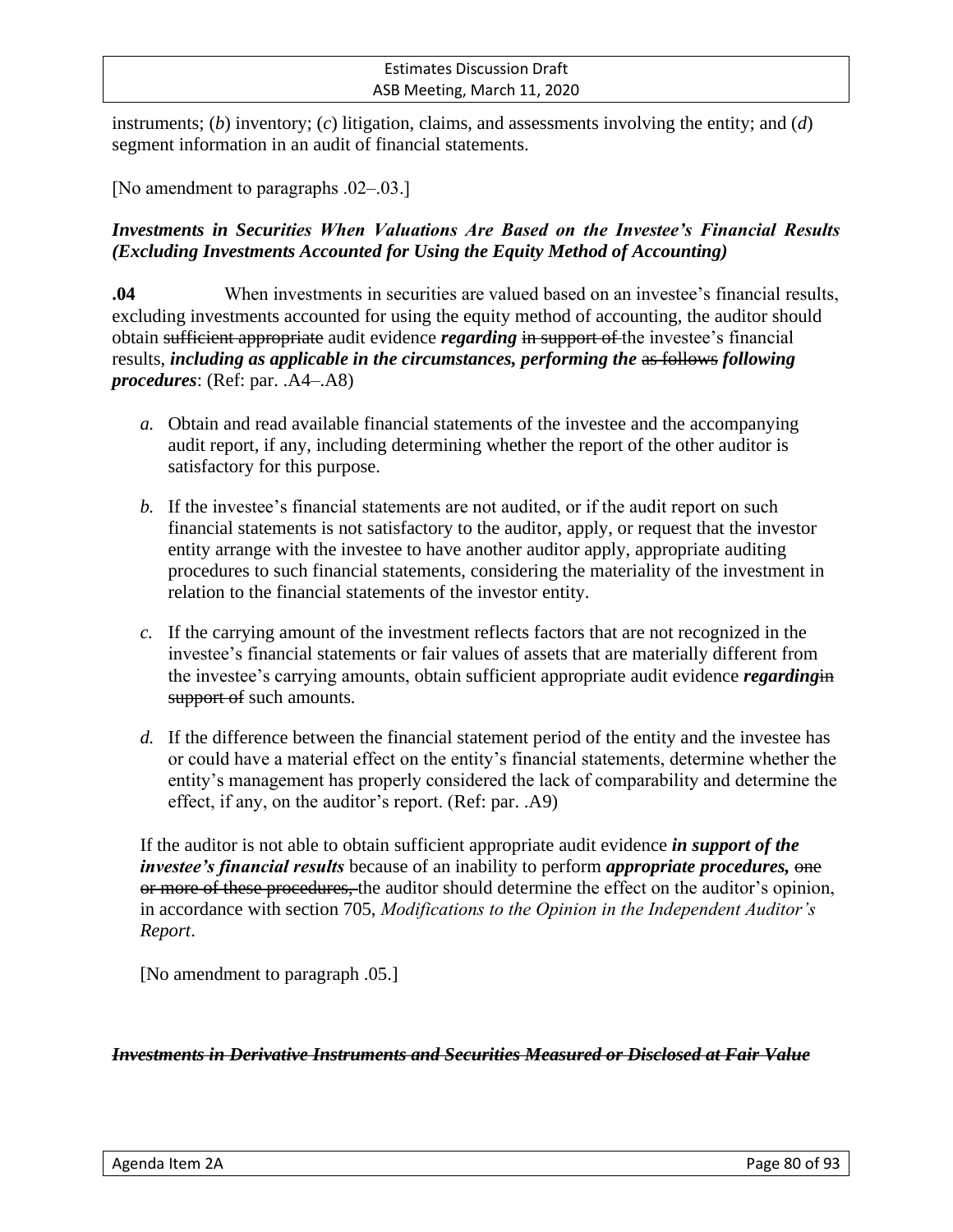**.06** With respect to investments in derivative instruments and securities measured or disclosed at fair value, the auditor should

- *a.* determine whether the applicable financial reporting framework specifies the method to be used to determine the fair value of the entity's derivative instruments and investments in securities and
- *b.* evaluate whether the determination of fair value is consistent with the specified valuation method. (Ref: par. .A11–.A13)
- **.07** If estimates of fair value of derivative instruments or securities are obtained from brokerdealers or other third-party sources based on valuation models, the auditor should understand the method used by the broker-dealer or other third-party source in developing the estimate and consider the applicability of section 500.<sup>1</sup> (Ref: par. .A14 .A15)

<sup>-1</sup>Paragraph .08 of section 500, *Audit Evidence*, addresses management's specialists.

**.08** If derivative instruments or securities are valued by the entity using a valuation model, the auditor should obtain sufficient appropriate audit evidence supporting management's assertions about fair value determined using the model. (Ref: par. .A16)

#### *Impairment Losses*

**.09** The auditor should

*a.* evaluate management's conclusion (including the relevance of the information considered) about the need to recognize an impairment loss for a decline in a security's fair value below its cost or carrying amount and

b. obtain sufficient appropriate audit evidence supporting the amount of any impairment adjustment recorded, including evaluating whether the requirements of the applicable financial reporting framework have been complied with. (Ref: par. .A17–.A18)

### *Unrealized Appreciation or Depreciation*

*.10* The auditor should obtain sufficient appropriate audit evidence about the amount of unrealized appreciation or depreciation in the fair value of a derivative that is recognized or that is disclosed because of the ineffectiveness of a hedge, including evaluating whether the requirements of the applicable financial reporting framework have been complied with. (Ref: par. .A19*)*

[No amendment to paragraphs .11–.25, which are renumbered as paragraphs .06–.20. Subsequent footnotes also renumbered.]

# **Application and Other Explanatory Material**

**Investments in Securities and Derivative Instruments (Ref: par. .04–.10)**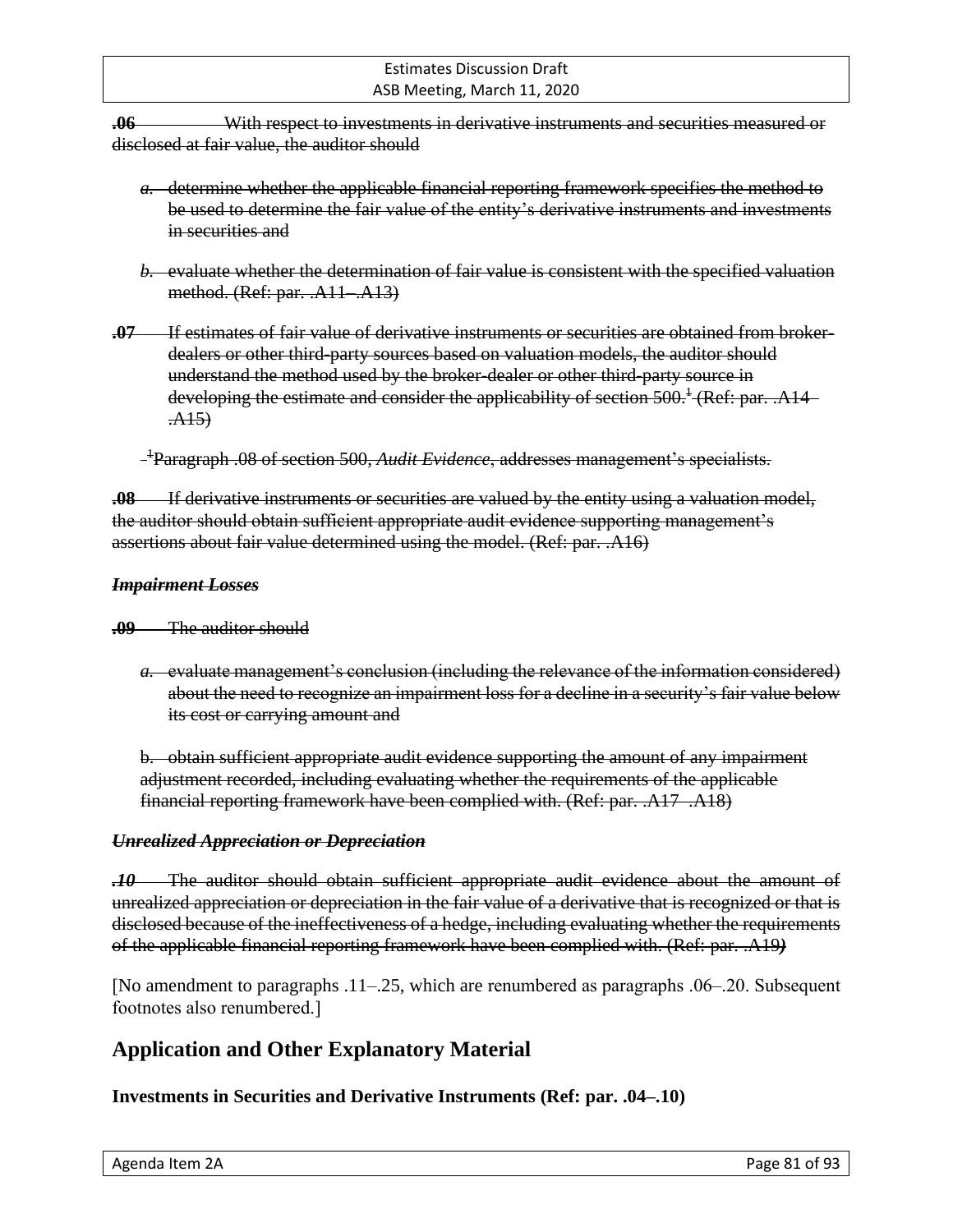*.A1 The proposed SAS* **Auditing Accounting Estimates and Related Disclosures** *addresses the auditor's responsibilities relating to accounting estimates, including fair value accounting estimates and related disclosures, in an audit of financial statements. This section addresses aspects relating to auditing valuation of investments in securities and derivative instruments that are incremental to the proposed SAS* **Auditing Accounting Estimates and Related Disclosures***.* 

*.A2.* Evaluating audit evidence for assertions about investments in securities and derivative instruments *often involves* may involve professional judgment because the assertions, especially those about valuation, are based on highly subjective assumptions or are particularly sensitive to changes in the underlying circumstances. Valuation assertions *relating to investments in securities and derivative instruments* may be based on assumptions about the occurrence of future events for which expectations are difficult to develop or on assumptions about conditions expected to exist over a long period (for example, default rates or prepayment rates). Accordingly, competent persons could reach different conclusions about estimates of fair values or estimates of ranges of fair values. Professional judgment also may be necessary when evaluating audit evidence for assertions based on features of the security or derivative and the requirements of the applicable financial reporting framework, including underlying criteria for hedge accounting, which *may be*  **are extremely** complex. For example, determining the fair value of a structured note may require consideration of a variety of features of the note that react differently to changes in economic conditions. In addition, one or more other derivatives may be designated to hedge changes in cash flows under the note. Evaluating audit evidence about the fair value of the note, the determination of whether the hedge is highly effective, and the allocation of changes in fair value to earnings and other comprehensive income requires professional judgment.

**.A2** This section addresses only certain specific aspects relating to auditing valuation of investments in securities and derivative instruments. Section 540, *Auditing Accounting Estimates, Including Fair Value Accounting Estimates, and Related Disclosures*, addresses the auditor's responsibilities relating to accounting estimates, including fair value accounting estimates and related disclosures in an audit of financial statements. The Audit Guide *Auditing Derivative Instruments, Hedging Activities, and Investments in Securities* provides additional and more detailed guidance to auditors related to planning and performing auditing procedures for assertions about derivative instruments, hedging activities, and investments in securities.

[No amendment to paragraph .A3. Paragraph .A4 and .A7 are provided for contextual purposes.]

*Investments in Securities When Valuations Are Based on the Investee's Financial Results (Excluding Investments Accounted for Using the Equity Method of Accounting) (Ref: par. .04– .05)*

**.A4** Section 600, *Special Considerations — Audits of Group Financial Statements (Including the Work of Component Auditors)*, addresses auditing investments accounted for using the equity method of accounting.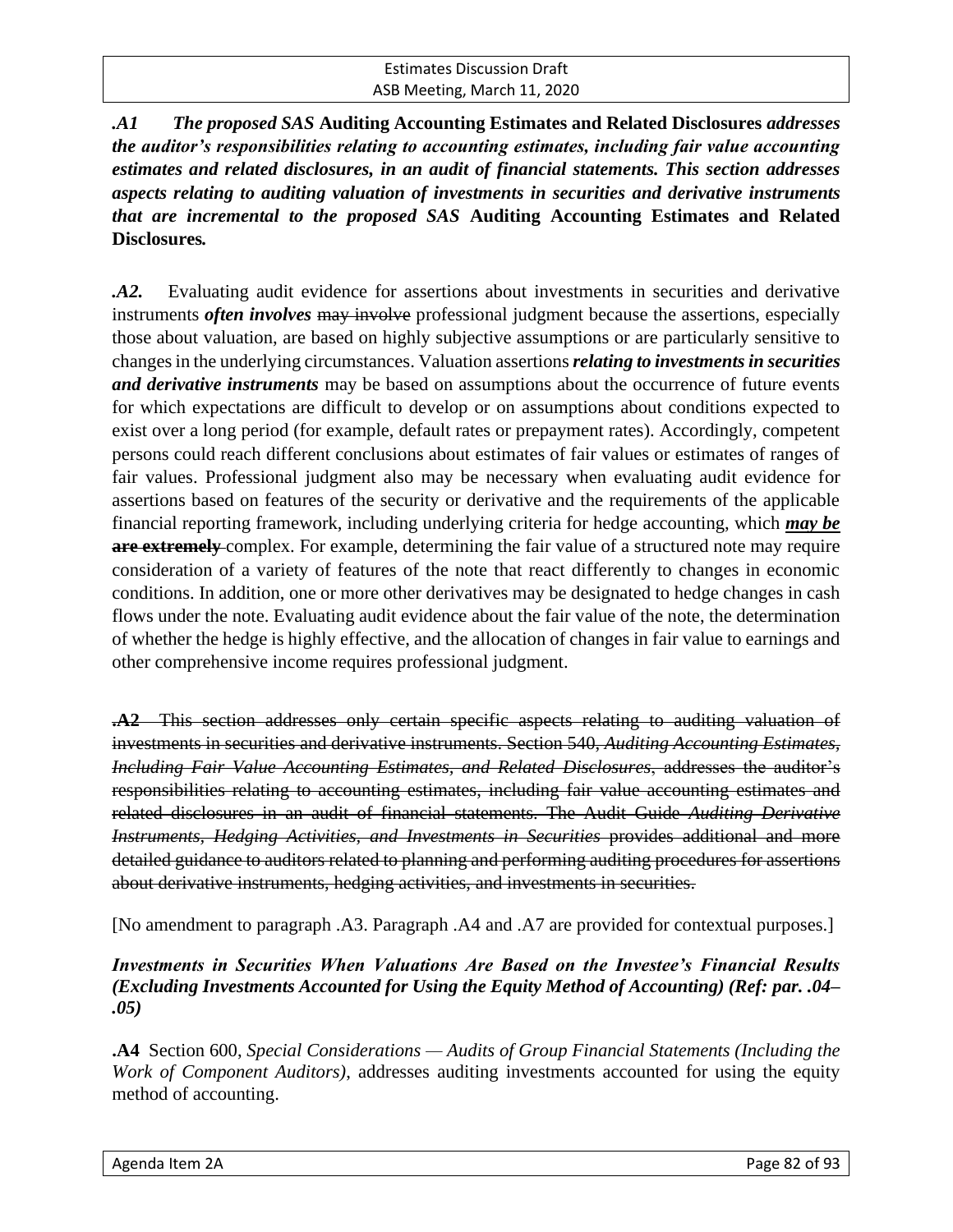**.A5** For valuations based on an investee's financial results (excluding investments accounted for using the equity method of accounting), obtaining and reading the financial statements of the investee that have been audited by an auditor whose report is satisfactory may be sufficient for the purpose of obtaining sufficient appropriate audit evidence *of the amount used in the estimate*. In determining whether the report of another auditor is satisfactory, the auditor may perform procedures such as making inquiries regarding the professional reputation and standing of the other auditor, visiting the other auditor, discussing the audit procedures followed and the results thereof, and reviewing the audit plan and audit documentation of the other auditor.

**.A6** After obtaining and reading the audited financial statements of an investee, the auditor may conclude that additional audit procedures are necessary to obtain sufficient appropriate audit evidence, *for example, when the date of the audited financial statements is different from the investor's measurement date. Further examples for when* For example, the auditor may conclude that additional audit evidence is needed *include* because of significant differences in fiscal yearends, significant differences in accounting principles, changes in ownership, or the significance of the investment to the investor's financial position or results of operations. Examples of procedures that the auditor may perform are reviewing information in the investor's files that relates to the investee, such as investee minutes and budgets, and investee cash flow information and making inquiries of investor management about the investee's financial results.

**.A7** The auditor may need to obtain evidence relating to transactions between the entity and investee to evaluate

- *a.* the propriety of the elimination of unrealized profits and losses on transactions between the entity and investee, if applicable, and
- *b.* the adequacy of disclosures about material related party transactions or relationships.

**.A8** *The proposed SAS* **Auditing Accounting Estimates and Related Disclosures** *addresses*  Section 540 and paragraphs .06 .08 of this section address auditing fair value accounting estimates. The Audit Guide *Auditing Derivative Instruments, Hedging Activities, and Investments in Securities* also provides guidance on audit evidence that may be relevant to the fair value of derivative instruments and securities and on procedures that may be performed by the auditor to evaluate management's consideration of the need to recognize impairment losses.

[No amendment to paragraphs .A9–.A10.]

# *Investments in Derivative Instruments and Securities Measured or Disclosed at Fair Value (Ref: par. .06–.08)*

**.A11** The method for determining fair value may be specified by the applicable financial reporting framework and may vary depending on the industry in which the entity operates or the nature of the entity. Such differences may relate to the consideration of price quotations from inactive markets and significant liquidity discounts, control premiums, and commissions and other costs that would be incurred to dispose of the derivative instrument or security.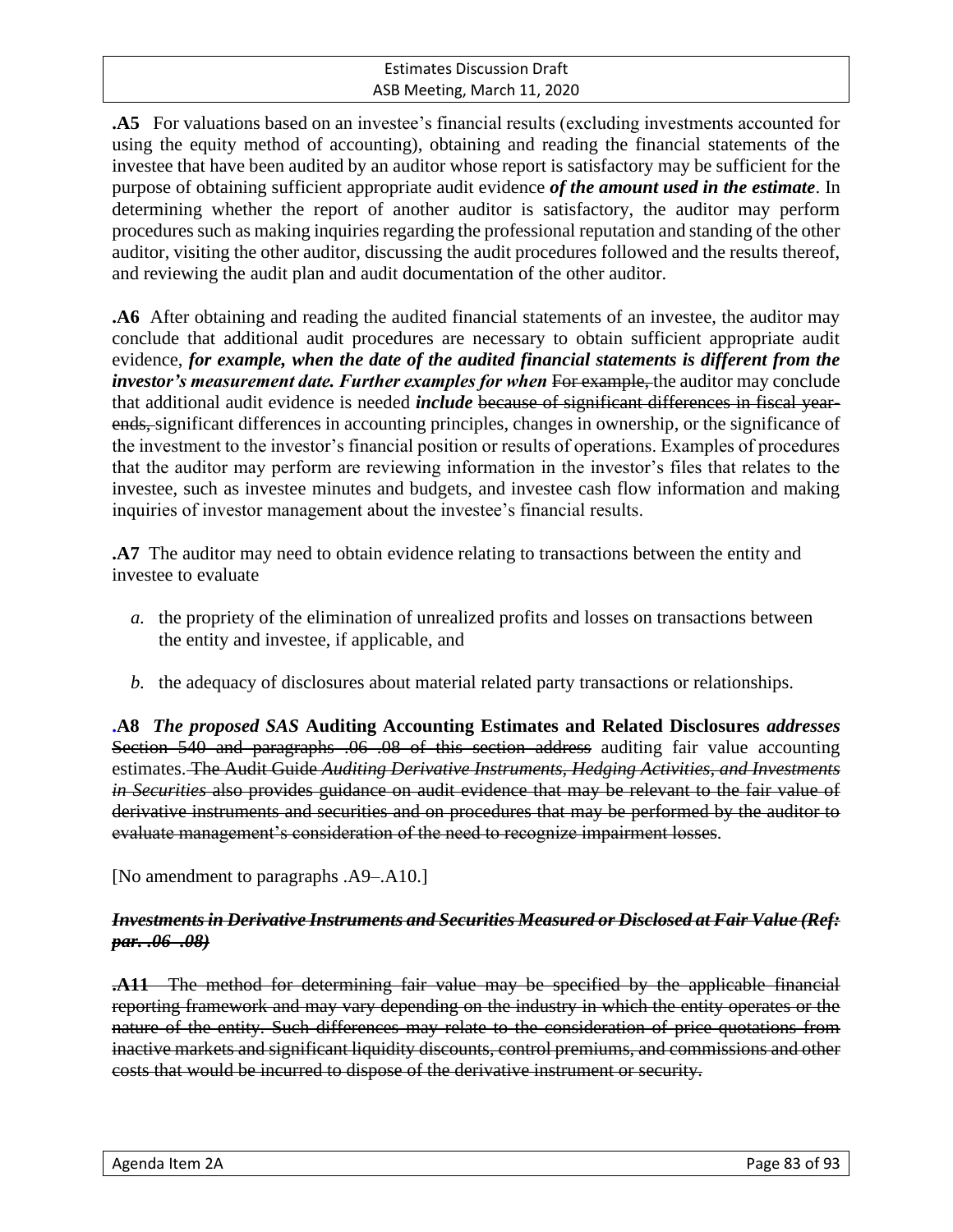**.A12** If the determination of fair value requires the use of accounting estimates, see section 540, which addresses auditing fair value accounting estimates, including requirements and guidance relating to the auditor's understanding of the applicable financial reporting framework relevant to accounting estimates and the method used in making the estimate<sup>4</sup> and the auditor's determination of whether management has appropriately applied the requirements of the applicable financial reporting framework relevant to the accounting estimate.<sup>5</sup> The Audit Guide *Special Considerations in Auditing Financial Instruments* also provides guidance on audit evidence that may be relevant to the fair value of derivative instruments and investments in securities.

<sup>4</sup> Paragraphs .08*a*, .08*c*, .A12–.A14, and .A23–.A25 of section 540, *Auditing Accounting Estimates, Including Fair Value Accounting Estimates, and Related Disclosures*.

<sup>5</sup>Paragraphs .12*a* and .A53–.A57 of section 540.

**.A13** Quoted market prices for derivative instruments and securities listed on national exchanges or over-the-counter markets are available from sources such as financial publications, the exchanges, NASDAQ, or pricing services based on sources such as those. Quoted market prices obtained from those sources generally provide sufficient evidence of the fair value of the derivative instruments and securities.

**.A14** For certain other derivative instruments and securities, quoted market prices may be obtained from broker-dealers who are market makers in them or through the National Quotation Bureau. However, using such a price quote to test valuation assertions may require special knowledge to understand the circumstances in which the quote was developed. For example, quotations published by the National Quotation Bureau may not be based on recent trades and may be only an indication of interest and not an actual price for which a counterparty will purchase or sell the underlying derivative instrument or security.

**.A15** If quoted market prices are not available for the derivative instrument or security, estimates of fair value frequently may be obtained from broker-dealers or other third-party sources, based on proprietary valuation models, or from the entity, based on internally or externally developed valuation models (for example, the Black-Scholes option pricing model). Understanding the method used by the broker dealer or other third-party source in developing the estimate may include, for example, understanding whether a pricing model or cash flow projection was used. The auditor also may determine that it is necessary to obtain estimates from more than one pricing source. For example, this may be appropriate if either of the following occurs:

- The pricing source has a relationship with an entity that might impair its objectivity, such as an affiliate or a counterparty involved in selling or structuring the product.
- The valuation is based on assumptions that are highly subjective or particularly sensitive to changes in the underlying circumstances.

See also section 540.<sup>6</sup>

 $6$  Paragraphs .A68 .A89 of section 540.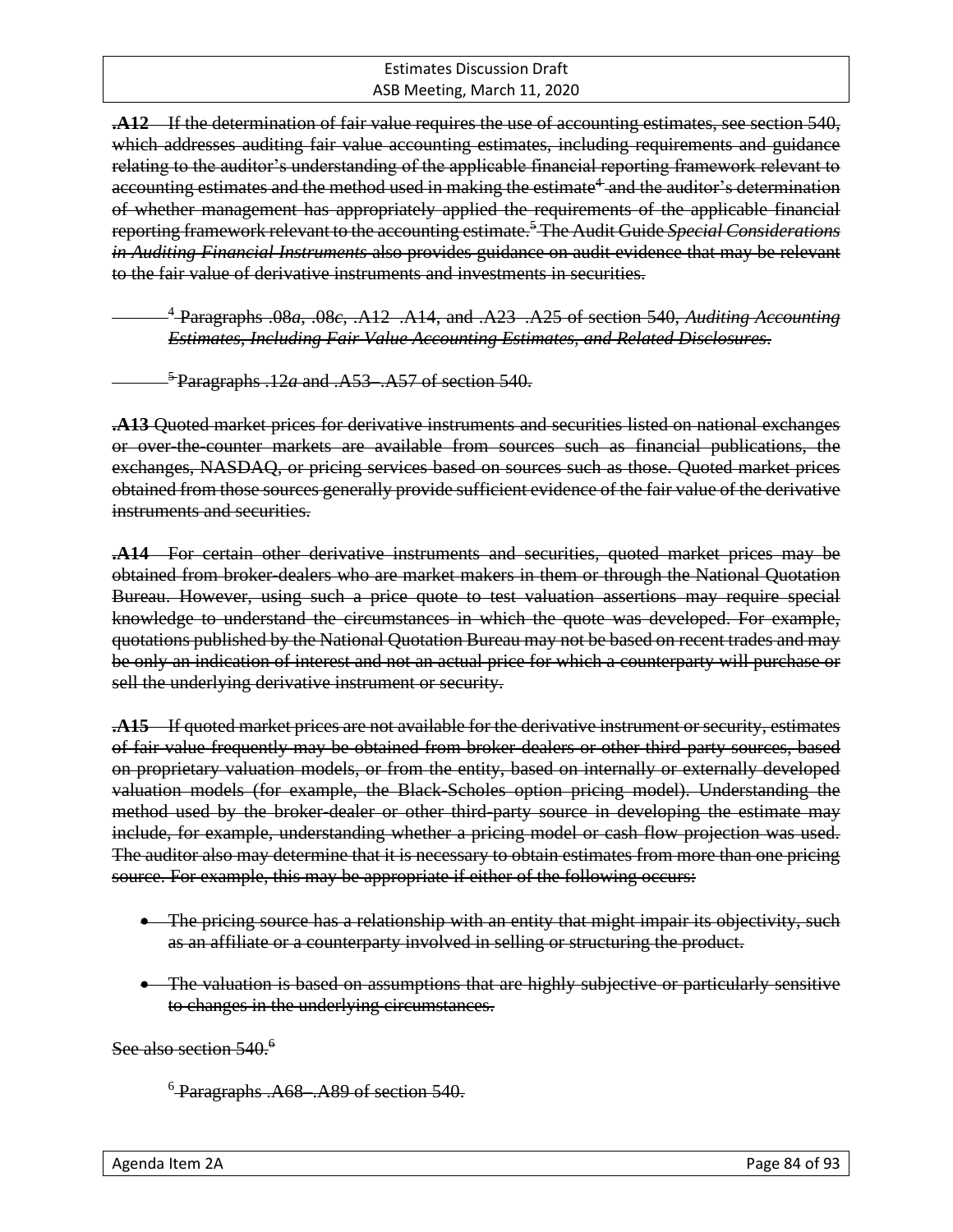**.A16** Examples of valuation models include the present value of expected future cash flows, option pricing models, matrix pricing, option-adjusted spread models, and fundamental analysis. Refer to section 540 for the auditor's procedures to obtain evidence supporting management's assertions about fair value that are determined using a valuation model.

### *Impairment Losses (Ref: par. .09)*

**.A17** Regardless of the valuation method used, the applicable financial reporting framework might require recognizing, in earnings or other comprehensive income, an impairment loss for a decline in fair value that is other than temporary. Determinations of whether losses are other than temporary may involve estimating the outcome of future events and making judgments in determining whether factors exist that indicate that an impairment loss has been incurred at the end of the reporting period. These judgments are based on subjective as well as objective factors, including knowledge and experience about past and current events and assumptions about future events. The following are examples of such factors:

- Fair value is significantly below cost or carrying value and
	- the decline is attributable to adverse conditions specifically related to the security or specific conditions in an industry or a geographic area.
	- the decline has existed for an extended period of time.
	- for an equity security, management has the intent to sell the security or it is more likely than not that it will be required to sell the security before recovery.
	- for a debt security, management has the intent to sell the security or it is more likely than not it will be required to sell the security before the security's anticipated recovery of its amortized cost basis (for example, if the entity's cash or working capital requirements or contractual or regulatory obligations indicate that the debt security will be required to be sold before the forecasted recovery occurs).
- The security has been downgraded by a rating agency.
- The financial condition of the issuer of those securities has deteriorated.
- Dividends have been reduced or eliminated or scheduled interest payments have not been made.
- The entity recorded losses from the security subsequent to the end of the reporting period.

**.A18** Evaluating the relevance of the information considered may include obtaining evidence about factors such as those referred to in paragraph .A17 that tend to corroborate or conflict with management's conclusions.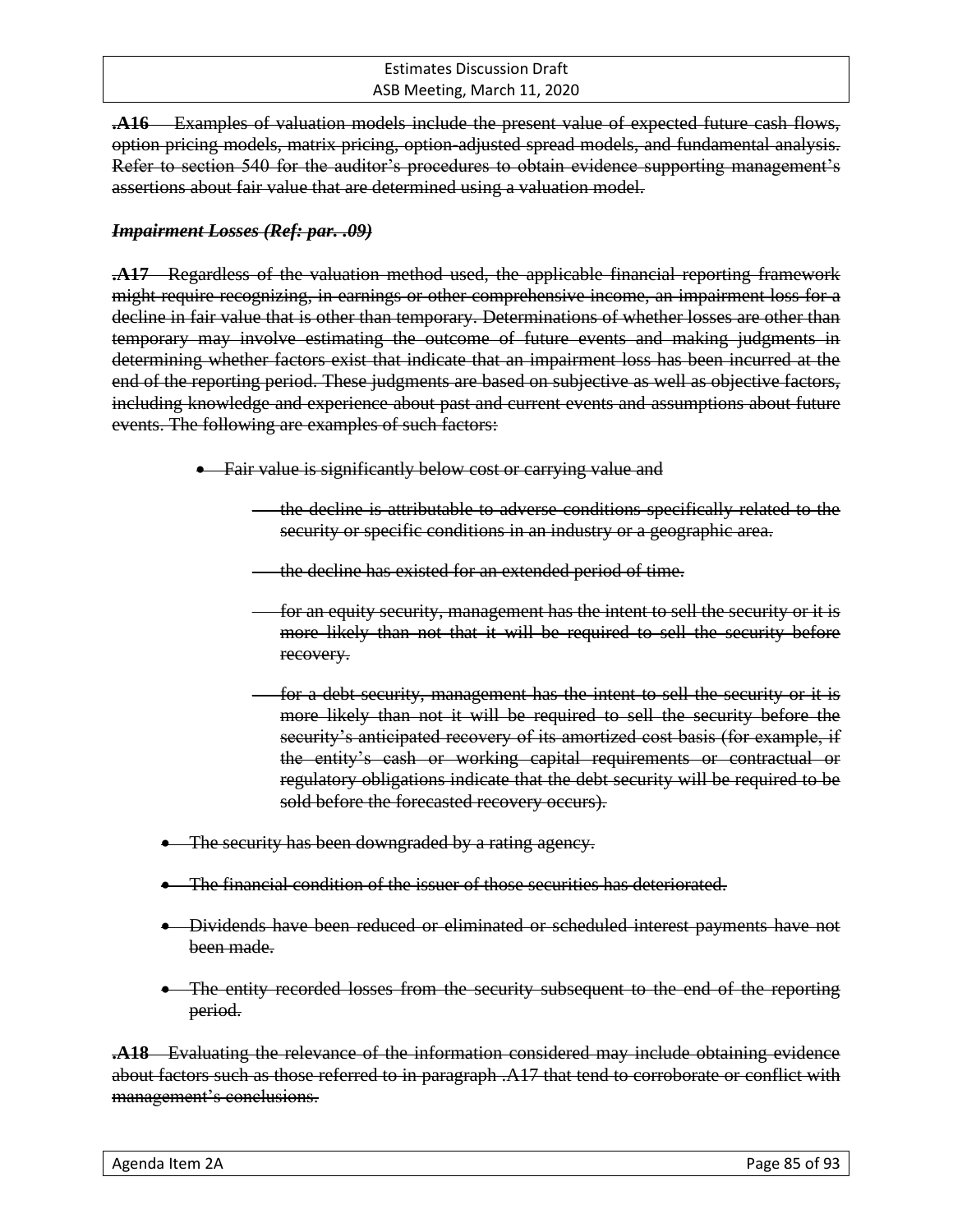## *Unrealized Appreciation or Depreciation (Ref: par. .10)*

**.A19** Obtaining audit evidence about the amount of unrealized appreciation or depreciation in the fair value of a derivative that is recognized or that is disclosed because of the ineffectiveness of a hedge may include understanding the methods used to determine whether the hedge is highly effective and to determine the ineffective portion of the hedge.

[No amendment to paragraphs .A20–.A72, which are renumbered as paragraphs .A11–.A64. Subsequent footnotes also renumbered.]

[No further amendment to AU-C section 501.]

## **AU-C Section 580,** *Written Representations*

[No amendment to paragraphs .01–.15.]

### *Estimates*

**.16** The auditor should request *written representations from* management *and, when appropriate, those charged with governance* to provide written representations about whether *the methods,significant assumptions, and the data used in making the accounting estimates and the related disclosures are appropriate to achieve recognition, measurement, or disclosure that is in accordance with the applicable financial reporting framework. The auditor should also consider the need to obtain representations about specific accounting estimates, including in relation to the methods, assumptions, or data used..* it believes significant assumptions used by it in making accounting estimates are reasonable.

[No amendment to paragraphs .17–.A12.]

### *Estimates (Ref: par. .16)*

**.A13** Depending on the nature, materiality, and extent of estimation uncertainty, *Written*written representations about *specific* accounting estimates recognized or disclosed in the financial statements may include representations

- about the appropriateness of the measurement processes, including related assumptions and models, used by management in determining accounting estimates in the context of the applicable financial reporting framework and the consistency in the application of the processes.
- *that the significant judgments made in making the accounting estimates have taken into account all relevant information of which management is aware.*
- *about the consistency and appropriateness in the selection or application of the methods, assumptions, and data used by management in making the accounting estimates.*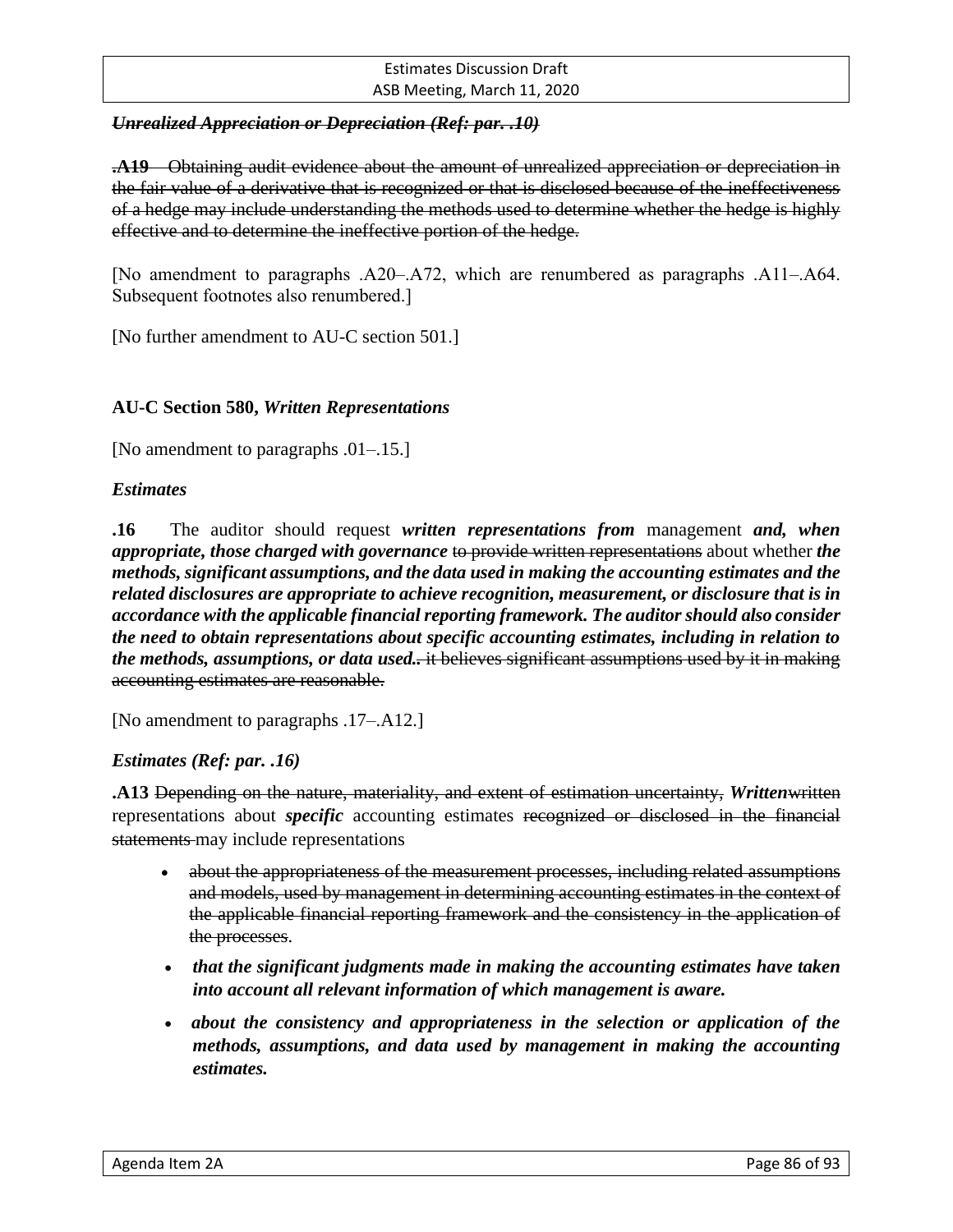- that the assumptions appropriately reflect management's intent and ability to carry out specific courses of action on behalf of the entity when relevant to the accounting estimates and disclosures.
- that disclosures related to accounting estimates*, including disclosures describing estimation uncertainty,* are complete and *reasonable in the context of the appropriate* under the applicable financial reporting framework.
- *that appropriate specialized skills or expertise has been applied in making the accounting estimates*.
- that no subsequent event has occurred that would require adjustment to the accounting estimates and *related* disclosures included in the financial statements.
- *when accounting estimates are not recognized or disclosed in the financial statements, about the appropriateness of management's decision that the recognition or disclosure criteria of the applicable financial reporting framework have not been met.*

.A14 For those accounting estimates not recognized or disclosed in the financial statements, written representations also may include representations about the following:

• The appropriateness of the basis used by management for determining that the criteria of the applicable financial reporting framework for recognition or disclosure have not been met  $^{\text{fn}}$ [4](https://publication.cpa2biz.com/content/link/ps/ad_580_requirements#ftn.ad_580_fn4)

• The appropriateness of the basis used by management to overcome a presumption relating to the use of fair value set forth under the entity's applicable financial reporting framework for those accounting estimates not measured or disclosed at fair value

[No amendment to paragraphs .A15–.A34, which are renumbered as paragraphs .A14–.A33. Subsequent footnotes also renumbered.]

# **Exhibit A — Illustrative Representation Letter**

**.A35** *.A34* The following illustrative letter includes written representations that are required by this and other AU-C sections in effect for audits of financial statements for periods ending on or after December 15, 2012. It is assumed in this illustration that the applicable financial reporting framework is accounting principles generally accepted in the United States, that the requirement in section 570, *The Auditor's Consideration of an Entity's Ability to Continue as a Going Concern*, to obtain a written representation is not relevant, and that no exceptions exist to the requested written representations. If there were exceptions, the representations would need to be modified to reflect the exceptions.

(Entity Letterhead)

(To Auditor)

(Date)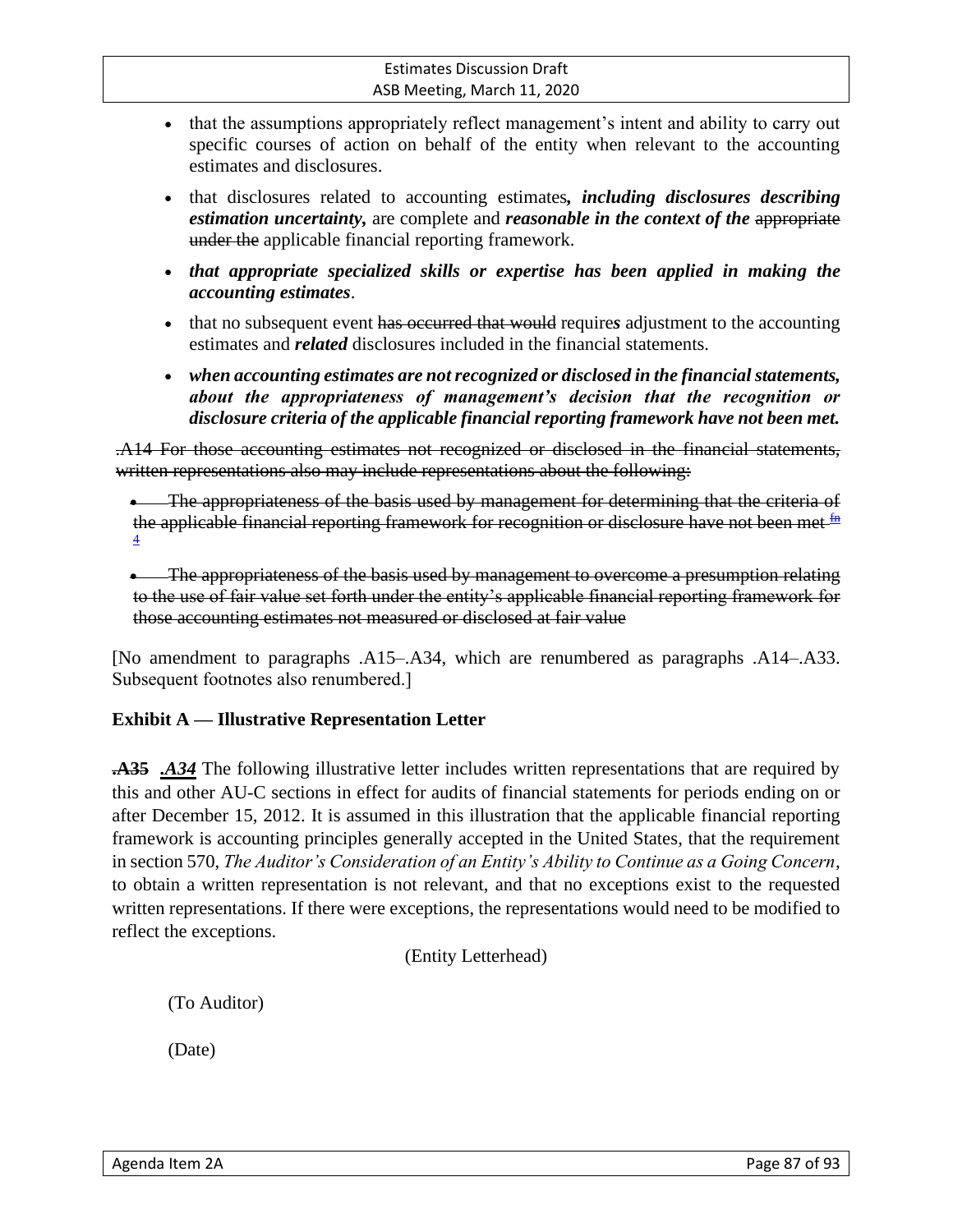This representation letter is provided in connection with your audit of the financial statements of ABC Company, which comprise the balance sheet as of December 31, 20XX, and the related statements of income, changes in stockholders' equity, and cash flows for the year then ended, and the related notes to the financial statements, for the purpose of expressing an opinion on whether the financial statements are presented fairly, in all material respects, in accordance with accounting principles generally accepted in the United States (U.S. GAAP).

Certain representations in this letter are described as being limited to matters that are material. Items are considered material, regardless of size, if they involve an omission or misstatement of accounting information that, in the light of surrounding circumstances, makes it probable that the judgment of a reasonable person relying on the information would be changed or influenced by the omission or misstatement.

Except where otherwise stated below, immaterial matters less than \$[*insert amount*] collectively are not considered to be exceptions that require disclosure for the purpose of the following representations. This amount is not necessarily indicative of amounts that would require adjustment to or disclosure in the financial statements.

We confirm that [*, to the best of our knowledge and belief, having made such inquiries as we considered necessary for the purpose of appropriately informing ourselves*] [*as of (date of auditor's report),*]:

# *Financial Statements*

- We have fulfilled our responsibilities, as set out in the terms of the audit engagement dated [*insert date*], for the preparation and fair presentation of the financial statements in accordance with U.S. GAAP. (par. .10*a*)
- We acknowledge our responsibility for the design, implementation, and maintenance of internal control relevant to the preparation and fair presentation of financial statements that are free from material misstatement, whether due to fraud or error. (par. .10*b*)
- We acknowledge our responsibility for the design, implementation, and maintenance of internal control to prevent and detect fraud. (par. .12*a*)
- *The methods, data, and significant Significant* assumptions used by us in making accounting estimates, including those measured at fair value, *and their related disclosures* are *appropriate to achieve recognition, measurement, or disclosure that is* reasonable *in the context of the applicable financial reporting framework*. (par. .16)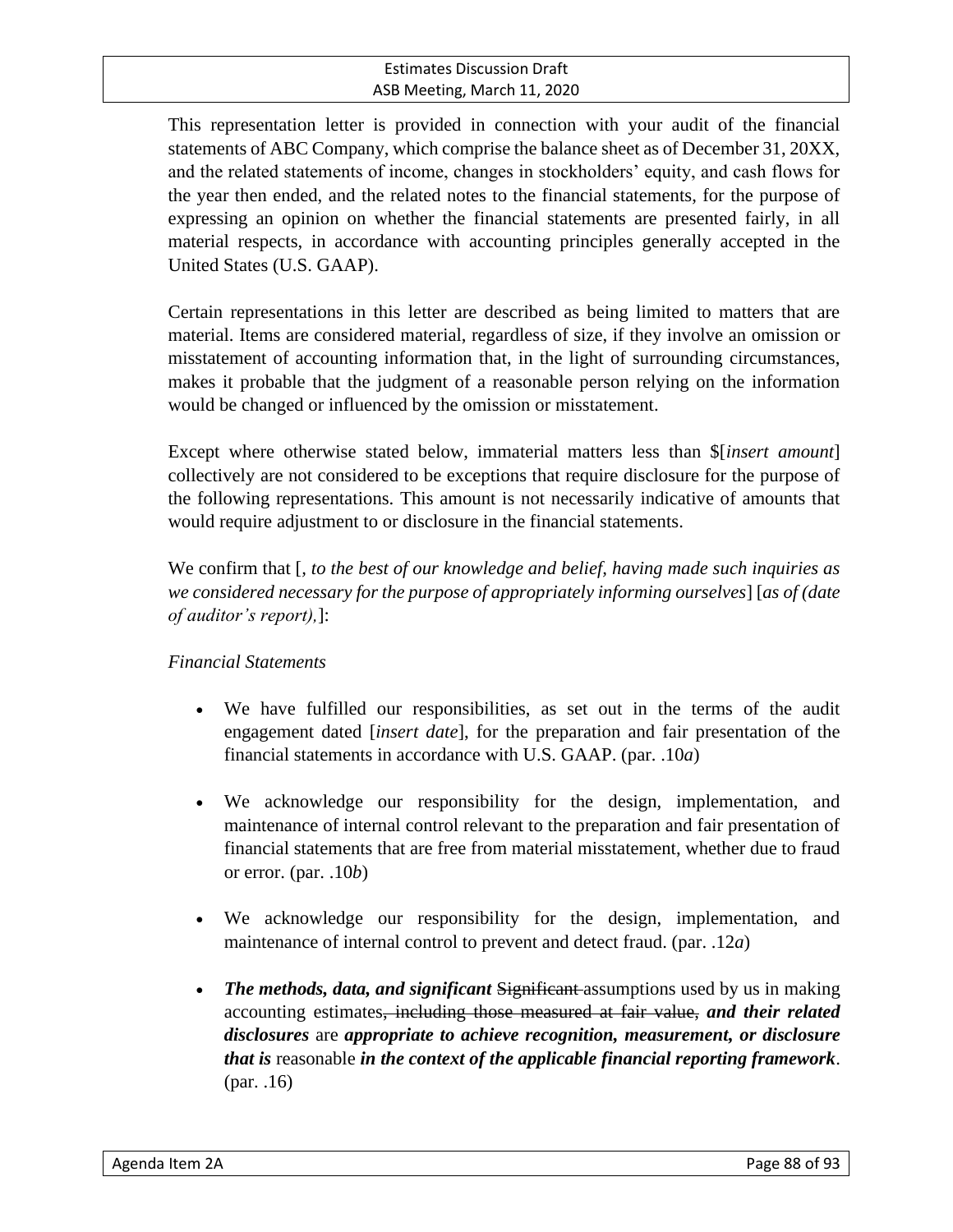- Related party relationships and transactions have been appropriately accounted for and disclosed in accordance with the requirements of U.S. GAAP. (par. .17*b*)
- All events subsequent to the date of the financial statements and for which U.S. GAAP requires adjustment or disclosure have been adjusted or disclosed. (par. .18)
- The effects of uncorrected misstatements are immaterial, both individually and in the aggregate, to the financial statements as a whole. A list of the uncorrected misstatements is attached to the representation letter. (par. .14)
- The effects of all known actual or possible litigation and claims have been accounted for and disclosed in accordance with U.S. GAAP. (par. .15)

[*Any other matters that the auditor may consider appropriate (see paragraph .A21).*]

## *Information Provided*

- We have provided you with:
	- Access to all information, of which we are aware that is relevant to the preparation and fair presentation of the financial statements such as records, documentation and other matters; (par. .11*a*)
	- Additional information that you have requested from us for the purpose of the audit; (par. .11*a*) and
	- Unrestricted access to persons within the entity from whom you determined it necessary to obtain audit evidence. (par. .11*a*)
- All transactions have been recorded in the accounting records and are reflected in the financial statements. (par. .11*b*)
- We have disclosed to you the results of our assessment of the risk that the financial statements may be materially misstated as a result of fraud. (par. .12*b*)
- We have [*no knowledge of any*] [*disclosed to you all information that we are aware of regarding*] fraud or suspected fraud that affects the entity and involves:
	- Management;
	- Employees who have significant roles in internal control; or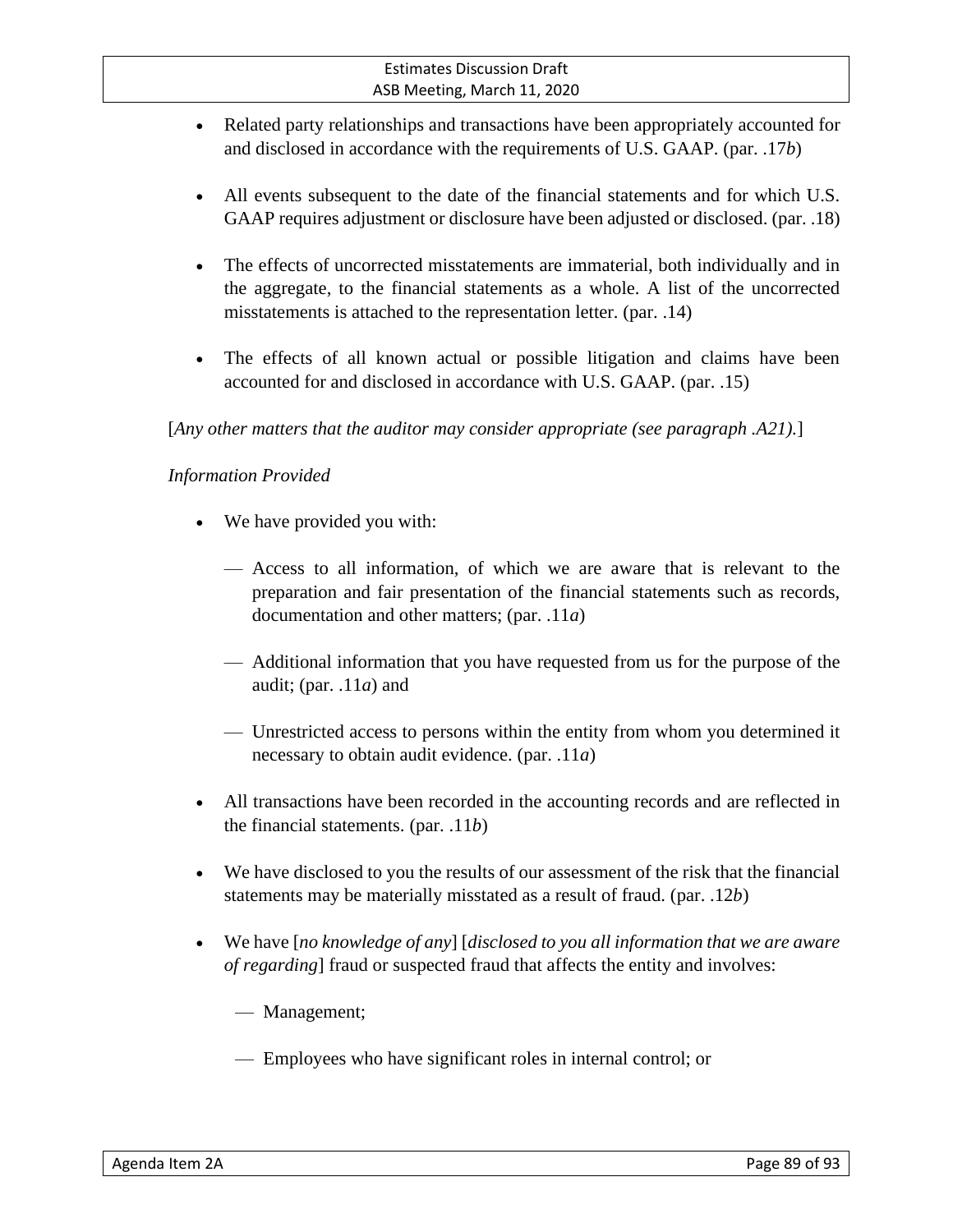- Others when the fraud could have a material effect on the financial statements (par. .12*c*)
- We have [*no knowledge of any*] [*disclosed to you all information that we are aware of regarding*] allegations of fraud, or suspected fraud, affecting the entity's financial statements communicated by employees, former employees, analysts, regulators or others. (par. .12*d*)
- We have disclosed to you all known instances of non-compliance or suspected noncompliance with laws and regulations whose effects should be considered when preparing financial statements. (par. .13)
- We [*have disclosed to you all known actual or possible*] [*are not aware of any pending or threatened*] litigation, claims, and assessments whose effects should be considered when preparing the financial statements [*and we have not consulted legal counsel concerning litigation, claims, or assessments*]. (par. .15)
- We have disclosed to you the identity of the entity's related parties and all the related party relationships and transactions of which we are aware. (par. .17*a*)

[*Any other matters that the auditor may consider necessary (see paragraph .A21).*]

[*Name of Chief Executive Officer and Title*]

[*Name of Chief Financial Officer and Title*]

[No amendment to paragraphs .A36–.A38, which are renumbered as paragraphs .A35–.A37. Subsequent footnotes also renumbered.]

[No further amendment to AU-C section 580.]

\_\_\_\_\_\_\_\_\_\_\_\_\_\_\_\_\_\_\_\_

\_\_\_\_\_\_\_\_\_\_\_\_\_\_\_\_\_\_\_\_

# **Amendments to Various Sections in SAS No. 134,** *Auditor Reporting and Amendments, Including Amendments Addressing Disclosures in the Audit of Financial Statements***, as Amended**

**(***Boldface italics* denotes new language. Deleted text is in strikethrough.)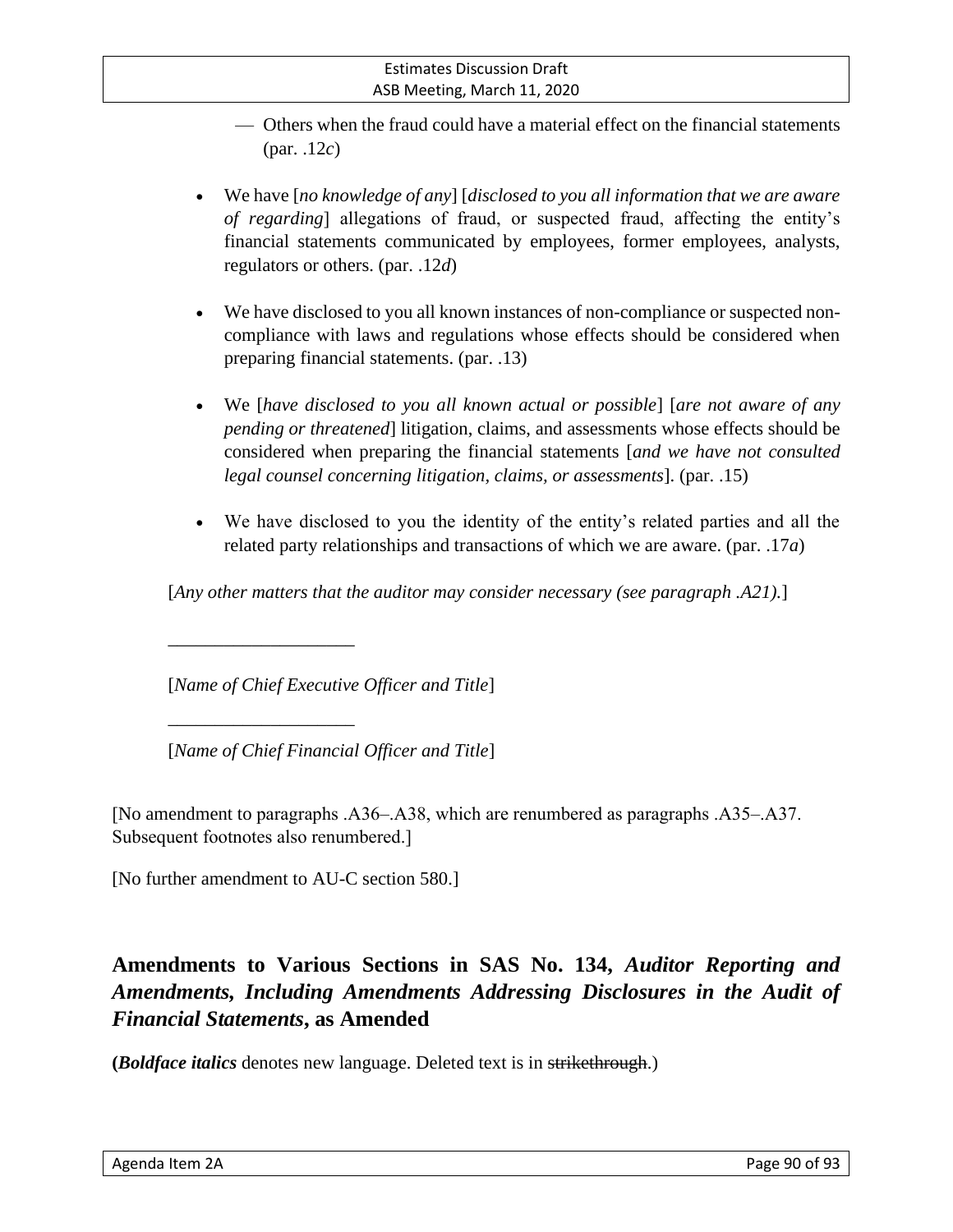2. The amendment to each AU-C section is effective for audits of financial statements for periods ending on or after December 15, 2022.

### **AU-C Section 700,** *Forming an Opinion and Reporting on Financial Statements*

[No amendment to paragraphs .01–.14.]

#### **Requirements**

#### **Forming an Opinion on the Financial Statements**

….

**.15** In particular, in view of the requirements of the applicable financial reporting framework, the auditor should evaluate whether

- *a.* the financial statements appropriately disclose the significant accounting policies selected and applied. In making this evaluation, the auditor should consider the relevance of the accounting policies to the entity and whether they have been presented in an understandable manner. (Ref: par. .A10)
- *b.* the accounting policies selected and applied are consistent with the applicable financial reporting framework and are appropriate.
- *c.* the accounting estimates *and related disclosures* made by management are reasonable.
- *d.* the information presented in the financial statements is relevant, reliable, comparable, and understandable. In making this evaluation, the auditor should consider whether all required information has been included, and whether such information is appropriately classified, aggregated or disaggregated, and presented. (Ref: par. .A11)
- *e.* the financial statements provide adequate disclosures to enable the intended users to understand the effect of material transactions and events on the information conveyed in the financial statements. (Ref: par. .A12)
- *f.* the terminology used in the financial statements, including the title of each financial statement, is appropriate.

[No further amendment to AU-C section 700.]

### **AU-C Section 701,** *Communicating Key Audit Matters in the Independent Auditor's Report*

[No amendment to paragraphs .01–.07.]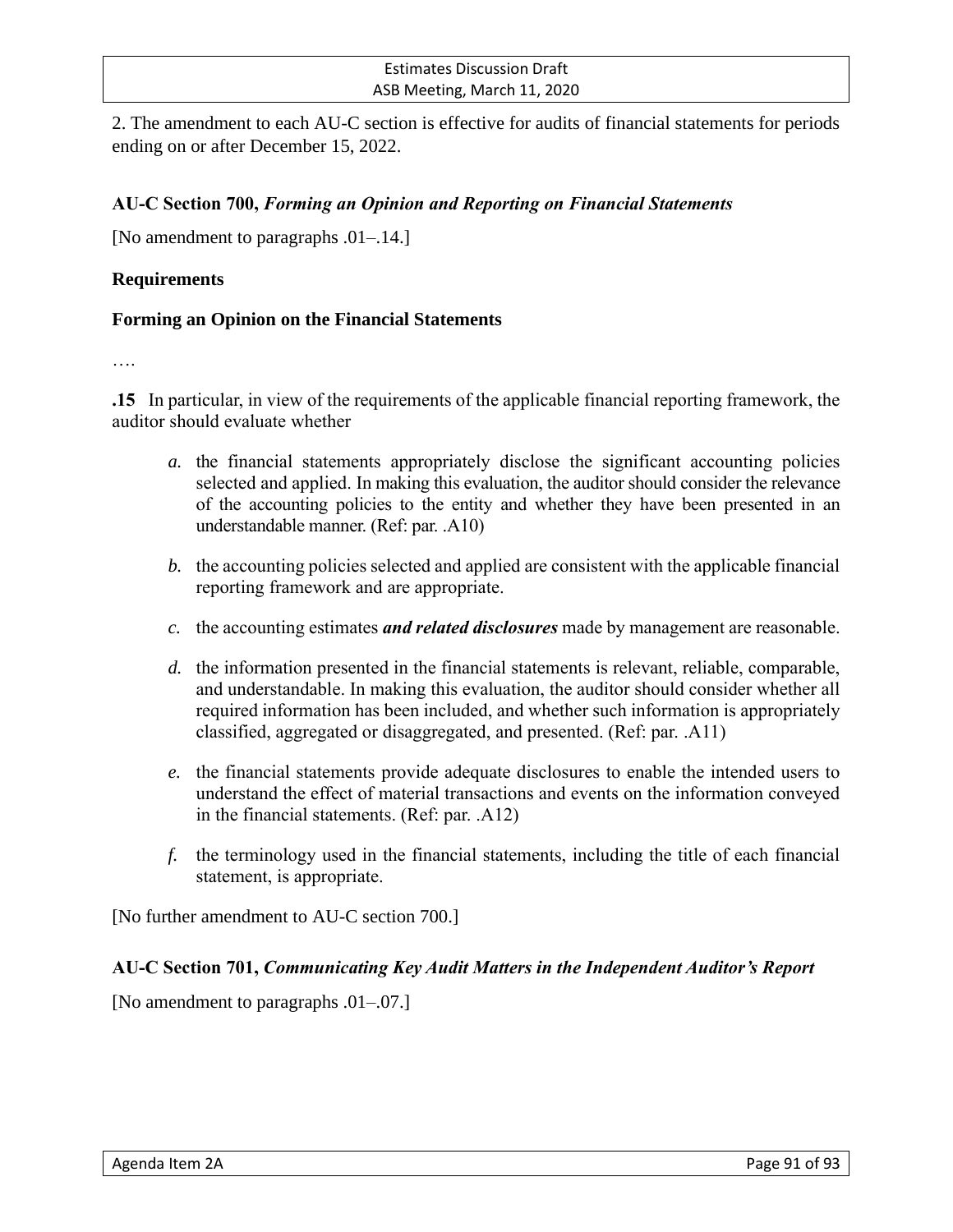## **Requirements**

## **Determining Key Audit Matters**

<span id="page-91-0"></span>**.08** The auditor should determine, from the matters communicated with those charged with governance, those matters that required significant auditor attention in performing the audit. In making this determination, the auditor should take into account the following: (Ref: par. .A7– .A16)

- *a.* Areas of higher assessed risk of material misstatement, or significant risks identified in accordance with AU-C section 315, *Understanding the Entity and Its Environment and Assessing the Risks of Material Misstatement* (Ref: par. .A17– .A20)
- <span id="page-91-1"></span>*b.* Significant auditor judgments relating to areas in the financial statements that involved significant management judgment, including accounting estimates that *are subject to a high degree of* have been identified as having high estimation uncertainty (Ref: par. .A21–.A22)
- *c.* The effect on the audit of significant events or transactions that occurred during the period (Ref: par. .A23–.A24)

[No amendment to paragraphs .09–.A20. Paragraph .A21–.A22 provided for contextual purposes.]

# *Significant Auditor Judgments Relating to Areas in the Financial Statements That Involved Significant Management Judgment, Including Accounting Estimates That Have Been Identified as Are Subject to a High Degree of Having High Estimation Uncertainty (Ref: par. [08](#page-91-0)*[b](#page-91-1)*)*

**.A21** AU-C section 260 requires the auditor to communicate with those charged with governance the auditor's views about significant qualitative aspects of the entity's accounting practices, including accounting policies, accounting estimates, and financial statement disclosures.<sup>16</sup> In particular, this may include accounting policies that have a significant effect on the financial statements (and significant changes to those policies), especially in circumstances in which an entity's accounting policies are not consistent with others in its industry.

**.A22** In many cases, the auditor's communication with those charged with governance relates to accounting estimates and related disclosures. Among other things, estimates may be highly dependent on management judgment and are often the most complex areas of the financial statements, and the estimates may require the involvement of both a management's expert and an auditor's expert. Such estimates are often areas of significant auditor attention, and they may be identified as significant risks.

fn 16 [Footnote omitted for purposes of this proposed SAS.]

[No further amendment to AU-C section 701.]